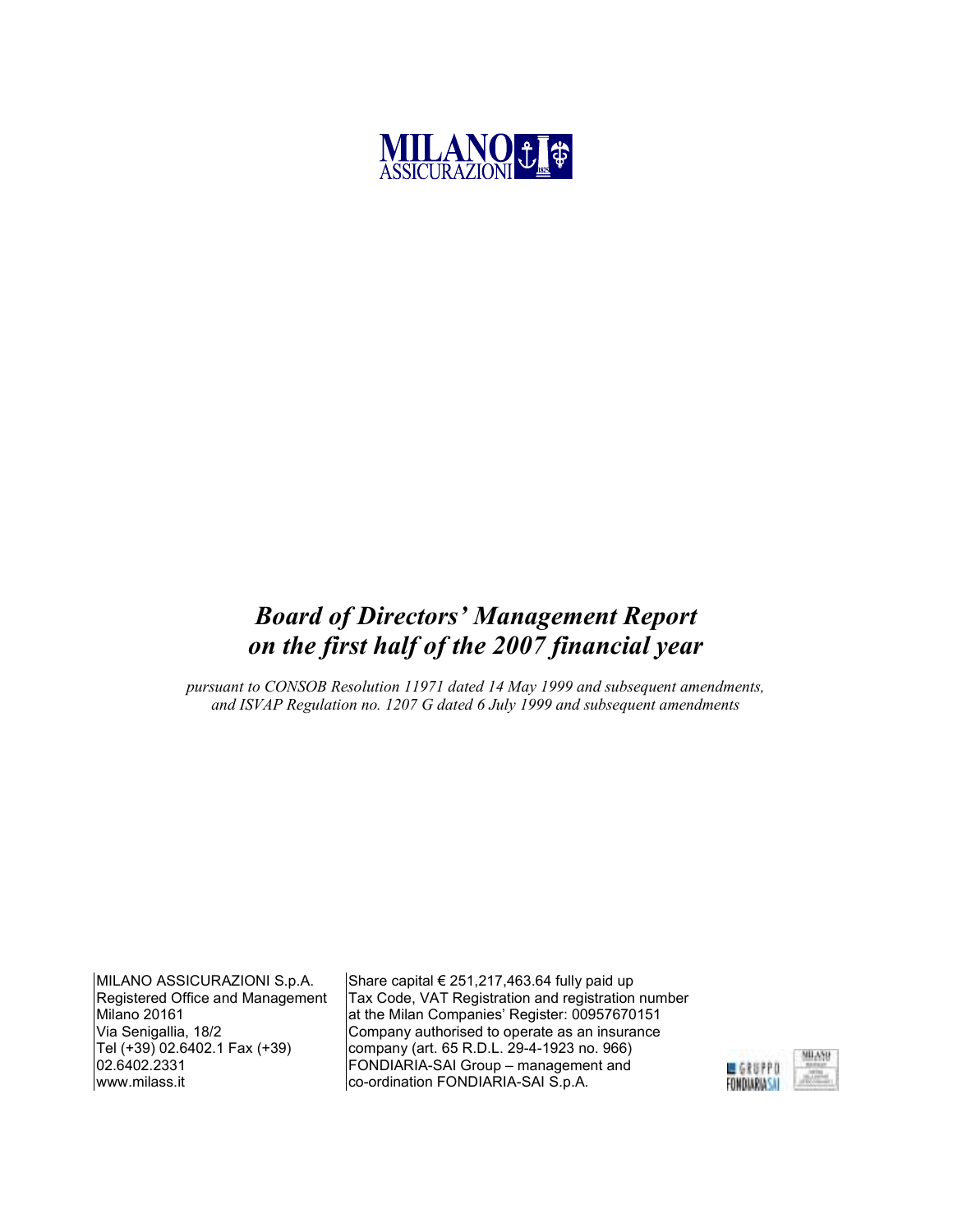## **CONTENTS**

#### CONSOLIDATED HALF YEAR REPORT

|                                                               | Page     | 4 |  |
|---------------------------------------------------------------|----------|---|--|
| MACROECONOMIC SCENARIO AND                                    | Page 6   |   |  |
| MANAGEMENT REPORT                                             | Page 12  |   |  |
| NON-LIFE INSURANCE BUSINESS                                   | Page 17  |   |  |
| LIFE INSURANCE BUSINESS                                       | Page 22  |   |  |
|                                                               | Page 29  |   |  |
| OTHER BUSINESS SECTOR                                         | Page 31  |   |  |
| ASSET AND FINANCIAL MANAGEMENT                                | Page 33  |   |  |
| OTHER INFORMATION                                             | Page 40  |   |  |
| SIGNIFICANT EVENTS OCCURRING AFTER<br>THE ENDOF THE HALF YEAR | Page 42  |   |  |
| BUSINESS OUTLOOK                                              | Page 44  |   |  |
| ACCOUNTS TABLES                                               | Page 47  |   |  |
| EXPLANATORY NOTES                                             | Page 58  |   |  |
|                                                               | Page 60  |   |  |
| PART B – Notes to the<br>consolidated balance sheet           | Page 69  |   |  |
| PART C – Notes to the consolidated<br>profit and loss account | Page 86  |   |  |
| PART D - Sector report                                        | Page 93  |   |  |
| PART E - Information on company merger<br>operations          | Page 103 |   |  |
| PART F – Information on transactions with                     | Page 108 |   |  |
|                                                               | Page 111 |   |  |
|                                                               | Page 113 |   |  |
| DECLARATION OF THE MANAGER RESPONSIBLE                        | Page 123 |   |  |

#### **HALF YEAR REPORT**

|                                               | Page 124 |
|-----------------------------------------------|----------|
|                                               |          |
| Asset and Financial Management                | Page 141 |
|                                               |          |
| Significant events occurring after the        | Page 152 |
|                                               | Page 154 |
|                                               |          |
|                                               | Page 159 |
| PART C – Notes to the balance sheet           | Page 167 |
| PART D - Notes to the Profit and Loss Account | Page 178 |
|                                               |          |
|                                               | Page 185 |
| DECLARATION OF THE MANAGER RESPONSIBLE        | Page 194 |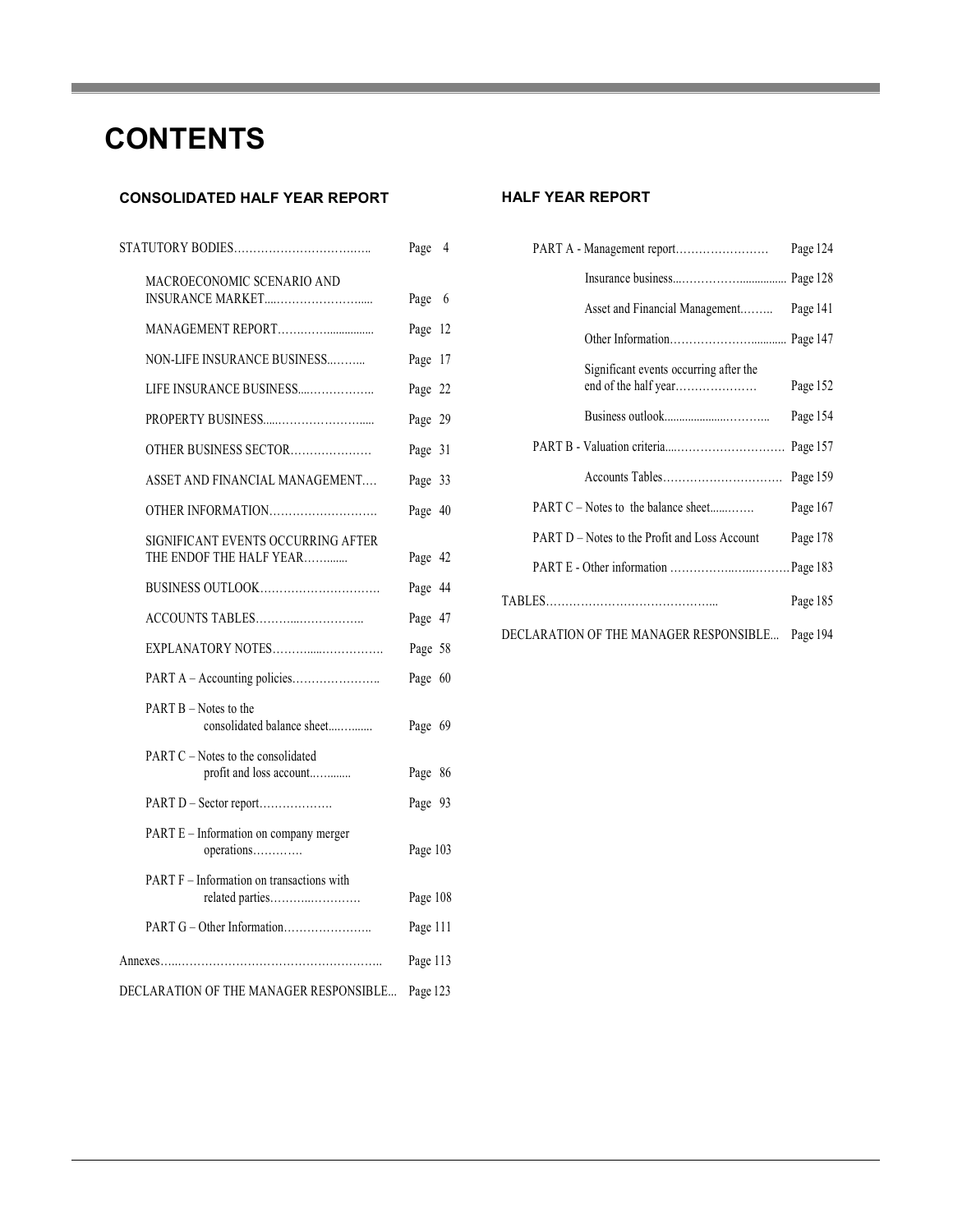### BOARD OF DIRECTORS

| Salvatore Ligresti          | Honorary Chairman              |
|-----------------------------|--------------------------------|
| Fausto Marchionni *         | Chairman and Managing Director |
| Gioacchino Paolo Ligresti * | Vice-Chairman                  |
| Cosimo Rucellai *           | Vice-Chairman                  |
| Umberto Bocchino *          |                                |
| Flavio Dezzani              |                                |
| Maurizio Di Maio            |                                |
| <b>Emanuele Erbetta</b>     |                                |
| Mariano Frey                |                                |
| Giulia Maria Ligresti *     |                                |
| Jonella Ligresti *          |                                |
| Lia Lo Vecchio              |                                |
| Emilio Perrone da Zara      |                                |
| Massimo Pini *              |                                |
| Francesco Randazzo          |                                |
| Salvatore Rubino *          |                                |
| Simone Tabacci              |                                |
| Alessandra Talarico         |                                |
| Antonio Talarico *          |                                |
| Sergio Viglianisi           |                                |
|                             |                                |

Alberto Marras Secretary to the Board and the Executive Committee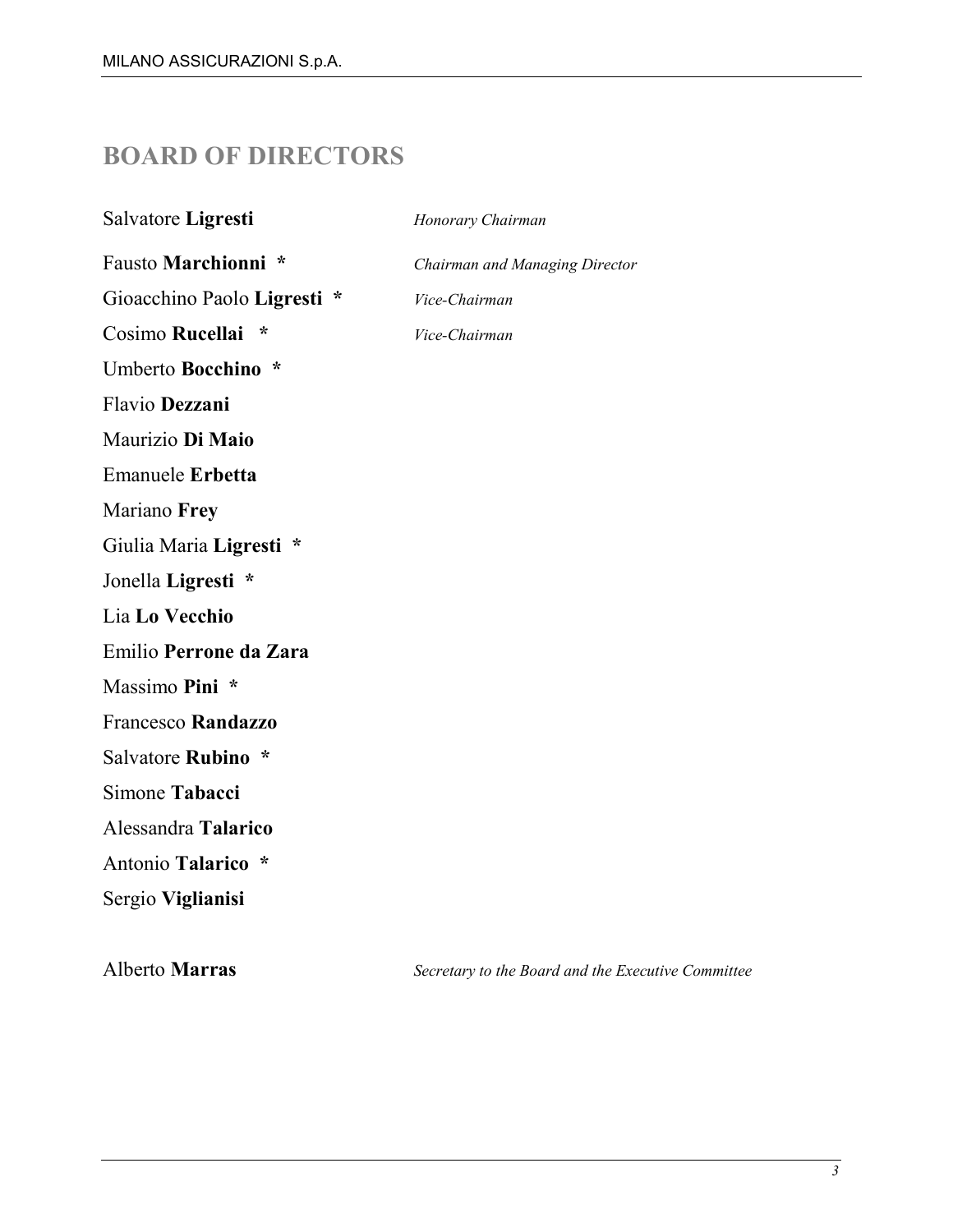### STATUTORY BOARD OF AUDITORS

Graziano Visentin Chairman

Giovanni Ossola Auditor

Alessandro Rayneri Auditor

> Giuseppe Aldé Alternate auditor

> Claudio De Re Alternate auditor

Roberto Frascinelli

Alternate auditor

### MANAGER RESPONSIBLE

#### Pier Giorgio Bedogni

Manager responsible for producing the company's accounting documents

- Members of the Board who are also members of the Executive Committee have an asterisk beside their name.
- There is now an internal Auditing Committee, the members of which may be consulted and may make suggestions as provided for in the Code of Conduct for Listed Companies. This Committee is made up of the Board Members Mariano Frey, Emilio Perrone Da Zara and Cosimo Rucellai.
- With reference to the provisions of CONSOB communication 97001574 of 20 February 1997, the nature of the powers conferred on the directors is indicated below.
- As well as being the Company's Legal Representative under Art. 20 of the By-laws, the Chairman and Managing Director Prof. Fausto Marchionni, has all the ordinary and extraordinary administrative powers, which may be exercised on his signature alone, and the power to grant mandates and powers of attorney, with the sole exception of the following powers:
	- sale and/or purchase of property with a value exceeding € 10m per transaction;
	- sale and/or purchase of shareholdings with a value exceeding € 25m per transaction and, in any event, those that are majority shareholdings;
	- loans for an amount in excess of € 50m per transaction;
	- issuing of securities of a non-insurance nature in favour of third parties.
- The Executive Committee continues to hold all the powers not already attributed to the Chairman and Managing Director with the exception of those that in law or under the by-laws are exclusively within the province of the Board of Directors. The Board of Directors is also exclusively responsible for any decision relating to operations with related parties that are identified as such by the Board of **Directors**

The Board of Directors was appointed by the Shareholders' meeting held on 22 April 2005. Francesco Randazzo was appointed by the Shareholders' meeting held on 26 April 2006 to replace the outgoing director, the lawyer, Luigi Pisanu. The entire Board will remain in office until the Shareholders' meeting called to approve the annual accounts on 31 December 2007.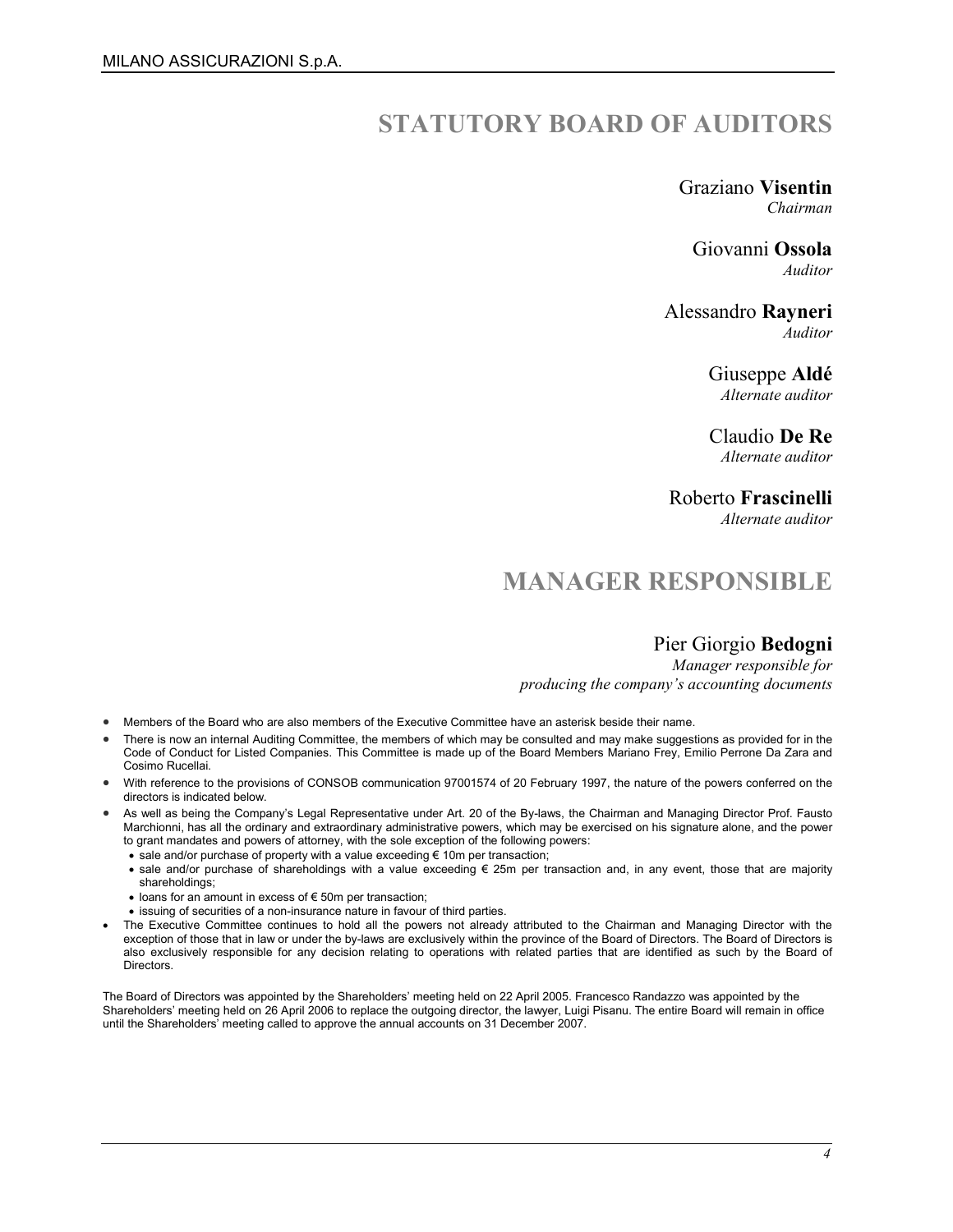# CONSOLIDATED HALF YEAR REPORT OF THE MILANO GROUP AS AT 30 JUNE 2007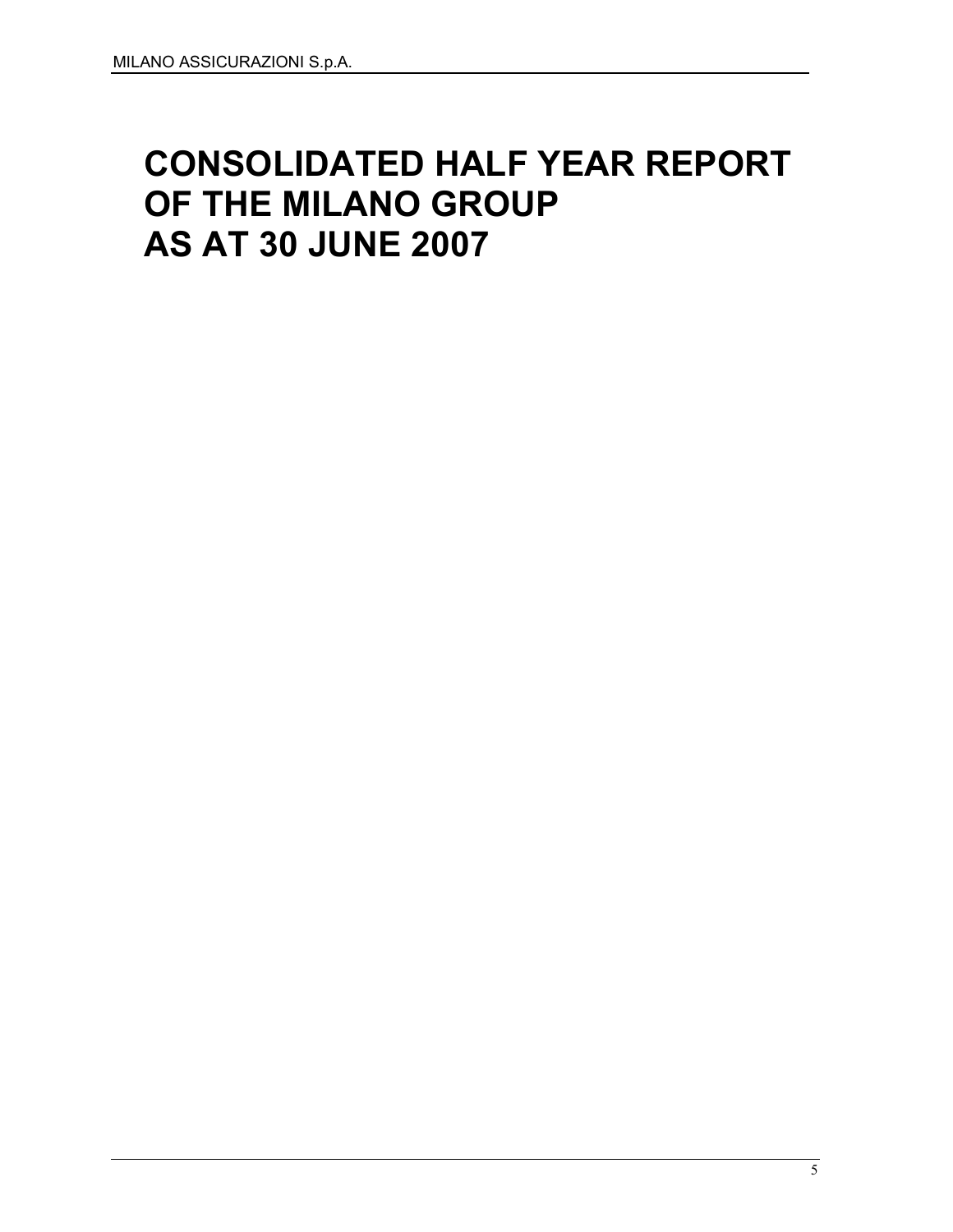## Macroeconomic scenario and insurance market in the first half of 2007

#### International economic scenario

The European Commission raised growth forecasts for 2007 and 2008, with an upswing in Euro zone GDP, estimated at +2.7% at year end, due both to favourable conditions in terms of domestic demand, which should continue throughout the year, and to an upturn in exports.

Europe, like Japan, would in fact appear to have developed an internal capacity for development such as to guarantee production capacity for the current year – even against a background of moderate growth. In particular, please note the high GDP performances at the end of 2006 displayed by the Euro zone as a whole and by Germany and Italy which, with values amounting, respectively, to 2.8%, 2.9% and 2%, recorded rises well in excess of expectations (2.6% for the Euro Zone and Germany, 1.8% for Italy).

Medium-term prospects for economic activity still continue to be favourable. The prerequisites are, in fact, in place for sustained growth in the Euro zone, also in consideration of the fact that economic expansion has become more balanced between the different regions of the world. Conditions in terms of the scenario beyond the Euro zone are, in addition, favouring exports. In the coming months, domestic demand should also keep up its relatively strong momentum, due both to investment which is still booming, and to the benefits of a prolonged period of favourable borrowing terms. Finally, private consumption should get even stronger over time, in line with the trend in real disposable income and with improved growth prospects, accelerating with projected growth of 2.1% due to the significant increase both in employment and in salaries, not accompanied by major inflationary pressures.

With reference to the American economy, the economic scenario was brought down by the crisis in the property market, again counterbalanced by growth in private consumption and by the driving force of exports, the latter incentivised by the relative weakness of the dollar against other currencies.

With reference to Japan, the main elements of risk that could influence the economy derive from major dependency on some industrial sectors, in particular those linked to the high-tech segment, which have had a determining role in the upturn recorded over the last few years, as well as the trend in exports, with the resultant danger of a possible major slowdown in the American and Chinese economy, upon which a significant percentage of trade exchanges are dependent.

Economic growth in China, India and Latin America continues to be sustained.

#### The Italian market

As for the Italian market, over the last few years demand for goods and services has, in the main, remained unchanged. Business confidence is more or less the same but is still slightly up on the average for the first quarter, consolidating the strong recovery from the lows of the last few years, the bottom being hit in Spring 2005. 3-4 month forecasts for major corporate variables, such as those relating to regulation and production, appear, in the main, to be stable (albeit with different directions). Warehouse stocks remain unchanged. The order book is viewed in a positive light, foreign market capacity being consolidated, whilst the domestic market proved to be more uncertain. Short-term prospects for the Italian economy continue, therefore, to be marked by caution, conditioned by continuing uncertainty over the domestic political framework.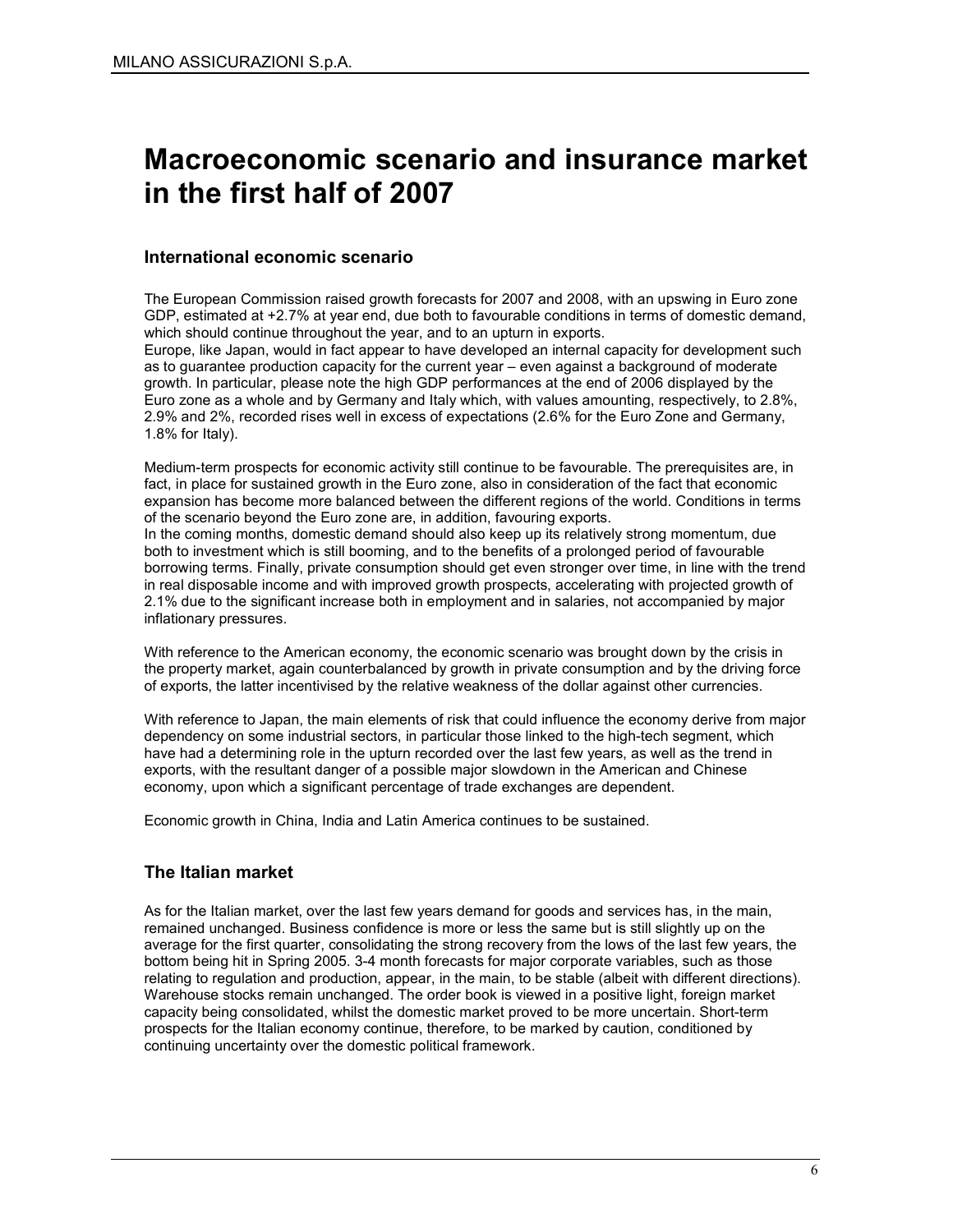From January to April 2007, the negative trade balance was reduced (-7.0 billion Euro, from -11.0 billion in the same period of 2006), due to the upswing in exports (+13.3% in total according to value data) in European Union countries (+14.6%), in Switzerland (+12%), Russia (+32%) and the OPEC area (+15%).

Inflation prospects for the next few months are still uncertain, since the calculations have to be made without knowing about oil prices (in July the national consumer price index showed a slight drop, nearing +1.6%). In the immediate future, forecasts are for current rates to continue at just under 2%, with possible re-ignition of some tension over corporate listings.

#### The insurance sector

In 2006, insurance sector results were, on the whole, positive despite the decline in life premiums and the drop in income of a financial nature. Life business premium income recorded a drop of 5.6% compared with 2005; on the other hand, Non-life business recorded a modest rise of 2.4%. In the Non-life sector, against a generalised reduction in expenditure, the deterioration in the loss ratio contributed to a rise in the combined ratio. Motor TPL business supported the positive results due, in the main, to the capacity of the reserve for claims from previous years, whilst the deterioration in the loss ratio for the year was confirmed.

With reference to prospects for 2007, the trade association estimates overall growth of 2.5%, with premium income of around € 38bn. This data will prove to have been influenced by the rise in Motor TPL income, where the estimated rise in premiums (+0.8%) will be nearly one percentage point below the growth estimated for fleet business.

In Non-life business, due to the upturn in economic activity, growth rates both within the corporate and the retail sector should reach around 4%. On the other hand, Life business premium income proved to be stable.

According, however, to the recent Premetheus report on Italian insurance market trends, premium income during the course of 2007 will record a rise of approximately 5% in Non-life business and a drop of around 1.5% in Life business. This situation will be consolidated during the course of the subsequent two years: growth in 2008 will total 6.5% and will rise to +11% in 2009.

The 2007 drop in Life business will be the result of companies' gradual departure from large corporate contracts (marked by significant unitary sums but with low profit margins), a factor that will, however, involve a reduction in profitability due to better quality income. What's more, the downward trend in life business premium income had already been recorded in the first quarter of 2007: final premium income data showed a drop of around 11%. Non-life business growth was more moderate than forecast, recording a modest rise of 1.6%.

In Non-life business, Motor TPL will also feel the impact of uncertainties relating to the introduction of the new mechanism for direct payment of compensation the effects of which, in terms of cost reduction, will only be shown from 2009. The keys to interpreting the current trend in Motor TPL are not, however, straightforward.

With reference to market dynamics, please note that, due to the entry into force of regulations relating to direct compensation and the so-called Bersani law, the foundations were put in place for significant restructuring both of management and sales processes with the resultant need for major investment. At the same time a gradual change in demand will be witnessed in Life business, certainly also due to the launch of the supplementary pension scheme and, more generally speaking, the development of targeted savings products.

The aforementioned factors represent a structural shift for the Italian insurance market with resultant organisational and operational complexities, management of which will demand greater investment and a generalised improvement in the quality of services offered.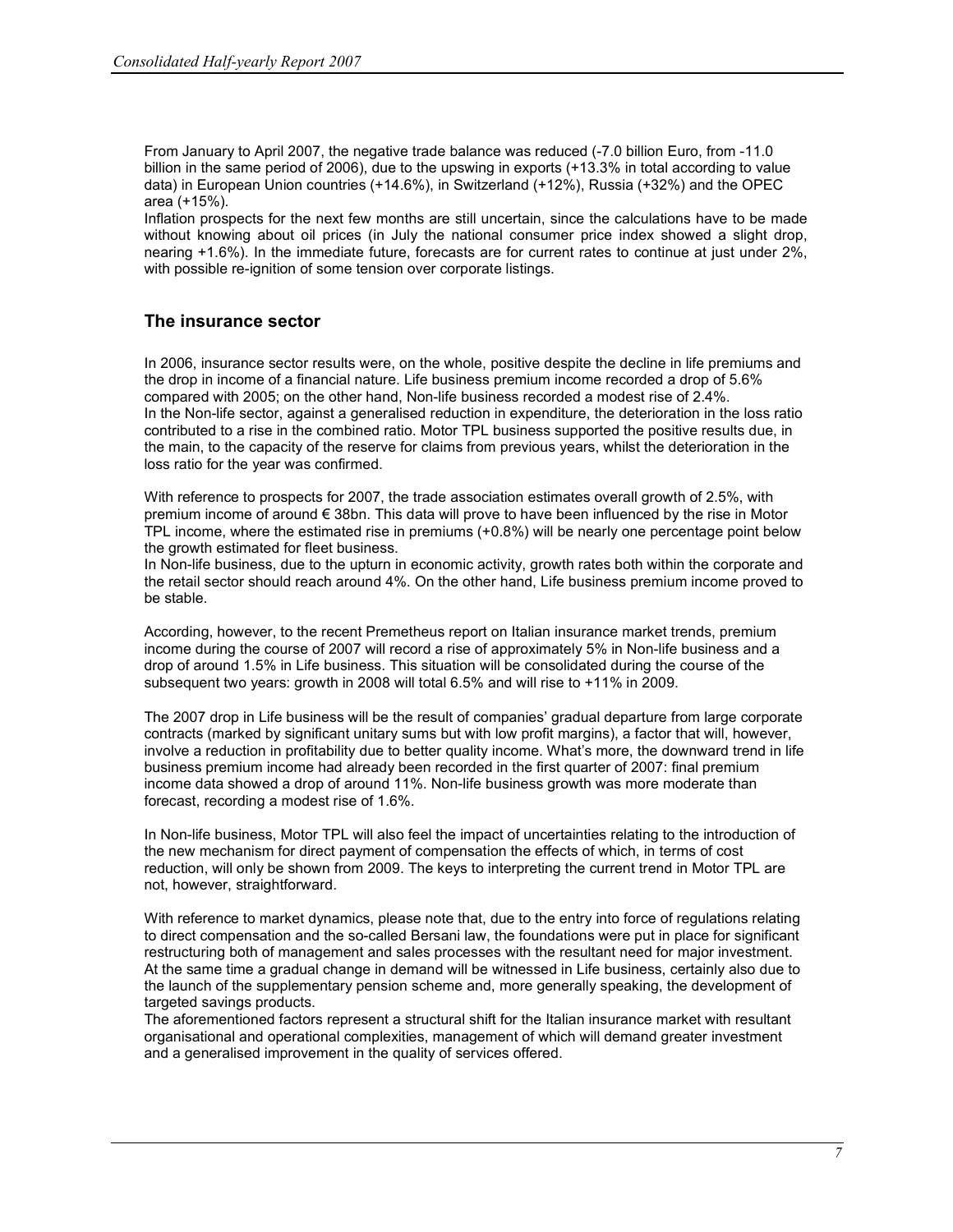In the period between 30/06/2006 and 30/06/2007, share performance analysis for insurance companies listed on the national stock market showed that, in the main, share prices mimicked the Italian stock market: the Italian insurance market index did, in fact, record an annual return of 13.0%.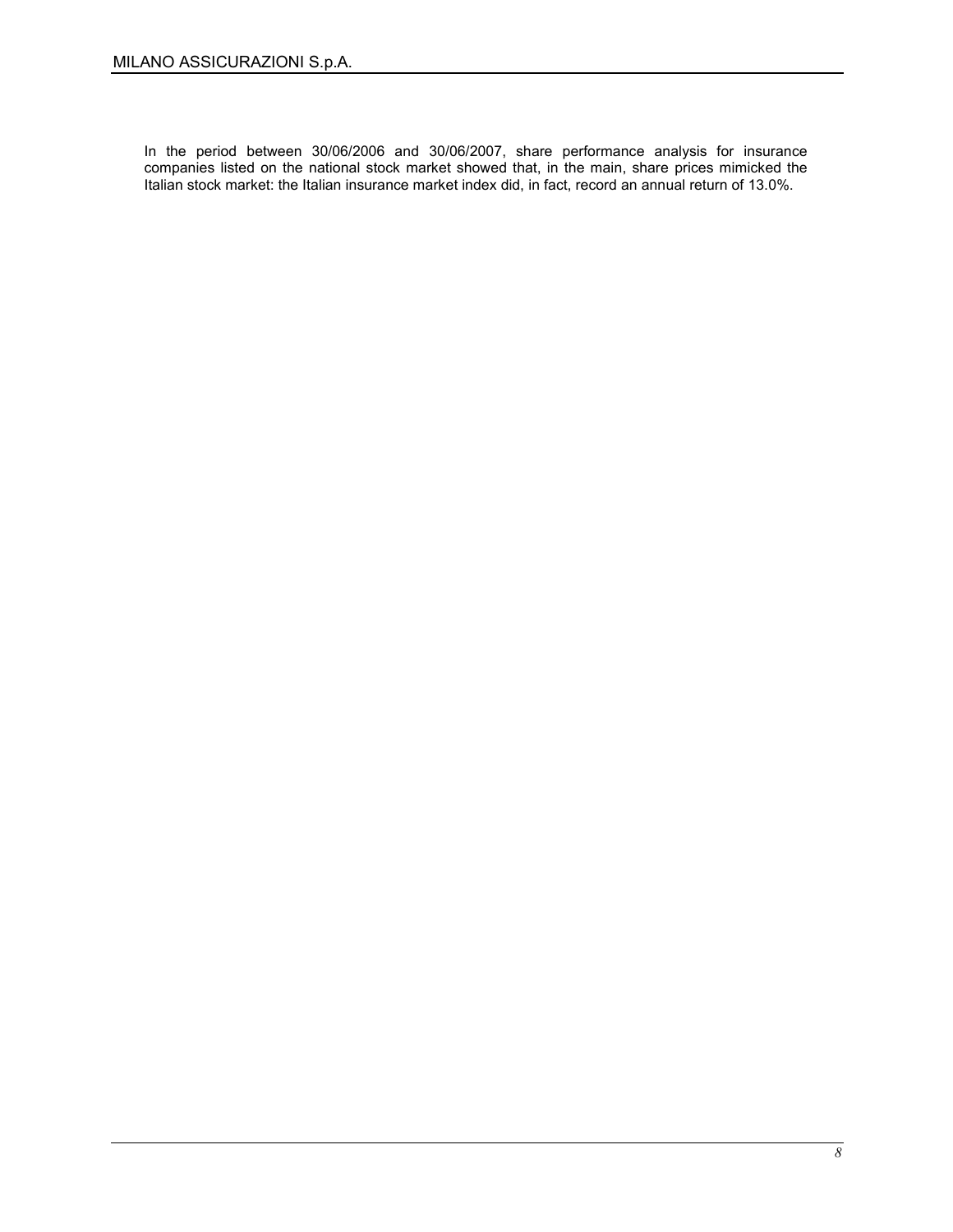#### Regulatory changes

With reference to the main regulatory innovations that have affected the Italian insurance market over the last few months, and that will also have inevitable repercussions on insurance activities in years to come, please find below further details of what has already been widely discussed in the accounts.

#### Direct compensation

As we know, the new insurance payment procedure, operational since 1 February 2007, makes it possible, in the event of a road accident, for non-liable or only partially liable injured parties to be compensated direct by their own insurer. Approximately three months after its entry into force, around 184,000 Motor TPL policyholder have obtained payment on the basis of the new rules. The total amount paid out with the new procedure reached, by 30 April 2007, the threshold of  $\epsilon$  220m. Reference data were processed on 4 May by Consap and supplied by the Department of Economic Development.

Please also note that, with the aim of increasing the efficacy of insurance fraud prevention and control, the Department of Public Security and ISVAP, the Insurance Companies' Supervisory Body, signed an agreement in April to make it possible for the forces of law and order to gain direct access to the vehicle claims database, which contains analytical information relating to around 33.5 million Motor TPL claims.

The agreement does, therefore, lay the groundwork for additional forms of collaboration to be developed in the interest of the community as a whole.

#### "Check box" project

The "Check Box" project, the trial launched by ISVAP, in collaboration with the Department of Economic Growth, to reduce Motor TPL tariffs, had been subscribed to by 1,321 policyholders as at 30 March this year. There had been over 3,000 telephone contacts from potential users interested in installing the device.

The result confirms the public's strong interest in the initiative, which arranges for willing policyholders to have a "check box" installed in their car (a mechanism similar to the black box already existing in aeroplanes). As well as being absolutely free of charge to join, the scheme also offers a discount from the policyholder's own insurer of at least 10% a year on Motor TPL premiums for the entire duration of the project, which is to last for three years.

Check box is a mobile device installed on the motor vehicle to record, in full accordance with privacy regulations, data relating to driving behaviour and any accidents. The device, in particular, records the dynamics of accidents in the 40 seconds before and the 10 seconds after, the impact. With the device, fraud becomes more difficult and it is possible to construct customised tariffs with resultant cost savings.

The province of Rome is leading the way in terms of numbers of policyholders signing up for the scheme, followed by Milan, Naples, Turin and Palermo.

#### Insurance Code – Special Register of Insurance and Reinsurance intermediaries

The Special Register of insurance and reinsurance intermediaries (RUI) – available since 1 February 2007 – contains details of individuals acting as insurance and reinsurance intermediaries within Italian territory, as residents or with their registered office in Italy.

The Register was introduced by Legislative decree no. 209 of 7 September 2005, (Insurance Code), in implementation of Directive 2002/92/CE on insurance intermediation, and is governed by ISVAP with Regulation no. 5 of 16 October 2006. On the basis of this regulation, intermediation is reserved solely for those listed on the Register. The RUI does, therefore, supply a full photograph of individuals working within the field of intermediation, in order to protect consumers.

On the basis of the provisions of the Code, the Register is divided into 5 sections: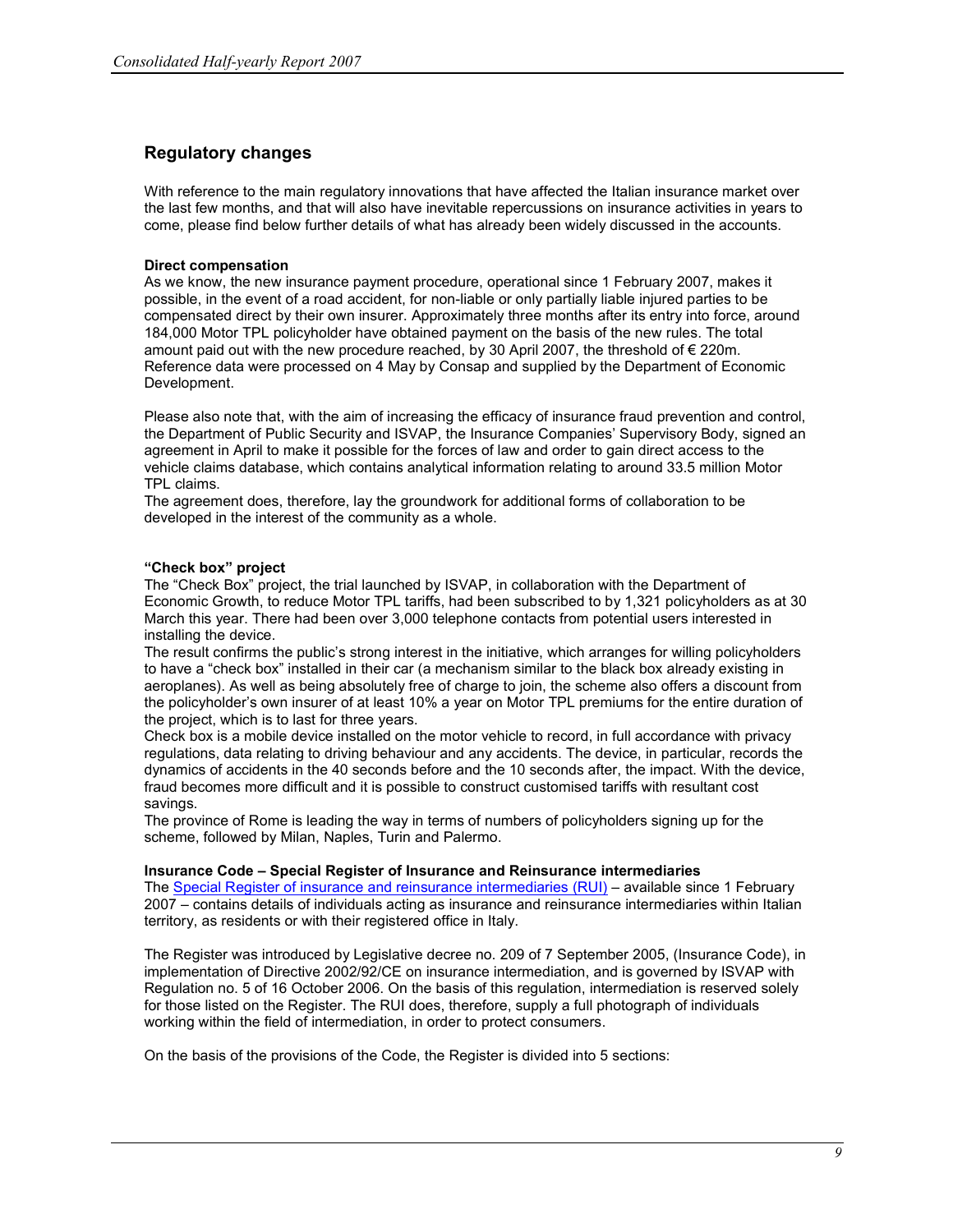- section A (agents);
- section B (brokers);
- section C (direct producers of insurance undertakings);
- section D (banks, financial intermediaries ex art. 107 of the Consolidated Banking Law, Stock Brokers and Italian Post Office – Postal Financial Services Division);
- section E (colleagues of intermediaries listed in sections A, B and D who work off the premises of said intermediaries).

The same intermediary cannot be listed in more than one section of the Register, with the exception of the intermediaries listed in sections A and E solely for Motor TPL-related distribution tasks. Both physical persons and companies can be listed on the register: the RUI can be searched for information on an intermediary using these two passwords, as well as by section.

#### Supplementary pension scheme:

Nearly four months on from the entry into force of the supplementary pension reform, around one worker in 4, or 26% of the total monitored (around 2.5 million workers), had already notified their work provider of their decision regarding their staff-leaving indemnity.

This is one of the main results of the Assogestioni observatory set up in collaboration with Gfk-Eurisko to monitor workers' decision-making process.

Final data on choices regarding the allocation of staff-leaving indemnity will be made known during September when data relating to the principle of consent by silence will be available. A recent Doxa survey (July 2007) showed that:

- 80% of workers have made a decision;
- of these, around 22% have chosen to join a supplementary pension scheme.

According to Department of Employment estimates, considering subscriptions for negotiated pension funds, open-ended funds and PIPs [Individual retirement plans] as well as those relating to workers who, on 30 June 2007, had not yet made any specific decision, the percentage of workers who have chosen to allocate their staff-leaving indemnity to a supplementary pension scheme should be around 34%.

The Doxa study shows that 96% percent of workers are aware of the reform (a figure which rises to 99% for companies with more than 50 employees) and that 91% of work providers have informed employees of the choice that has to be made.

In any event, urgent action is needed in respect of the pension system. This was the view held by 80% of Italians taking part in the survey conducted by the Bocconi University in Milan, presented at the headquarters of the ISAE, the Institute of Economic Analysis Studies in Rome. The survey, conducted on over a thousand subjects, aged between 20 and 45, internet users extracted from a web panel, 50% of whom were women and 50% men, 81% in work, 19% students or looking for work, showed that 50% were in favour of raising the retirement age for everyone, from next year onwards, to avoid younger generations being forced to make higher contributions. The study also showed that, despite the fact that 35% of those interviewed had stated that they wished to be kept informed by the trade union about the staff-leaving indemnity, only just over 10% had, in fact, been kept informed.

#### The new round of liberalisation

At the suggestion of the Department of Economic Development, Decree Law no. 7 of 31/01/2007, published in the Official Journal of 01/02/2007, known as the "Bersani bis" law, inserted a new element into the "round of liberalisation", for the purposes of opening up the markets for the benefit and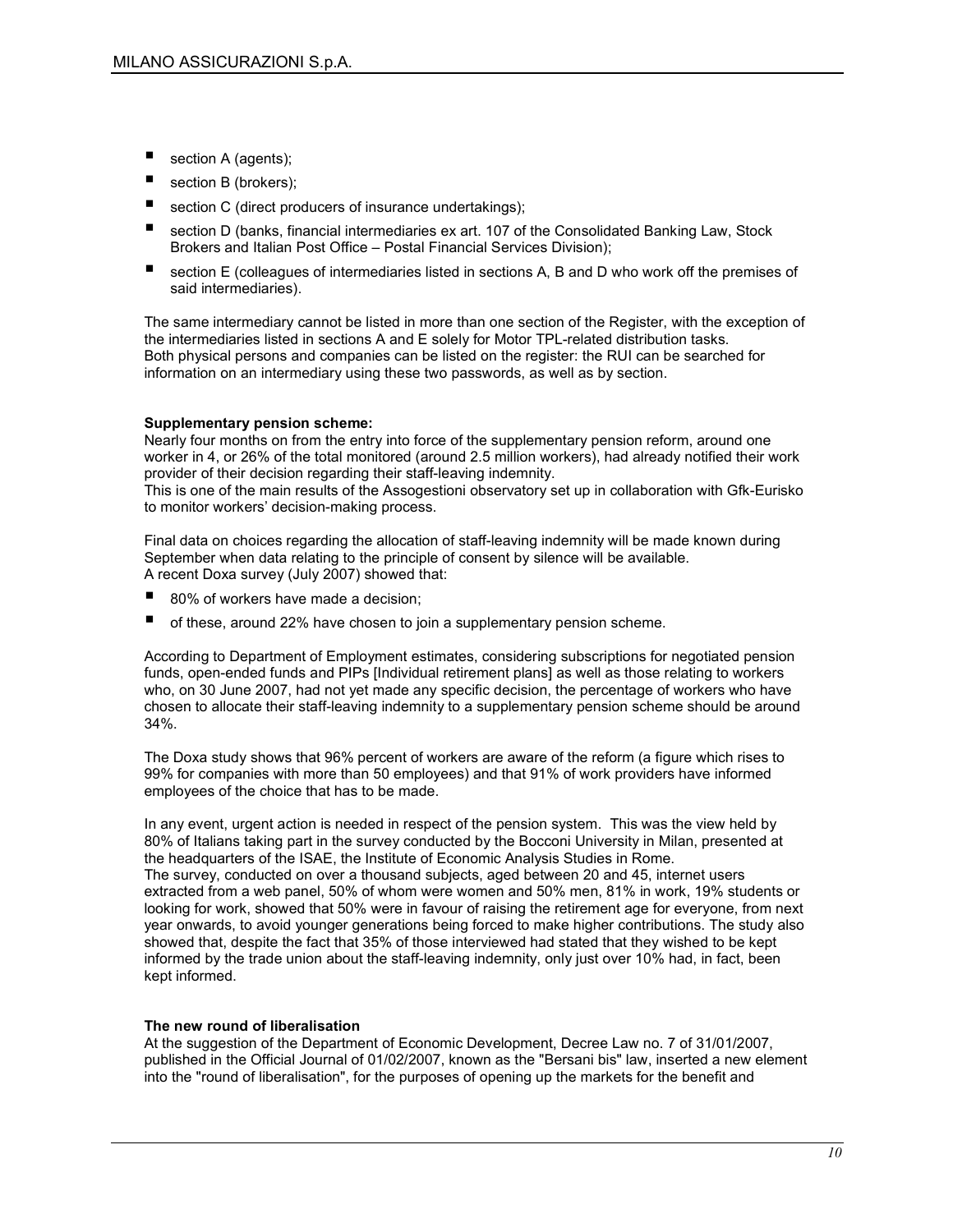protection of the consumer.

Of the many innovations brought in, please note, in particular, the measures adopted for competition and consumer protection in insurance services (ref. art. 5):

- in the non-Life sector, the abolition of monomandatory agency contracts between insurance companies and sales agents. From 2008, the agent may, however, offer policies from different companies (as already laid down for Motor TPL). The Chamber of Deputies' Commission for Production Activities did, in fact, at the start of the year, approve an amendment extending, from 4 July 2006 to 1 January 2008, the ban initially imposed solely on Motor TPL by the Decree Law of July last (ref. DL 223 of 4/7/2006, converted with Law 248 of 11/8/2006). Finally, in the event of multi-year policies, the policyholder may withdraw from the contract on an annual basis without charge by giving sixty days prior notice;
- $\blacksquare$  in the Motor TPL sector, the transparency of the tariffs available on the market and the insurance company's duty to maintain the risk category shown on the last no-claims certificate, for clients stipulating a new contract for a second car, or following an interruption in insurance cover.

#### Solvency II

Please remember that, in 2006 the European Commission, with the aim of introducing a new system of prudent vigilance (known as Solvency II), enabling Supervisory Authorities to have appropriate tools at their disposal to evaluate an insurance company's total solvency, had charged CEIOPS (Committee of European Insurance and Occupational Pension Supervisors) with the task of providing the appropriate advice with regard to the introduction of new prudential standards. One of the main objectives of the new system will be to establish a capital adequacy requirement commensurate with the risks accepted.

In April, the Committee of European Insurance and Occupational Pension Supervisors (CEIOPS) suggested a third quantitative impact study (QIS3) to European insurance companies. In addition to the recalibration of parameters for the calculation of the Solvency Capital Requirement and Minimum Capital Requirement, the QIS3 laid the foundations for the calculation of available capital and extended the test not only to individual companies but also to insurance groups in their entirety. Risk categories and related parameters taken into consideration for capital adequacy requirement calculations were reviewed following the results of the QIS2 and the suggestions made by analysts and companies.

The results of QIS3, which will be made public in the Autumn, together with the collaboration between companies, analysts and supervisory authorities, will supply implementations and new proposals for the QIS4 (planned for April 2008) and, above all, for future developments of the directive.

Another major innovation within the scope of Solvency II is the Community directive proposal relating to rules on insurance company solvency, published by CEIOPS on 10 July 2007, and aiming to coordinate current regulations and increase policyholder protection, the competitiveness of the European insurance market and the efficacy of the monitoring process.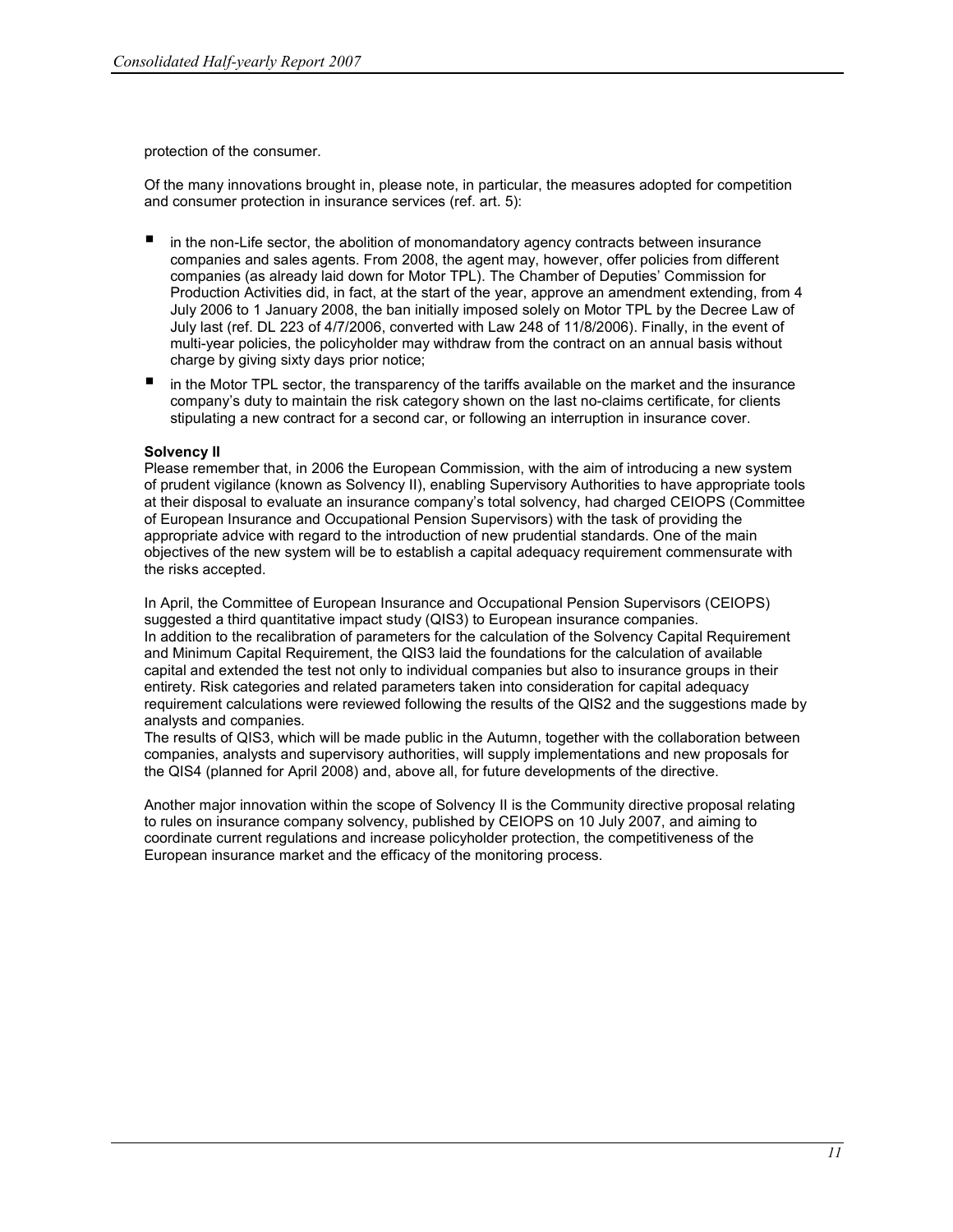## Management Report

#### Premiums

Premiums and additional income from direct and indirect business in the half year totalled  $\epsilon$ 1,816,415K and recorded an increase of 5.02% over the corresponding period the previous year.

Direct business premium income was  $\in 1.810.043K$  (+ 5.43% compared with 30 June 2006). In particular, in the Non-life sector, premium income of € 1,381,959K was achieved (- 3.17%), of which € 1,008,153K related to Motor business which was down 4,75% compared with 30 July 2006, and  $\epsilon$ 373,806K related to other Non-life sectors, which signalled growth of 1.35%. The trend in motor business premiums is in line with planned sales initiatives, which aim to gradually improve the combined ratio by downsizing the fleet portfolio, in the main already achieved, and initiatives to reorganise geographical areas and tariff sectors with an unsatisfactory technical performance. The trend in other Non-life business reflects the risk-taking policy already followed for several years now which proposes to combine growth and profitability, by safeguarding the qualitative level of the portfolio acquired. In particular, compared with the effort put into the retail sector which offers satisfactory profit margins, the persistence of highly competitive market conditions in the corporate sector is making it hard to achieve significant growth in business volumes, given the fact that in some specific areas, such as Third Party business, criteria aimed at maintaining a policy of underwriting risks on the basis of adherence to strict technical parameters have been reinforced.

Life business premium income of € 428,084K was achieved, up 47.80% on the first half of 2006. This increase is derived from the 50% proportional consolidation of the Bipiemme Vita profit and loss account, as of the 4th quarter of 2006. Net of this contribution, amounting to € 143,184K, Life premiums amounted to  $\epsilon$  284,900K (-1.64%) The drop was mainly due to the lower contribution made by banking channel products as well as fewer pure capitalisation contracts with institutional clients, a decision having been taken to operate in this sector only subject to achieving adequate profit margins, against the background of a market that often offers underwriting opportunities with insufficient profitability.

In the indirect business sector, premiums amounted to €6,372K compared with €12,641K achieved in the first half of the previous year (-49.59%). Indirect business continues to have a marginal percentage due to the decision, taken in the past, to stop underwriting new policies on the inward reinsurance market with companies not belonging to the Fondiaria-Sai Group. The drop compared with the 1st half of 2006 derives from the lower contribution from the proportional treaty with the affiliate Siat, covering Non-life business to the exclusion of transport business.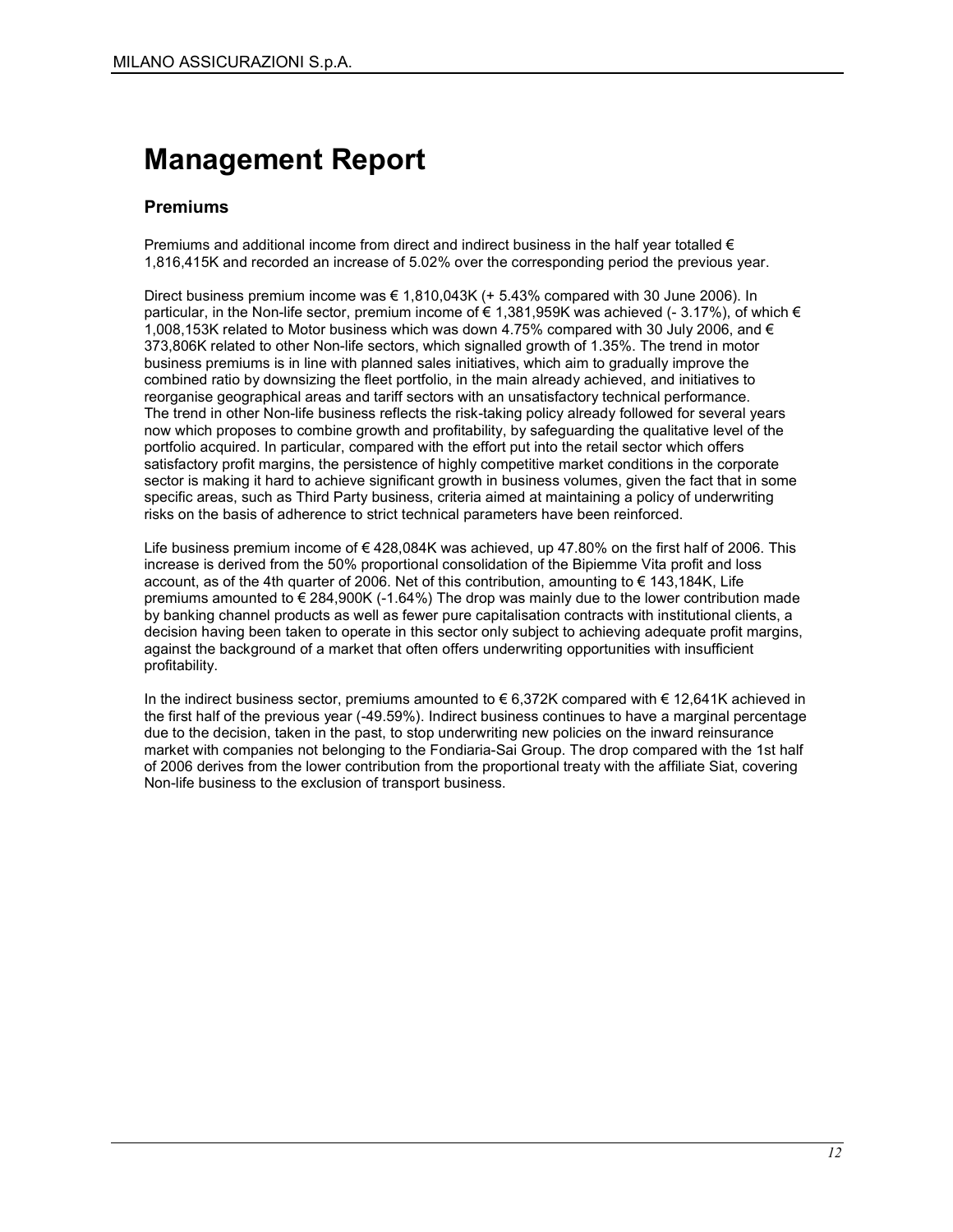| $(\in K)$                          | 30/6/2007            | 30/6/2006            | <b>Variation</b>      |
|------------------------------------|----------------------|----------------------|-----------------------|
| <b>DIRECT BUSINESS</b>             |                      |                      |                       |
| Non-life business<br>Life Business | 1,381,959<br>428,084 | 1,427,233<br>289,634 | $-3.17\%$<br>+47.80%  |
| Total direct business              | 1,810,043            | 1,716,867            | $+5.43%$              |
| <b>INDIRECT BUSINESS</b>           |                      |                      |                       |
| Non-life business<br>Life Business | 6,325<br>47          | 12,577<br>64         | -49.71%<br>$-26.56\%$ |
| Total indirect business            | 6,372                | 12,641               | -49.59%               |
| <b>SUM TOTAL</b>                   | 1,816,415            | 1,729,508            | +5.02%                |
| including:                         |                      |                      |                       |
| Non-life business                  | 1,388,284            | 1,439,810            | $-3.58\%$             |
| Life Business                      | 428,131              | 289,698              | +47.79%               |

The table below provides a summary of premium income data, showing variations compared with the first half of the previous year.

#### The Consolidated Profit and Loss Account

The first half of 2007 closed with a Group net profit of € 152,849K, up 10.60% compared with the profit achieved in the corresponding period the previous year of € 138,196K. The pre-tax profit, before deductions for minorities' share of the profit, for the half year, amounted to  $\epsilon$  232,586K, compared with € 207,539K as at 30 June 2006 (+12.1%).

The main aspects characterising the result achieved in the half year in question can be summarised as follows:

- Life business closed with a pre-tax profit of € 182,096K compared to a pre-tax profit of € 157,290K recorded at the 2006 half year-end. This sector showed signs of improved technical performance in Motor TPL business which is benefiting from sales initiatives in geographical areas and tariff sectors with an unsatisfactory technical performance and, in particular, from the downsizing of the fleet portfolio. The contribution from financial income was also higher, totalling  $\epsilon$  107,205K, compared with  $\epsilon$  89,658K recorded on 30 June 2006;
- the Life sector showed a pre-tax profit of  $\epsilon$  47,031K, inclusive of the contribution made by the proportional consolidation of Bipiemme Vita, amounting to  $\epsilon$  4,457K, already net of the depreciation allowances for the half-year. The result was hit badly by net value adjustments on the equity portfolio posted to the fair value through Profit or Loss category (€ 10,085K), generated following the continuation of the upward trend in interest rates which is penalising the prices of securities already in circulation. The drop in the overall result compared with the 1st half of 2006 (which had recorded a pre-tax profit of  $\in$  48,306K) was mainly due to a drop in capital gains realised from securities trading.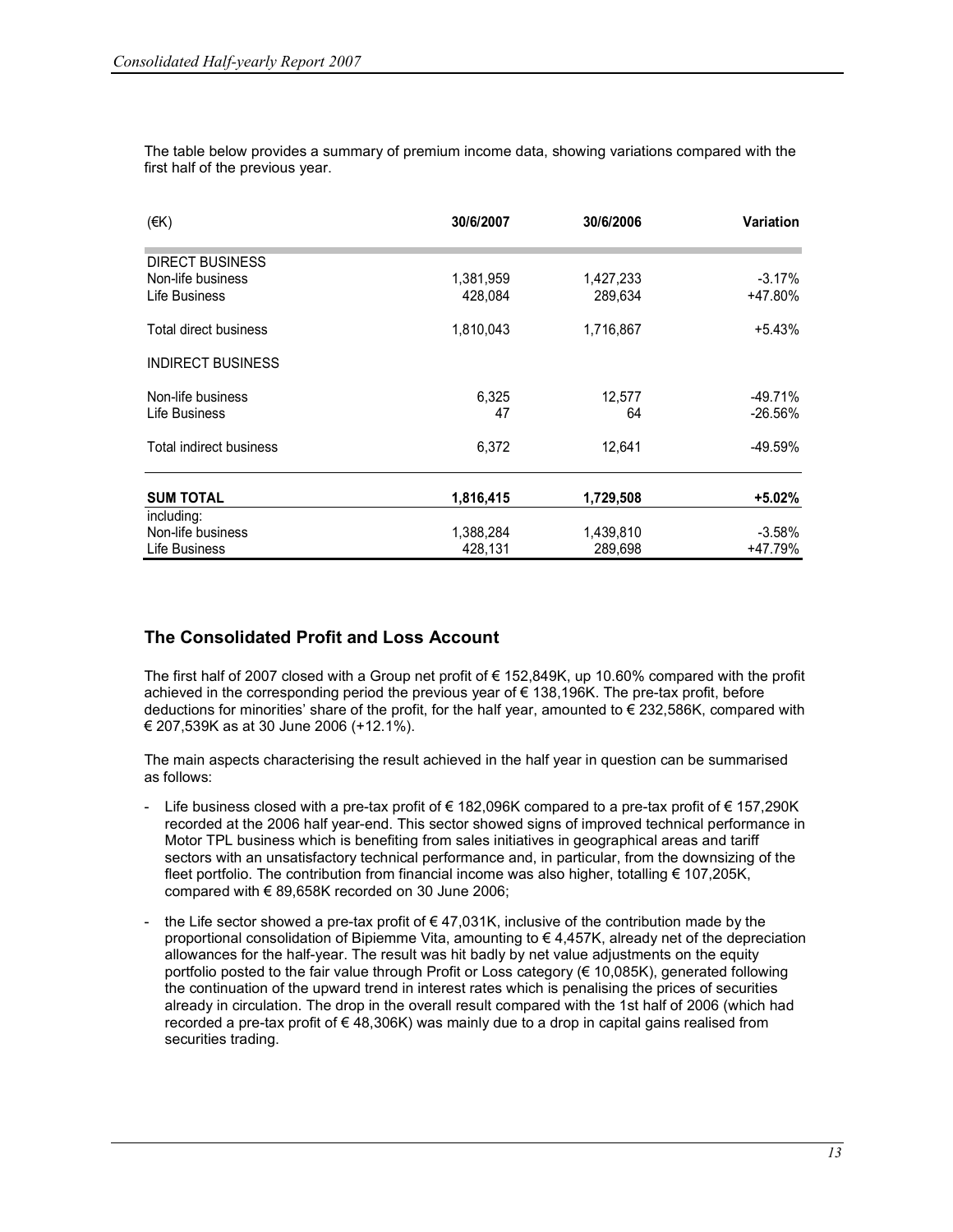- asset and financial management recorded net income from financial instruments and investment property of € 231,711K, compared with € 187,407K for the corresponding period the previous year (+23.6%). In particular, income from other financial instruments and investment property amounted to € 215,603 (+ 9.9%), whilst net income from financial instruments at fair value recognised through profit or loss amounted to  $\epsilon$  15,364K, compared to  $\epsilon$  8,966K in net charges recorded in the first half of the previous year. Please note that 2007 amounts include the contribution made by the proportional consolidation of Bipiemme Vita, amounting to € 18,320K of net income. Given the same basis of consolidation, i.e. net of this contribution, net financial income therefore totals  $\epsilon$ 213,391, up 13.9% on the first half of 2006;
- operating expenses in the Non-life insurance segment amounted to  $\epsilon$  256,483K compared with  $\epsilon$ 247,058K in the first half of 2006, 19.2% of net premium income (17.7% on 30 June 2006). The increase was mainly due to the costs of the advertising campaign conducted by the subsidiary Dialogo Assicurazioni, operating mainly over the telephone, from which significant returns are expected in terms of business growth, as well as the less positive impact made by depreciation of purchase costs on multi-year contracts.

Life business operating expenses amounted to  $\epsilon$  19,839K, 4.7% of net premium income, down from the 5.1% recorded on 30 June 2006;

current year income taxes amounted to  $\epsilon$  79,508K and accounted for a lower percentage of the gross profit than the nominal percentage rate, mainly due to uncashed dividends, which are nearly all tax exempt.

Finally, please note that the result for the period was not influenced by any significant non-recurrent or unusual events or transactions.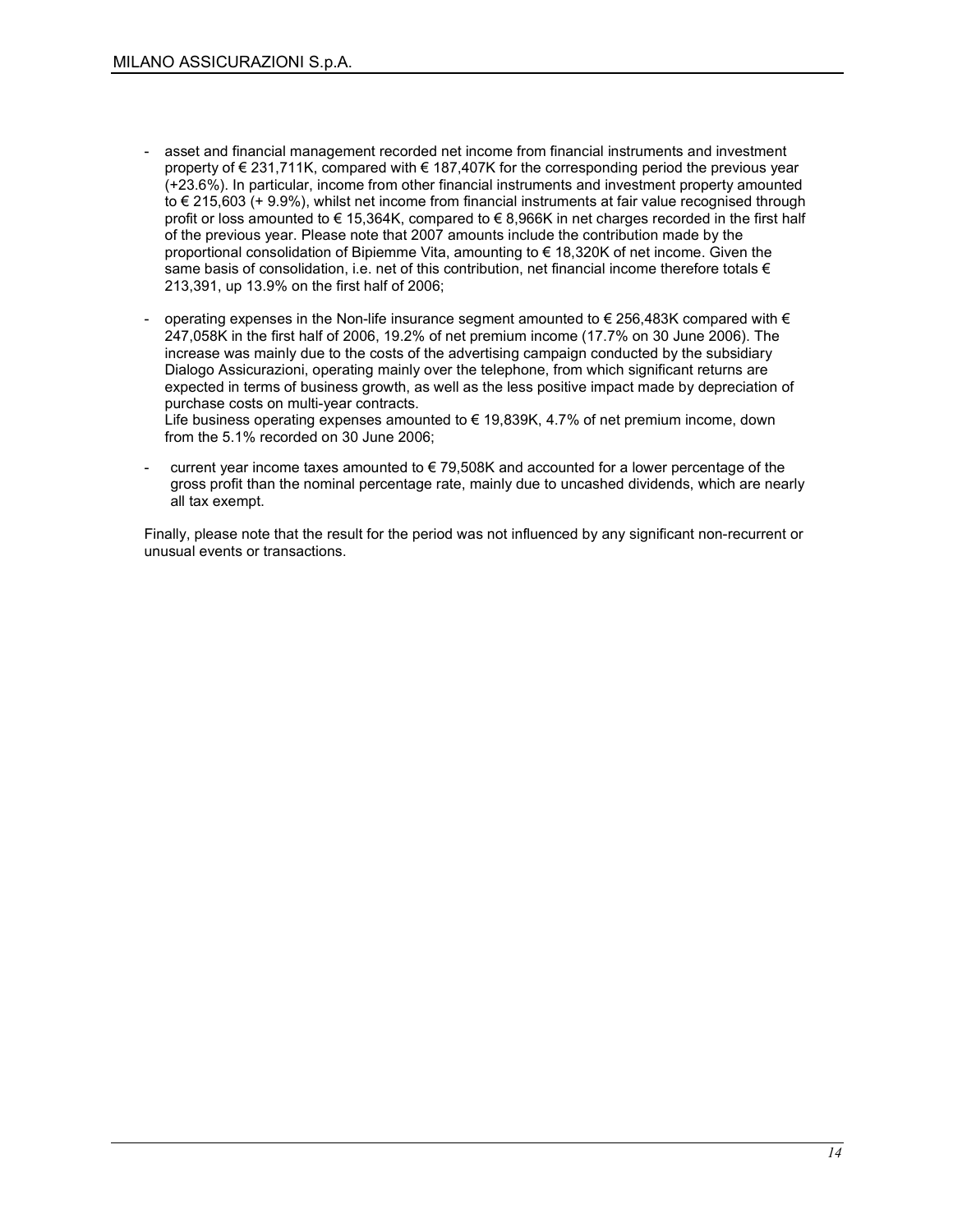The table below provides a summary of the profit and loss account for the first half of 2007 compared with that relating to the corresponding period the previous year:

| (EK)                                                                                                                                                             | 30/6/2007    | 30/6/2006    | <b>Variations %</b> |
|------------------------------------------------------------------------------------------------------------------------------------------------------------------|--------------|--------------|---------------------|
| Net premiums                                                                                                                                                     | 1,755,000    | 1,677,517    | 4.62                |
| Net charges relating to claims                                                                                                                                   | $-1,408,405$ | $-1,312,102$ | 7.34                |
| Net commissions                                                                                                                                                  | 2,529        | 380          | 565.53              |
| Income and expenditure deriving from financial<br>instruments at fair value through profit or loss<br>Income from holdings in subsidiaries, associates and joint | 15,364       | $-8,966$     | 271.36              |
| ventures                                                                                                                                                         | 744          | 254          | 192.91              |
| Income deriving from other financial instruments and<br>investment property                                                                                      | 215,603      | 196,119      | 9.93                |
| Operating expenses                                                                                                                                               | $-276,351$   | $-261,837$   | 5.54                |
| Other costs net of other income                                                                                                                                  | $-71,898$    | $-83,826$    | $-14.23$            |
| Pre-tax profit (loss) for the financial year                                                                                                                     | 232,586      | 207,539      | 12.07               |
| Income tax                                                                                                                                                       | $-79,508$    | $-69,296$    | 14.74               |
| Pre-tax profit (loss) for the financial year                                                                                                                     | 153,078      | 138,243      | 10.73               |
| Profit (loss) on operating activities ceased                                                                                                                     | $-197$       |              | n.s.                |
|                                                                                                                                                                  |              |              |                     |
| Consolidated results of the period                                                                                                                               | 152,881      | 138,243      | 10.59               |
| Minorities' profit (loss) for the financial year                                                                                                                 | 32           | 47           | $-31.91$            |
| Group profit (loss) for the financial year                                                                                                                       | 152,849      | 138,196      | 10.60               |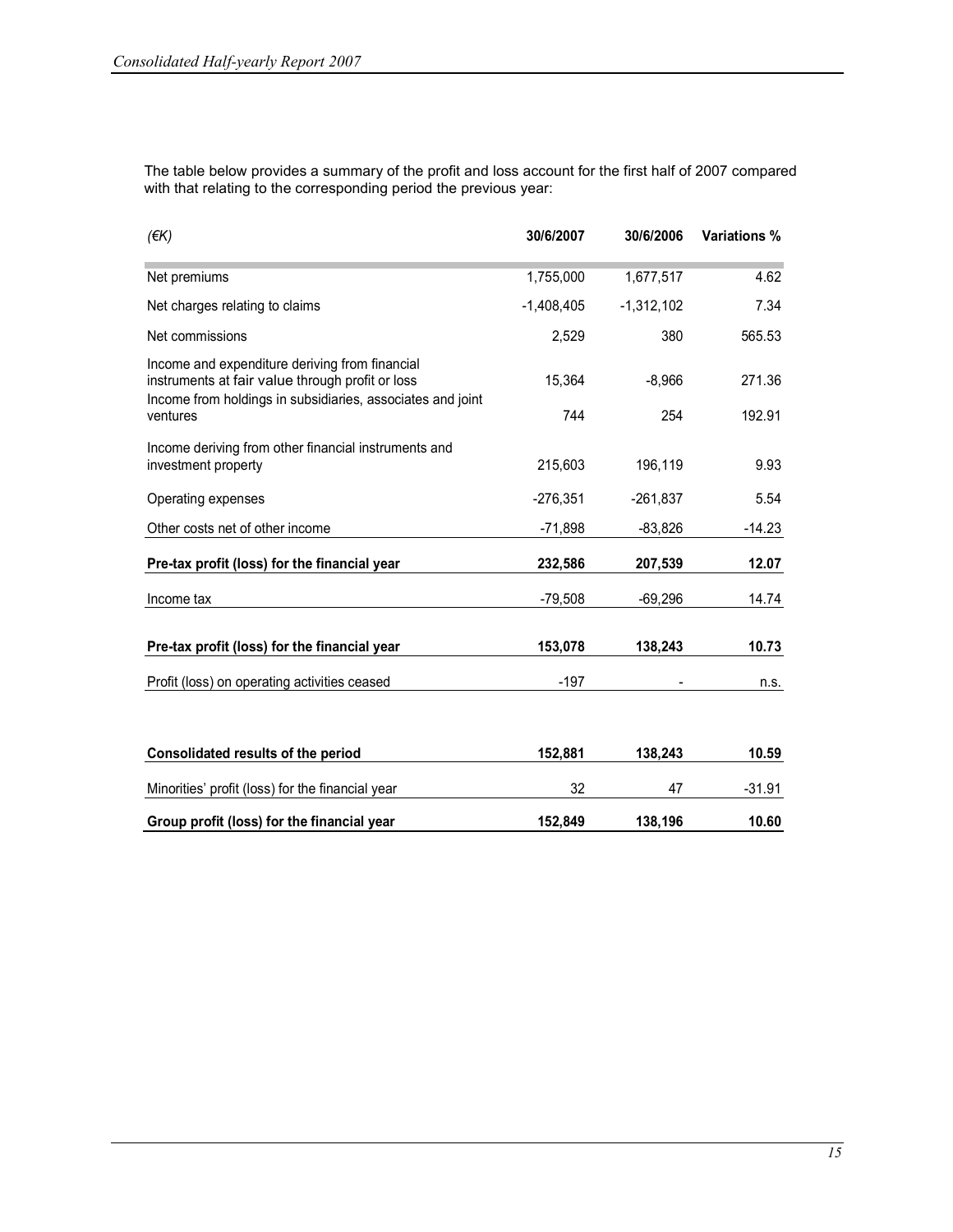The table below also shows the pre-tax profits achieved by each individual segment. The property segment includes the results achieved by subsidiary property companies (Meridiano Eur, Meridiano Orizzonti, Campo Carlo Magno), whilst the Other Business segment summarises trends in subsidiaries, although of limited size, operating within the financial sector and in the Other Services segment (Maa Finanziaria, Sogeint).

| $($ <del>€</del> K)                                                                                                                                                        | Non-life      | Life      | <b>Property</b> | <b>Other</b><br><b>Business</b> | <b>Total</b>  |
|----------------------------------------------------------------------------------------------------------------------------------------------------------------------------|---------------|-----------|-----------------|---------------------------------|---------------|
| Net premiums                                                                                                                                                               | 1,333,055     | 421,945   |                 |                                 | 1,755,000     |
| Net charges relating to claims                                                                                                                                             | $-956,307$    | -452,098  |                 |                                 | $-1,408,405$  |
| Net commissions                                                                                                                                                            |               | 2,529     |                 |                                 | 2,529         |
| Income and expenditure deriving from<br>financial instruments at fair value through<br>profit or loss<br>Net income from subsidiaries and associates<br>and joint ventures | 14,732<br>744 | 632       |                 | $\overline{\phantom{0}}$        | 15,364<br>744 |
| Income deriving from other financial<br>instruments and investment property                                                                                                | 92,473        | 119,358   | 3.770           | $\overline{2}$                  | 215,603       |
| Operating expenses                                                                                                                                                         | $-256,483$    | $-19,839$ | -15             | $-14$                           | $-276,351$    |
| Other costs net of other income                                                                                                                                            | $-46, 118$    | $-25,496$ | $-211$          | $-73$                           | $-71,898$     |
| Pre-tax profit (loss)<br>for the financial year                                                                                                                            | 182,096       | 47,031    | 3.544           | -85                             | 232,586       |
| Income tax                                                                                                                                                                 |               |           |                 |                                 | $-79,508$     |
| Pre-tax profit (loss)<br>for the financial year                                                                                                                            |               |           |                 |                                 | 153,078       |
| Profit (loss) on operating activities ceased                                                                                                                               |               |           |                 |                                 | $-197$        |
| Consolidated results of the period                                                                                                                                         |               |           |                 |                                 | 152,881       |
| Minorities' profit (loss) for the financial year                                                                                                                           |               |           |                 |                                 | 32            |
| Group profit(loss)<br>for the financial year                                                                                                                               |               |           |                 |                                 | 152,849       |

The amount shown under the Profit (loss) on operating activities ceased item relates to the loss as at 30 June of the subsidiary Novara Assicura, for which a preliminary contract was stipulated in June for the sale of the 100% holding to the Banco Popolare di Verona e Novara Group. The transaction should be complete by 30 November 2007.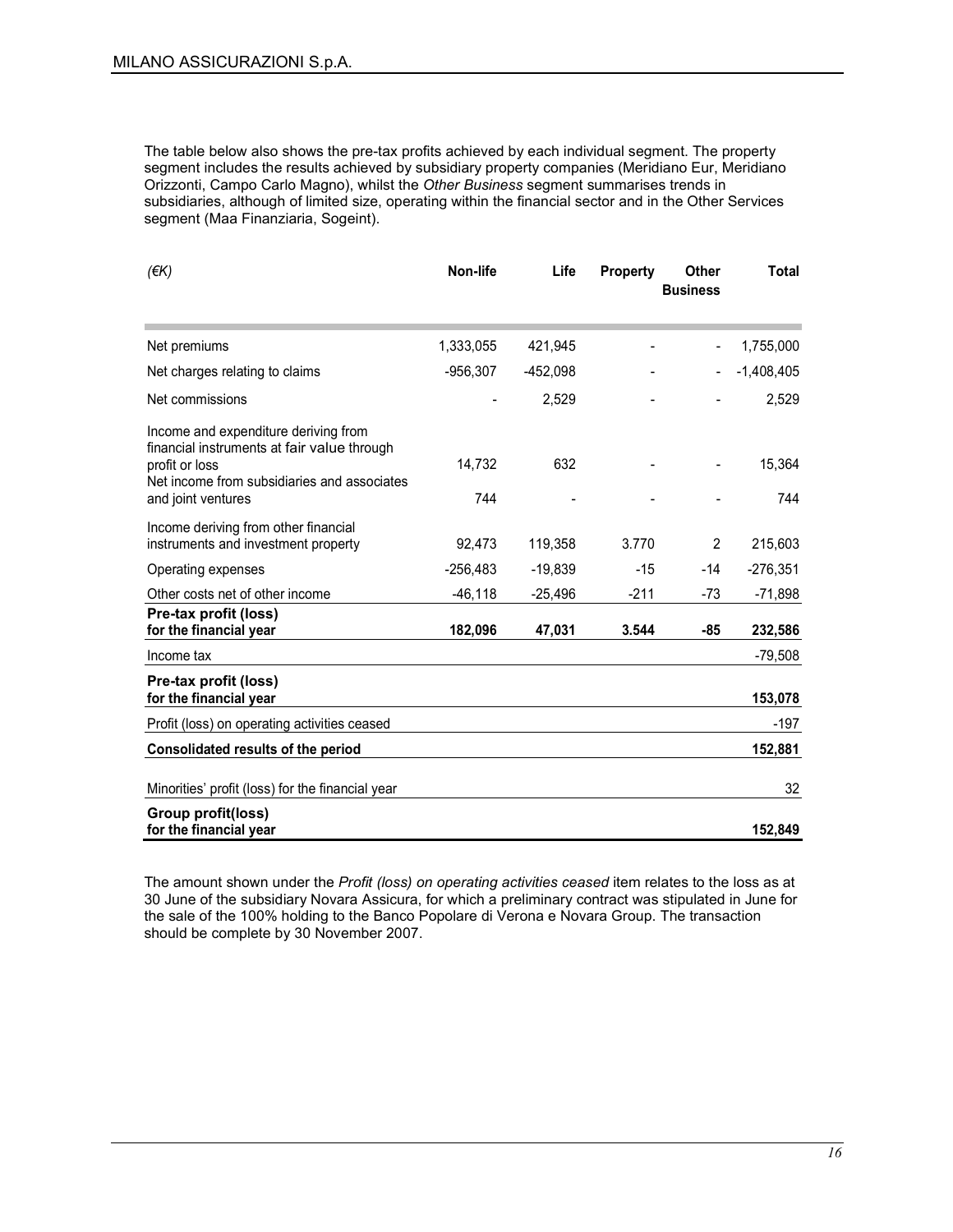## Non-life insurance business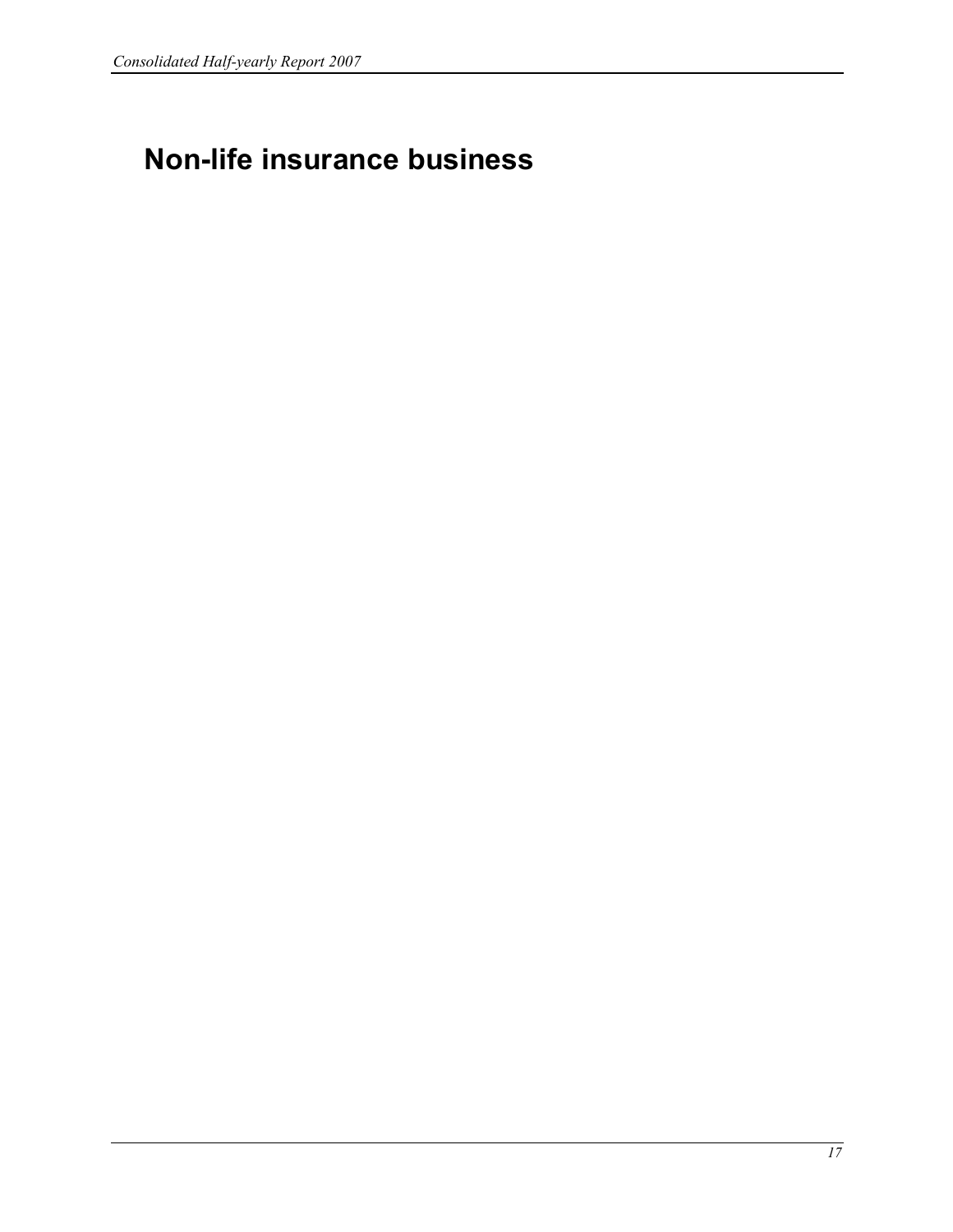Premium income in the first half of 2007 totalled € 1,388,284K, down 3.58% on premium income in the corresponding period the previous year which amounted to  $\epsilon$  1,439,810K. Direct business income was down by 3.17%, with premiums totalling  $\epsilon$  1.381,959K, of which  $\epsilon$ 1,008,153K related to Motor business (-4.75%) and € 373,806K to other Non-life business (+1.35%).

The trend in motor business premiums is in line with planned sales initiatives, which aim to gradually improve the combined ratio by downsizing the fleet portfolio, in the main already achieved, and initiatives to reorganise geographical areas and tariff sectors with an unsatisfactory technical performance. Growth in Land Vehicles business was, in addition, conditioned by ever increasing pressure on prices at market level, in a sector which has, for several years now, guaranteed high profitability.

In other Non-life business, premium growth was mainly due to the effort put into the retail sector on the basis of the guidelines set out in the Fondiara-Sai Group strategic plan, whilst, in the corporate sector, highly competitive market conditions persist which are making it difficult to grow any significant business volumes with adequate profit margins.

In some specific segments, and in particular with regard to Public Bodies, it has, on the contrary, been necessary to tighten up criteria for underwriting risks, with a resulting drop in premium income, which has, however, been offset by a significant drop in the cost of current claims.

In the sector of public procurement of insurance services, indications are that upset prices of premiums are dropping, in the Third Party segment, we are witnessing an ever increasing recourse to the excess tool, resulting in a reduction in average premiums.

| (EK)                                  | 30/6/2007 | 30/6/2006 | Variation % |
|---------------------------------------|-----------|-----------|-------------|
|                                       |           |           |             |
| Accident and health                   | 117,297   | 114,668   | $+2.29$     |
| Land Vehicle TPL                      | 871,306   | 916,050   | -4.88       |
| Motor insurance other classes         | 136,847   | 142,339   | $-3.86$     |
| Marine, aviation and goods in transit | 6,789     | 7,411     | $-8.39$     |
| Fire and Other Property Damage        | 131,208   | 128,725   | $+1.93$     |
| General TPL                           | 91,489    | 92,953    | $-1.57$     |
| Credit and Bonds                      | 12,946    | 12,029    | $+7.62$     |
| Sundry pecuniary losses               | 3,986     | 3,396     | $+17.37$    |
| Legal protection                      | 3.263     | 3,146     | $+3.72$     |
| Assistance                            | 6,828     | 6,516     | +4.79       |
| <b>TOTAL</b>                          | 1,381,959 | 1,427,233 | $-3.17$     |

A breakdown of gross direct business premiums by class is given below:

Gross claims paid amounted to  $\in$  973,869K compared with  $\in$  985,275K the previous year (-1.2%). A breakdown of the number of claims filed and the amount of claims, inclusive of costs, paid for Italian direct business is given below:

|                     | <b>Claims filed</b><br>(Number) |           |        |           | <b>Claims paid</b><br>$($ €K) |        |
|---------------------|---------------------------------|-----------|--------|-----------|-------------------------------|--------|
|                     | 30/6/2007                       | 30/6/2006 | Var. % | 30/6/2007 | 30/6/2006                     | Var. % |
| Accident and health | 38,007                          | 37.644    | 1.0    | 55,729    | 55.267                        | 0.8    |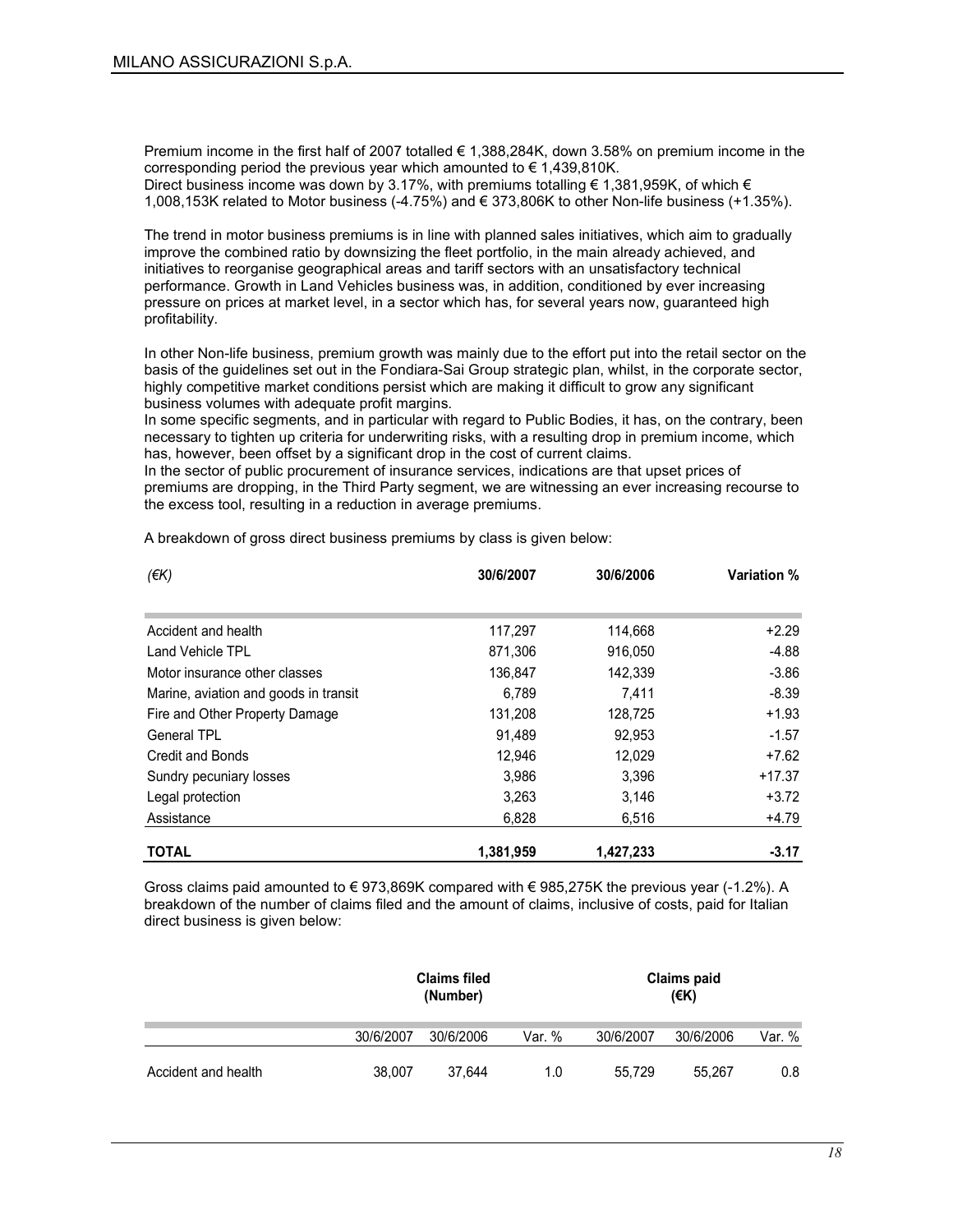| <b>TOTAL</b>                   | 374,771 | 391,127 | $-4.2$  | 973,869 | 985,275 | $-1.2$  |
|--------------------------------|---------|---------|---------|---------|---------|---------|
| Assistance                     | 18.009  | 18.031  | $-0.1$  | 3.390   | 3.030   | 11.9    |
| Legal protection               | 328     | 431     | $-23.9$ | 272     | 275     | $-1.1$  |
| General                        | 186     | 177     | 5.1     | 704     | 594     | 18.5    |
| Sundry pecuniary losses        |         |         |         |         |         |         |
| <b>Credit and Bonds</b>        | 293     | 302     | $-3.0$  | 10.069  | 12.443  | $-19.1$ |
| <b>General TPL</b>             | 20,837  | 22.273  | $-6.4$  | 63.661  | 62,976  | 1.1     |
| Fire and Other Property Damage | 35,062  | 37.540  | $-6.6$  | 81.430  | 73.527  | 10.7    |
| and goods in transit           | 375     | 371     | 1.1     | 3.017   | 2.765   | 9.1     |
| Marine, aviation               | 49.337  | 48.071  | 2.6     | 60,193  | 61.998  |         |
| Motor insurance other classes  | 212,337 | 226,287 |         | 695.404 | 712.400 | $-2.9$  |
| Land Vehicle TPL               |         |         | $-6.2$  |         |         | $-2.4$  |

With regard to Motor TPL, please remember that on 1 February 2007, the new direct compensation scheme was launched which, in the event of a road accident, enables non-liable or only partially liable injured parties to be compensated direct by their own insurer. What's more, the new compensation procedure does not apply to accidents involving more than two vehicles or distinguished by permanent biological damage resulting from over 9% injuries.

As at 30 June, 76,973 consequential claims had been filed by our policyholders under the new compensation scheme (known as CARD gestionario), 41,233 of which have already been paid out in full. 88,524 consequential claims were filed and received from the clearing house set up for this purpose at CONSAP, in relation to claims for which our insurers are, wholly or partially, liable (known as CARD debitore), 43,931 of which have resulted in full payment of compensation and 44,593 of which have been posted to the reserves.

From a financial perspective, as at 30 June, 48,000 charges had been received from the clearing house with a total equivalent value of € 93,236K. On the other hand, there were 45,609 credits with an equivalent value of  $\epsilon$  89,050K.

It has been such a short time since the start of the new compensation procedure that a complete and final evaluation of related economic and financial impacts has not yet been possible. What's more, investments made by the Fondiaria-Sai Group to update its IT systems and train the human resources involved has made it possible to manage the process of transition to the new compensation scheme very efficiently. Overall, the class's technical performance was moderately positive, even if the innovations introduced would suggest that we will have to wait a bit longer before we can trace levels of profitability and performance of economic and management indicators more accurately, the latter showing signs of disparity compared with the same period the previous year.

Land vehicle technical performance remains highly satisfactory and is in line with what was recorded for the first half of 2006.

The overall technical performance of other Non-life classes was also largely positive, although there are still some areas of criticality in the Other TPL sector, with particular reference to contracts signed with Public Bodies. Areas with unsatisfactory performances are monitored by the relevant Group Public Bodies structure, which is in the process of reforming or terminating structurally negative contracts.

#### New products brought onto the market

The Group's Industry TPL product, which incorporates standard conditions and tariffs in the light of the changes made to employment regulation, was launched.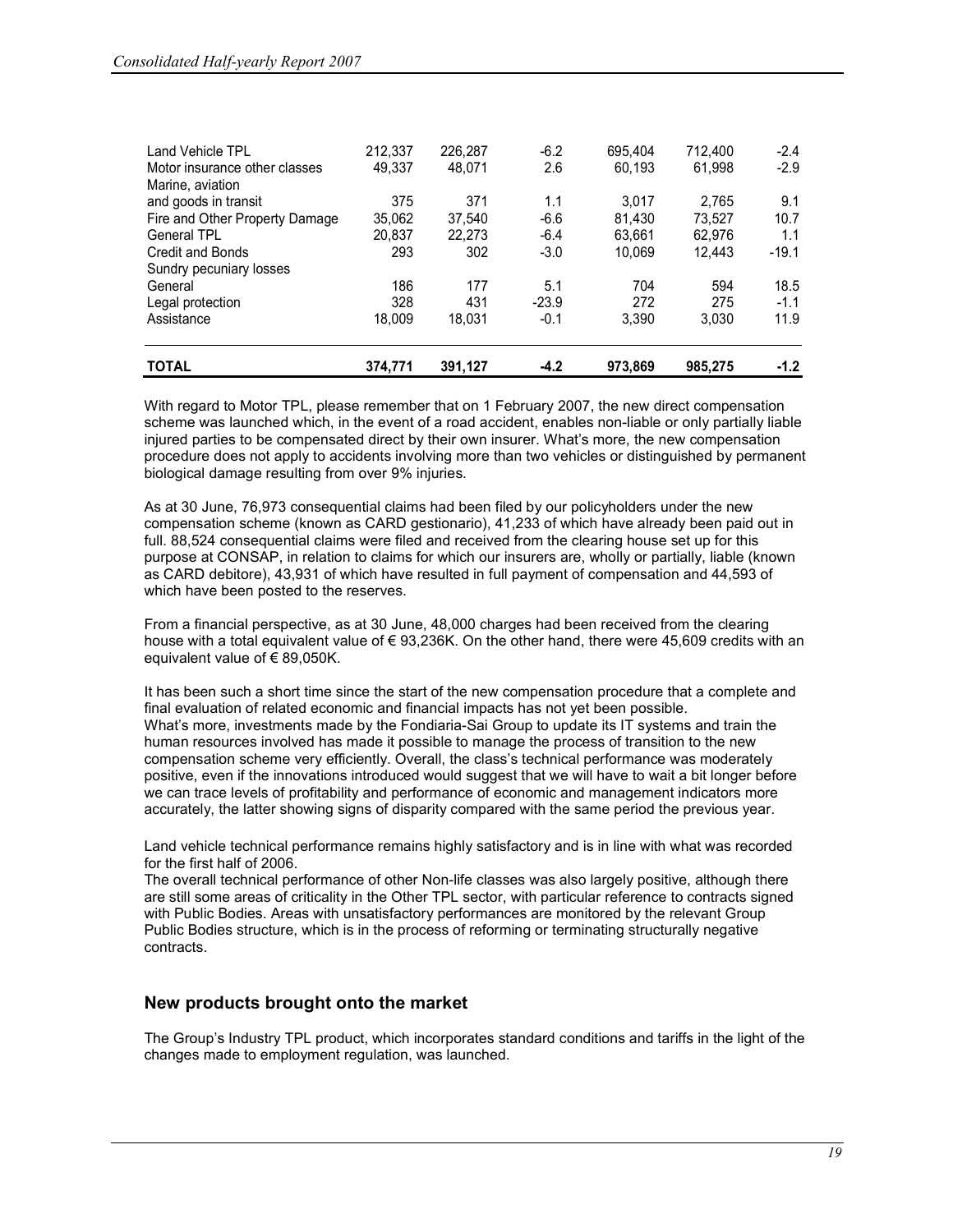The new Group Collective Accident policy which standardises risk-taking procedures in the various sales division, is in the process of being published, introducing innovations both in terms of cover and pricing policies. Alignment with what is defined in the Insurance Code in terms of transparency is also provided for in the regulatory framework.

In the second half of 2007, the Group's product list will be supplemented by the sale of a Third Party Liability policy which aims to standardise the insurance industry's response to the needs of specific categories of clients operating within the world of education, sport and leisure and tourism. A new Group product is also being developed for the sales-related risk segment which, in addition to

incorporating the market's new insurance requirements, proposes to streamline and harmonise the types of cover offered by the various sales networks.

#### **Reinsurance**

Non-life business premiums ceded amounted to  $\epsilon$  46,874K, pretty much in line with the first half of 2006 (€ 44,753K).

Reinsurance policy remains unchanged compared with the previous year. Risks ceded in the Non-life business class were placed with leading international operators with a high rating (S&P A/AA/AAA) by the affiliated company The Lawrence Re Ireland Ltd.

Treaties underwritten give priority to non-proportional cessions for Fire, Theft, Accident, General TPL, Motor TPL and Land Vehicle classes.

Proportional cession treaties with a non-proportional structure have been maintained to protect against the risk retained in Bond and Credit classes as well as for Aviation risks.

For Technological Risks a proportional and excess of loss reinsurance structure was continued with non-proportional protection combined with Fire and Land Vehicle classes.

Assistance was proportionally reinsured with Pronto Assistance whilst Hail risks are covered by a stoploss treaty.

Proportional cover with the affiliate SIAT started this year for Transport, Goods and Marine classes.

#### **Subsidiaries**

Essential data for the first half of 2007 relating to operating results for subsidiaries operating in the Non-life insurance sector is given in the table below:

| (€K)                         | gross<br>premiums | var. $%$ | result   | net equity not<br>inc. current year<br>result |
|------------------------------|-------------------|----------|----------|-----------------------------------------------|
| Dialogo Assicurazioni S.p.A. | 6,101             | $-13.4$  | $-3.336$ | 10,351                                        |
| Systema Assicurazioni S.p.A. | 5.504             | $-9.6$   | 501      | 12,886                                        |
| Novara Assicura S.p.A.       | 919               | 71.5     | $-290$   | 14,263                                        |

#### DIALOGO ASSICURAZIONI S.p.A. – Milan (direct shareholding 99.85%)

The Company is mainly active in motor product placement over the telephone and on the Internet. In June 2007 the Company launched an advertising campaign aimed at promoting the "DIALOGO" brand via the national press and radio and television channels. The planned cost of these initiatives for the whole of 2007 amounts to  $\epsilon$  5,400K.  $\epsilon$  3,623K of this has been allocated to the first half year.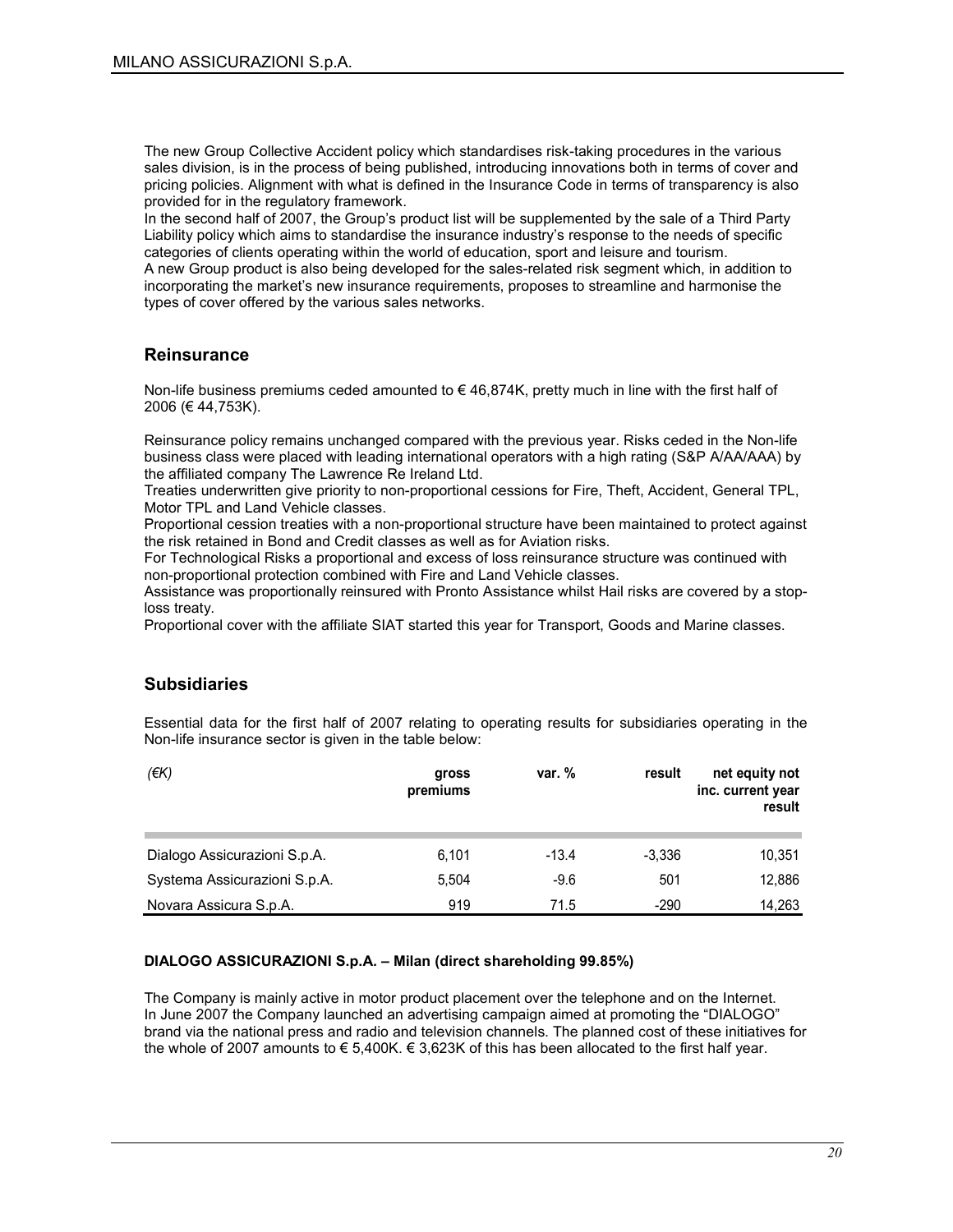The advertising campaign was launched in June and so has not yet produced any positive effects on premium income, which at 30 June 2007 amounted to € 6,101K, down 13.4% on the same period the previous year.

The technical account closed with a negative balance of  $\epsilon$  3,458K, compared with the loss of  $\epsilon$  77K recorded on 30 June 2006. The deterioration is entirely due to the aforementioned advertising campaign costs, whilst the loss ratio improved.

The profit and loss account closed with a loss of  $\epsilon$  3,336K, pretty much the same as in June 2006.

#### SYSTEMA Compagnia di Assicurazioni S.p.A. – Milan (direct shareholding 100%)

The company operates within the Non-life sector via the marketing of standardised products distributed through partner banks, with which specific agreements have been concluded. Gross premiums posted to the accounts in the first half of this financial year amounted to  $\epsilon$  5.504K compared with € 6,089K as at 30 June 2006 (-9.61%). In particular, motor business premiums recorded a drop of 16.14% whilst non-motor premiums showed a rise of 34.87% due, in the main, to income produced by the agreement signed with the Banca Popolare di Milano. The technical account remains positive at € 585K. The drop compared with the first half of 2006 (profit of € 803K) was due to increased operating expenses relating to investment in the IT sector. The profit and loss account closed with a profit of  $\in$  501K ( $\in$  612K as at 30 June 2006).

#### NOVARA ASSICURA S.p.A. – Novara (direct shareholding 100%)

The Company had been formed to become the means of implementing the Non-life bancassurance partnership with the Banco Popolare di Verona e Novara to which, on the basis of existing agreements, 50% of the share capital was to be transferred.

In fact, the company places its own insurance products over the counter at branches of the Banca Popolare di Novara, a subsidiary of the Banco Popolare di Verona e Novara.

The prospective Joint Venture with the banco Popolare di Verona e Novara was not, however, launched and, since the initial project has ended up being much smaller than anticipated, the transfer of 100% of Novara Assicura capital to a Banco Popolare di Verona e Novara group company (a transaction already authorised by ISVAP and which will not result in any losses) is planned for the near future.

Premium income as at 30 June amounted to € 919K, including € 776K in motor business. The profit and loss account for the half year was impacted by set-up costs which were not offset by a sufficient volume of business and closed with a loss of € 290K (€ 649K as at 30 June 2006).

Considering the prospective transfer of the entire holding to the Banco Popolare di Verona e Novara, the asset was treated for accounting purposes in the Novara Assicura consolidated accounts as an asset held for sale, in accordance with what is laid down in this respect by international accounting standard IFRS 5. (non-current assets held for sale and discontinued operations).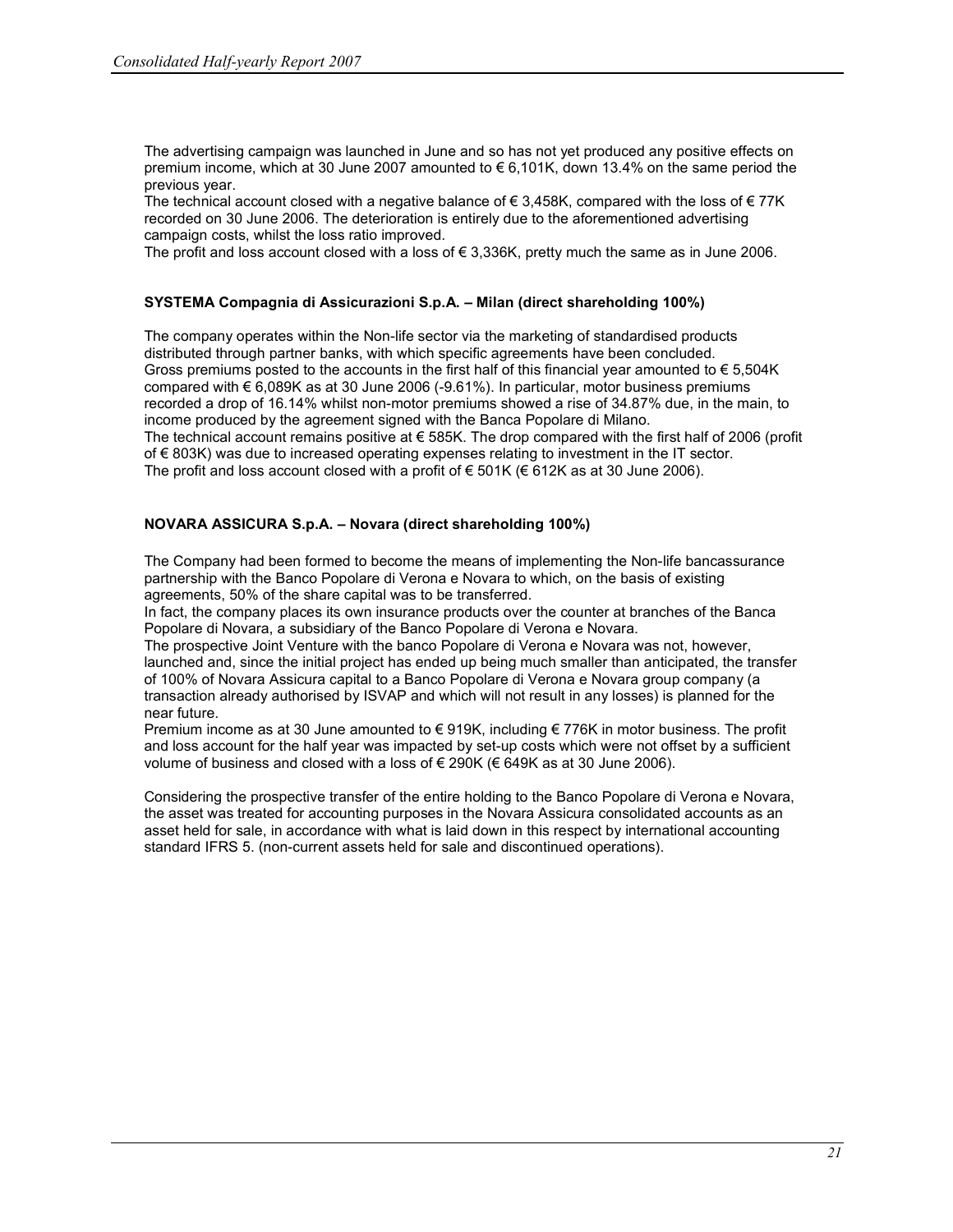## Life insurance business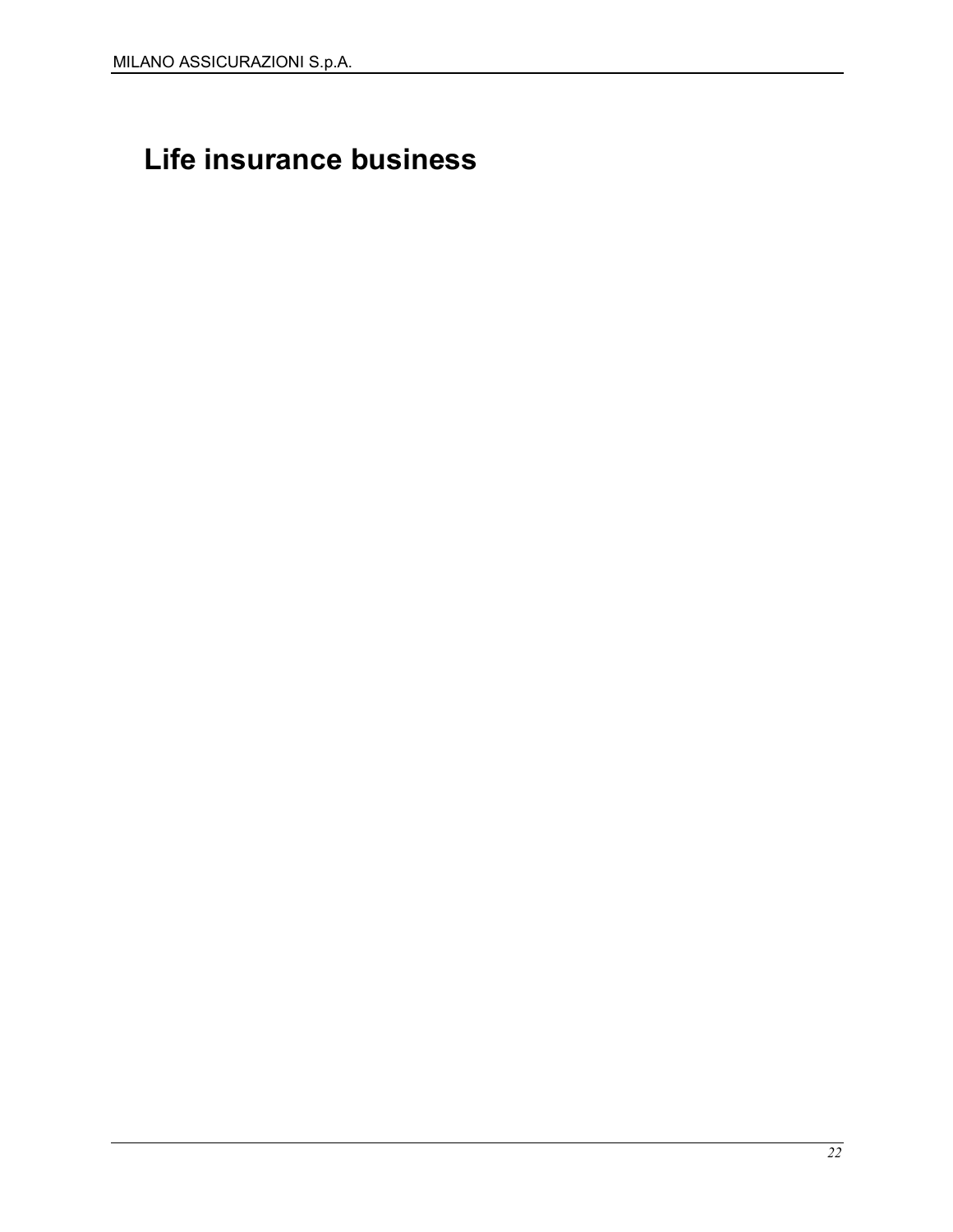#### Alliance and cooperation project with Banca Popolare di Milano in the Bancassurance sector

On 29 June 2007, Milano Assicurazioni acquired a further 1% capital interest in Bipiemme Vita S.p.A., thereby raising its total holding to a 51% capital interest in the Company and taking exclusive control.

Please remember that, on 14 June 2006, Banca Popolare di Milano (BPM) and Milano Assicurazioni had drawn up an agreement to grow, jointly and exclusively, the BPM Group's bancassurance business in the Life business segment and this was signed on 21 December 2005.

This agreement provided for the implementation of a wider industrial alliance and cooperation project with BPM in the bancassurance sector, to be implemented, not only in the Life business segment, but also in the Non-life segment and in banking and financial services.

In accordance with this agreement, Milano initially purchased from BPM and from the subsidiary Banca di Legnano, a 46% shareholding in Bipiemme Vita S.p.A. with the option of transferring control of the latter from the BPM Group to Milano itself, by means of the sale of a further two shareholdings, of 4% and 1% respectively, on two later dates, by 31 December 2006 and 30 June 2007 respectively, by exercising put and call options, in two tranches, which the parties mutually agreed under specific terms.

BPM and Milano also signed a shareholders' agreement containing Bipiemme Vita's rules of corporate governance, as well as industrial aspects of the partnership, specifying that said Bipiemme Vita should continue to have access to BPM Group distribution networks for a period of 5 years from the closing date, with the option to renew upon expiry for a further 5 years by mutual agreement between the parties.

The purchase price for the 46% shareholding in Bipiemme Vita, initially agreed at  $\epsilon$  94.3m, was reduced, in accordance with contract of sale forecasts – to  $\epsilon$  90.5m, mainly due to asset variations (distribution of dividends and capital increase) occurring since the date on which the agreement was entered into (December 2005).

The price initially agreed of  $\epsilon$  94.3m was, in fact, supposed to be a provisional price, arrived at on the basis of an "appraisal value" approach, the analysis taking into consideration all the value components relating to life business (e.g. embedded value as at 30 June 2005 and goodwill relating to the new products expected from 1 July 2005), to Non-life business (e.g. TCM and Accident and Health business), as well as to Bipiemme Vita's overheads.

The transaction had received the go-ahead from the Italian competition authority and had been authorised by ISVAP in April 2006.

On 18 October 2006, Milano Assicurazioni exercised the first tranche of the aforementioned call option, purchasing 4% of Bipiemme Vita, thereby increasing its holding to 50%. The purchase price, in accordance with contractual estimates, was fixed at  $\epsilon$  7.9m.

Finally, as stated, on 29 June 2007, Milano Assicurazioni exercised the second and final tranche of the call option, thereby increasing its holding to 51% and taking exclusive control of the Company, meaning that Bipiemme Vita could be fully consolidated. The purchase price, in accordance with contractual provisions, was fixed at  $\epsilon$  2.2m (as for the price already set for the purchase of the 4% shareholding) in accordance with the definitive price paid for the 46% re-valued to the date on which the options exercised at the reference rate were settled, net of any dividends distributed and plus any capital increases paid – both pro-rata – from the date of closing to the settlement date of the option strike price.

Milano's right to exercise the second tranche of the call option has obtained prior approval from a joint committee comprising four members (two per party) called upon to assess the performance and results of the agreement over time, as well as authorisation from ISVAP.

Bipiemme Vita operates via around 700 Banca Popolare di Milano Group counters. The accounts as at 31 December 2006 (compiled in accordance with Italian accounting principles) showed premium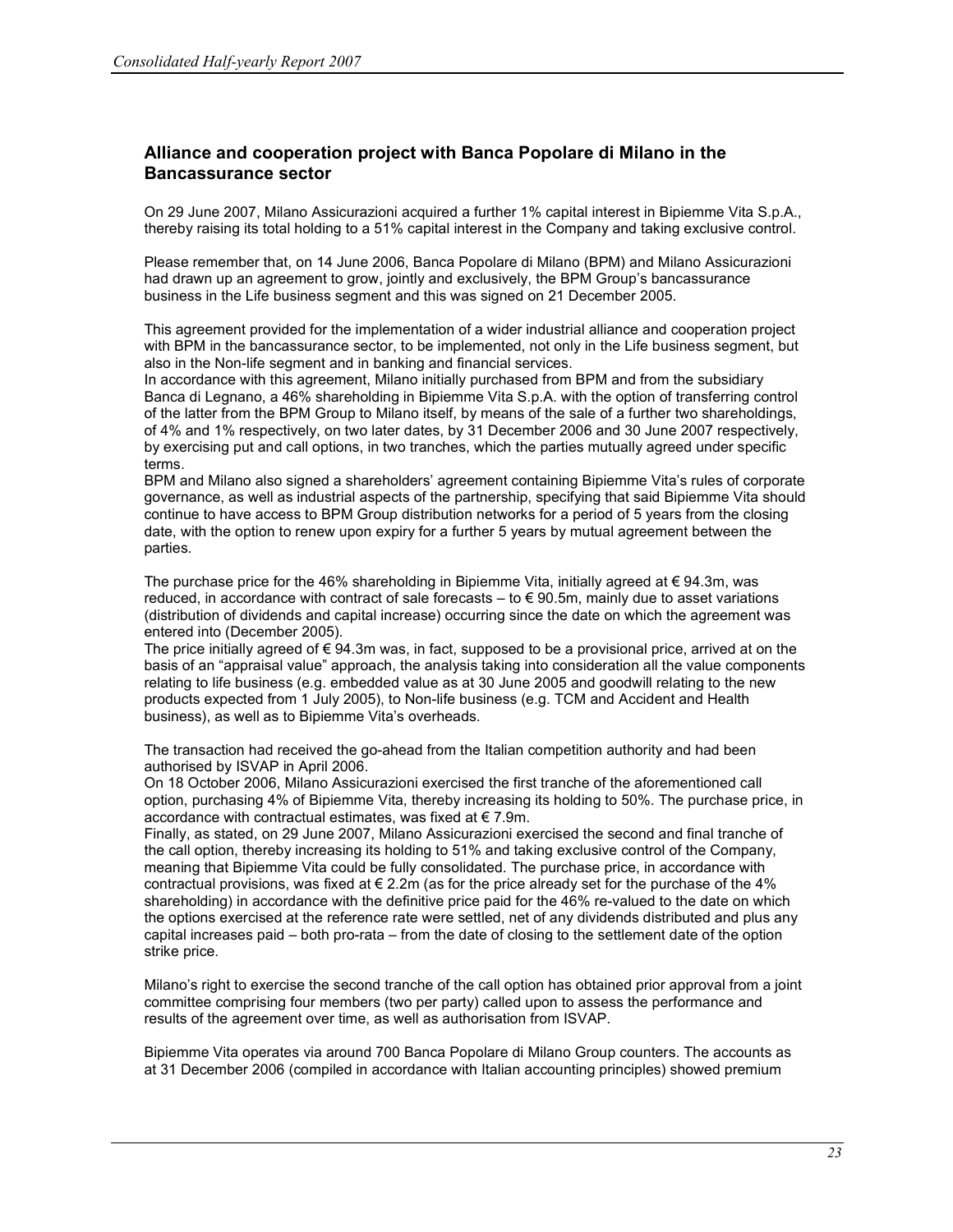income amounting to €761.5m and a net profit of €15.2m. Net equity amounted to €71.5m whilst total technical reserves amounted to  $\epsilon$  3,500.3m.

In the current market, characterised by clients refocusing on traditional insurance products, the partnership enables Bipiemme Vita to benefit from the technical and commercial know-how of a leading insurance operator, fostering the development of new products and improving penetration in respect of BPM clients, and will allow Milano Assicurazioni to benefit from the BPM Group's expertise in commercial banking.

The agreement makes it possible for the BPM Group to obtain wider technical/managerial support in insurance services which is needed in order to pursue, via a product range which responds more effectively to the requirements of its own clients, significant objectives in terms of production volume growth.

This support will also be needed in view of the role that banks and insurance companies can play for families and small to medium-sized companies in anticipation of future growth of supplementary welfare benefits.

The agreement is a further opportunity for the Company and for the Fondiaria-Sai Group to develop the Life sector. From an industrial perspective, the operation is perfectly in line with existing Company and Fondiaria-Sai Group bancassurance agreements which will continue to be strategic elements of the growth policies adopted by both the Company and the Group.

\* \* \*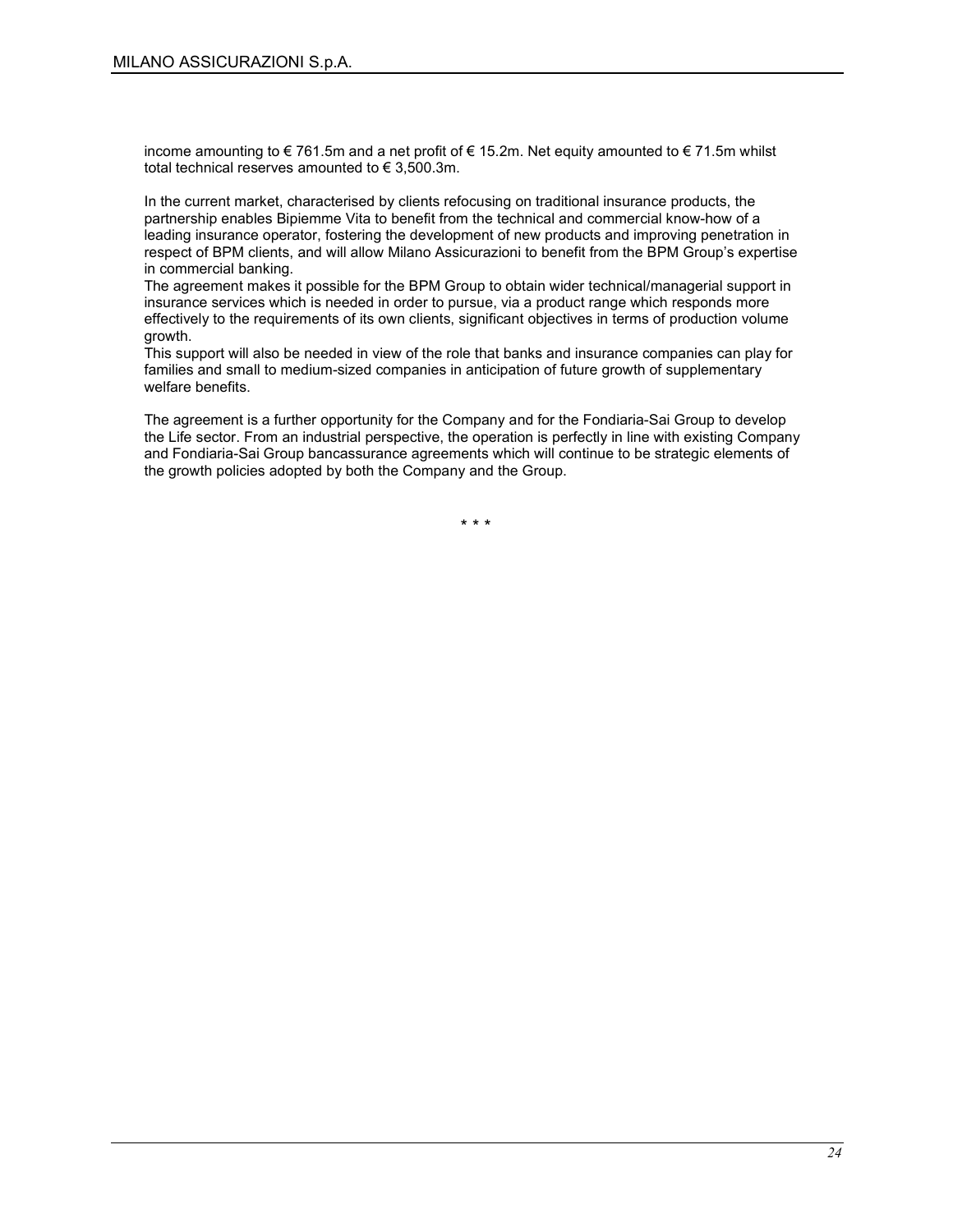Direct business premium income for the first half of 2007 totalled  $\epsilon$  428,084K compared to premium income of € 289,634K in the first half of 2006, up by 47.80%. The table below gives a breakdown by class and related percentage variations.

| $(\epsilon K)$                                               | 30/6/2007 | 30/6/2006 | <b>Variation</b> % |
|--------------------------------------------------------------|-----------|-----------|--------------------|
| Whole of life insurance<br>III Investment-related insurances | 218,097   | 160.702   | $+35.72$           |
| referred to in                                               |           |           |                    |
| points I and II                                              | 73,511    | 330       | n.s.               |
| IV - Health insurance                                        | 44        | 35        | $+25.71$           |
| V - Capitalisation operations                                | 136,432   | 128,567   | $+6.12$            |
| <b>TOTAL</b>                                                 | 428,084   | 289,634   | + 47.80            |

2007 data includes the proportional consolidation of 50% of the Bipiemme Vita profit and loss account resulting in a premium income contribution totalling € 143,186K, including € 75,475K for traditionalstyle products, € 43,278K for investment fund and market index-related insurances and € 24,421K for capitalisation products, plus  $\epsilon$  12K for premium income relating to health insurance.

Given the same basis of consolidation, i.e. net of the contribution made by Bipiemme Vita, premium income as at 30 June amounted to € 284,900K (-1.64% compared with the 1st half of 2006). The drop was mainly due to reduced product income from the banking channel as well as to fewer pure capitalisation contracts with institutional clients, a decision having been taken to operate in this sector only subject to achieving adequate profit margins, against the background of a market that often offers underwriting opportunities with insufficient profitability. On the other hand, premium income from the agency network was, on the whole, up.

In the half-year in question, € 6,592K worth of contracts of a financial nature were also issued, € 4,472K of which related to income from Bipiemme Vita. In line with what is laid down by IFRS 4, these contracts were posted to the accounts using the deposit accounting method which provides solely for the allocation to profit and loss, under the commission income item, of profit margins.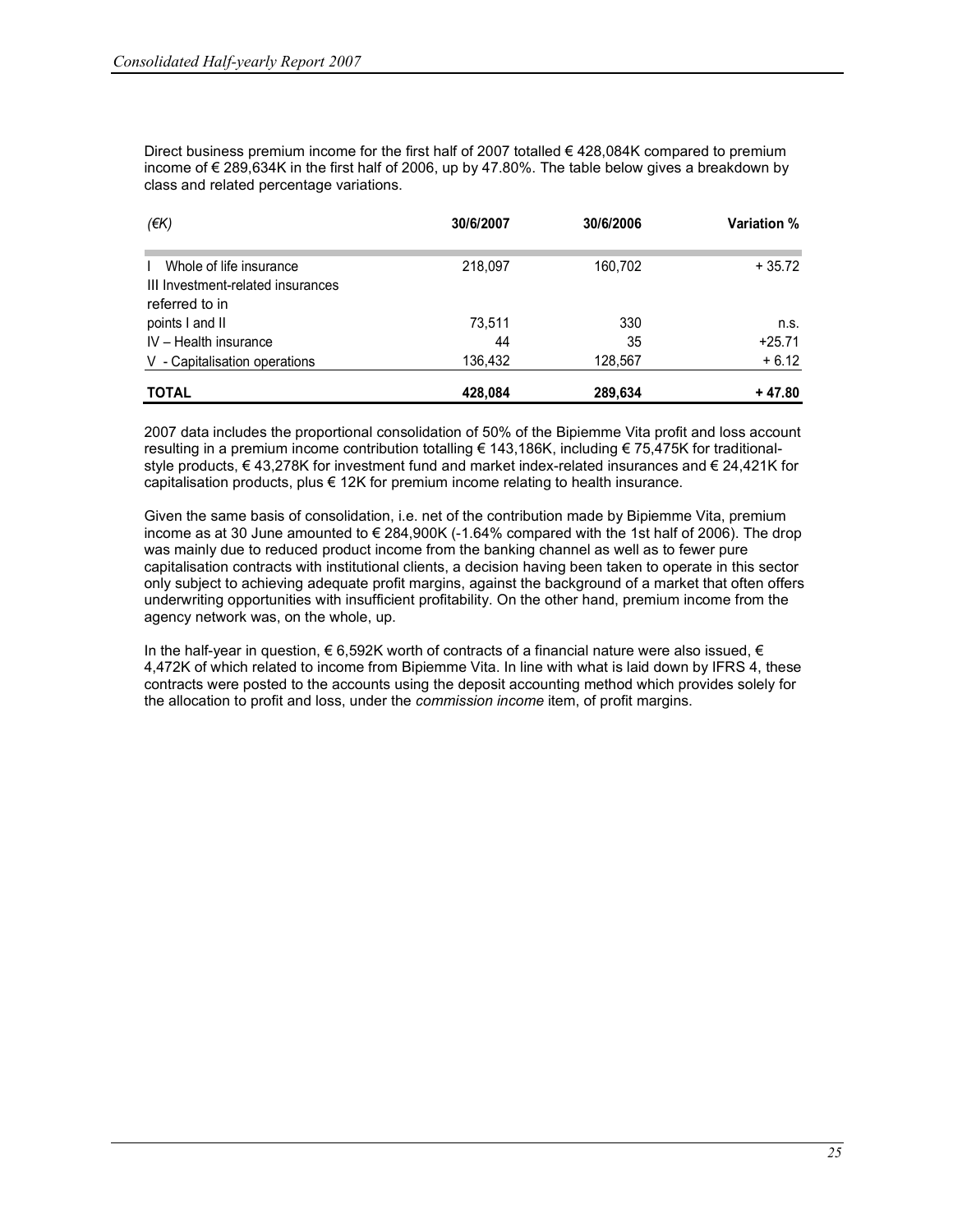Purely for information purposes, premium income for new products, determined in line with Supervisory Authority requirements, are given below:

| $($ $\notin$ K $)$ | 30/6/2007 | 30/6/2006 | Variaz. % |
|--------------------|-----------|-----------|-----------|
| Class I            | 117,063   | 77,593    | $+50.9$   |
| Class III          | 73,349    | 102       | n.s.      |
| Class V            | 115,109   | 105,480   | $+9.1$    |
| <b>TOTAL</b>       | 305,521   | 183,175   | $+66.8$   |

The increase in new premium income is mainly derived from the contribution made by Bipiemme Vita amounting to  $\in$  133,551K.

Life sector pre-tax profit amounted to  $\in$  47,031K, inclusive of the contribution made by the proportional consolidation of Bipiemme Vita, amounting to  $\epsilon$  4,457K, already net of depreciation allowances for the half year. The result was hit badly by value adjustments on the equity portfolio posted to the fair value through Profit or Loss category (€ 10,085K), generated following the continuation of the upward trend in interest rates which is penalising the prices of securities already in circulation. The drop in the overall result compared with the 1st half of 2006 (which had recorded a pre-tax profit of € 48,306K) was mainly due to a drop in capital gains realised from securities trading.

In the individual insurances sector, the parent company Milano Assicurazioni witnessed the continuation of the offer of products linked to Segregated Accounts which fulfil requirements of safety and high returns, always appreciated by customers.

Over the half year, a new property-linked, single premium product with an immediate return, known as RENDITA ASSICURATA was made available to the networks, which provides, in addition to the usual payment of a life annuity to the Policyholder, a decreasing return of premiums which guarantees designated beneficiaries the payment of a capital amount in the event of death, the occurrence of a "dread disease" or should the Policyholder become disabled.

The new OPEN FREE product was also launched which, responding to an increasingly heartfelt market request, does not load the premium, apart from by a fixed amount, but instead charges an annual management fee, formulated according to the amount invested and the duration of the policy. In the light of these characteristics, the product may represent a further tool for protecting capital upon expiry, particularly for middle-aged customers and above.

With regard to investment fund and market index-linked products, two new index-linked products were launched in the half-year in question:

- Index Linked MATCH RACE, characterised by an innovative optional mechanism which makes it possible to compare two stock market indices, one European index built on a selection of highreturn securities and a "general" index, representing the USA stock market as a whole.
- Index Linked GLOBAL RACE which, being characterised by the comparison, in 3 worldwide major financial areas, of the performances of a stock market index built on a selection of high-dividend securities (Select Dividend) and the corresponding generic index representing the entire market, makes it possible to target the yield potential of the most profitable securities compared with the reference market as a whole.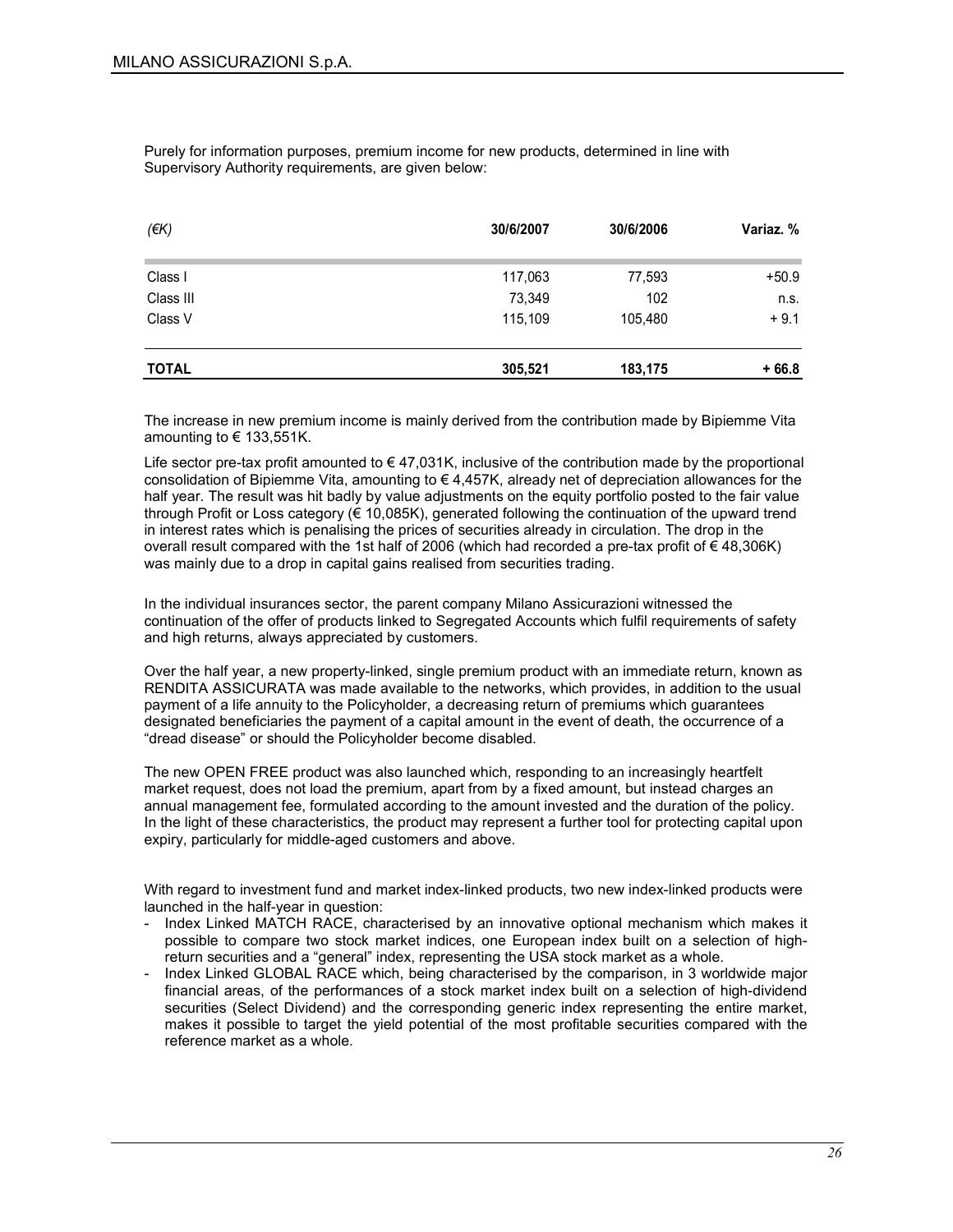In reference to the subject of the supplementary pension reform, in May 2007, COVIP decided to approve the regulation of the PIP "Più Pensione" product, with resultant listing in the Pension Funds Register. Since the last few weeks of May, the Agency Network has, therefore, been able to initiate the collection of contributions from self-employed workers and professionals. On the basis of current legislation, contributions can, on the other hand, only be collected from employed workers from the start of the second half of 2007.

In the corporate sector, Milano Assicurazioni activity has been focused on monitoring the "Pre-existing Pension Funds" segment, for which 30 June represented the deadline for individual workers to decide on their staff-leaving indemnity allocation. In particular, please note that, in fact, all the Clients in the portfolio were contacted, so as to create the best conditions to encourage the transfer of maturing staff-leaving indemnity to said Pension Funds.

Given the constraints imposed by current regulations, which only allow transfers to start in July, the effects of the activities conducted so far will only emerge from the 3rd quarter of the year onwards. We can, however, now report the considerable interest that this initiative has aroused in customers.

With regard to the capitalisation policies' sector, the increasing difficulty, even in the light of the current growth in the financial markets, of penetrating the client segment at which the product is aimed (institutional contracting parties with considerable sums of cash to invest) which tends to involve the distribution of policies with decreasing profit margins, was confirmed.

With regard to the distribution of VALORE TFM and VALORE TFR products, a drop in the number of new clients was witnessed, this being unexpected in the light of the supplementary pension initiative referred to above – which would imply that the trend is to transfer the quota of staff-leaving indemnity maturing, to supplementary pension schemes and not to this type of contract. Despite this fact, we did, however, succeed in maintaining a sizeable level of distribution, added to which a high workload in terms of consultancy to Client Companies regarding the contents of Supplementary Pension Schemes, enabling us, in particular, to put the emphasis on the allocation of pre-paid staff-leaving indemnity.

#### **Reinsurance**

In Life business, premiums ceded amounted to € 6,186K, compared with  $∈$  5,557K recorded in the 1st half of 2006. Again in this case the reinsurance structure remained unchanged compared with the previous year, with proportional cover, cover in excess of loss and catastrophe cover in excess of loss.

### **Subsidiaries**

#### BIPIEMME VITA S.p.A. – Milan (direct shareholding 51%)

In the first six months of 2007, Bipiemme Vita, one of the insurance market's most lively protagonists, focused its activity on streamlining its product portfolio which has been renewed and simplified to satisfy customers' emerging needs more effectively, and on the immense care given to financial management of policies with guaranteed capital and returns.

Relevant data for the 1st half of 2007, determined in accordance with IAS/IFRS accounting criteria, can be summarised as follows:

- the trend in premium income was positive, recording, as at 30 June 2007, a value of  $\epsilon$  289m ( $\epsilon$ 216m as at 30 June 2006), of which € 286m was due to Life policies and € 3m to Non-life policies;
- sums paid out amounted to  $\epsilon$  63m ( $\epsilon$  43m as at 30 June 2006), including  $\epsilon$  62m relating to Life business and  $\epsilon$  1m relating to Non-life business;
- the result for the period determined a net profit of  $\in$  10.5m ( $\in$  6.1m as at 30 June 2006).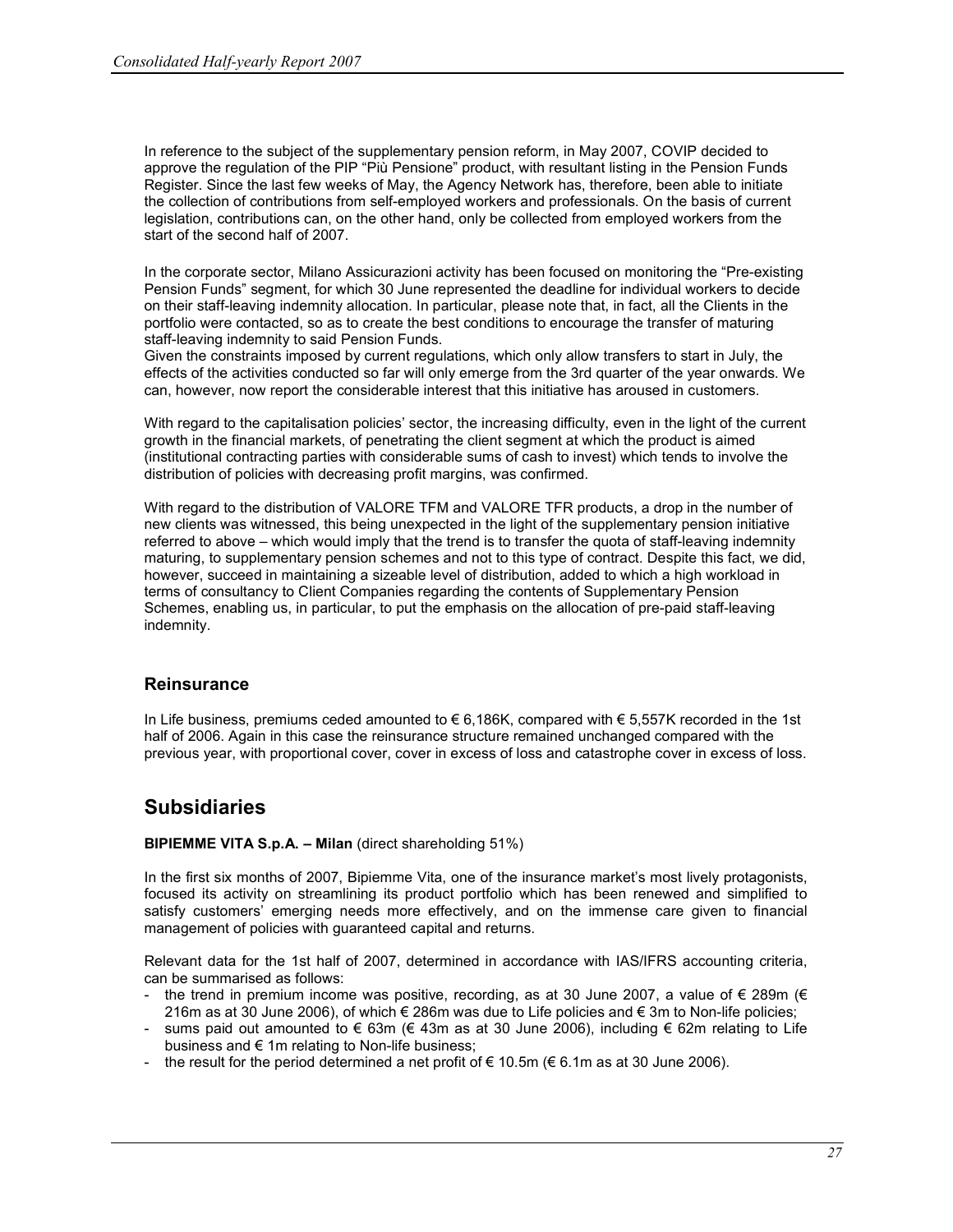#### FONDIPREV S.p.A. - Florence (direct shareholding 60%)

The Company operates in the Life sector via the banking channel. New contracts have been issued over the counter at branches of the Banca delle Alpi Marittime, whilst direct management of old contracts continues.

Two new bancassurance agreements were signed during the first half of 2007: with UBS for the placement of pure capitalisation products and with BPM Vita for the placement of individual pension plans. None of these agreements has yet produced any effects on the Company's portfolio as at 30 June but we are expecting positive results in the next few months.

Gross premiums posted to the accounts in the first half of the financial year amounted to  $\epsilon$  152K compared with € 165K for the corresponding period of 2006 (-7.61%).

The profit and loss account as at 30 June closed with a net profit of € 57K, compared with the profit of  $\epsilon$  93K achieved in the corresponding period the previous year.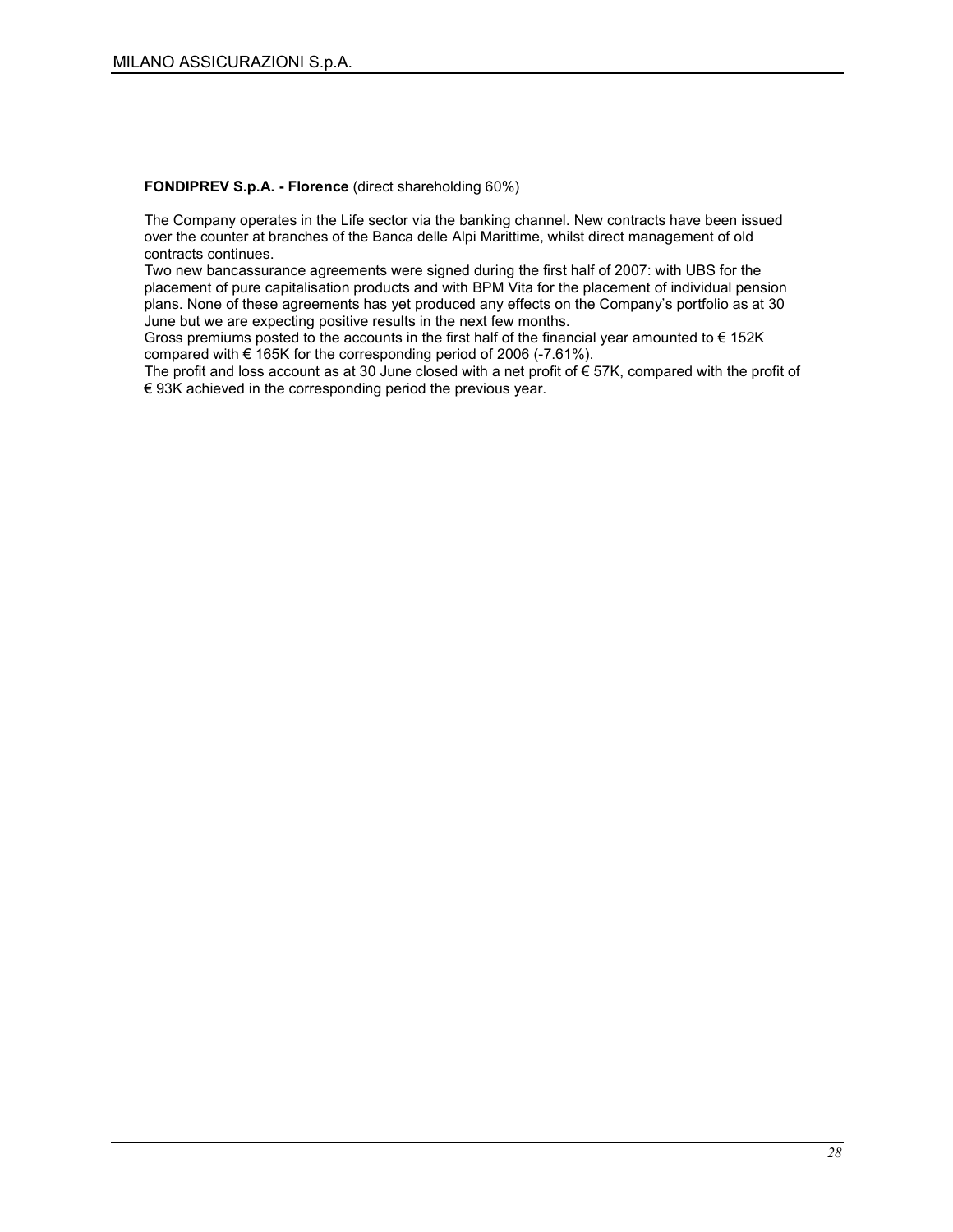# Property Business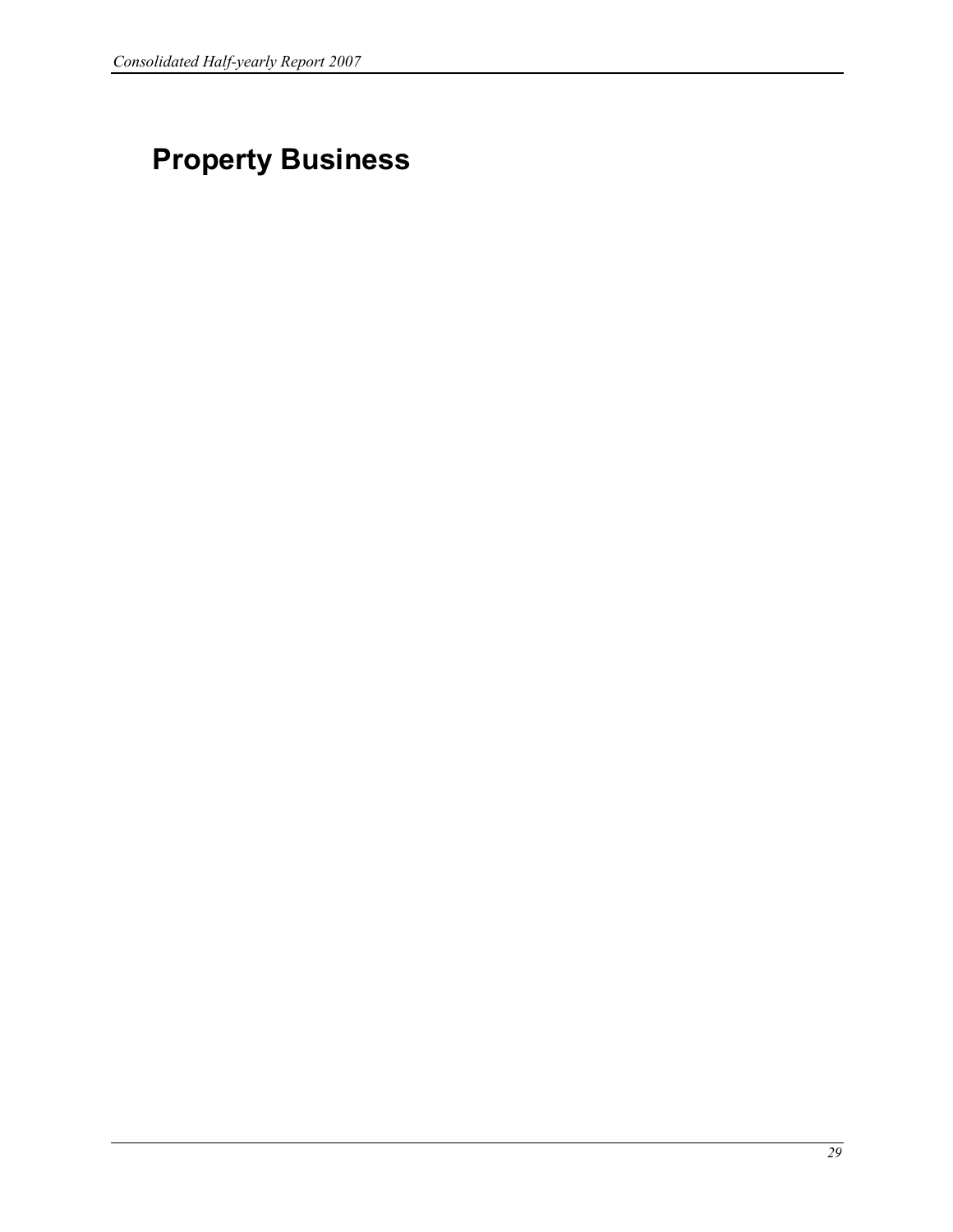The trend in Company subsidiaries operating in the property sector in the first half of 2007 is summarised by the table below:

|                          | production<br>value | var. $%$                 | result | net equity not<br>inc. current year<br>result |
|--------------------------|---------------------|--------------------------|--------|-----------------------------------------------|
| (EK)                     |                     |                          |        |                                               |
| Meridiano Eur            | -                   | $\overline{\phantom{0}}$ | 2.150  | 109,962                                       |
| Meridiano Orizzonti      | 1.026               | $-1.4$                   | 487    | 59,362                                        |
| Campo Carlo Magno S.p.A. | 627                 | $-3.5$                   | 95     | 6,856                                         |

#### MERIDIANO EUR – Milan (direct shareholding 100%)

The Company owns premises built in Assago, previously Milano Assicurazioni's registered office and currently involved in a restructuring project, with a book value of € 34,344K. It also holds shares in the property investment fund "Tikal R.E. Fund", with a book value of € 76,506K, deriving from the contribution to said fund during the 2004 financial year, of the owned premises located in Rome at Piazzale dell'Industria.

The half year in question closed with a net profit of  $\epsilon$  2,150K, up significantly on the result for the 1st half of 2006, amounting to  $\epsilon$  878K, due to greater profits distributed by the Tikal Fund.

#### MERIDIANO ORIZZONTI – Milan (direct shareholding 100%)

The Company owns a property in Milan at Piazza S.M. Beltrade, 1 with a book value of € 55,208K. The first half of 2007 closed with a net profit of  $\epsilon$  487K, in line with what was achieved in the corresponding half of the previous year.

#### CAMPO CARLO MAGNO S.p.A. - Madonna di Campiglio (direct shareholding 100%)

The Company, purchased by Milano Assicurazioni in December 2005, owns a hotel complex in Madonna di Campiglio called the GOLF HOTEL.

In December, it stipulated a company lease contract with Atahotels S.p.A. which laid down rent of 20% of the net annual revenue, with the provision, in any event, of a guaranteed minimum. The transaction guarantees the Company an adequate return on the line of company business leased, in accordance with what is comparable on the market for similar transactions.

During the half year, the company incorporated Campo Carlo Magno Sport s.r.l., a company entirely controlled by Milano Assicurazioni and owning concessions for managing ski slopes, ski lifts and golf courses belonging to the Golf Hotel complex. The deed of merger was stipulated in April and provides for accounting and fiscal effects backdated to 1 January 2007.

The result as at 30 June 2007 amounted to a profit of  $\epsilon$  95K ( $\epsilon$  76K as at 30 June 2006).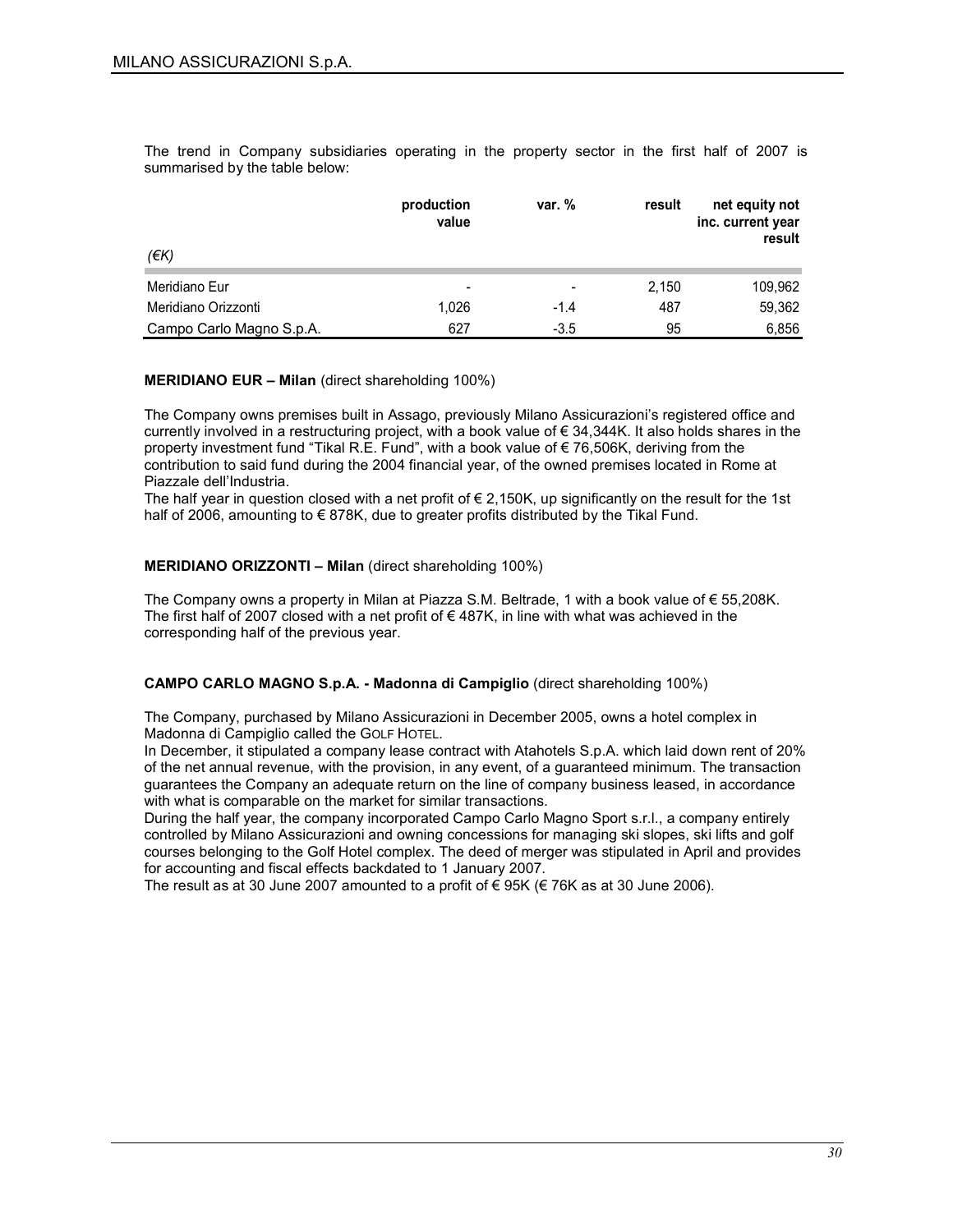## Other Business Sector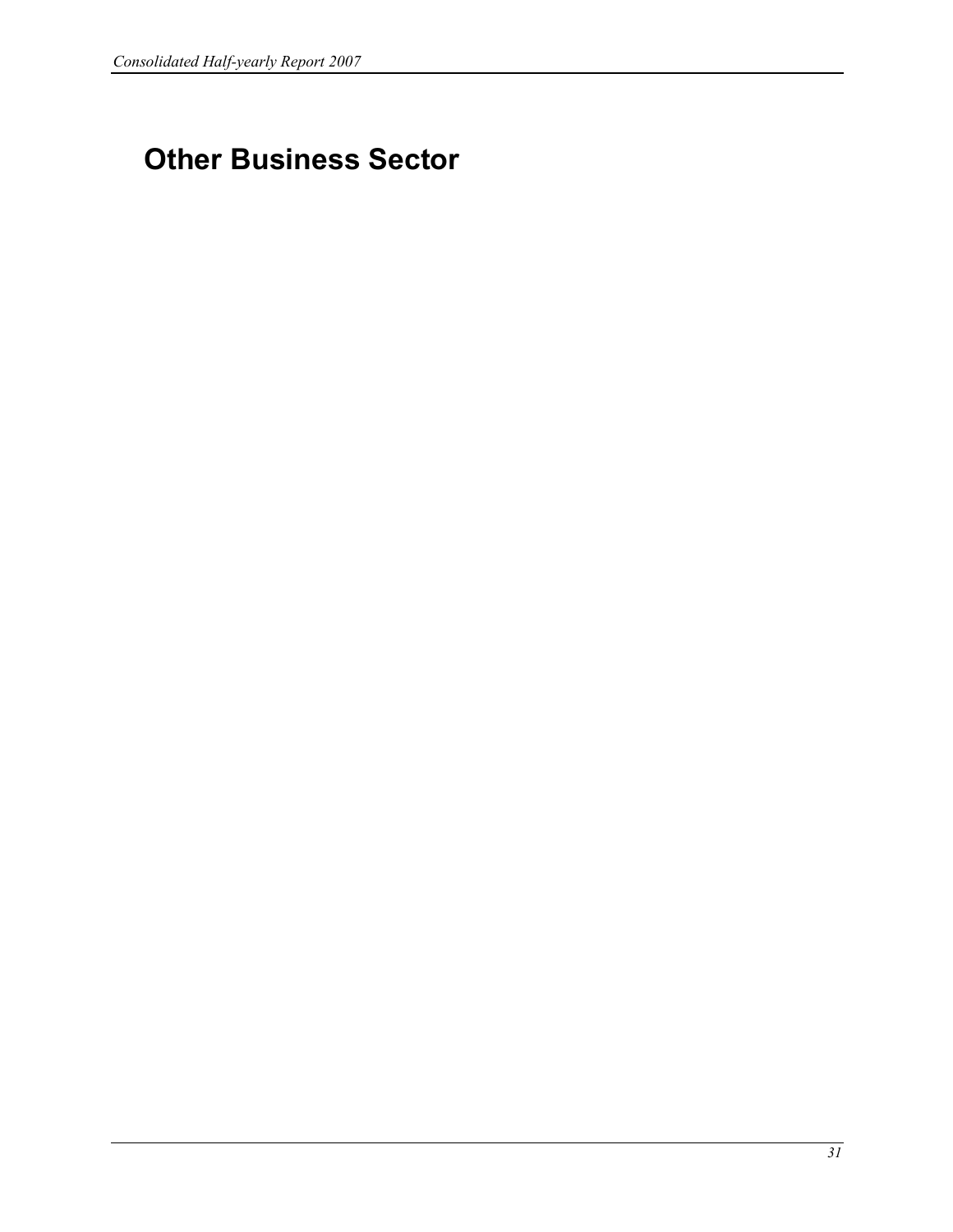Companies included in this sector are shown in the table below:

|                        | <b>Production</b><br>value | var. % | result | net equity not<br>inc. current year<br>result |
|------------------------|----------------------------|--------|--------|-----------------------------------------------|
| (€K)                   |                            |        |        |                                               |
| Maa finanziaria s.p.a. | 13                         | 44.4   | -1     | 924                                           |
| Sogeint s.r.l.         | 1.627                      | 3.8    | -86    | 100                                           |

#### MAA FINANZIARIA – Milan (direct shareholding 100%)

The Company, originally active in the sector of financial leases on capital goods and corporate financing, currently limits itself to managing some existing portfolio finance contracts. The profit and loss account as at 30 June 2007 closed with a loss of € 1K.

As part of the process of reorganising the Fondiaria-Sai Group corporate structure, the opportunity to proceed with the merger by incorporation of Maa Finanziaria S.p.A. into Milano Assicurazioni S.p.A. has arisen.

Given that Milano Assicurazioni owns 100% of the share capital, the merger will take place in a simplified form, without any share swaps. In addition, the merger has been approved by the Milano Assicurazioni Board of Directors.

The plan is to stipulate the deed of merger, once the legal deadline for any opposition to be raised by creditors has passed, by the end of this year.

#### SOGEINT – Milan (direct shareholding 100%)

This Company operates in the sector of commercial assistance to agencies. The profit and loss account as at 30 June 2007 closed with a loss of € 86K (profit of € 77K in the 1st half of 2006).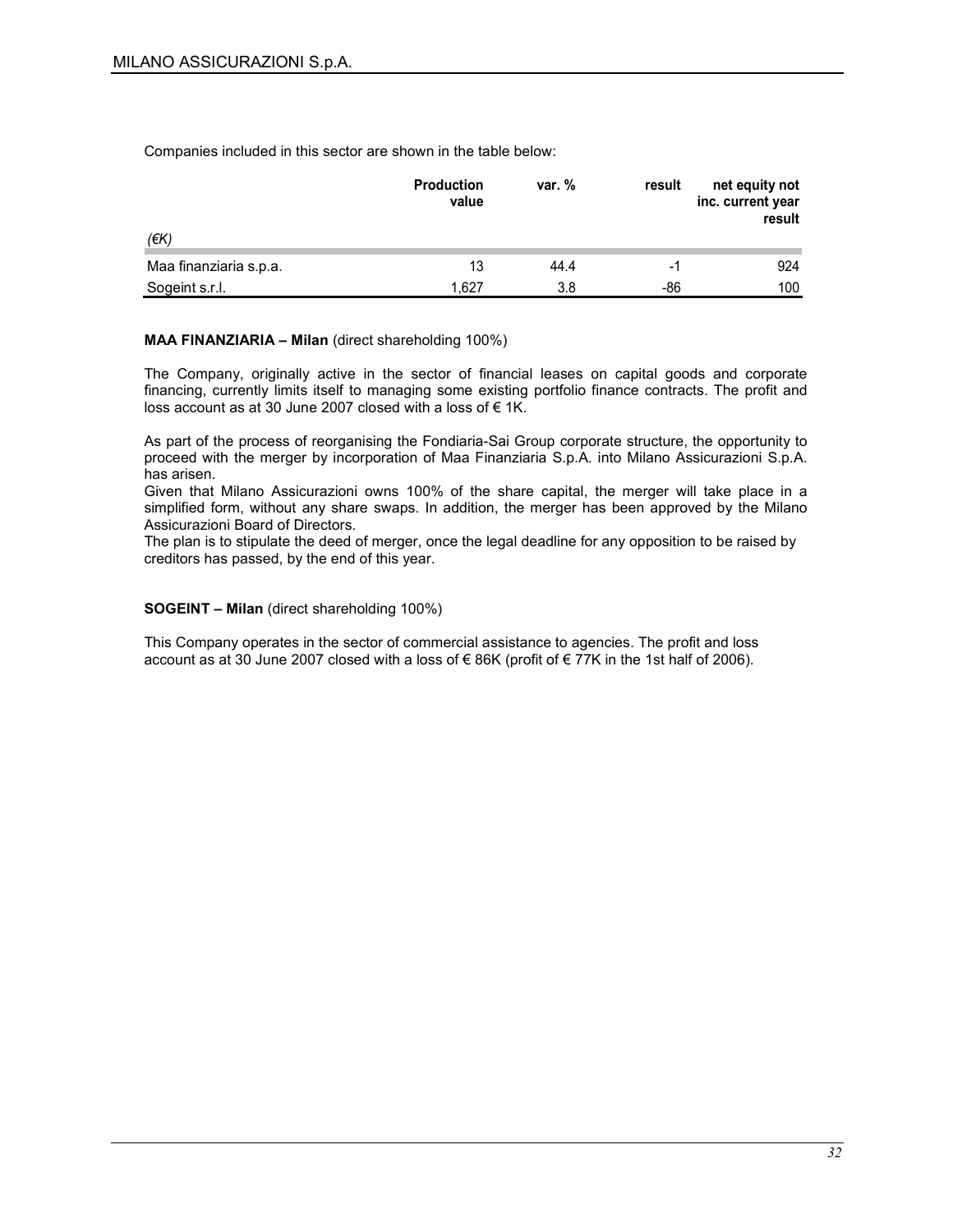# Asset and financial management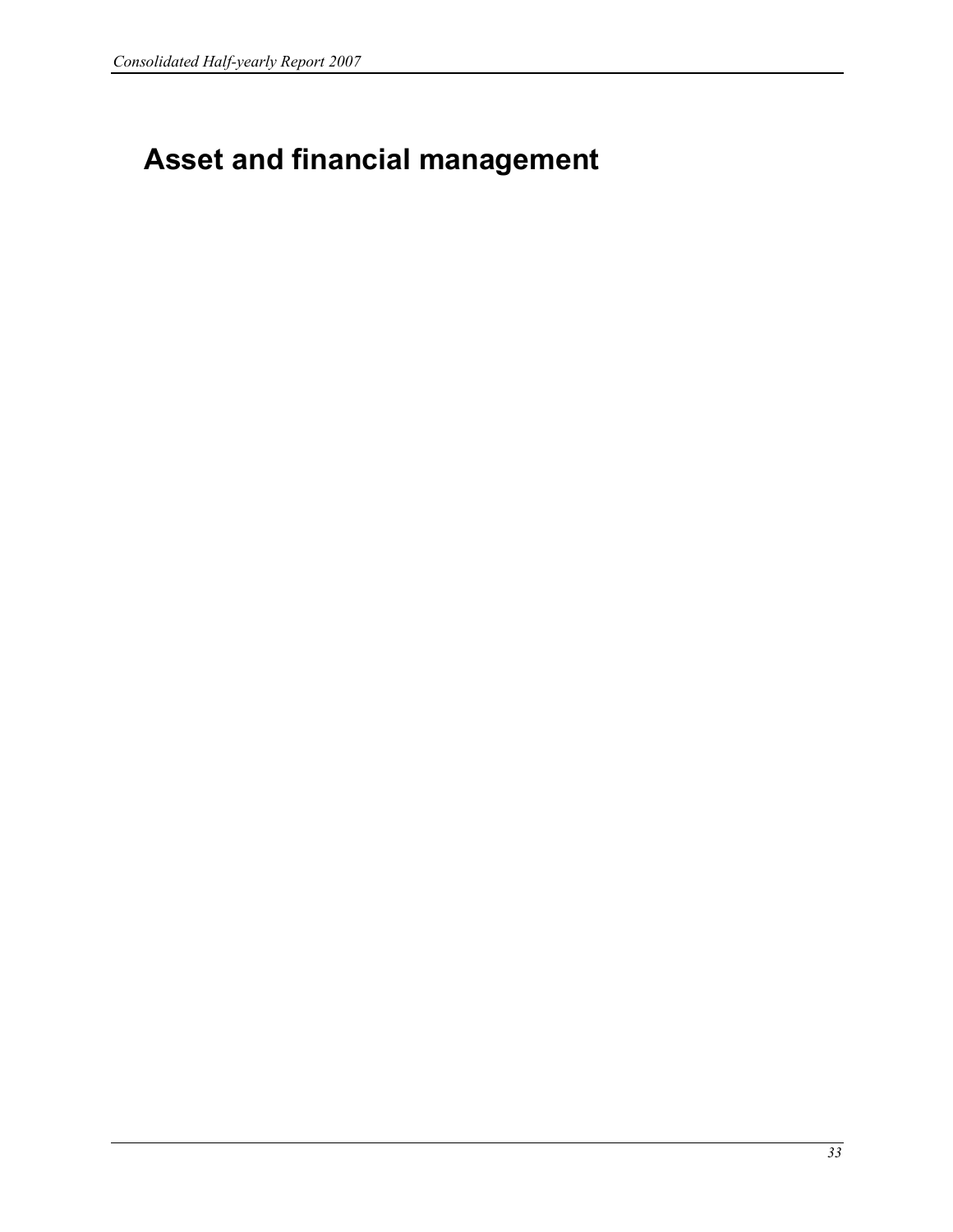In the first half of 2007, the world economic trend benefited both from the continued growth of countries within the BRIC area (Brazil, Russia, India, China), and from the excellent performance recorded as a whole by European economies.

These growth generators have offset, for the major part of the half year, slower growth in the United States, hit by a profound economic slowdown in its manufacturing sectors, which have only started to show signs of an upturn in the last few weeks and, above all, in the land and buildings sector. The substantial capacity of the United States labour market has, however, maintained a satisfactory trend in household consumption, thereby limiting the negative consequences for the economic system as a whole.

Continued growth in the Far East has enabled the European economy to grow at a steady rate (3.1% in the 1st quarter), also following an increase in domestic consumption, encouraged by the drop in the European unemployment rate and by greater consumer optimism, first and foremost amongst the Germans.

The continued rise in the price of raw materials, as well as salary pressures linked to an almost saturated production capacity, caused the European Central Bank to continue to harmonise reference rates, currently at 4%, a level which cannot, however, be the high point of this restrictive cycle. In the United States, on the other hand, in the 1st half of the year, the FED maintained a monetary policy "on hold" at 5.25%, assuming that, as a whole, the American economy could probably not afford to allow itself the rate cuts which, on the one hand, would have helped to promote an upturn in the land and buildings sector and, on the other, would have given too much space for dangerous increases on the inflation front.

In August, however, following the turbulence in the financial markets triggered by the so-called subprime loans crisis, the FED took the decision to make a 0.50% cut in the Official Bank Rate, with the intention of taking the pressure off financing by credit institutions at a time when there was a lack of liquidity, at the same time showing the market signs of confidence.

The bond market, involved in a monetary restriction process coordinated by the main Central Banks, with the exception, as has been said, of the USA and, at least for the time being, Japan, has not been able to do anything other than adjust to the new rates. On the whole, we witnessed a better performance from American rather than European government securities, following doubts over the strength of the American economy and, vice versa, the widespread consensus over Europe's capacity to continue to grow at a steady rate, with consequent continuation of the monetary restriction process by the European Central Bank.

The corporate market has experienced quite a positive six months, above all with regard to the investment grade sector, on the basis of the fact that companies are continuing to make profits, with very healthy balance sheets and a level of borrowing that is, in the main, quite low.

What's more, the American property crisis has caused tensions at the level of particular financial engineering structures such as CDO and CLO, the effects of which are reflected in a general repricing of corporate risk, with differing impacts on International Agency rating levels.

In the half year in question, the Euro has performed extremely well against the Dollar and the Yen, thanks to various Central Bank monetary strategies on the one hand, and the diverse state of the real economy on the other. Although on the one hand, the continued strength of the currency (new highs were achieved against Japanese and American currencies) helps to reduce fuel bills and the import of inflation, on the other, it starts to make international competition more difficult for lots of European companies, the French and Italians in particular.

The stock market recorded another positive half year, with growth in the major stock market indices of between 6% and10% inclusive. Worldwide economic growth, which is extremely strong and balanced, from a geographical point of view, rates that are still reasonable, levels of corporate debt still under control and attractive dividend yields have, in fact, once again reassured operators in search of an efficient investment in terms of risk/return.

Any doubts and fears on the part of investors were, however, revealed in the last quarter, the latter having been expressed firstly by increased volatility and, in August, by a significant correction of the stock market indices in all the major stock markets worldwide. This may be the prelude to a phase of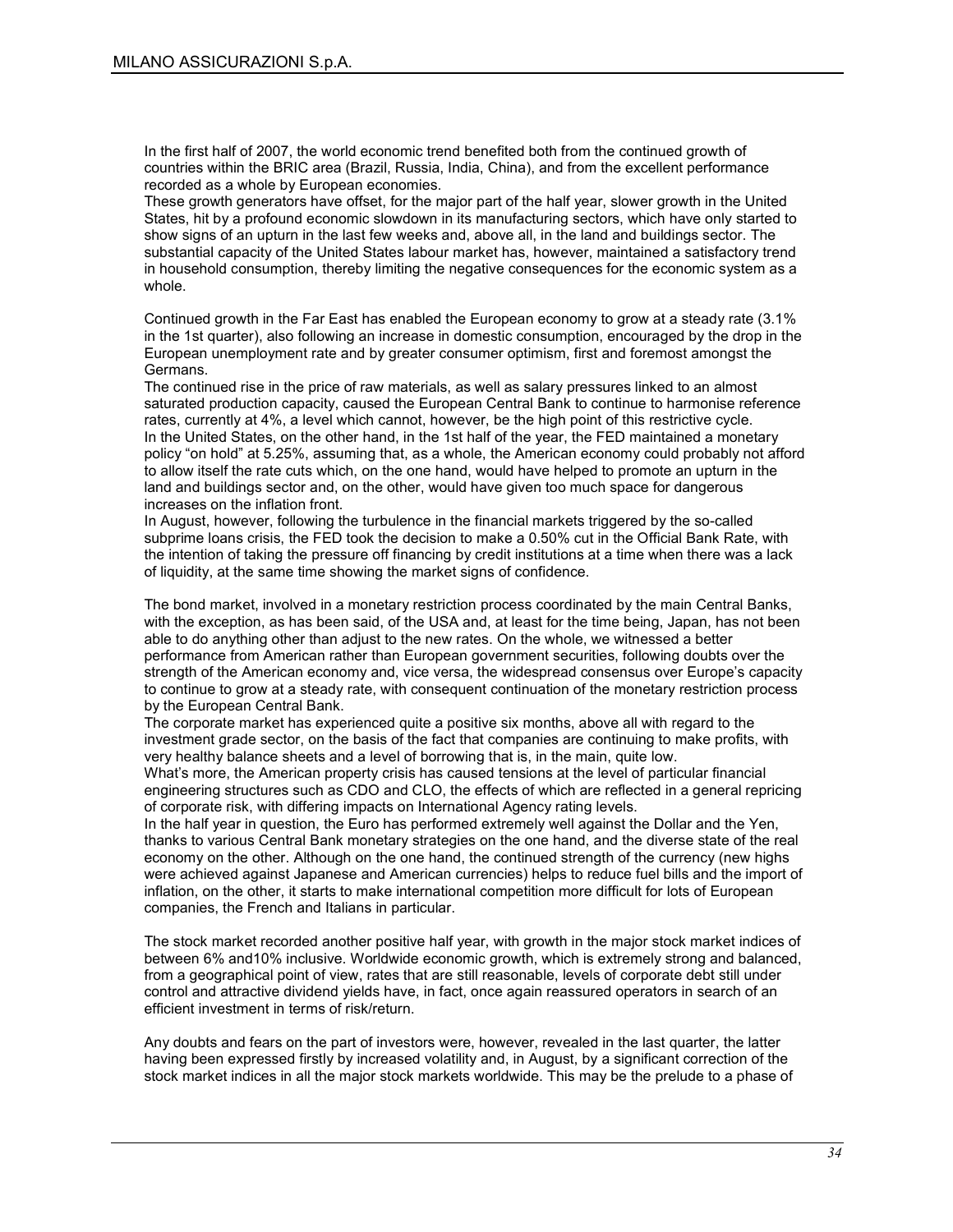maturity in the economic cycle, which will now no longer see two figure growth in corporate profits. In this scenario, selecting securities becomes even more important, as well as the capacity make the most of the increased volatility by trading.

From a sectoral perspective, financial securities have proved to be the hardest hit by the economic backdrop, having suffered the impact of the rates scenario as well as doubts over developments in the property market and future trends in bad debts (subprime in particular). On the other hand, a brilliant performance was demonstrated by Industrials and Primary Goods, due to their link with strong growth in BRIC area countries.

The trading desk has been able to seize upon interesting trading opportunities, in the half year in question, by realising capital gains on Utility and Oil financial market securities, reducing the percentage of these securities held and redirecting the portfolio towards non-cyclical sectors (Healthcare and TMT). In Non-life classes, between the end of May and the start of June, we reduced the current assets component, previously increased earlier in the half year.

At the level of Fixed Income, financial business developed in the first half of 2007, witnessed a slight increase in duration in the Non-life segment, with the aim of benefiting from an increase in ordinary profitability. Trading also took advantage of market opportunities.

The Government variable rate component was reduced slightly, having already benefited from the higher rate of return in terms of coupons whilst the market focused on the end of the rate rise policy implemented by the Central Banks.

In the Life segment, investments with high ordinary profitability and contained risk continued to be the preferred choice, seeking to monitor and fill the Duration Gaps of the various Segregated Accounts at the most opportune moments.

As at 30 June 2007, the volume of investments reached € 13,017,103K compared with € 11,291,660K as at 31 December 2006 (+15.28%). € 1,796,648K of this increase derived from the change in the method of consolidating Bipiemme Vita from proportional to full.

The table below also shows tangible assets due to the significance of the land and buildings for self use component as well as available cash and because of the importance of these assets in ensuring accurate representation of the level of increase in an insurance group's capital.

| $(\epsilon K)$                                                                   | 30/06/2007 | $%$ comp. | 31/12/2006 |        | % comp. Variation % |
|----------------------------------------------------------------------------------|------------|-----------|------------|--------|---------------------|
|                                                                                  |            |           |            |        |                     |
| <b>INVESTMENTS</b>                                                               |            |           |            |        |                     |
| Investment property<br>Holdings in subsidiaries, associates and                  | 376,279    | 2.81      | 375.294    | 3.24   | 0.26                |
| joint ventures                                                                   | 12.663     | 0.09      | 13.469     | 0.12   | $-5.98$             |
| Loans and receivables                                                            | 147.263    | 1.10      | 148.619    | 1.28   | $-0.91$             |
| Investments held to maturity                                                     |            |           |            |        |                     |
| Financial assets available for sale<br>Financial assets at fair value recognised | 9,497,347  | 71.00     | 8,836,179  | 76.29  | 7.48                |
| through profit or loss                                                           | 2,983,551  | 22.30     | 1,918,099  | 16.59  | 55.55               |
| <b>Total investments</b>                                                         | 13,017,103 | 97.31     | 11,291,660 | 97.49  | 15.28               |
| Tangible assets: land and buildings and other                                    |            |           |            |        |                     |
| tangible assets                                                                  | 169.898    | 1.26      | 154,077    | 1.33   | 9.62                |
| Total non-current assets                                                         | 13,187,001 | 98.58     | 11.445.737 | 98.82  | 15.20               |
| Cash and cash equivalents                                                        | 190,448    | 1.42      | 136,906    | 1.18   | 39.11               |
| Total non-current assets and                                                     |            |           |            |        |                     |
| cash and cash equivalents                                                        | 13,377,449 | 100.00    | 11.582.643 | 100.00 | 15.49               |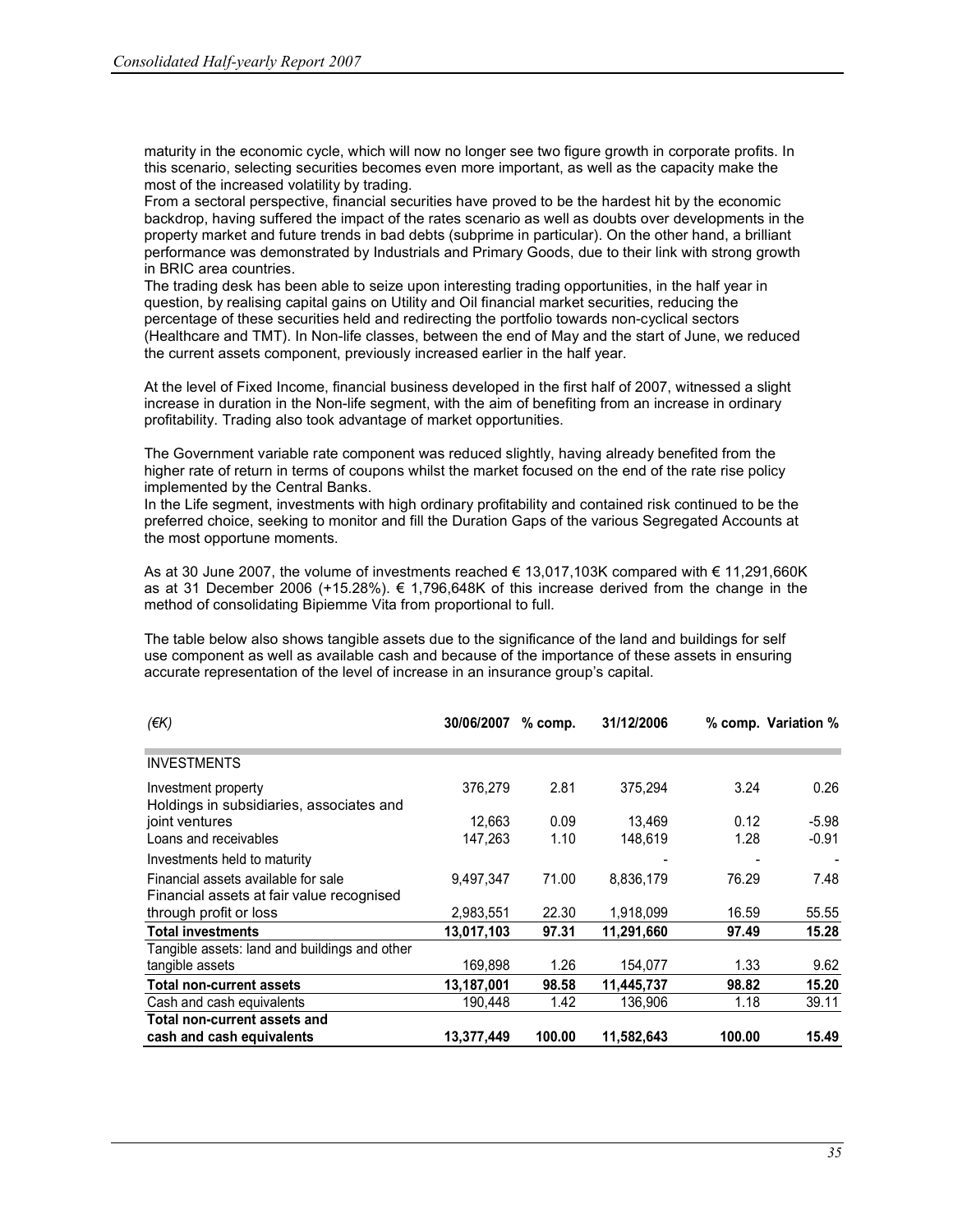Available for sale financial assets and financial assets at fair value recognised through profit or loss can be broken down as follows:

| (EK)                                         | 30/06/2007 | 31/12/2006 | <b>Variation %</b> |
|----------------------------------------------|------------|------------|--------------------|
|                                              |            |            |                    |
| Available for sale financial assets          | 9,497,347  | 8,836,179  | 7.48               |
| Capital securities and investment fund units | 2,037,708  | 1,856,892  | 9.74               |
| Debt securities                              | 7,459,639  | 6,979,287  | 6.88               |
| Financial assets at fair value recognised    |            |            | 55.55              |
| through profit or loss                       | 2,983,551  | 1,918,099  |                    |
| Capital securities and unit trusts           | 1,035,738  | 629.384    | 64.56              |
| Debt securities                              | 1.945.633  | 1.286.366  | 51.25              |
| Other financial investments                  | 2.180      | 2.349      | $-7.24$            |

Available for sale financial assets comprise debt and capital securities not otherwise classified and are by far the largest category of financial instruments, in line with the characteristics and aims of the insurance business.

Financial assets at fair value recognised through profit or loss comprise securities held for trading as well as those designated by group companies in this category.

The table below highlights financial and property results: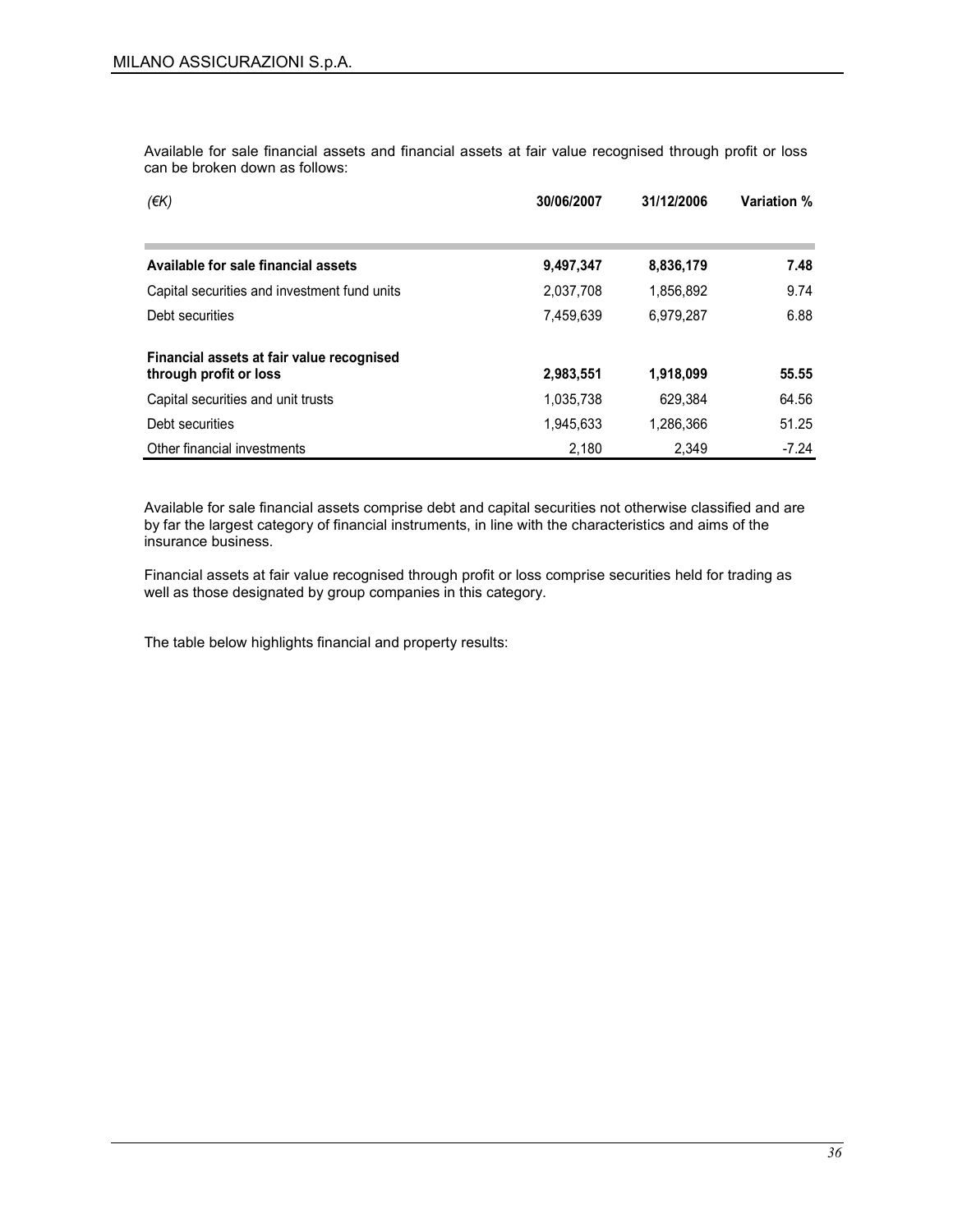| $(\epsilon K)$                                                                                    | 30/6/2007 | 30/6/2006 | Variation % |
|---------------------------------------------------------------------------------------------------|-----------|-----------|-------------|
| Net income deriving from financial instruments at fair value<br>recognised through profit or loss | 15,364    | $-8,966$  | n.s.        |
|                                                                                                   |           |           |             |
| Income from holdings in subsidiaries, associates and joint<br>ventures                            | 810       | 254       | 218.90      |
| Income deriving from other financial instruments and<br>investment property including:            | 243,875   | 211,299   | 15.42       |
| Interest received                                                                                 | 136,213   | 114,298   | 19.17       |
| Other income                                                                                      | 51,104    | 39,252    | 30.19       |
| Profits realised                                                                                  | 56,558    | 57,749    | $-2.06$     |
| Valuation profits                                                                                 |           |           |             |
| <b>Total income</b>                                                                               | 260,049   | 202,587   | 28.36       |
| Liabilities from holdings in subsidiaries, associates and joint<br>ventures                       | $-66$     |           | n.s.        |
| Liabilities deriving from other financial instruments and                                         |           |           |             |
| investment property including:                                                                    | 28,272    | 15,180    | 86.25       |
| Interest paid                                                                                     | 8,039     | 3,356     | 139.54      |
| Other liabilities                                                                                 | 4,335     | 4,388     | $-1.21$     |
| Losses                                                                                            | 13,154    | 4,813     | 173.30      |
| Unrealised losses                                                                                 | 2,744     | 2,623     | 4.61        |
| Total charges and interest paid                                                                   | $-28,338$ | 15,180    | 86.68       |
| <b>TOTAL NET INCOME</b>                                                                           | 231,711   | 187,407   | 23.64       |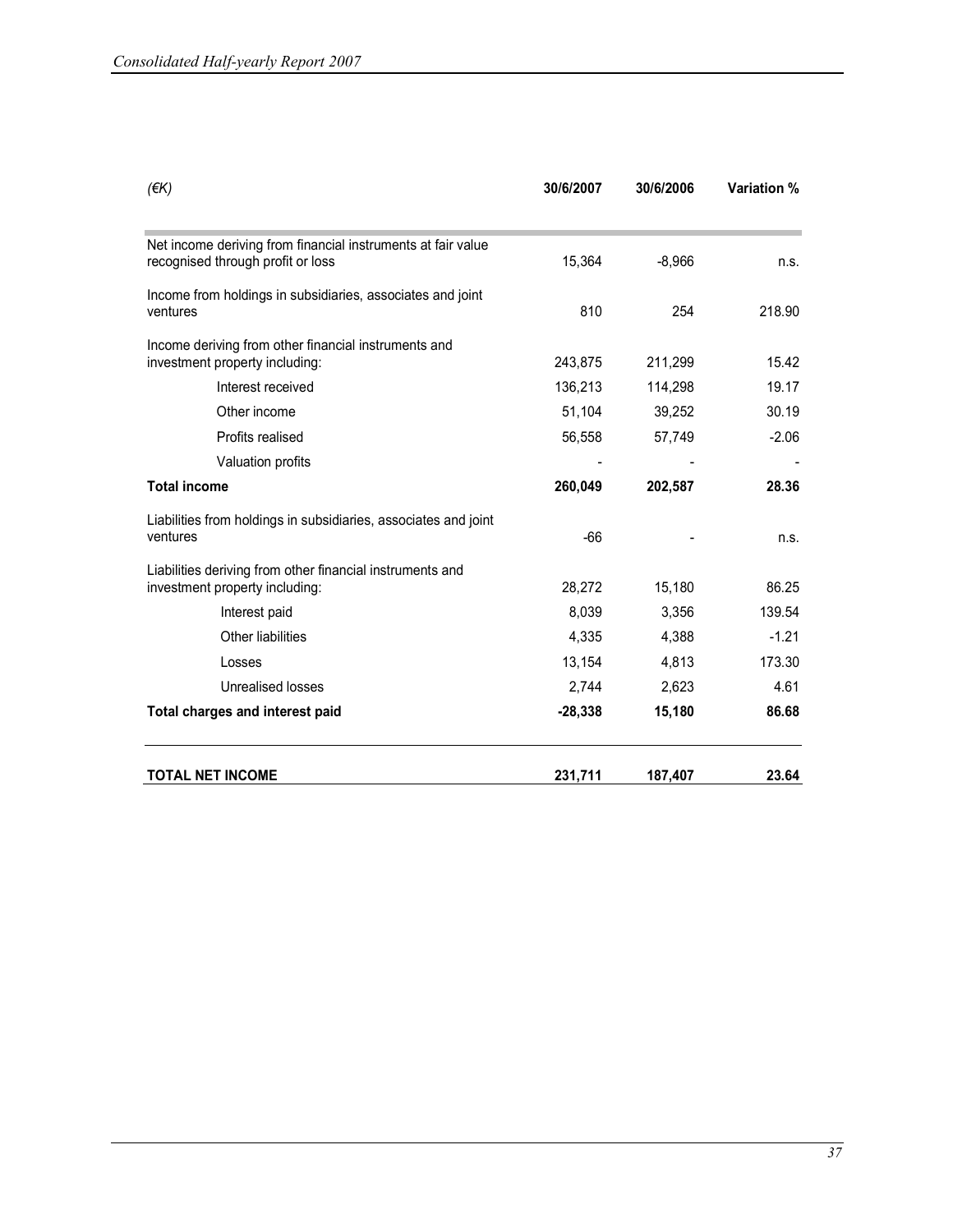#### Stock Option Plans for Options on Fondiaria-Sai parent company shares

Please remember that, on 14 July 2006, the Fondiaria-Sai Board of Directors decided to allocate the options referred to in the Fondiaria 2006-2011 Stock Option plans to executive directors and management of said Fondiaria-Sai, of its subsidiaries and parent company, to purchase Fondiaria-Sai savings shares.

The Board made this allocation in execution of the decision taken by the Fondiaria-Sai extraordinary shareholders' meeting on 28 April 2006.

The share subscription price was determined by the Board, by applying the criterion for determining the subscription price decided by the Shareholders' meeting, at  $\epsilon$  21.546 per share, amounting to the arithmetic mean of reference prices for Fondiaria-Sai savings shares on the market in the thirty days prior to the date on which the rights were allocated.

As a consequence of the amendments made to the regulations of Fondiaria-SAI Board of Directors' plans of 20 June 2007, options cannot be exercised prior to the completion of a vesting period, in accordance with the following procedures:

- 40% of the options can be exercised from 14 July 2007 (12 months after the allocation date);
- 30% of the options cannot be exercised within 24 months of the allocation date;
- 30% of the options cannot be exercised within 36 months of the allocation date.

Alternatively, once the vesting period is over, the beneficiaries may:

- keep the options until maturity;
- exercise the options, subscribing the shares and keeping them in a portfolio;
- exercise the options, subscribing the shares and selling them on the market;

Exercising of the options is, therefore, bound up with the main objectives of the Fondiarai-Said 2006- 2008 Industrial Plan being achieved.

In any event, options not exercised within 5 years of the date of the Shareholders' meeting will lapse automatically.

In this context, the stock option allocated to Milano Assicurazioni executive directors and managers amounted to 2,872,920 shares with an overall estimated value of € 8m, to be distributed throughout the duration of the vesting periods of the various tranches.

#### Own and parent company shares

As at 30 June 2007, the group leader Milano Assicurazioni held own shares, shares in the direct parent company Fondiaria-Sai and in the indirect parent company Premafin as in the amounts shown in the table below:

| (EK)                 | (Number)  | Amount  |
|----------------------|-----------|---------|
| Own Shares           | 2,080,460 | 12,010  |
| Fondiaria-Sai shares | 6,958,723 | 249,540 |
| Premafin shares      | 9,157,710 | 22,720  |
|                      |           |         |

| .270<br>284.270 |
|-----------------|
|                 |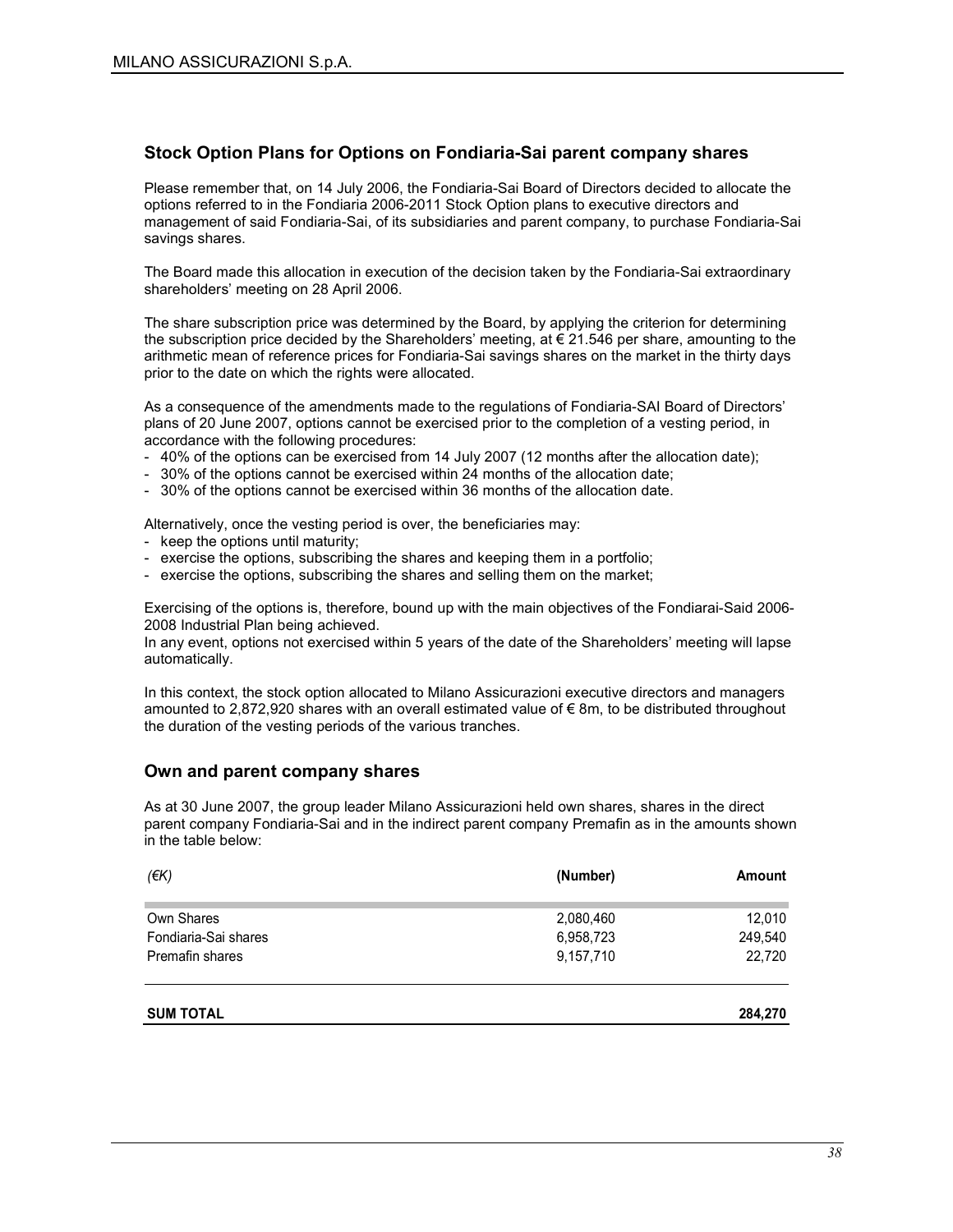The following market transactions were completed during the half year in question in accordance with procedures laid down by related decisions taken at Shareholders' meeting:

- purchase of 489,500 Fondiaria-Sai shares with a value totalling € 17,790K and sale of 333,334 Fondiaria-Sai shares, with an equivalent value of  $\epsilon$  12,088K and realising capital gains of  $\epsilon$ 6,788K;
- purchase of 605,000 own shares, with an equivalent value of  $\epsilon$  3,739K.

#### Milano Assicurazioni share performance

As at 30 June 2007, the share capital of the parent company, Milano Assicurazioni, was made up of 472,205,009 shares with a nominal value of  $\epsilon$  0.52, of which 441,465,127 were ordinary shares and 30,739,882 savings shares. During the first half of 2007, the share capital increased by € 2,567K following the subscription of 4,935,682 ordinary shares further to the conversion of 12,339,205 Milano Assicurazioni 1998-2007 warrants.

As at 30 June 2007, a further 10,905,498 ordinary shares were subscribed following the conversion, by related holders, of 27,263,745 Milano Assicurazioni 1998-2007 warrants, whose final conversion period expired on 30 June 2007. The new share capital, inclusive of the new shares subscribed, was deposited with the Register of Companies on 26.07.07.

During the first half of 2007, the stock market listing fluctuated between a minimum of  $\epsilon$  6.017 (13.06.07) and a maximum of  $\in 7.356$  (03.05.07) for ordinary shares and between a minimum of  $\in$ 6.115 (04.01.07) and a maximum of € 7.331 (04.05.07) for savings shares.

| (Euro units)              | 30/06/2007 | 31/12/2006 | Variation % |
|---------------------------|------------|------------|-------------|
| Milano Assicurazioni ord. | 6.131      | 6.174      | $-0.70$     |
| Milano Assicurazioni sav. | 6.260      | 6.128      | $+2.15$     |

As at 30 June 2007 the following stock market listings were recorded:

The corresponding stock market capitalisation at the end of the half year amounted to  $\epsilon$  2,899.1m ( $\epsilon$ 2,883.5m as at 31.12.06).

Stock market capitalisation, based on prices on 31 August 2007 of € 6.021 for ordinary shares and € 5.823 for savings shares, amounted to  $\epsilon$  2,902.7m.

### CONSOB Communication no. 7079556 of 30 August 2007

With regard to CONSOB requirements in relation to the so-called subprime loan segment crisis, we hereby state that neither Milano Assicurazioni nor the other group companies have any exposure as suppliers of the so-called subprime loans, nor as investors at risk on our own behalf, nor as managers of financial products which have said loans as the underlying asset.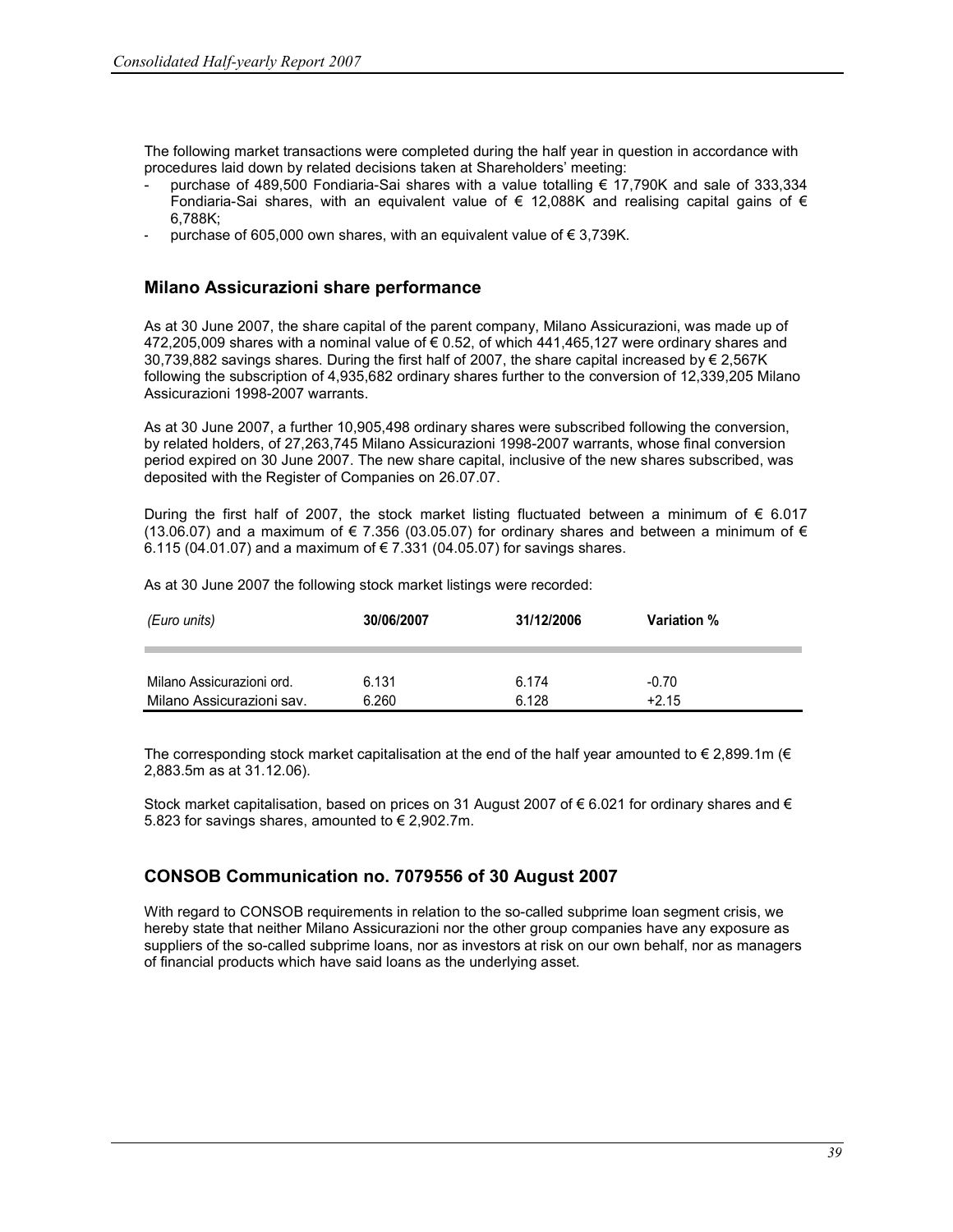# Other information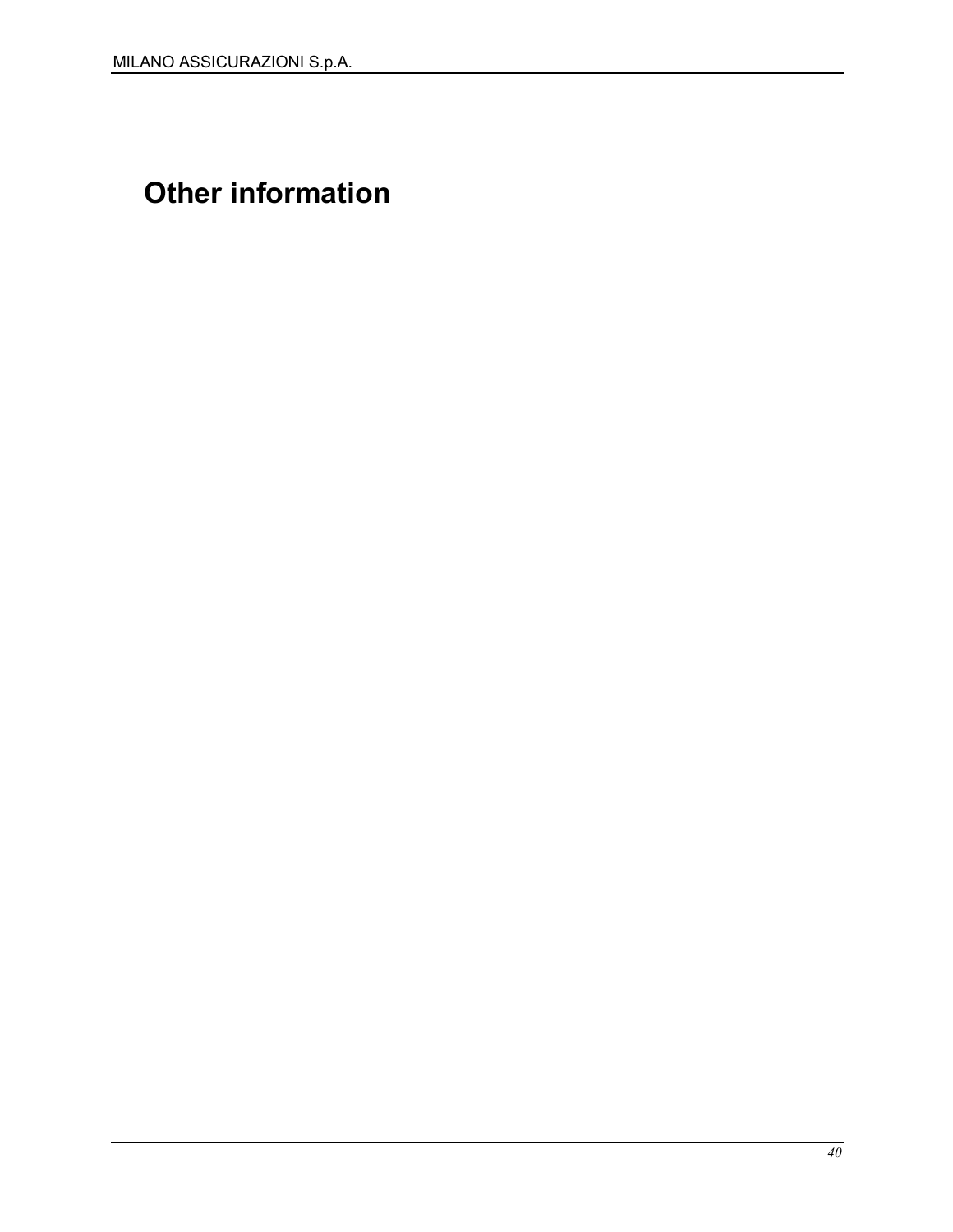## Current disputes

As at 30 June 2007, 28,500 legal actions had been instituted in respect of claims, 21,173 of which relating to Motor TPL business. Over the year, 6,582 actions were settled, 5,626 relating to Motor TPL business.

The disputes constituted by civil actions brought by Company policyholders claiming partial reimbursement of the Motor TPL premium for alleged antitrust activities in Motor TPL which Milano Assicurazioni may have been involved, in league with other major Companies within the insurance sectors, are still ongoing, albeit to a much lesser extent. There was a drop in the number of cases both with the entry into force of Legislative Decree No. 18 of 8/2/2003 converted into Law No. 63 of 7/4/2003 n. 63, which made this type of dispute subject to the legal rules of process and due to ruling No. 2207/05 of the Court of Cassation United Sections, according to which the Appeal Courts rather than Justices of the Peace are deemed competent to rule on the aforementioned cases in execution of art. 33 of Law 287/1990. Following this decision, disputes brought before Justices of the Peace have been practically non-existent whilst some cases have been brought before Appeal Courts but this has been limited to certain geographical areas.

In greater detail, there were 1,598 cases pending as at 30.06.07. Outlay sustained to date amounts to € 5,281,000K (approximately € 868.46 per case).

It should also be noted that the United Sections of the Court of Cassation pronounced on the matter by refusing the appeals filed by Companies sanctioned and rendering the sanction issued by the Italian Competition Authority as well as decisions given by Lazio regional administrative court and the Council of State which, in turn, refused the Companies' appeals, final.

#### Manager responsible for preparing company accounts

On 20 June 2007, the Board of Directors appointed Dr. Pier Giorgio Bedogni as the Manager responsible for preparing company accounts, in accordance with art. 154-bis of Legislative Decree no. 58/98.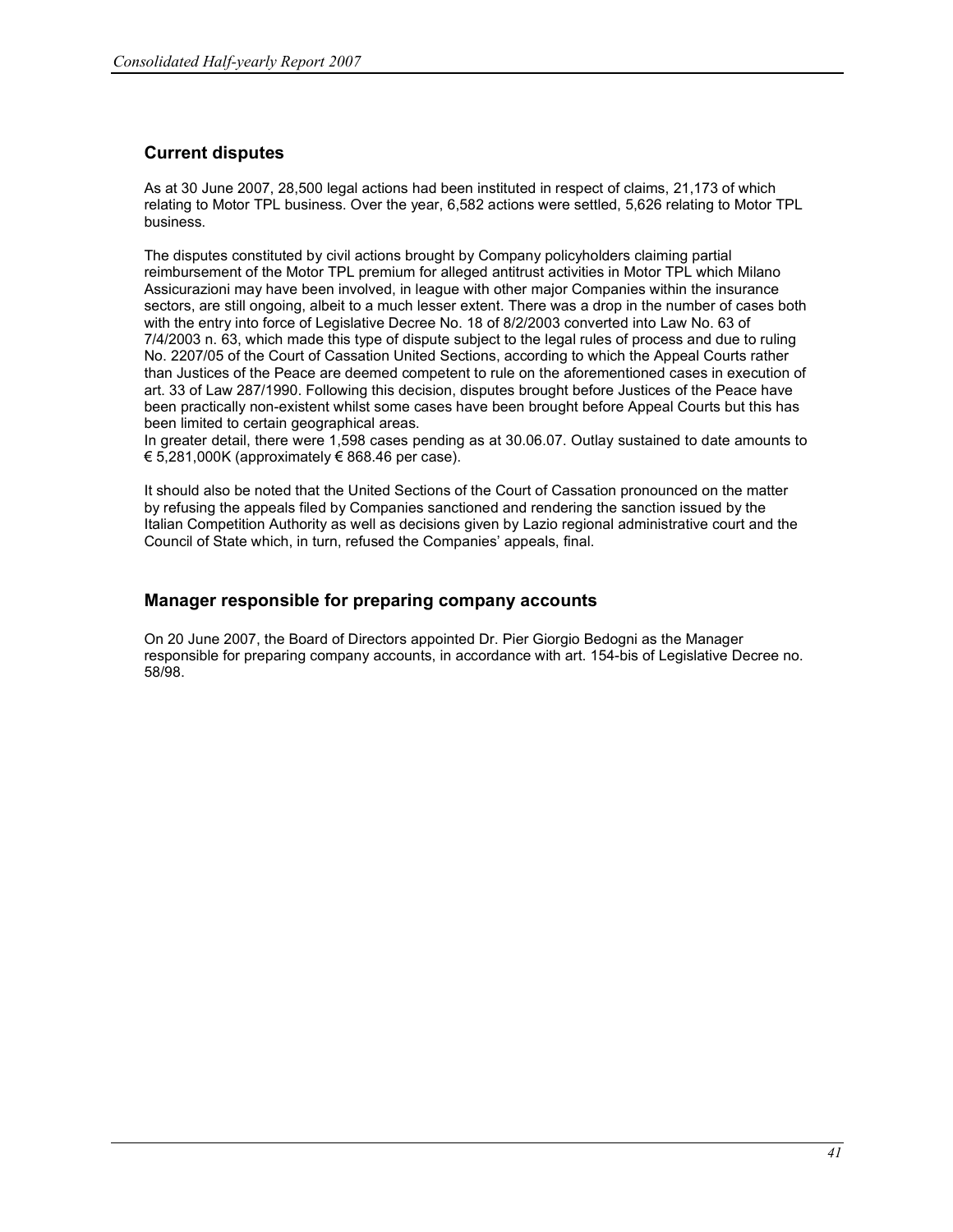# Significant events occurring after the end of the half year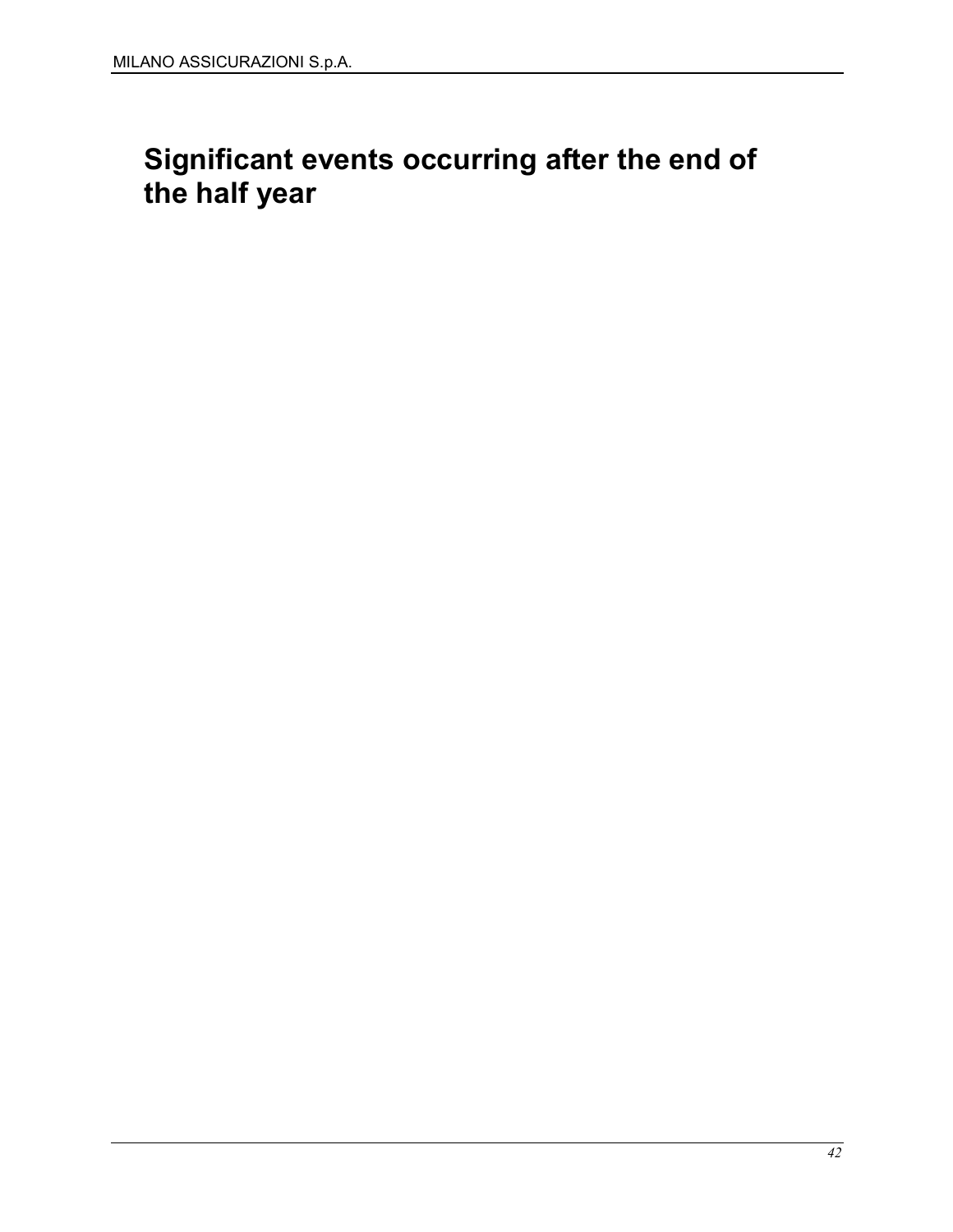No significant events occurred between the half year end and the date on which this report was drafted.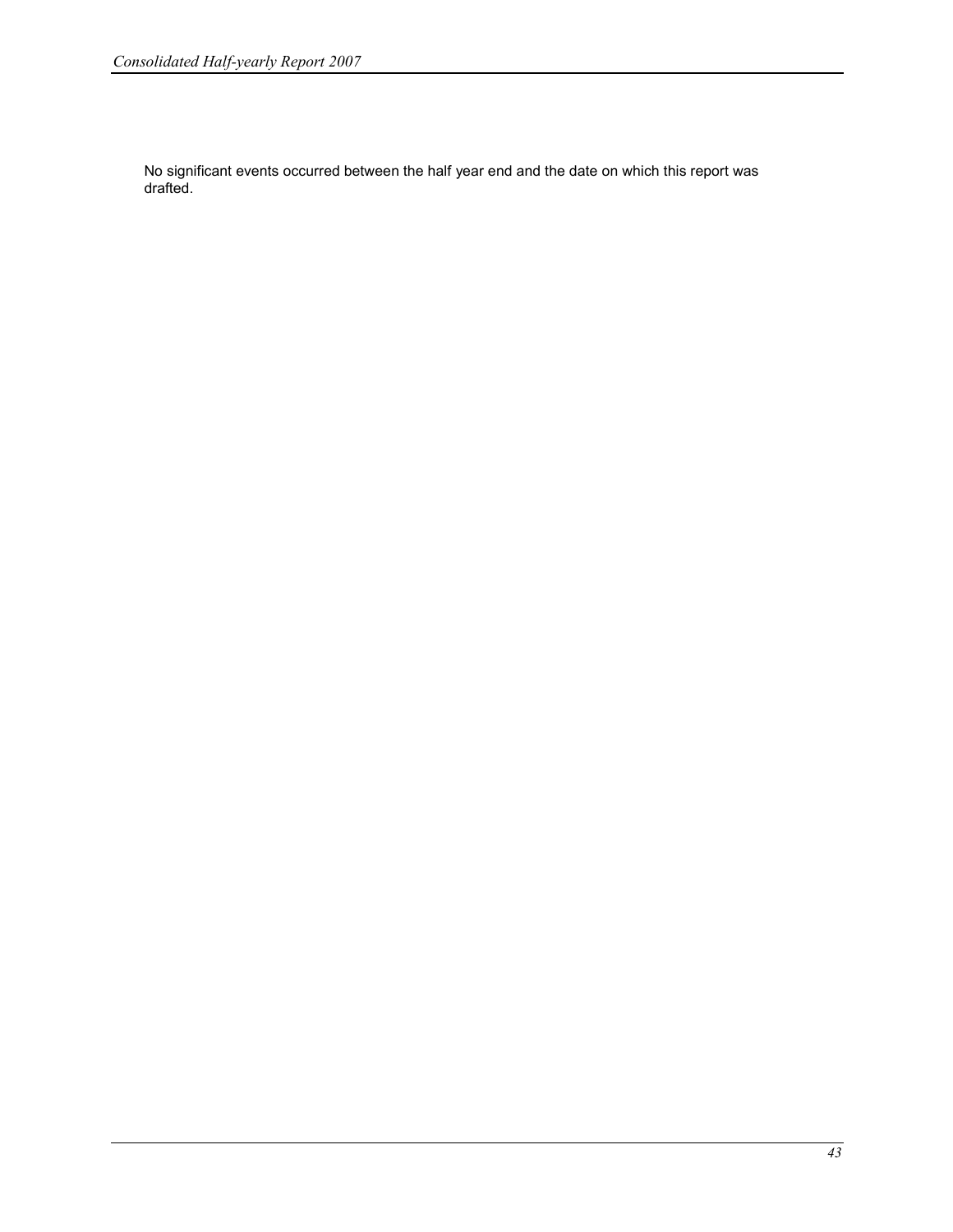# Business outlook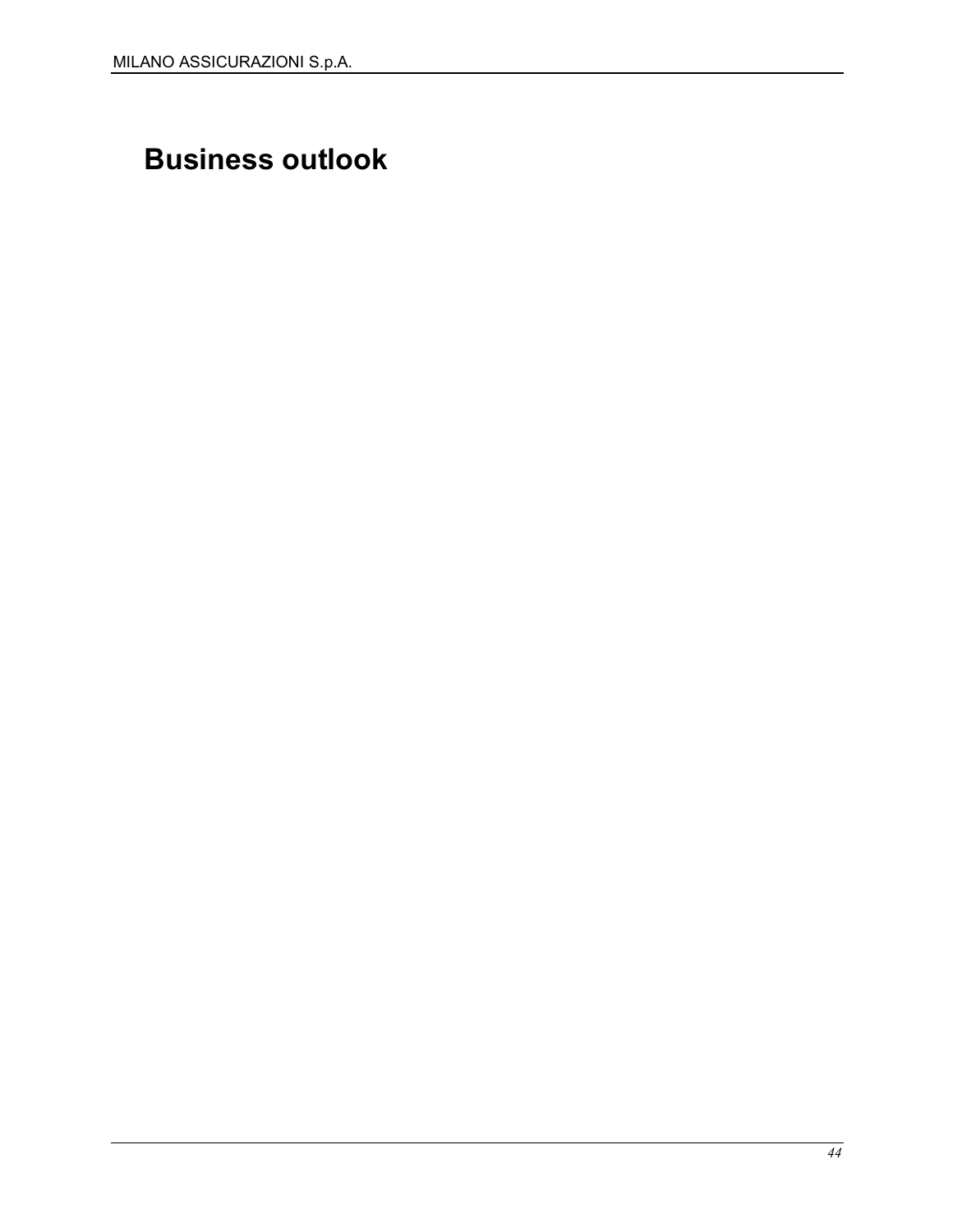Within the scope of Non-life insurance business, the second half of the year will see the continuation of risk-taking policies that enable satisfactory profitability levels to be maintained.

In Motor classes, the downsizing of the fleet portfolio is almost complete and the painstaking monitoring of results on a geographical and price basis will continue, with the aim of acting promptly where economic results prove to be unsatisfactory and achieving gradual improvement of the combined ratio.

Calling upon the wide-ranging database at the Fondiaria-Sai group's disposal, the tariff offered will be increasingly based on customisation criteria, from the perspective of seizing the opportunities offered by an ever greater correlation between the premium and the contracting party's risk profile. The second half of the year will also see the consolidation of the new direct claims settlement procedure which was launched this February. Investments made by the Fondiaria-Sai Group to update its IT systems and train the human resources involved, is making it possible to manage the new settlement process with high and steadily increasing levels of efficiency. With regard to related economic impacts, the short space of time since the start of Direct Compensation and the considerable extent of the innovations introduced would suggest that we will have to wait a bit longer before we can accurately plot levels of profitability and trends in management and economic indicators, which are showing signs of major disparity compared with previous years.

In other Non-life classes, the objective is to continue with steady growth, above all in the retail sector which offers satisfactory levels of profitability. To this end sales campaigns and specific sales initiatives will be promoted, during which the agency network may, amongst other things, take advantage of particular support from managerial structures. Initiatives to review contracts which, although not performing negatively, were issued a long time ago and, therefore, offer the opportunity to bring terms and performances into line with current risk-taking criteria, will continue.

In the corporate sector, priority will be given to safeguarding profit margins by adopting and, if necessary, reinforcing criteria aimed at maintaining a policy of underwriting risks on the basis of rigorous technical criteria. In particular, contracts with Hospital Trusts and Local authorities that are showing signs of criticality, will continue to be monitored closely.

In the life sector, attention will continue to be given to the portfolio with regard to products of a traditional nature with annual or recurrent premiums, capable of providing adequate levels of profitability and guaranteeing added value for the portfolio in the long term.

The second half of the year will benefit from the new regulations on allocation of the staff-leaving indemnity and will, in addition, witness the consolidation of the Milano Assicurazioni open-ended pension fund, which started accepting members in June and which will make it possible to complete the Company's offer in the Supplementary Pension sector, from which major growth opportunities are expected over the next few years.

Initiatives to protect capital amounts upon expiry, seizing the opportunities arising from being able to offer customers an up-to-date range of products from the Company's product list, capable of meeting various insurance and social welfare requirements, will also be expanded.

Underwriting pure capitalisation premiums, above all in respect of institutional clients with considerable amounts of cash to invest, will continue to be the subject of particular attention, but will be limited to accounts that achieve sufficient levels of profitability.

Finally, sales campaigns and training initiatives will continue, mainly for points of sale offering significant growth potential.

Asset and financial management will aim to achieve a meticulous balance of risks and a diversification of investments, in line with the strategic objectives of the Fondiaria-Sai Group industrial plan.

Against an economic and financial backdrop that is increasingly subject to unexpected mood swings and is characterised by rising volatility, the rates curve trend, the soundness of corporate issues and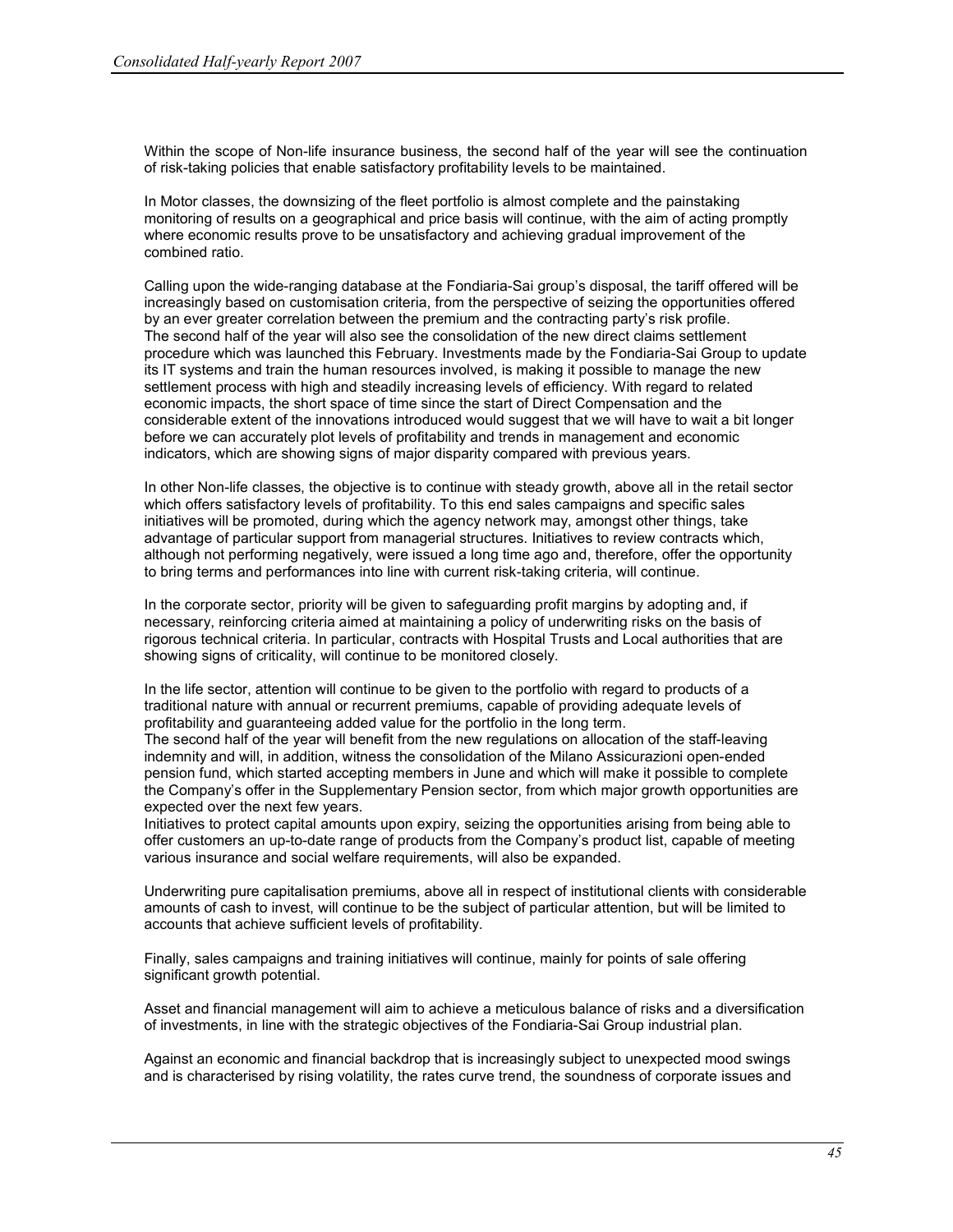related spread movements, the sustainability of the generous policy of company dividends as well as developments in the USA subprime loan market crisis, which is resulting in a general repricing of credit risk, will be monitored very carefully.

The economic result achieved in the half year in question is in line with Group planning and means that a satisfactory result can be anticipated for the financial year, unless any particularly negative events occur which are not currently foreseeable.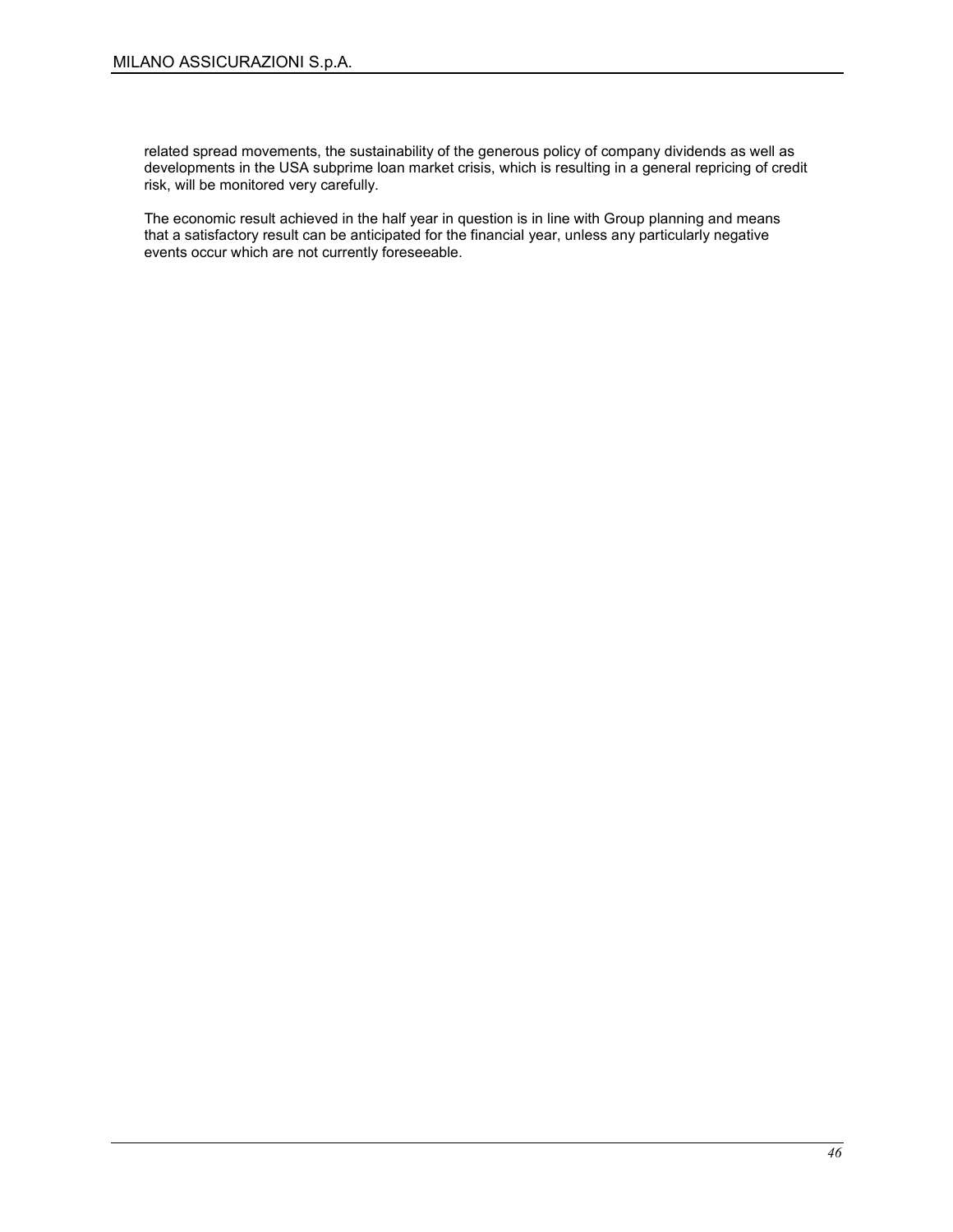# Accounts Tables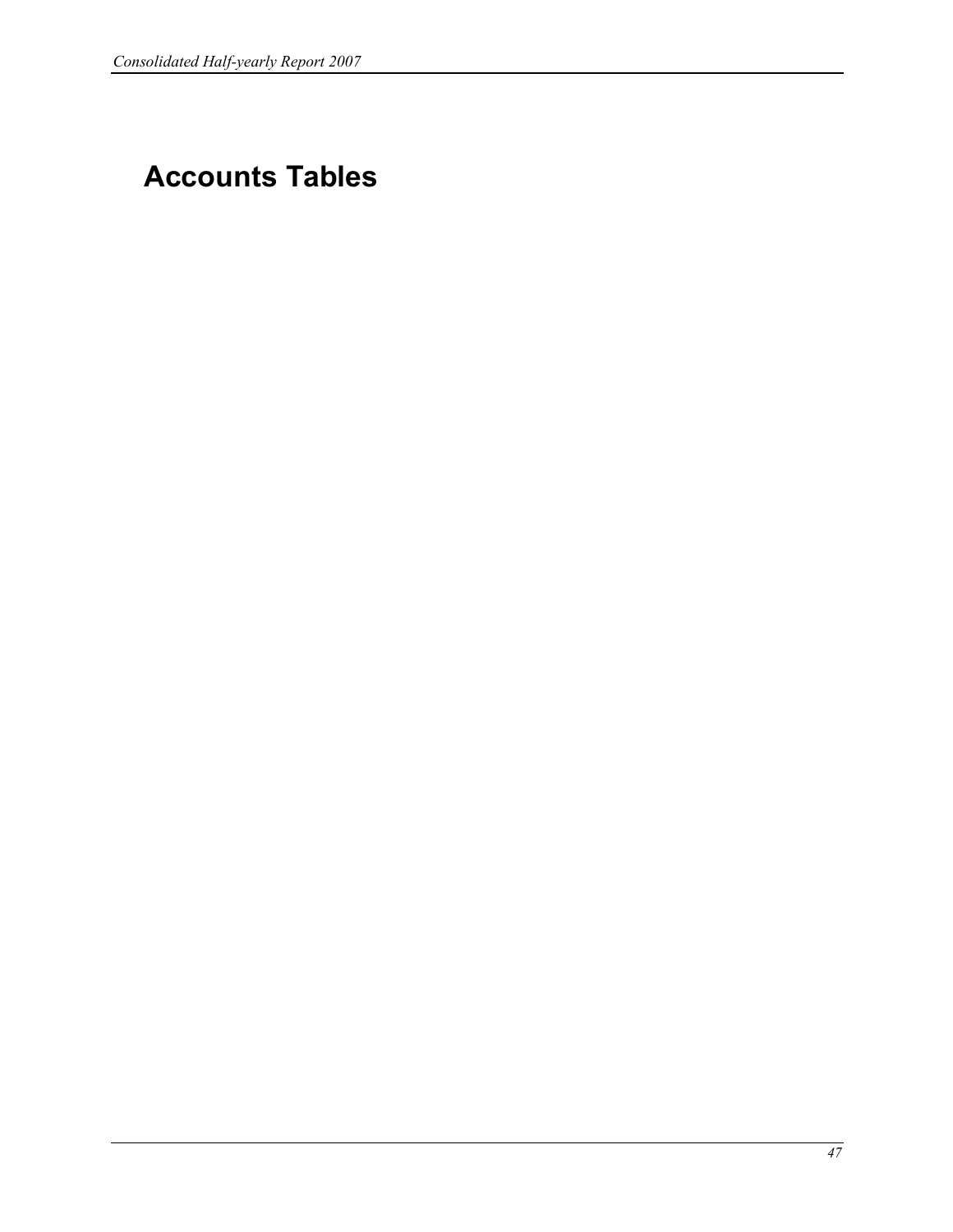In accordance with IAS 34 (Interim Financial Reporting) please find below:

- Balance sheet
- Profit and loss account
- Table of changes in net equity
- Financial statement<br>- Explanatory notes c
- Explanatory notes, compiled in accordance with full disclosure.

The balance sheet, profit and loss account, table of changes in net equity and financial statement presented below have been prepared in accordance with models approved by ISVAP in Directive No. 2460 of 10 August 2006 and by following, wherever compatible, the instructions contained in ISVAP Directive No. 2404 of 22 December 2005.

The explanatory notes take into account the information explicitly requested by the aforementioned ISVAP Directive 2460 and contain additional information considered best practice.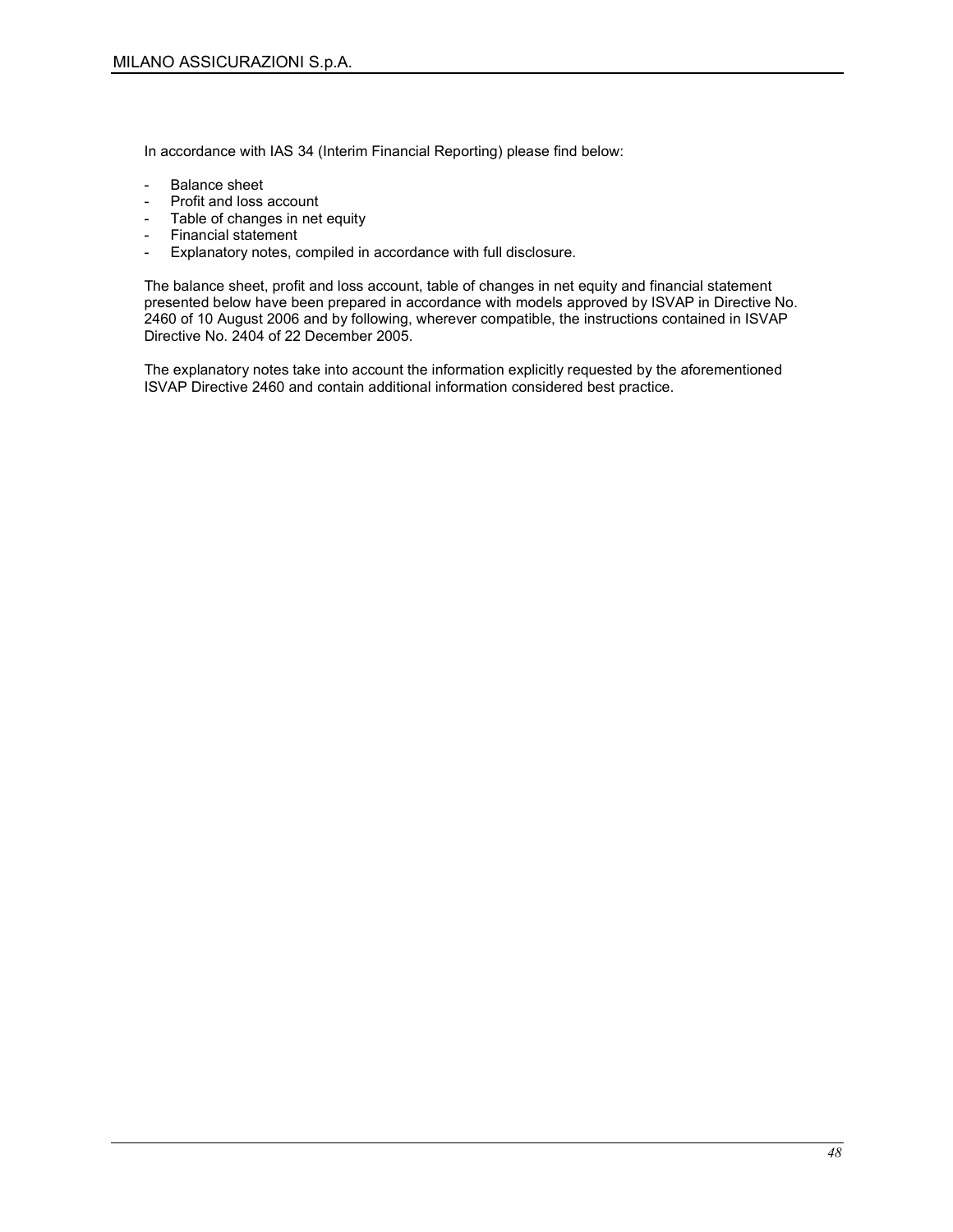Amounts in €K

# BALANCE SHEET - ASSETS

|                |                                                                        | 30/6/2007  | 31/12/2006 |
|----------------|------------------------------------------------------------------------|------------|------------|
| 1              | <b>INTANGIBLE ASSETS</b>                                               | 336,143    | 241,896    |
| 1.1            | Goodwill                                                               | 196,184    | 195,926    |
| 1.2            | Other intangible assets                                                | 139,959    | 45,970     |
| $\mathbf{2}$   | <b>TANGIBLE ASSETS</b>                                                 | 169,898    | 154,077    |
| 2.1            | Immovable assets                                                       | 29,822     | 29,706     |
| 2.2            | Other tangible assets                                                  | 140,076    | 124,371    |
| 3              | <b>REINSURERS' SHARE OF THE TECHNICAL PROVISIONS</b>                   | 358,980    | 344,656    |
| 4              | <b>INVESTMENTS</b>                                                     | 13,017,103 | 11,291,660 |
| 4.1            | Investments in property                                                | 376,279    | 375,294    |
| 4.2            | Shareholdings in subsidiaries, affiliated companies and joint venture  | 12,663     | 13,469     |
| 4.3            | Investments held to maturity                                           |            |            |
| 4.4            | Financing and loans                                                    | 147,263    | 148,619    |
| 4.5            | Financial assets available for sale                                    | 9,497,347  | 8,836,179  |
| 4.6            | Financial assets recorded at fair value in the profit and loss account | 2,983,551  | 1,918,099  |
| 5              | <b>SUNDRY RECEIVABLES</b>                                              | 724,834    | 869,635    |
| 5.1            | Receivables arising out of direct insurance                            | 540,154    | 632,261    |
| 5.2            | Receivables arising out of reinsurance                                 | 33,420     | 41,893     |
| 5.3            | Other receivables                                                      | 151,260    | 195,481    |
| 6              | <b>OTHER ASSET ITEMS</b>                                               | 332,528    | 281,295    |
| 6.1            | Non-current assets or of an outgoing group owned for sale              | 16,668     | 772        |
| 6.2            | Deferred acquisition costs                                             | 82,725     | 79,088     |
| 6.3            | Deferred fiscal assets                                                 | 25,508     | 26,841     |
| 6.4            | <b>Current fiscal assets</b>                                           | 123,026    | 117,929    |
| 6.5            | Other assets                                                           | 84,601     | 56,665     |
| $\overline{7}$ | CASH AT BANK AND IN HAND AND EQUIVALENT                                | 190,448    | 136,906    |
|                | <b>TOTAL ASSETS</b>                                                    | 15,129,934 | 13,320,125 |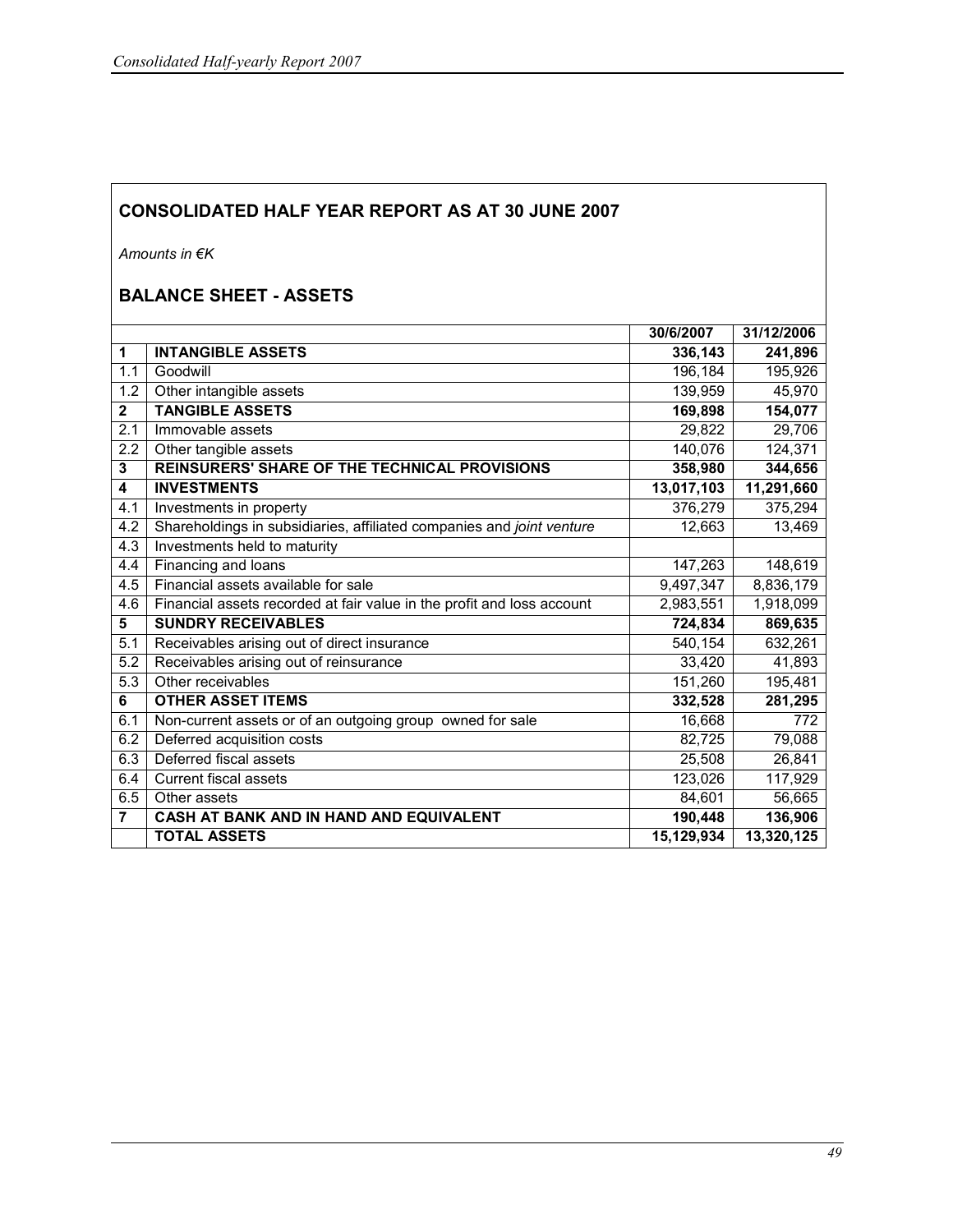Amounts in €K

# BALANCE SHEET - NET EQUITY AND LIABILITIES

|                         |                                                                                | 30/6/2007  | 31/12/2006 |
|-------------------------|--------------------------------------------------------------------------------|------------|------------|
| 1                       | <b>NET EQUITY</b>                                                              | 2,101,625  | 1,989,151  |
| 1.1                     | relating to the group                                                          | 2,008,190  | 1,985,504  |
| 1.1.1                   | Capital                                                                        | 245,548    | 242,981    |
| 1.1.2                   | Other equity instruments                                                       |            |            |
| 1.1.3                   | Capital reserves                                                               | 425,373    | 360,041    |
| 1.1.4                   | Reserves for profits and other equity reserves                                 | 949,763    | 838,567    |
| 1.1.5                   | (Own shares)                                                                   | $-12,010$  | $-8,271$   |
| 1.1.6                   | Reserve for net exchange differences                                           |            |            |
| 1.1.7                   | Profits or losses on financial assets available for sale                       | 247,249    | 306,681    |
| 1.1.8                   | Other profits or losses recorded directly in the equity                        | $-582$     | $-2,349$   |
| 1.1.9                   | Profit (loss) in the year relating to the group                                | 152,849    | 247,854    |
| $1.2$                   | relating to third parties                                                      | 93,435     | 3,647      |
| 1.2.1                   | Capital and reserves of third parties                                          | 94,966     | 3,572      |
| 1.2.2                   | Profits or losses recorded directly in the equity                              | $-1,563$   | -6         |
| 1.2.3                   | Profit (loss) in the year relating to third parties                            | 32         | 81         |
| $\overline{\mathbf{2}}$ | <b>PROVISIONS</b>                                                              | 76,604     | 79,271     |
| 3                       | <b>TECHNICAL PROVISIONS</b>                                                    | 9,764,021  | 9,081,110  |
| $\overline{4}$          | <b>FINANCIAL LIABILITIES</b>                                                   | 2,595,705  | 1,547,796  |
| 4.1                     | Financial liabilities recorded at fair value in the profit and loss<br>account | 2,274,281  | 1,233,285  |
| 4.2                     | Other financial liabilities                                                    | 321,424    | 314,511    |
| 5                       | <b>PAYABLES</b>                                                                | 316,173    | 391,797    |
| 5.1                     | Payables arising out of direct insurance                                       | 42,820     | 73,429     |
| 5.2                     | Payables arising out of reinsurance                                            | 11,785     | 14,278     |
| 5.3                     | Other payables                                                                 | 261,568    | 304,090    |
| 6                       | <b>OTHER ITEMS IN THE LIABILITIES</b>                                          | 275,806    | 231,000    |
| 6.1                     | Liabilities of an outgoing group owned for sale                                | 2,862      | 762        |
| 6.2                     | Deferred fiscal liabilities                                                    | 99,534     | 53,597     |
| 6.3                     | <b>Current fiscal liabilities</b>                                              | 1,449      | 1,474      |
| 6.4                     | Other liabilities                                                              | 171,961    | 175,167    |
|                         | <b>TOTAL NET EQUITY AND LIABILITIES</b>                                        | 15,129,934 | 13,320,125 |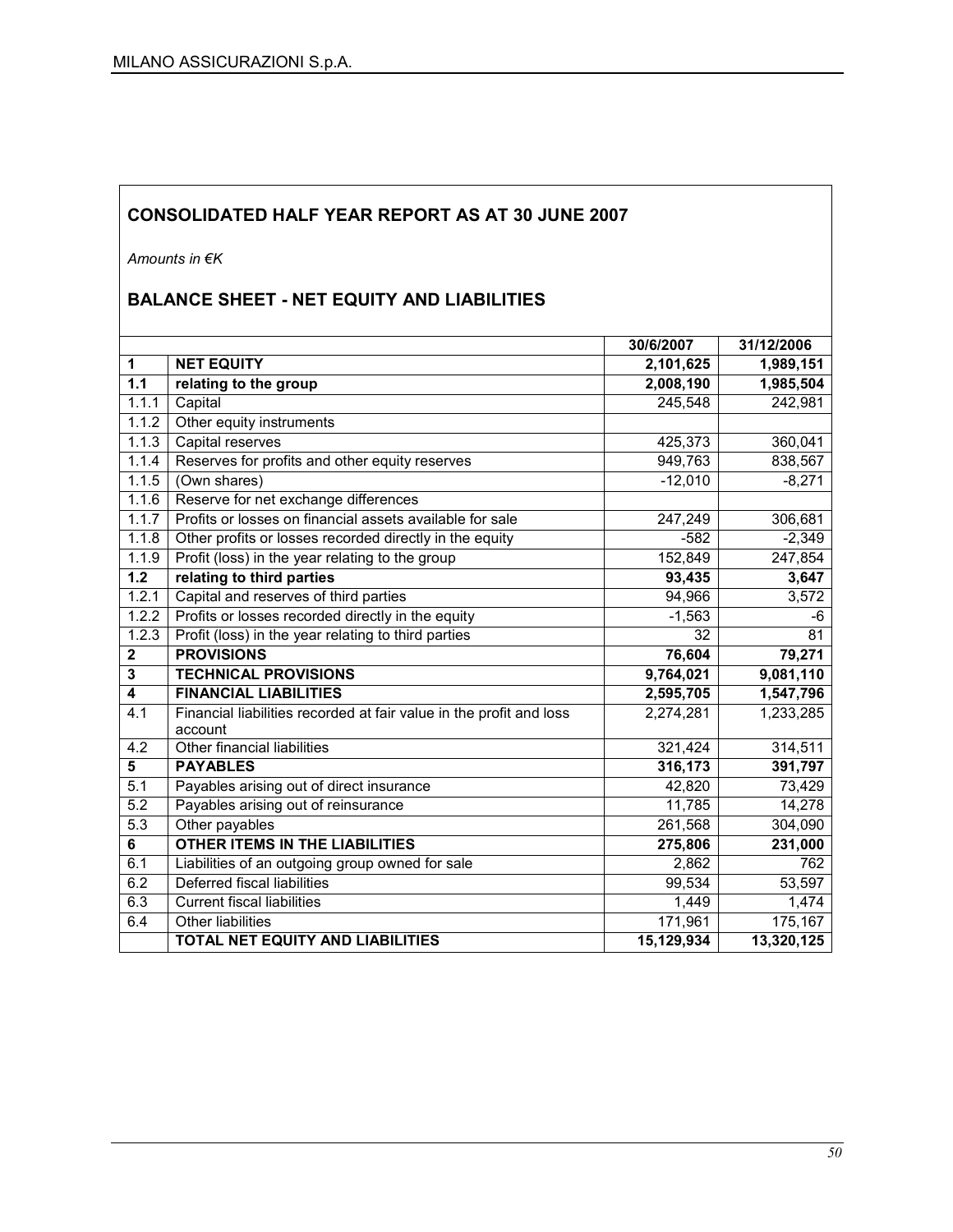Amounts in €K

## PROFIT AND LOSS ACCOUNT

|                         |                                                                                                                     | 30/6/2007 | 30/6/2006 |
|-------------------------|---------------------------------------------------------------------------------------------------------------------|-----------|-----------|
| 1.1                     | Net premiums                                                                                                        | 1,755,000 | 1,677,517 |
| 1.1.1                   | Gross premiums for the period                                                                                       | 1,806,811 | 1,726,659 |
| 1.1.2                   | Premiums ceded in reinsurance for the period                                                                        | $-51,811$ | $-49,142$ |
| $\overline{1.2}$        | Commission receivable                                                                                               | 9,380     | 467       |
| $\overline{1.3}$        | Income and expenditure deriving from financial instruments recorded<br>at fair value in the profit and loss account | 15,364    | $-8,966$  |
| 1.4                     | Income deriving from shareholdings in subsidiaries, associated<br>companies and joint ventures                      | 810       | 254       |
| 1.5                     | Income deriving from other financial instruments and property investments                                           | 243,875   | 211,299   |
| 1.5.1                   | Interest receivable                                                                                                 | 136,213   | 114,298   |
| 1.5.2                   | Other income                                                                                                        | 51,104    | 39,252    |
| 1.5.3                   | Profits realised                                                                                                    | 56,558    | 57,749    |
| 1.5.4                   | Valuation gains                                                                                                     |           |           |
| 1.6                     | Other revenue                                                                                                       | 57,951    | 43,991    |
| 1                       | <b>TOTAL REVENUE AND INCOME</b>                                                                                     | 2,082,380 | 1,924,562 |
| 2.1                     | Net charges relating to claims                                                                                      | 1,408,405 | 1,312,102 |
| 2.1.2                   | Amounts paid and change in technical reserves                                                                       | 1,447,439 | 1,338,459 |
| 2.1.3                   | Reinsurers' share                                                                                                   | $-39,034$ | $-26,357$ |
| $\overline{2.2}$        | Commission payable                                                                                                  | 6,851     | 87        |
| 2.3                     | Charges deriving from shareholdings in subsidiaries, associated<br>companies and joint ventures                     | 66        |           |
| 2.4                     | Charges deriving from other financial instruments and property investments                                          | 28,272    | 15,180    |
| 2.4.1                   | Interest payable                                                                                                    | 8,039     | 3,356     |
| 2.4.2                   | Other charges                                                                                                       | 4,335     | 4,388     |
| 2.4.3                   | Losses realised                                                                                                     | 13,154    | 4,813     |
| 2.4.4                   | <b>Valuation losses</b>                                                                                             | 2,744     | 2,623     |
| 2.5                     | Management costs                                                                                                    | 276,351   | 261,837   |
| 2.5.1                   | Commission and other acquisition costs                                                                              | 230,822   | 224,087   |
| 2.5.2                   | Investment management charges                                                                                       | 3,226     | 2,968     |
| 2.5.3                   | Other administration costs                                                                                          | 42,303    | 34,782    |
| 2.6                     | Other costs                                                                                                         | 129,849   | 127,817   |
| $\overline{\mathbf{2}}$ | <b>TOTAL COSTS AND CHARGES</b>                                                                                      | 1,849,794 | 1,717,023 |
|                         | <b>PRE-TAX PROFIT (LOSS) FOR THE YEAR</b>                                                                           | 232,586   | 207,539   |
| 3                       | Taxes                                                                                                               | 79,508    | 69,296    |
|                         | PROFIT (LOSS) FOR THE YEAR NET OF TAXES                                                                             | 153,078   | 138,243   |
| 4                       | <b>PROFIT (LOSS) FROM DISCONTINUED OPERATIONS</b>                                                                   | $-197$    |           |
|                         | <b>CONSOLIDATED PROFIT (LOSS)</b>                                                                                   | 152,881   | 138,243   |
|                         | pertaining to the group                                                                                             | 152,849   | 138,196   |
|                         | pertaining to third parties                                                                                         | 32        | 47        |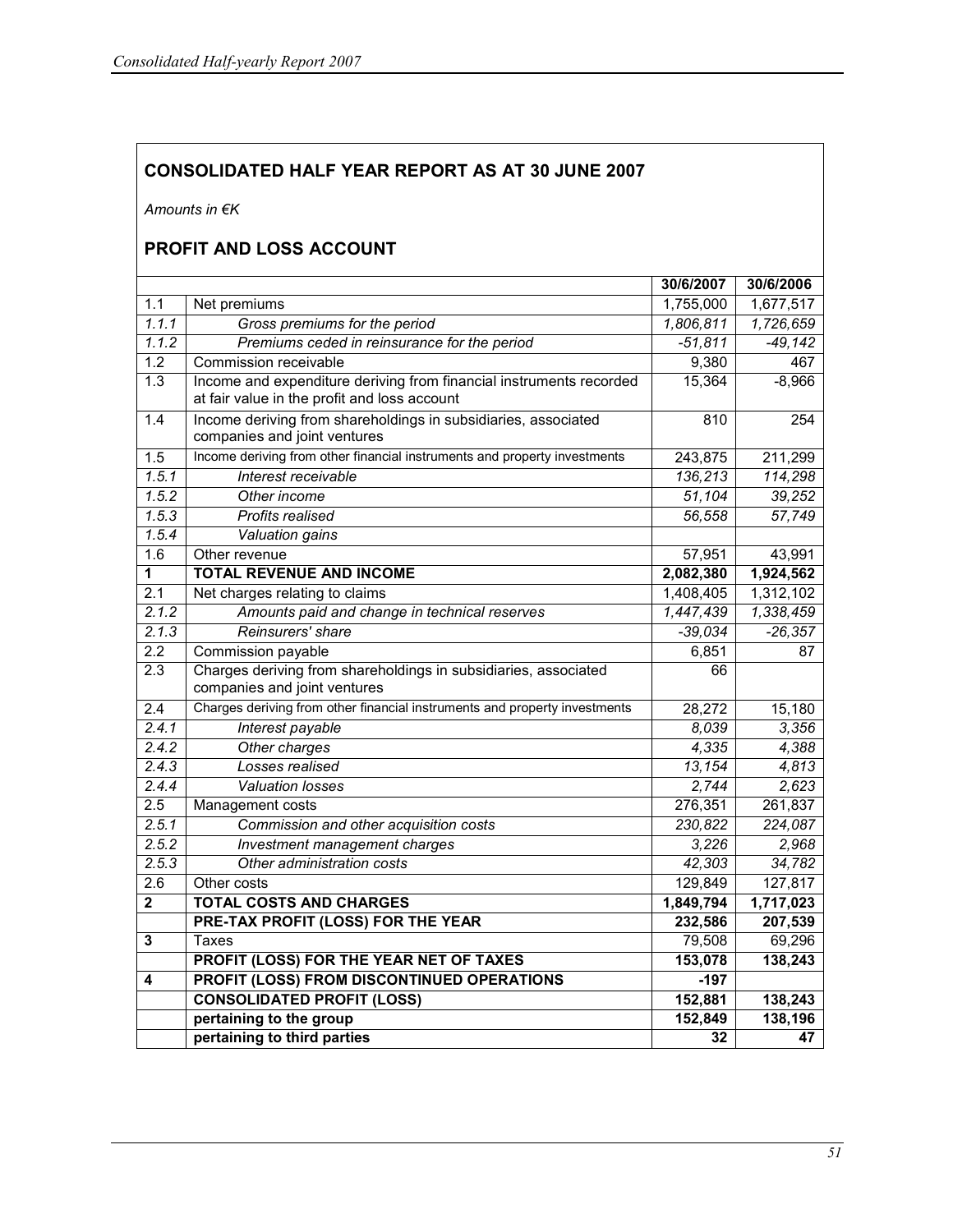## Table of variations in consolidated Net Equity for the first half of 2007

With regard to the table of changes in net equity, the annex to ISVAP Directive No. 2460/06 which satisfies the directions given by IAS 1 and, then, by IAS 34 (Interim Financial Reporting) is given below.

In particular, the reserve for other unrealised gains or losses on available for sale financial assets shows the effects of the valuation of related financial instruments net of the amount attributable to policyholders and posted to deferred liabilities to policyholders.

The allocations column shows the profit allocations for the year, the profit for the previous year allocated to equity reserves, increases in capital and other reserves and changes in the reserve for unrealised gains and losses through equity. The transfers to profit and loss column shows the reserve for unrealised gains and losses previously recorded direct through net equity in accordance with what is laid down by international accounting standards. Other transfers shows the ordinary distribution of dividends and decreases in capital and other reserves, including the acquisition of own shares.

It should be noted that dividends distributed during the course of the first half of 2007, relating to allocation of the 2006 profit, amounted to  $\epsilon$  141,771K, of which  $\epsilon$  131,934K related to ordinary shares (€ 0.30 per unit) and  $€$  9,837K related to savings shares (€ 0.32 per unit).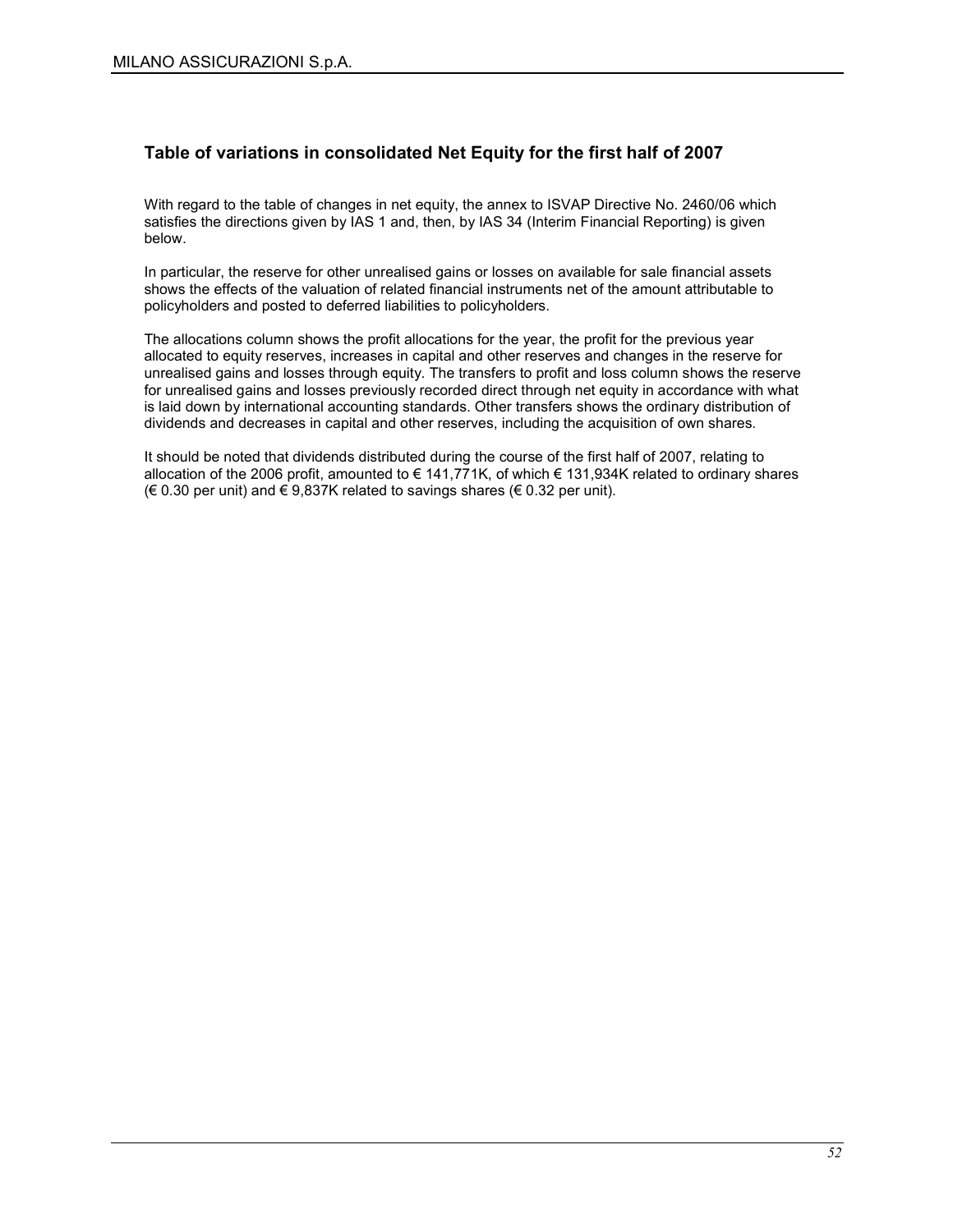Amounts in €K

## TABLE OF CHANGES IN NET EQUITY

|                    |                                                                |                                                                                   | <b>Situation</b><br>as at<br>$31 - 12 - 05$ | Change in<br>closing<br>balances | <b>Charges</b> | <b>Transfers to</b><br>the profit &<br>loss account | <b>Other</b><br>transfers | <b>Situation</b><br>as at<br>30-06-2006 |
|--------------------|----------------------------------------------------------------|-----------------------------------------------------------------------------------|---------------------------------------------|----------------------------------|----------------|-----------------------------------------------------|---------------------------|-----------------------------------------|
| <b>Net</b>         | Capital                                                        |                                                                                   | 238,575                                     |                                  | 4,400          |                                                     |                           | 242,975                                 |
| equity<br>relating | Other equity<br>instruments                                    |                                                                                   | 0                                           |                                  |                |                                                     |                           | $\Omega$                                |
| to the             | Capital reserves                                               |                                                                                   | 325,145                                     |                                  | 34,835         |                                                     |                           | 359,980                                 |
| group              | Reserves for<br>profits and other<br>equity reserves           |                                                                                   | 684,889                                     |                                  | 152,096        |                                                     | $-154$                    | 836,831                                 |
|                    | (Own shares)                                                   |                                                                                   | $-374$                                      |                                  |                |                                                     | $-951$                    | $-1,325$                                |
|                    | Reserve for net exchange differences                           |                                                                                   | 0                                           |                                  |                |                                                     |                           | $\Omega$                                |
|                    | Profits or losses<br>on financial assets<br>available for sale |                                                                                   | 191,125                                     |                                  | $-14,202$      | $-4,901$                                            |                           | 172,022                                 |
|                    | Other profits or<br>losses recorded<br>directly in the         | Profits or losses on hedge<br>instruments with a financial<br>flow                | 0                                           |                                  |                |                                                     |                           | $\mathbf{0}$                            |
|                    | equity                                                         | Profits or losses on hedge<br>instruments on a net<br>investment managed abroad   | $\Omega$                                    |                                  |                |                                                     |                           | $\mathbf{0}$                            |
|                    |                                                                | Reserve arising out of<br>changes in the net equity of<br>participating interests | 0                                           |                                  |                |                                                     |                           | $\mathbf{0}$                            |
|                    |                                                                | Revaluation reserve for<br>intangible assets                                      | $\mathbf{0}$                                |                                  |                |                                                     |                           | 0                                       |
|                    |                                                                | Revaluation reserve for<br>tangible assets                                        | 0                                           |                                  |                |                                                     |                           | $\mathbf{0}$                            |
|                    |                                                                | Income and charges relating<br>to non-current assets of an                        | 0                                           |                                  |                |                                                     |                           | $\mathbf{0}$                            |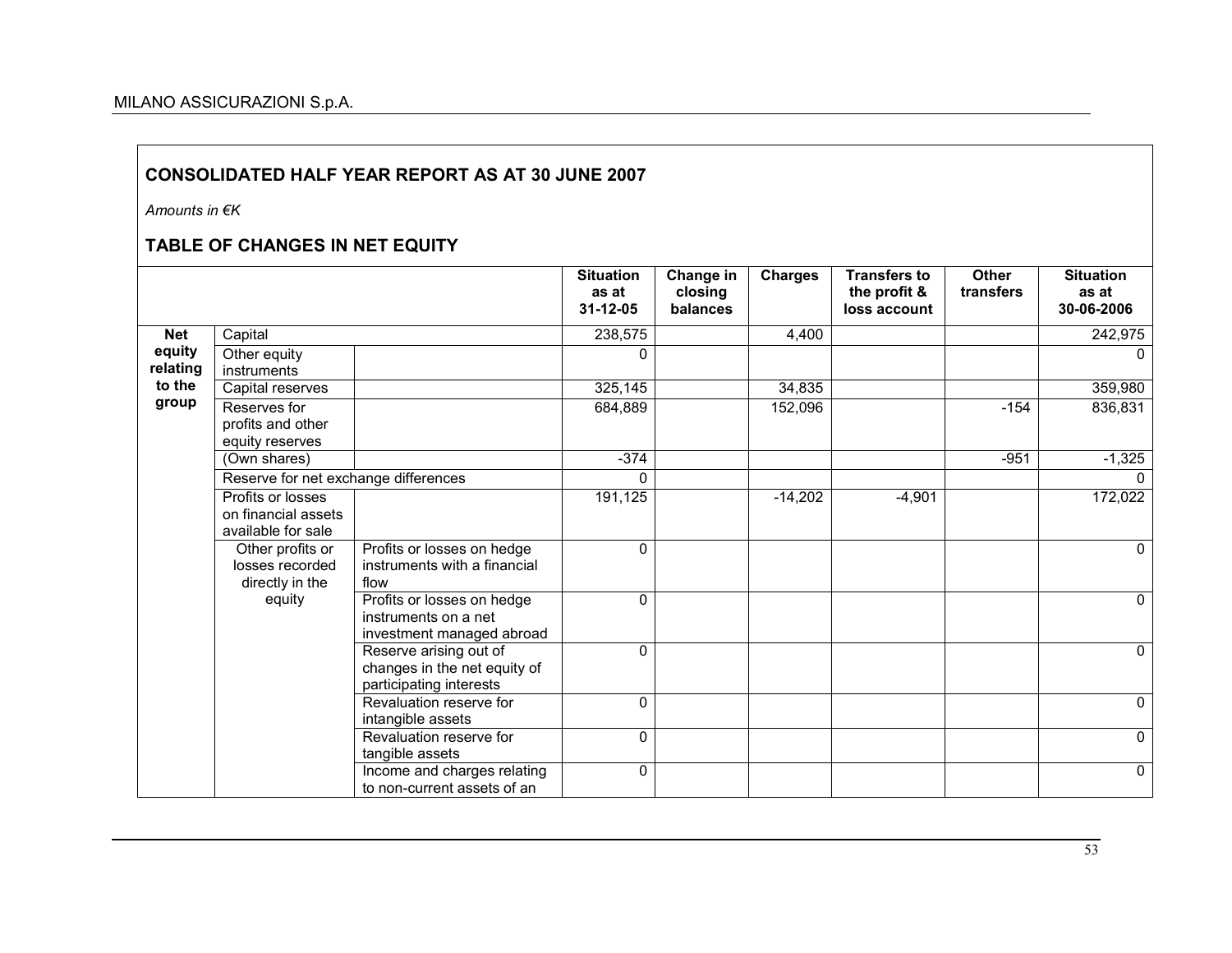## MILANO ASSICURAZIONI S.p.A.

|                                  |                                                                                                        | outgoing group owned for<br>sale |                                       |                                  |                 |                                                       |                    |                                         |
|----------------------------------|--------------------------------------------------------------------------------------------------------|----------------------------------|---------------------------------------|----------------------------------|-----------------|-------------------------------------------------------|--------------------|-----------------------------------------|
|                                  |                                                                                                        | Other reserves                   | $-5,298$                              |                                  | 1,343           |                                                       |                    | $-3,955$                                |
|                                  | Profit (loss) in the<br>vear                                                                           |                                  | 283,522                               |                                  | $-13,911$       |                                                       | $-131,415$         | 138,196                                 |
|                                  | Total relating to the group                                                                            |                                  | 1,717,584                             | 0                                | 164,561         | $-4,901$                                              | $-132,520$         | 1,744,724                               |
| <b>Net</b><br>equity<br>relating | Capital and<br>reserves of third<br>parties                                                            |                                  | 3,391                                 |                                  | 179             |                                                       |                    | 3,570                                   |
| to third<br>parties              | Profits or losses<br>recorded directly<br>in the equity                                                |                                  | 17                                    |                                  | $-19$           |                                                       |                    | $-2$                                    |
|                                  | Profit (loss) in the<br>vear                                                                           |                                  | 179                                   |                                  | $-132$          |                                                       |                    | 47                                      |
|                                  | <b>Total relating to third parties</b>                                                                 |                                  | 3,587                                 | 0                                | $\overline{28}$ | $\mathbf{0}$                                          | $\mathbf{0}$       | 3,615                                   |
| <b>Total</b>                     |                                                                                                        |                                  | 1,721,171                             | $\mathbf 0$                      | 164,589         | $-4,901$                                              | $-132,520$         | 1,748,339                               |
|                                  |                                                                                                        |                                  |                                       |                                  |                 |                                                       |                    |                                         |
|                                  |                                                                                                        |                                  | <b>Situation</b><br>as at<br>31-12-06 | Change in<br>closing<br>balances | <b>Charges</b>  | <b>Transfers to</b><br>the profit and<br>loss account | Other<br>transfers | <b>Situation</b><br>as at<br>30-06-2007 |
| <b>Net</b>                       | Capital                                                                                                |                                  | 242,981                               |                                  | 2,567           |                                                       |                    | 245,548                                 |
| equity<br>relating               | Other equity<br>instruments                                                                            |                                  | $\mathbf 0$                           |                                  |                 |                                                       |                    | $\Omega$                                |
| to the                           | Capital reserves                                                                                       |                                  | 360,041                               |                                  | 65,332          |                                                       |                    | 425,373                                 |
| group                            | Reserve for profits<br>and other equity<br>reserves                                                    |                                  | 838,567                               |                                  | 111,196         |                                                       |                    | 949,763                                 |
|                                  | (Own shares)                                                                                           |                                  |                                       |                                  |                 |                                                       | $-3,739$           |                                         |
|                                  |                                                                                                        |                                  | $-8,271$<br>$\mathbf{0}$              |                                  |                 |                                                       |                    | $-12,010$<br>$\Omega$                   |
|                                  | Reserve for net exchange differences<br>Profits or losses<br>on financial assets<br>available for sale |                                  | 306,681                               |                                  | $-86,169$       | $-16,054$                                             | 42,791             | 247,249                                 |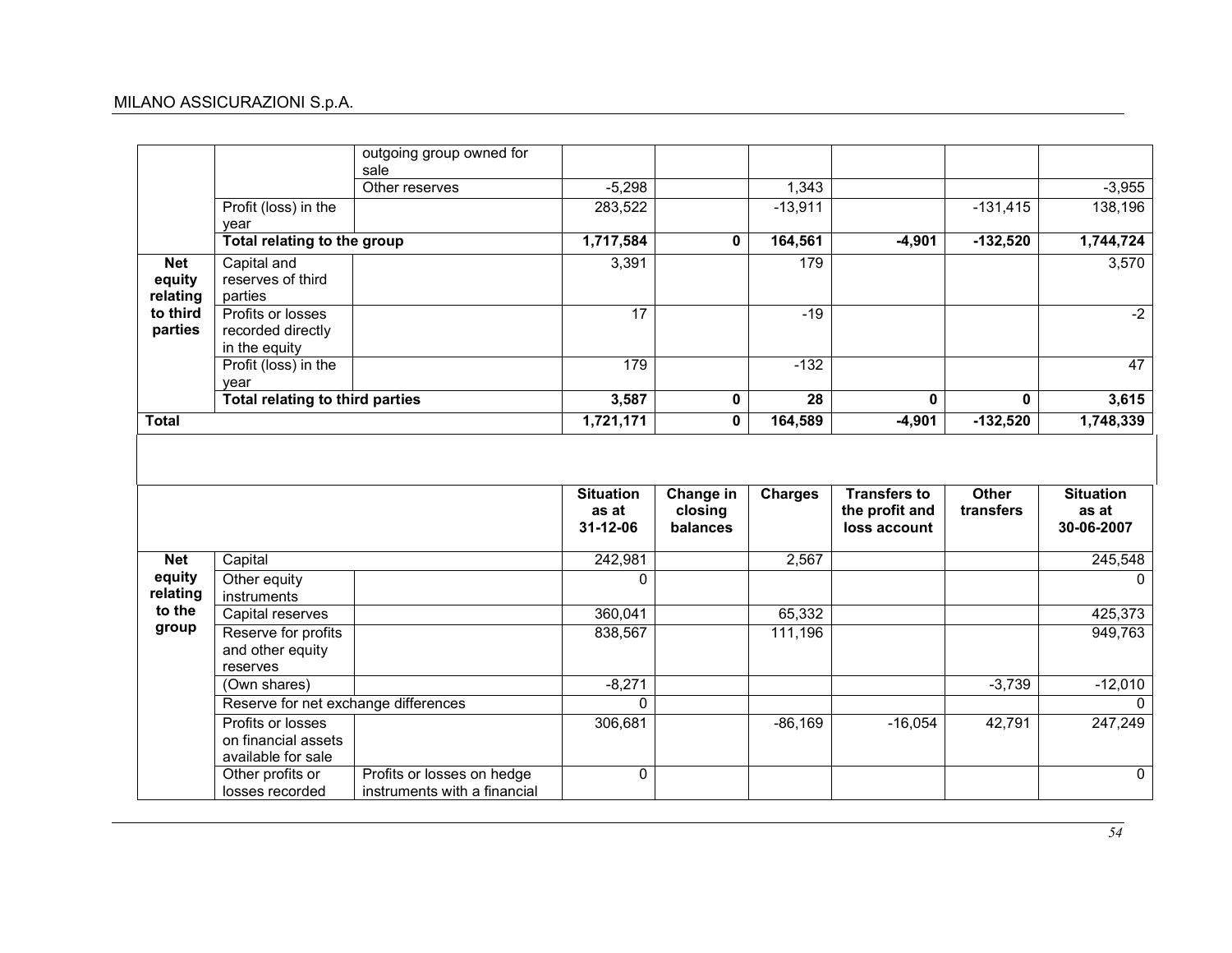|              | directly in the                        | flow                         |              |   |          |             |            |                 |
|--------------|----------------------------------------|------------------------------|--------------|---|----------|-------------|------------|-----------------|
|              | equity                                 | Profits or losses on hedge   | $\Omega$     |   |          |             |            | $\mathbf{0}$    |
|              |                                        | instruments on a net         |              |   |          |             |            |                 |
|              |                                        | investment managed abroad    |              |   |          |             |            |                 |
|              |                                        | Reserve arising out of       | $\mathbf{0}$ |   |          |             |            | $\mathbf{0}$    |
|              |                                        | changes in the net equity of |              |   |          |             |            |                 |
|              |                                        | participating interests      |              |   |          |             |            |                 |
|              |                                        | Revaluation reserve for      | 0            |   |          |             |            | 0               |
|              |                                        | intangible assets            |              |   |          |             |            |                 |
|              |                                        | Revaluation reserve for      | $\mathbf{0}$ |   |          |             |            | $\Omega$        |
|              |                                        | tangible assets              |              |   |          |             |            |                 |
|              |                                        | Income and charges relating  | $\mathbf{0}$ |   |          |             |            | $\mathbf{0}$    |
|              |                                        | to non-current assets of an  |              |   |          |             |            |                 |
|              |                                        | outgoing group owned for     |              |   |          |             |            |                 |
|              |                                        | sale                         |              |   |          |             |            |                 |
|              |                                        |                              | $-2,349$     |   | 1,767    |             |            | $-582$          |
|              | Profit (loss) in the                   |                              | 247,854      |   | 46,766   |             | $-141,771$ | 152,849         |
|              | year                                   |                              |              |   |          |             |            |                 |
|              | Total relating to the group            |                              | 1,985,504    | 0 | 141,459  | $-16,054$   | $-102,719$ | 2,008,190       |
| <b>Net</b>   | Capital and                            |                              | 3,572        |   | 91,394   |             |            | 94,966          |
| equity       | reserves of third                      |                              |              |   |          |             |            |                 |
| relating     | parties                                |                              |              |   |          |             |            |                 |
| to third     | Profits or losses                      |                              | -6           |   | $-1,557$ |             |            | $-1,563$        |
| parties      | recorded directly                      |                              |              |   |          |             |            |                 |
|              | in the equity                          |                              |              |   |          |             |            |                 |
|              | Profit (loss) in the                   |                              | 81           |   | $-49$    |             |            | $\overline{32}$ |
|              | vear                                   |                              |              |   |          | $\mathbf 0$ | 0          |                 |
|              | <b>Total relating to third parties</b> |                              | 3,647        | 0 | 89,788   |             |            | 93,435          |
| <b>Total</b> |                                        |                              | 1,989,151    | 0 | 231,247  | $-16,054$   | $-102,719$ | 2,101,625       |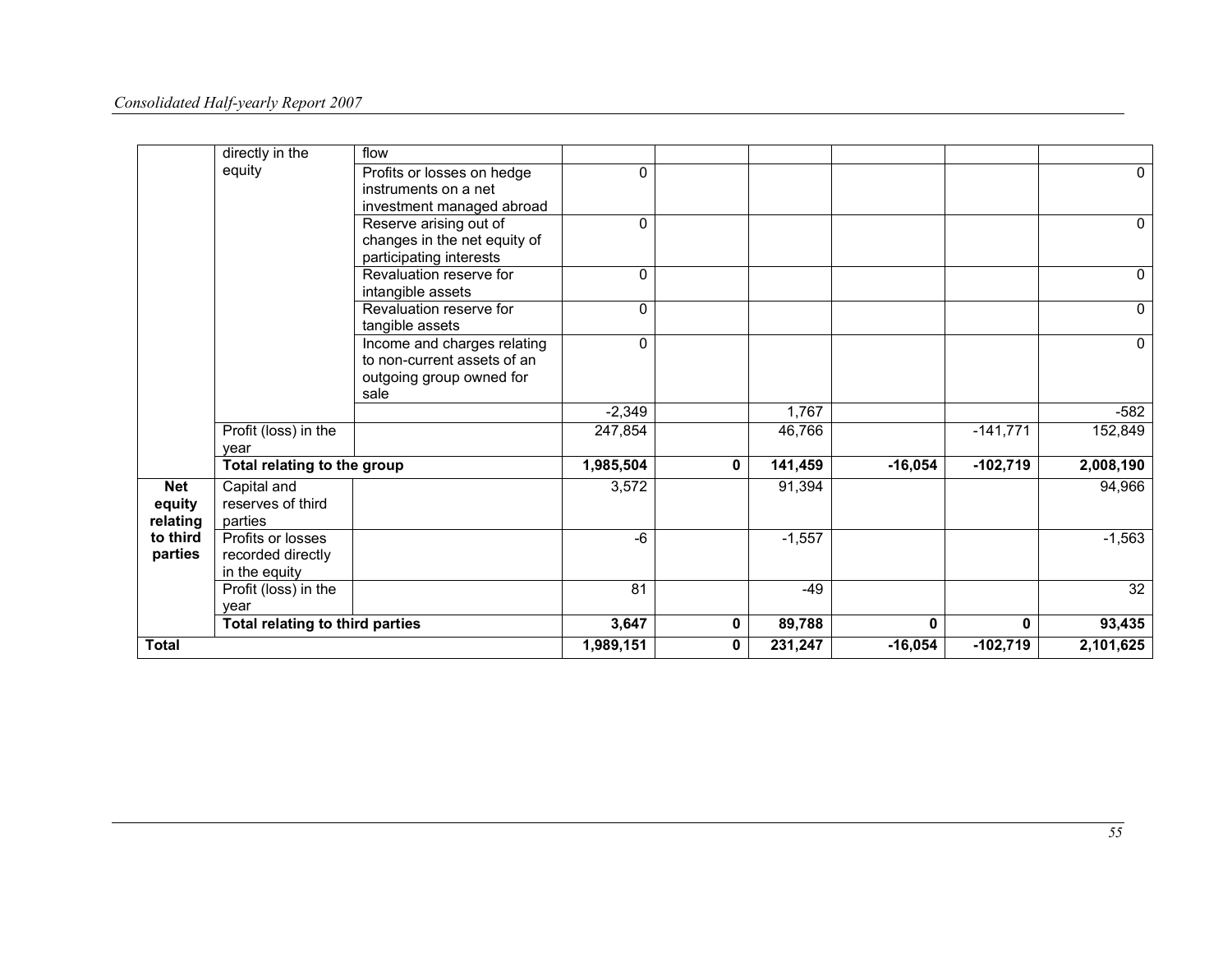Amounts in €K

## FINANCIAL STATEMENT (indirect method)

|                                                                                                                      | 30/6/2007 | 30/6/2006  |
|----------------------------------------------------------------------------------------------------------------------|-----------|------------|
| Pre-tax profit (loss) in the year                                                                                    | 232,586   | 207,539    |
| Change in non-monetary items                                                                                         | 118,815   | $-90,740$  |
| Change in the provision for unearned premiums in the non-life business                                               | 7,513     | 8,134      |
| Change in the provision for outstanding claims and other non-life technical provisions                               | $-34,357$ | 20,828     |
| Charnge in mathematical provisions and other life technical provisions                                               | 166,873   | $-114,052$ |
| Change in deferred acquisition costs                                                                                 | $-12,991$ | $-14,909$  |
| Change in appropriations to provisions                                                                               | $-2,667$  | $-4,189$   |
| Non-monetary income and expenditure derived from financial instruments, investments in property and<br>shareholdings | 3,753     | $-5,483$   |
| Other changes                                                                                                        | $-9,309$  | 18,931     |
| Change in debtors and creditors generated by operating activities                                                    | 15,986    | 147,276    |
| Change in debtors and creditors deriving from direct insurance and reinsurance operations                            | 68,684    | 95,556     |
| Change in other debtors and creditors                                                                                | $-52,698$ | 51,720     |
| <b>Taxes paid</b>                                                                                                    | $-64,825$ | $-55,177$  |
| Net liquidity generated/absorbed by monetary elements relating to investment and financial activity                  | $-5,422$  | 154,462    |
| Liabilities on financial contracts issued by insurance companies                                                     | $-90,632$ | 8,611      |
| Debtors to bank and interbank clients                                                                                |           | $\Omega$   |
| Financing and loans to bank and interbank clients                                                                    |           | $\Omega$   |
| Other financial instruments recorded at fair value in the profit and loss account                                    | 85,210    | 145,851    |
| TOTAL NET LIQUIDITY DERIVING FROM OPERATING ACTIVITIES                                                               | 297,140   | 363,360    |
|                                                                                                                      |           |            |
| Net liquidity generated/absorbed by investments in property                                                          | $-3,729$  | $-2,444$   |
| Net liquidity generated/absorbed by shareholdings in subsidiaries, affiliated companies and joint ventures           | 806       | $-98,929$  |
| Net liquidity generated/absorbed by financing and loans                                                              | 1,345     | -42,428    |
| Net liquidity generated/absorbed by investments held to maturity                                                     |           | 0          |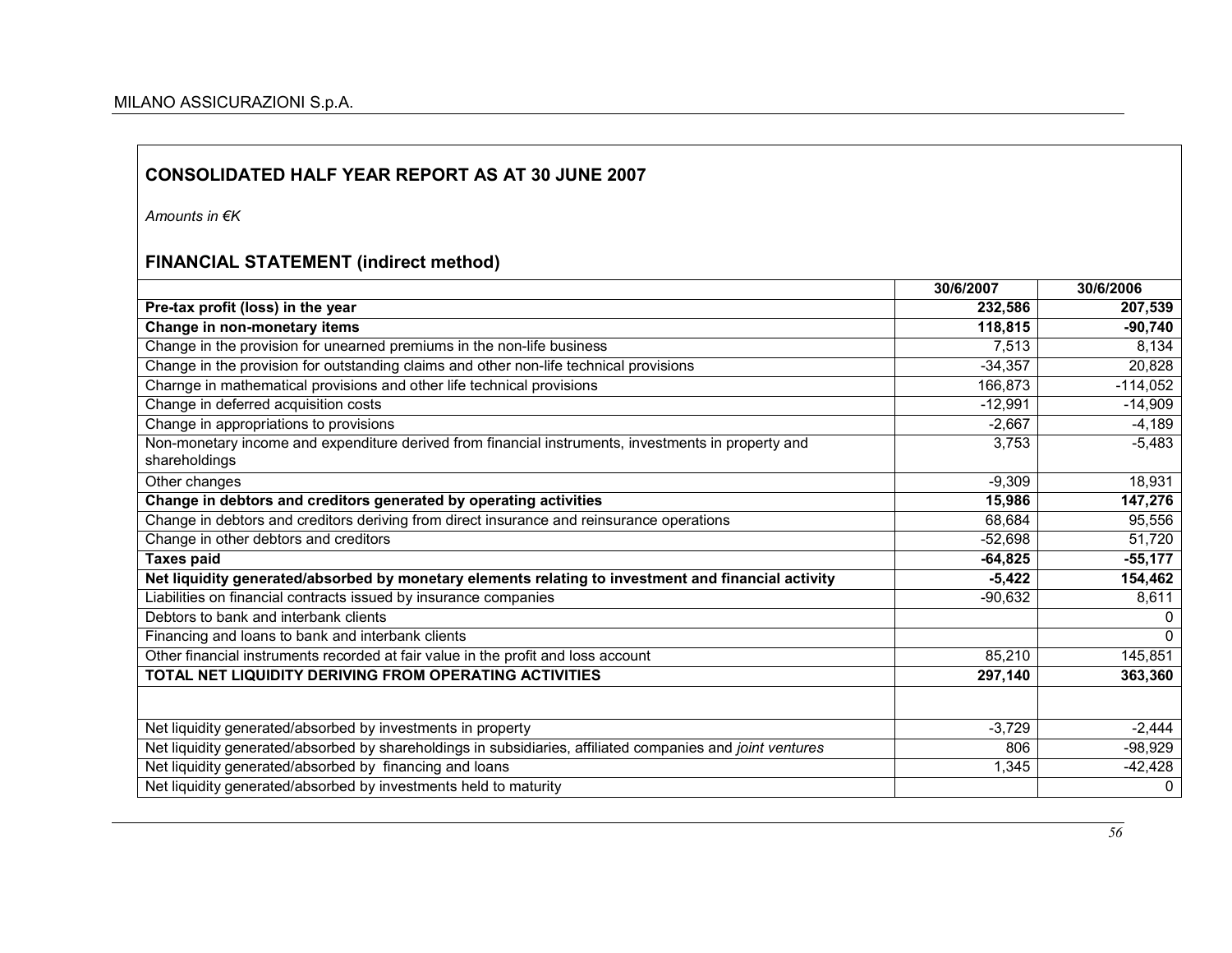| Net liquidity generated/absorbed by financial assets available for sale                               | $-185,831$  | $-171,470$ |
|-------------------------------------------------------------------------------------------------------|-------------|------------|
| Net liquidity generated/absorbed by tangible and intangible assets                                    | $-14,946$   | $-14,701$  |
| Other flows of net liquidity generated/absorbed by the invesiment activity                            | $-13,796$   | 19         |
| TOTAL NET LIQUIDITY DERIVING FROM INVESTMENT ACTIVITY                                                 | $-216, 151$ | $-329,953$ |
|                                                                                                       |             |            |
| Net liquidity generated/absorbed by capital instruments owned by the group                            | 73,012      | 39,094     |
| Net liquidity generated/absorbed by own shares                                                        | $-3,739$    | $-951$     |
| Distribution of dividends relating to the group                                                       | $-141,771$  | $-131,415$ |
| Net liquidity generated/absorbed by capital and reserves of third parties                             | 7,034       | $-20$      |
| N et liquidity generated/absorbed by subordinated liabilities and participating financial instruments | 8,518       | $\Omega$   |
| Net liquidity generated/absorbed by sundry financial liabilities                                      | $-9,864$    | 1,094      |
| TOTAL NET LIQUIDITY DERIVING FROM FINANCING                                                           | $-66,810$   | $-92,198$  |
|                                                                                                       |             |            |
| Effect of exchange differences on cash at bank and in hand and equivalent                             |             |            |
|                                                                                                       |             |            |
| CASH AT BANK AND IN HAND AND EQUIVALENTS AT THE START OF THE YEAR                                     | 176,269     | 156,649    |
| INCREASE(DECREASE) IN CASH AT BANK AND IN HAND AND EQUIVALENTS                                        | 14,179      | $-58,791$  |
| CASH AT BANK AND IN HAND AND EQUIVALENTS AT THE END OF THE YEAR                                       | 190,448     | 97,858     |
|                                                                                                       |             |            |
| N.B.: The financial statement as at 30 June 2007 produced at parity with the basis of consolidation   |             |            |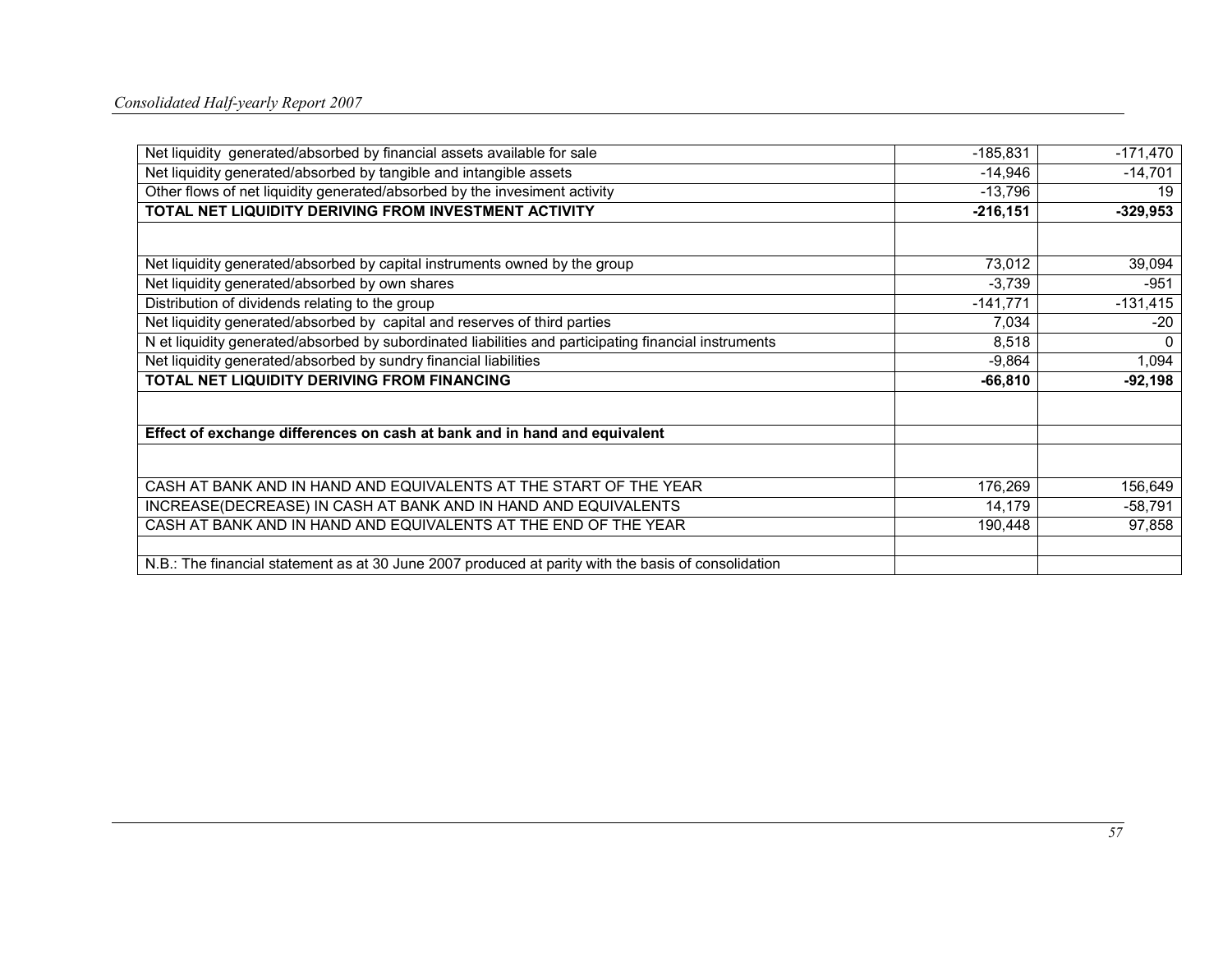# Explanatory notes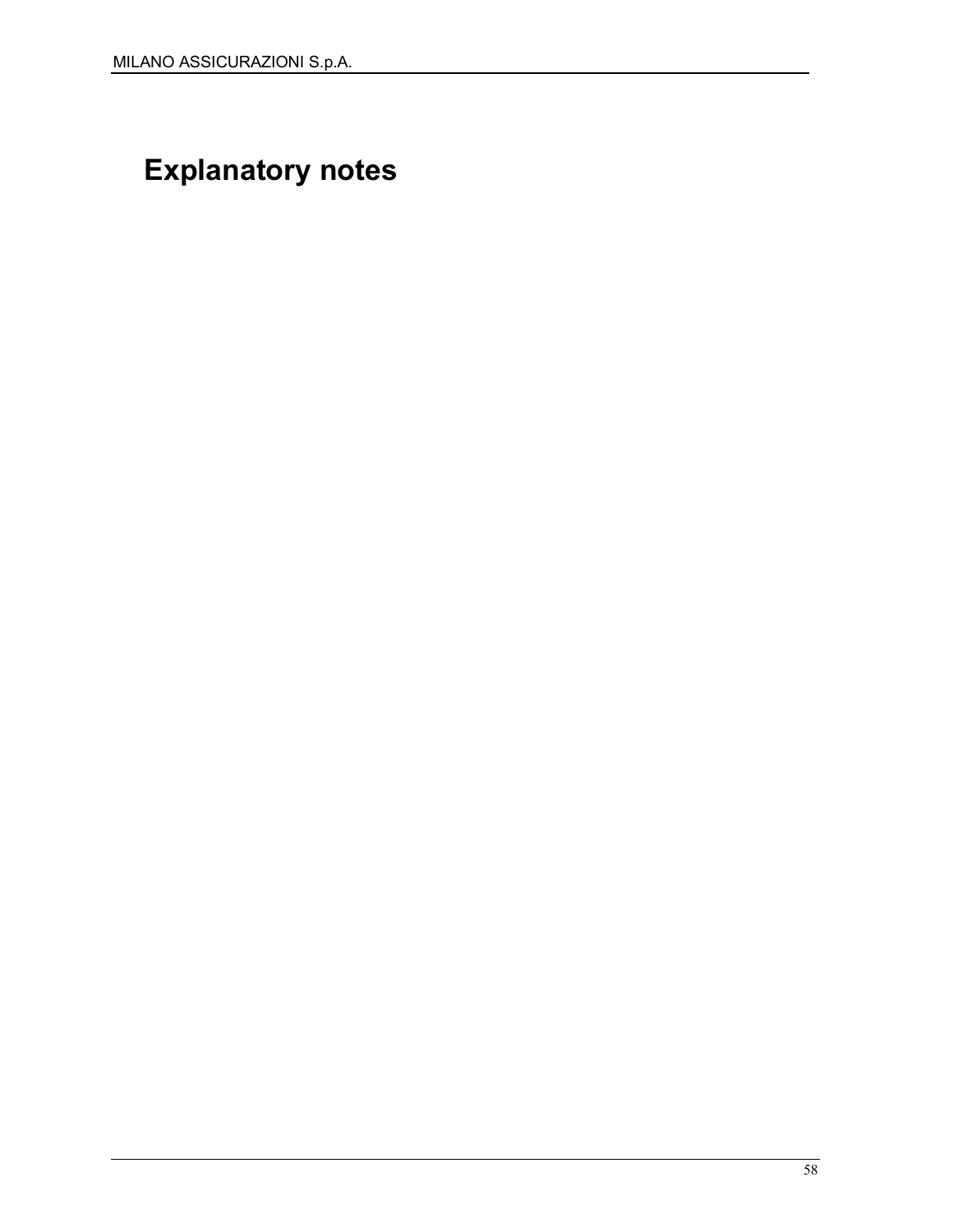#### News about the group and its activities

Milano Assicurazioni S.p.A. is a leading insurance operator on the Italian market and is active both in the Non-life insurance sector and in the Life insurance sector with consolidated premium income of approximately € 3.4bn (data for 2006 financial year) and a sales network made up of around 1,400 agencies operating throughout the national territory.

The registered office is in Milan, at Via Senigallia 18/2.

Over the last few years, Milano Assicurazioni has also strengthened its position on the domestic market via corporate merger transactions. In particular, please note the incorporation of Nuova Maa and Maa Vita in 2003; the incorporation of SIS, an Insurance Company, in 2004 and finally, the incorporation of First Life, on 31 December 2005, enabling Milano Assicurazioni to operate within the Open-ended Pension Fund sector direct.

As at 30 June 2007 Milano Assicurazioni also held a 51% capital interest in Bipiemme Vita, acquired within the scope of the agreements stipulated with Banca Popolare di Milano (BPM) to grow, jointly and exclusively, the BPM Group's Life segment bancassurance business.

On the basis of these agreements, Milano Assicurazioni initially acquired, in June 2006, a 46% capital interest in Bipiemme Vita followed by the acquisition of a further 4% in September 2006 and a further 1% in June 2007.

Bipiemme Vita operates via around 700 Banca Popolare di Milano Group counters. The accounts as at 31 December 2006 (compiled in accordance with Italian accounting principles) showed premium income amounting to  $\epsilon$  761.5m and a net profit of  $\epsilon$  15.2m. Net equity amounted to  $\epsilon$  71.5m whilst total technical reserves amounted to  $\epsilon$  3,500.3m.

Milano Assicurazioni's parent company is Fondiaria-Sai which acts, amongst other things, as its manager and coordinator, in accordance with art. 2497 bis of the Italian civil code.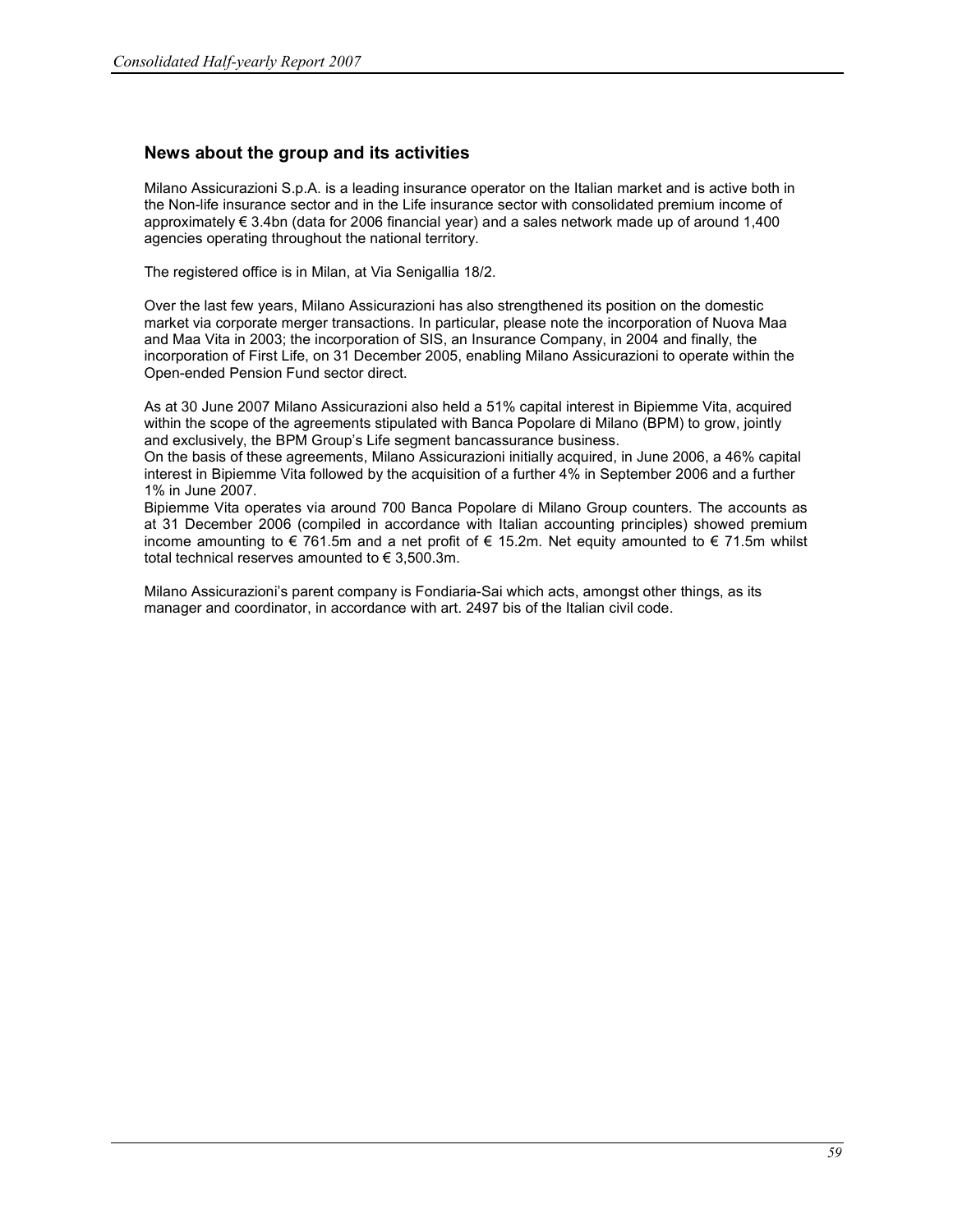Part A - Accounting Policies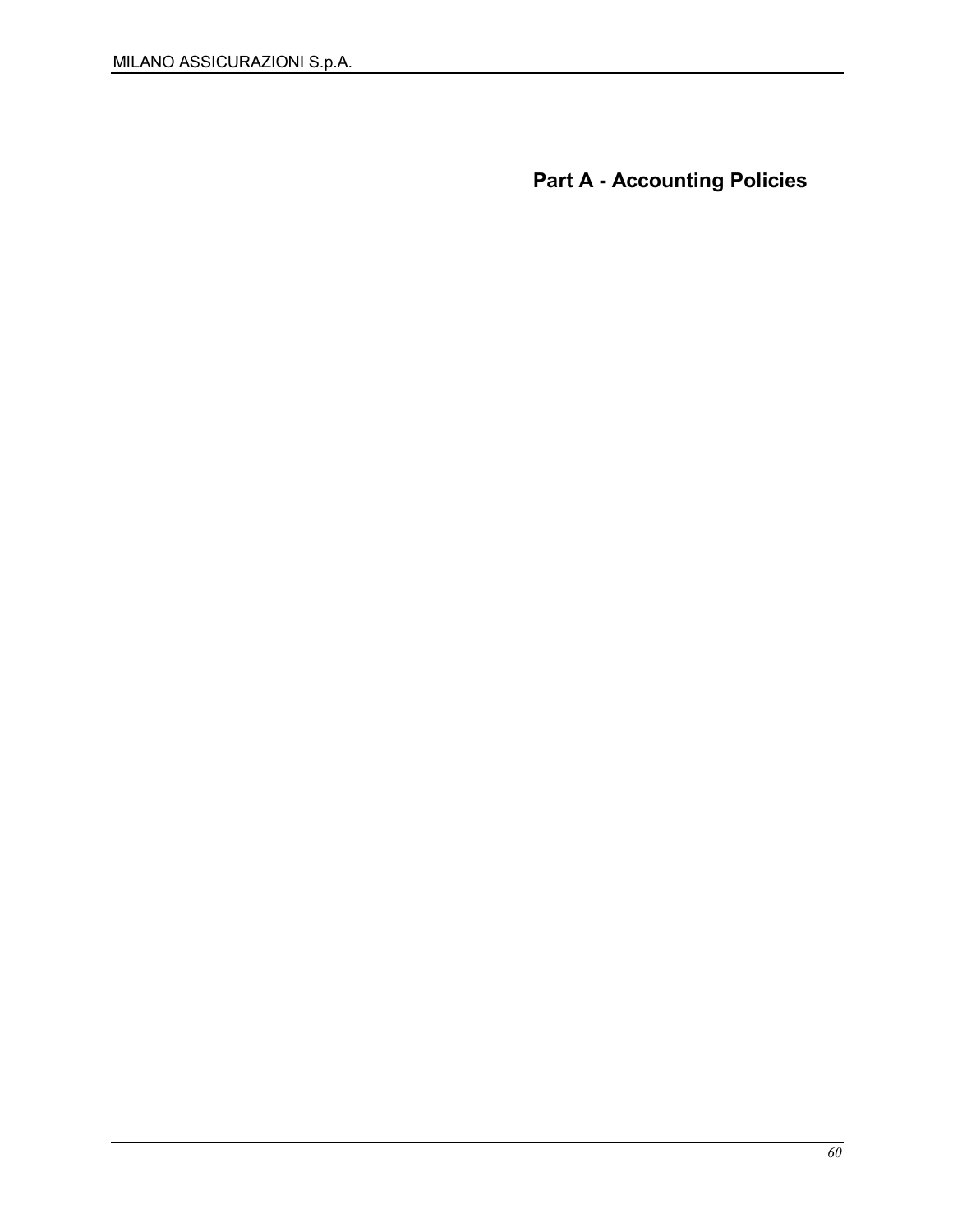### Declaration of conformity to international accounting principles and general accounting principles

This interim balance sheet as at 30.06.07 was prepared in accordance with IAS/IFRS international accounting standards issued by the IASB (International Accounting Standard Board), approved to date by the European Union and in terms of their interpretation, by official bodies.

The accounts tables used are those contained in ISVAP Directive No. 2460 of 10 August 2006, compiled, wherever compatible, on the basis of instructions contained in ISVAP Directive No. 2404 of 22 December 2005.

This interim balance sheet was prepared in the expectation that the business would continue. There were no uncertainties regarding events or conditions which could result in doubts arising over the ability to continue to operate as a working entity.

### Basis and methods of consolidation

#### CONSOLIDATION PRINCIPLES

The consolidation procedure followed conforms to what is laid down by IAS 27 (consolidated and separate accounts) and by IAS 28 (Accounting for investments in associates).

In addition to the Parent company, all subsidiaries are included in the basis of consolidation. IAS 27 defines control as the power to govern the financial and operating policies of an enterprise so as to obtain benefits from its activities. For the purposes of ascertaining the existence of control, reference is made to what is laid down by paragraph 13 of the aforementioned IAS 27.

Data relating to Bipiemme Vita, in which the parent company Milano Assicurazioni acquired a further 1% at the end of June, thereby increasing its overall holding from the 50% held at the start of the year, to 51%, were treated as follows:

- full consolidation of equity data as at 30 June 2007;
- 50% proportional consolidation of economic data relating to the 1st half of 2007.

In accordance with what is laid down by IAS 28, the net equity method is used when accounting for associates.

#### ACCOUNTS USED FOR THE CONSOLIDATION

Interim balance sheets, as at 30 June, approved by the Board of Directors of the respective Companies, were used to prepare this interim balance sheet. Consolidated company interim balance sheets may have been adjusted due to consolidation requirements and to bring the latter into line with the Parent company's accounting principles.

#### CONSOLIDATION TECHNIQUES

#### Full consolidation

All subsidiaries were fully consolidated. This interim balance sheet does, therefore, include the Parent company's interim balance sheet and those of companies in which Milano Assicurazioni S.p.A. holds, directly or indirectly, the majority of the voting rights exercisable at ordinary shareholders' meetings or, in any event, sufficient to exercise de facto control, in accordance with what is laid down by IAS 27.13.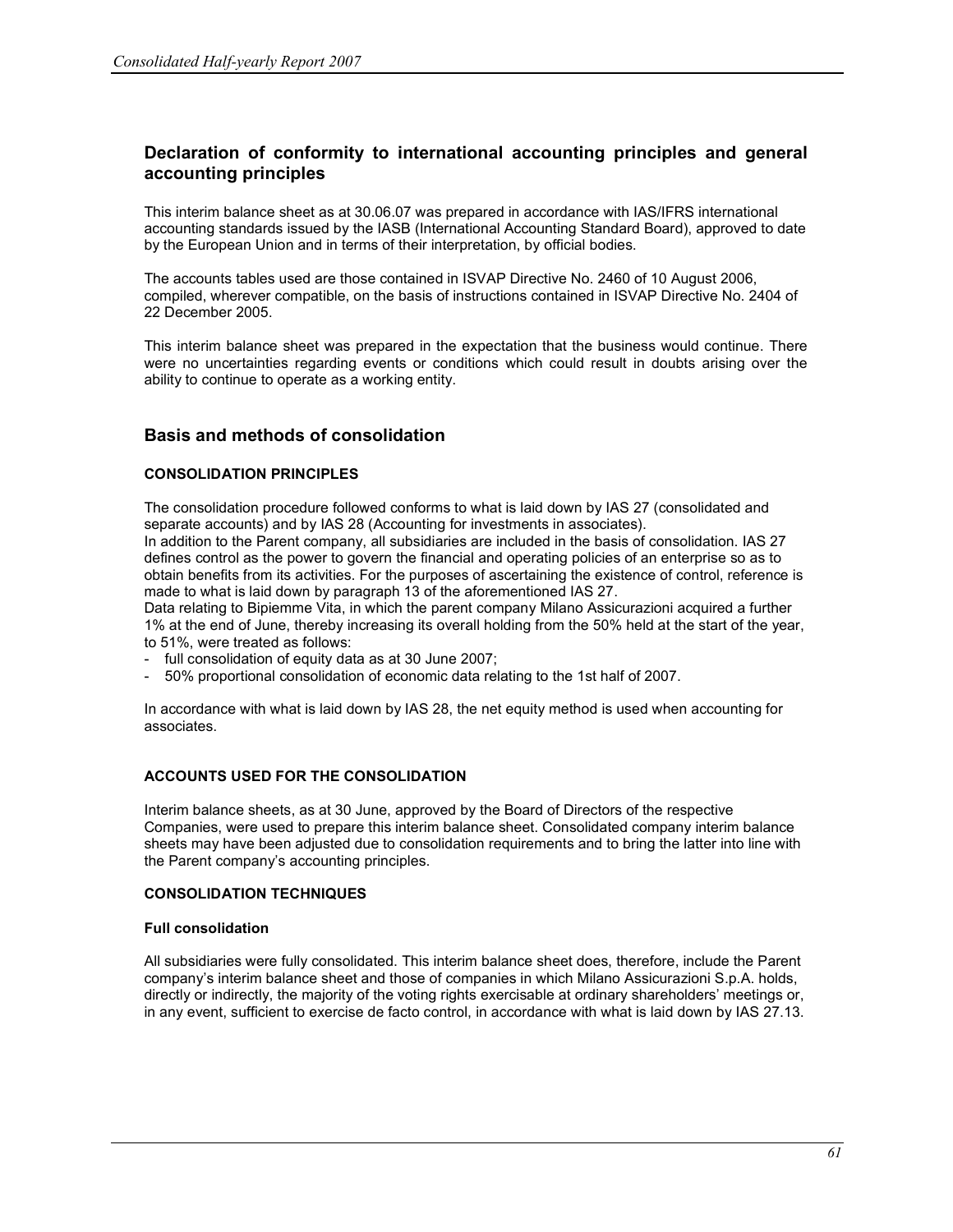With the full consolidation method, the book value of the holdings is eliminated against the related net equity, taking on all the assets and liabilities, guarantees, commitments and other memorandum items, as well as income and expenditure, of the subsidiary companies.

Minority shareholders' interest in the net equity and the economic result are posted to appropriate balance sheet and profit and loss account items.

Differences between the book value of the holdings and the respective net equity shares emerging on the date of acquisition of said holdings, are allocated to equity assets or intangible assets where the higher cost reflects the actual higher value of said assets, or to the goodwill item in cases where the higher price paid reflects the prospective value of future economic results.

#### Accounting using the net equity method

Associate companies or those over which the parent company exercises considerable influence, having the power to take part in determining the company's financial and operating policies, without, however, having control or joint control, were valued using the net equity method. Based on what is laid down by IAS 28.6, significant influence is presumed when the shareholder owns, directly or indirectly, at least 20% of the voting rights exercisable at the associate's shareholders' meeting.

Using the net equity method, the holding in an associate company is initially recorded at cost and the book value is increased or decreased to record the applicable share of the associate's profits or losses realised after the date of acquisition, posted to the shareholder's profit and loss account. The consolidated interim balance sheet, therefore, only incorporates the relevant share of the associate's net book equity and result for the period, but not the values of the individual balance sheet items.

#### Consolidation adjustments

So that group accounting information can be obtained as if this information related to a single economic entity, the following adjustment principles were implemented:

- dividends received by Companies consolidated or valued using the net equity method were eliminated;
- significant inter-company asset and economic accounts were eliminated, with the exception of those relating to transactions with Companies valued using the net equity method;
- profits deriving from sale and purchase transactions between Group Companies were eliminated, even if valued using the net equity method. Likewise, any losses deriving from transactions carried out by Group Companies were eliminated, unless the latter reflected a permanent drop in the intrinsic value of the property transferred.

Merger deficits generated following mergers between companies belonging to the group and posted to the Parent company's accounts, thereby increasing the asset items, were eliminated in the consolidated accounts, since in the latter consolidation differences deriving from the elimination of the book values of individual holdings incorporated against related net equity shares, posted to equity assets or entered under Goodwill, were maintained.

In fact, the merger transaction only produces, on a legal level, what is already expressed in the consolidated accounts. Failure to eliminate said deficits would have essentially constituted a duplication of values already existing within the consolidated accounts.

#### Date of the interim balance sheet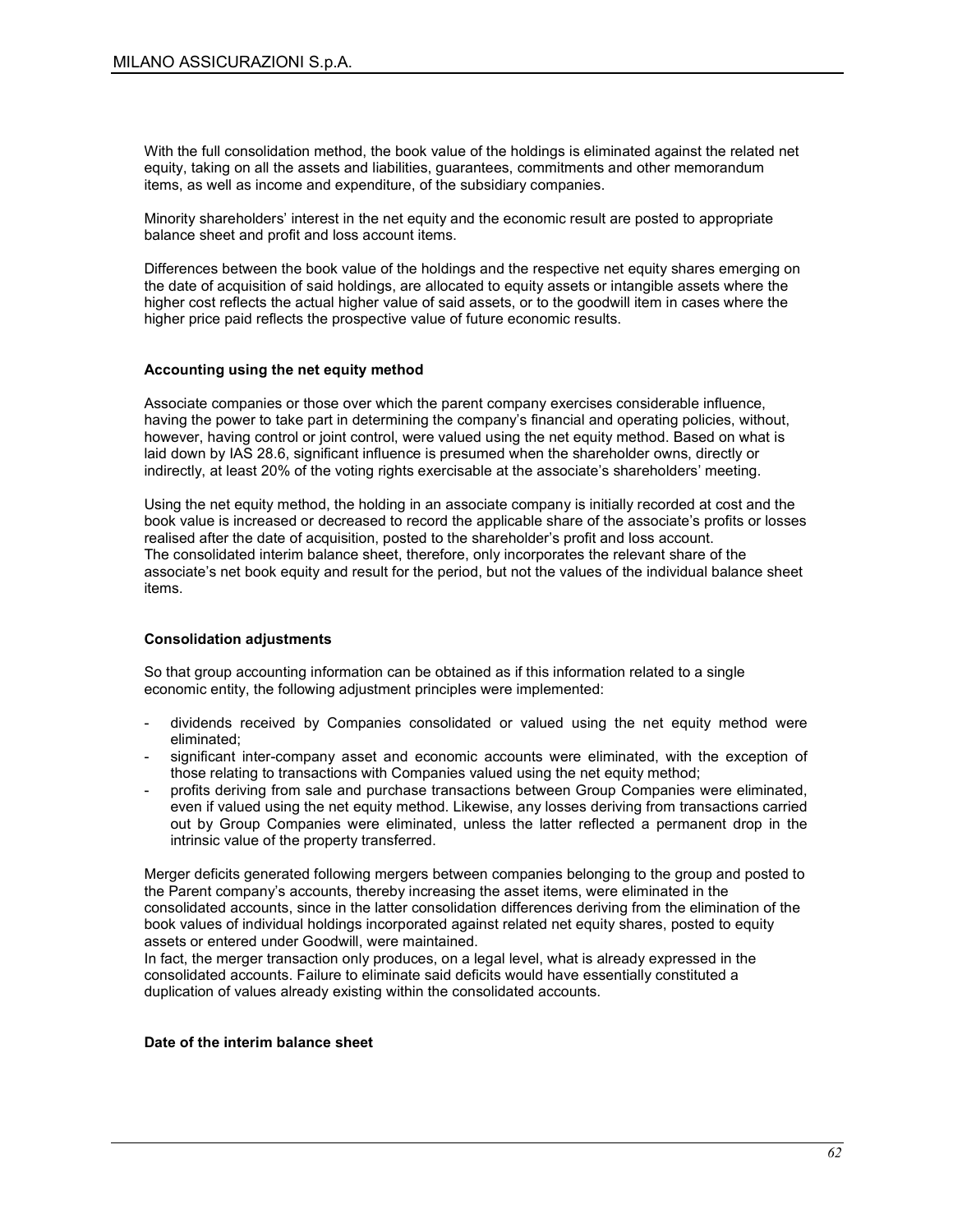The interim balance sheet closed on 30.06.07, coinciding with the date of the interim balance sheets used for fully consolidated Companies.

#### Currency of account

This interim balance sheet is expressed in Euro  $(\epsilon)$  since this is the currency in which most of the Group's transactions are performed. A precise indication of all the amounts appearing in the interim balance sheet is given in thousands or millions of Euro. Where necessary, interim balance sheets expressed in currencies other than that of the Euro zone are converted by applying current exchange rates at the end of the half year.

### Accounting principles and valuation criteria

This half-yearly report was prepared in accordance with ISVAP Directive No. 1207 G of 6 July 1999, as amended by ISVAP Directive No. 2460 of 10 August 2006. The instructions annexed to ISVAP Directive No. 2404, wherever compatible, were taken into consideration when preparing the tables.

Individual balance sheet and profit and loss accounting items were valued by adopting the criteria used when preparing the 2006 consolidated accounts, to which we therefore refer for a detailed illustration of individual methodologies not stated below.

With regard to the valuation of technical reserves for Motor TPL, please remember that the new system of direct compensation started on 1 February which, in the event of a road accident, enables non-liable or only partially liable injured parties to be compensated direct by their own insurer. The fact that the compensation procedure only started a short time ago, means that it has not yet been possible to express a complete and definitive valuation of the related economic and financial impacts and to trace an accurate path in terms of the expected trend in key indicators, which are showing signs of major disparity compared with past years.

Within this context, the current year reserve was valued separately for the various types of business covered by the new system. In particular:

- for claims up to 31 January, i.e. prior to the new system coming into force, the final cost was determined by making a value adjustment on claims opened by the various settlement departments on the basis of the usual, and now consolidated, key indicators;
- for claims under the 'CARD Debitore' system, the valuation was made on the basis of the fixed amounts defined by the Technical Committee set up in accordance with Presidential Decree 254/2006;
- for 'CARD Gestionario' claims, the expected final cost, net of recoverable fixed amounts, was recorded;
- for claims after 31 January, but not coming under the new system (mainly because more than two vehicles were involved or the claims are distinguished by permanent biological damage resulting from over 9% injuries), the final cost was valued by making a value adjustment of the amounts indicated by the settlement offices, taking into consideration the average costs that can be assumed for these types of claims which are, of course, more expensive.

For claims for previous financial years, already posted to the reserves, trends relating to the reduction of claims settled during the half year were followed, checking the capacity of reserves posted as at 31.12.06.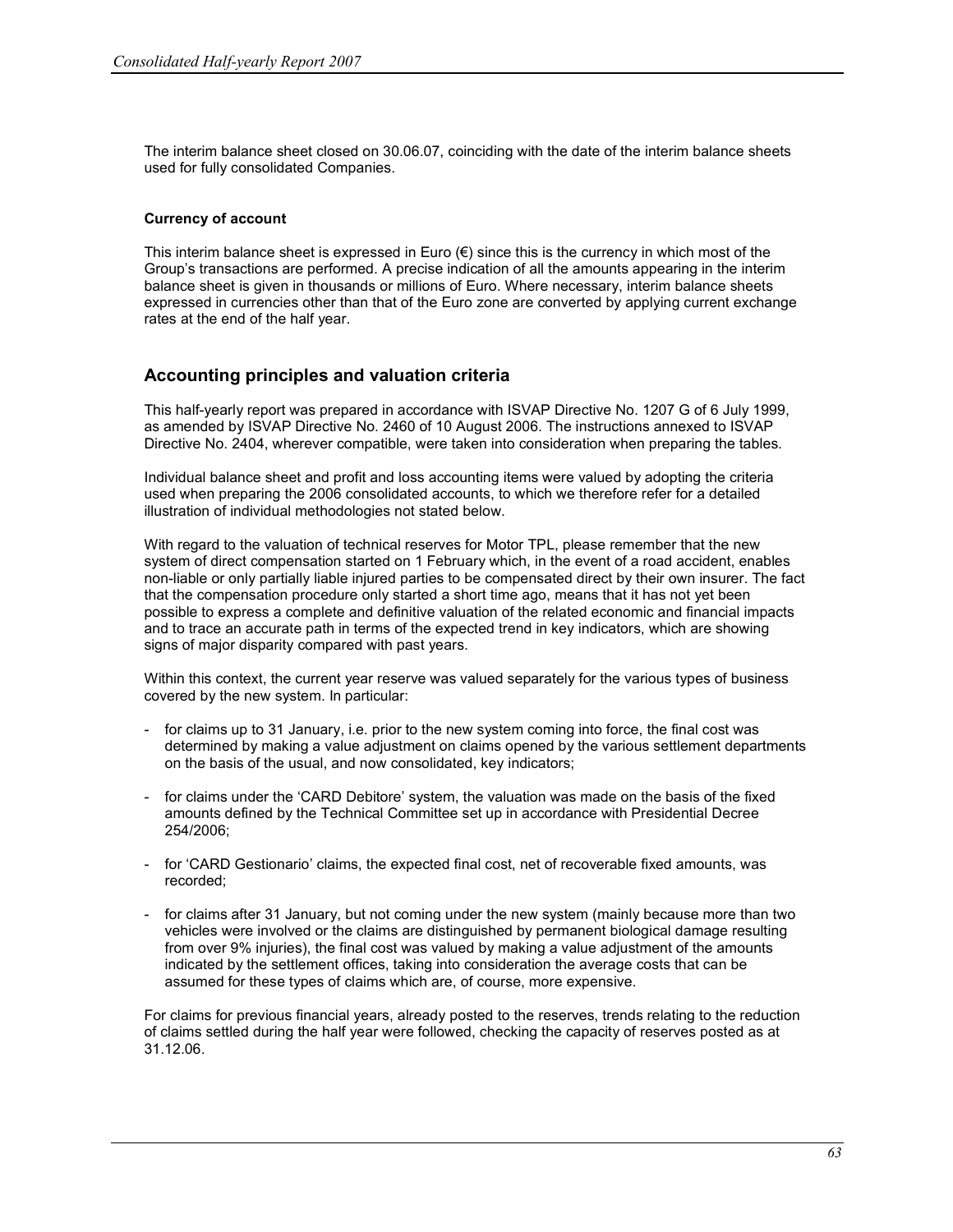Reinsurers' share of technical reserves is calculated on the basis of the shares ceded for proportional treaties and provisionally for stop-loss or in excess of loss treaties, based on the information available and with the same criteria used for posting direct business to the reserves, in consideration of contractual clauses.

Items pertaining to indirect business represent the relevant share of estimated year end results. Values were determined in consideration of data ascertained with regard to obligatory contracts accepted by companies outside the Group whose technical results relate to the 2006 financial year.

With regard to staff-leaving indemnity, procedures for calculating related liabilities were amended further to the supplementary pension reform referred to in Legislative Decree No. 252 of 5 December 2005. In short, staff-leaving indemnity units maturing on 31 December 2006 continue to be configured as defined benefit plans whilst units maturing as of 1 January 2007 are configured as a defined contributions plan and, therefore, no longer subject to actuarial valuation. Recalculation of the value on the basis of the new regulations resulted in a drop in liabilities of € 12,472K which, also on the basis of the instructions supplied by ABI and Assirevi, was charged to profit and loss.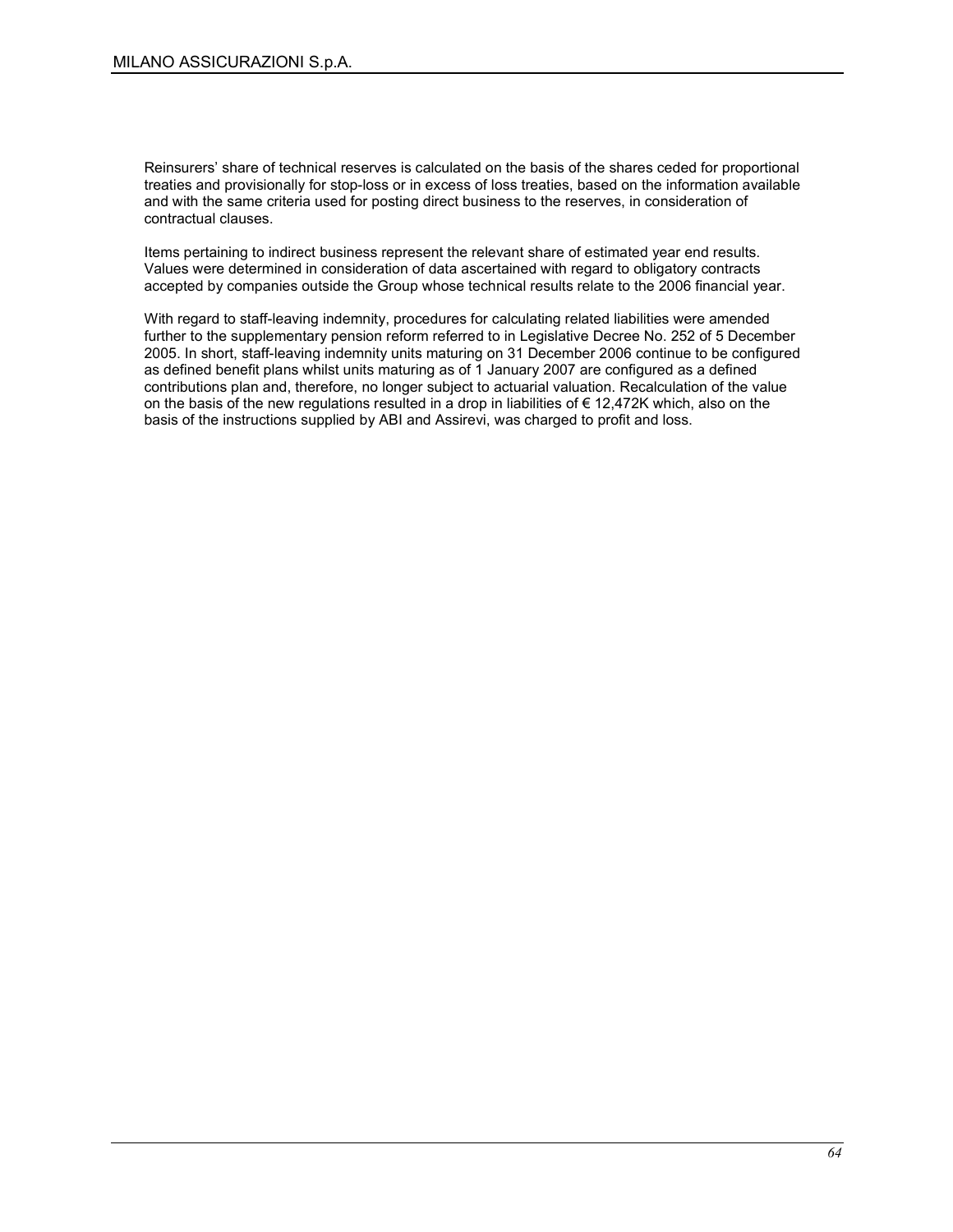# Group Structure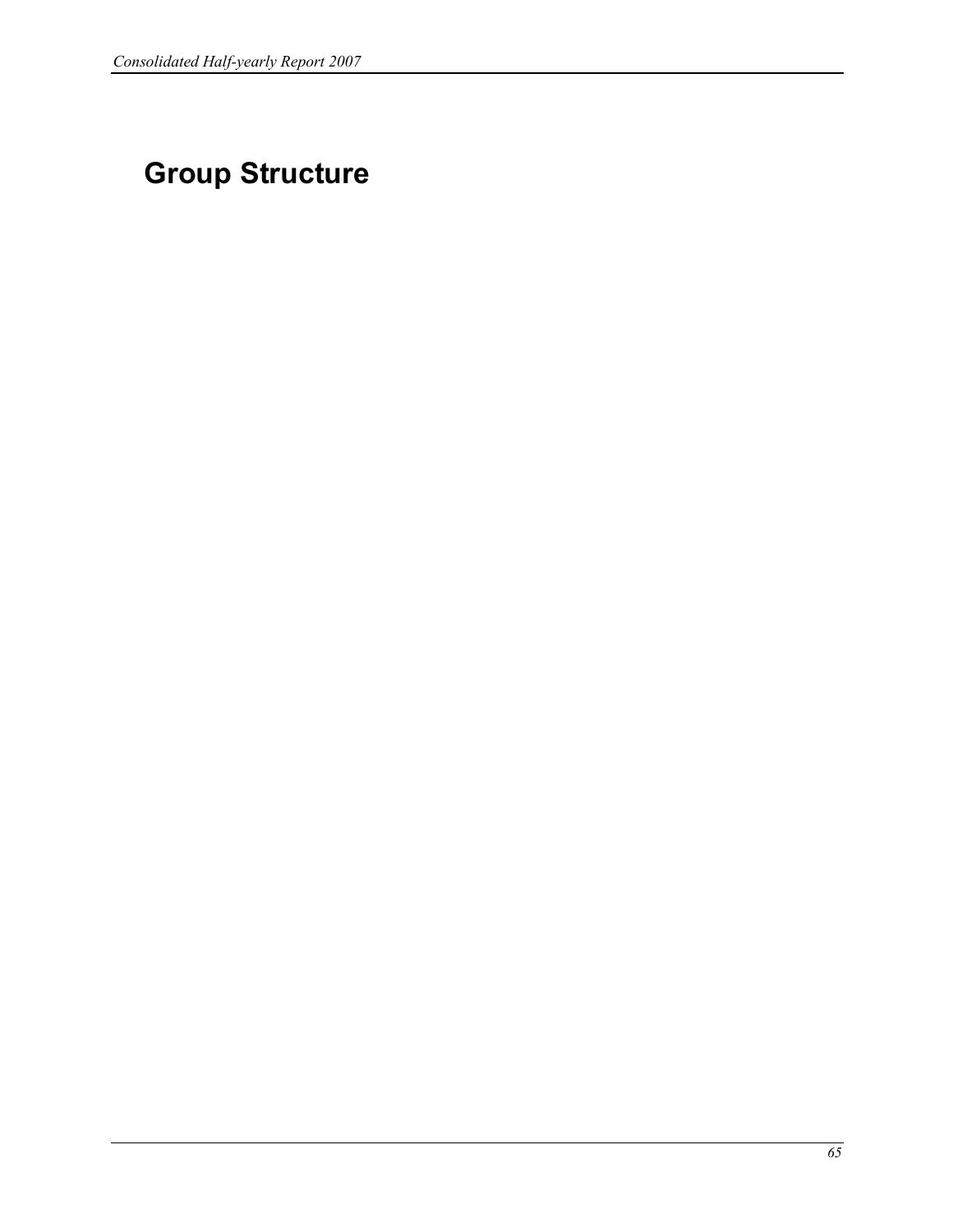## Basis of consolidation

| <b>Name</b>                                  | Country       | Method<br>(1) | <b>Business</b><br>(2) | %<br>direct<br>shareholding | % total<br>interest<br>(3) | $\frac{9}{6}$<br>votes<br>available at<br>the ordinary<br>meeting<br>(4) | $\%$<br>consolidation |
|----------------------------------------------|---------------|---------------|------------------------|-----------------------------|----------------------------|--------------------------------------------------------------------------|-----------------------|
| BIPIEMME VITA S.p.A.                         | <b>ITALIA</b> | G/P           | 1                      | 51.00                       | 51.00                      | 51.00                                                                    | 100.00                |
| CAMPO CARLO MAGNO<br>S.p.A.                  | <b>ITALIA</b> | G             | 10                     | 100.00                      | 100.00                     | 100.00                                                                   | 100.00                |
| DIALOGO ASSICURAZIONI<br>S.p.A.              | <b>ITALIA</b> | G             | 1                      | 99.85                       | 99.85                      | 99.85                                                                    | 100.00                |
| FONDIPREV S.p.A.                             | <b>ITALIA</b> | G             | 1                      | 60.00                       | 60.00                      | 60.00                                                                    | 100.00                |
| MAA FINANZIARIA S.p.A.                       | <b>ITALIA</b> | G             | 11                     | 100.00                      | 100.00                     | 100.00                                                                   | 100.00                |
| MERIDIANO EUR S.r.I.                         | <b>ITALIA</b> | G             | 10                     | 100.00                      | 100.00                     | 100.00                                                                   | 100.00                |
| MERIDIANO ORIZZONTI S.r.I.                   | <b>ITALIA</b> | G             | 10                     | 100.00                      | 100.00                     | 100.00                                                                   | 100.00                |
| SOGEINT S.r.I.                               | <b>ITALIA</b> | G             | 11                     | 100.00                      | 100.00                     | 100.00                                                                   | 100.00                |
| SYSTEMA COMPAGNIA DI<br>ASSICURAZIONI S.p.A. | <b>ITALIA</b> | G             | 1                      | 100.00                      | 100.00                     | 100.00                                                                   | 100.00                |

(1) Consolidation method: global integration=G, proportional integration=P, global integration by unit management=U

(2) 1=Italian ins; 2=EU ins; 3=ins third country; 4= insurance holding; 5=EU reins; 6=reins third country; 7=banks; 8=SGR; 9= other holdings; 10=property 11=other

(3) is the product of shareholding relationships relating to all companies which, located along the shareholding chain, come between the company that prepares the consolidated accounts and the company in question. Should several subsidiaries have a direct holding in the latter, the individual products must be added together.

(4) total percentage of votes at an ordinary shareholders' meeting if different from the direct or indirect shareholding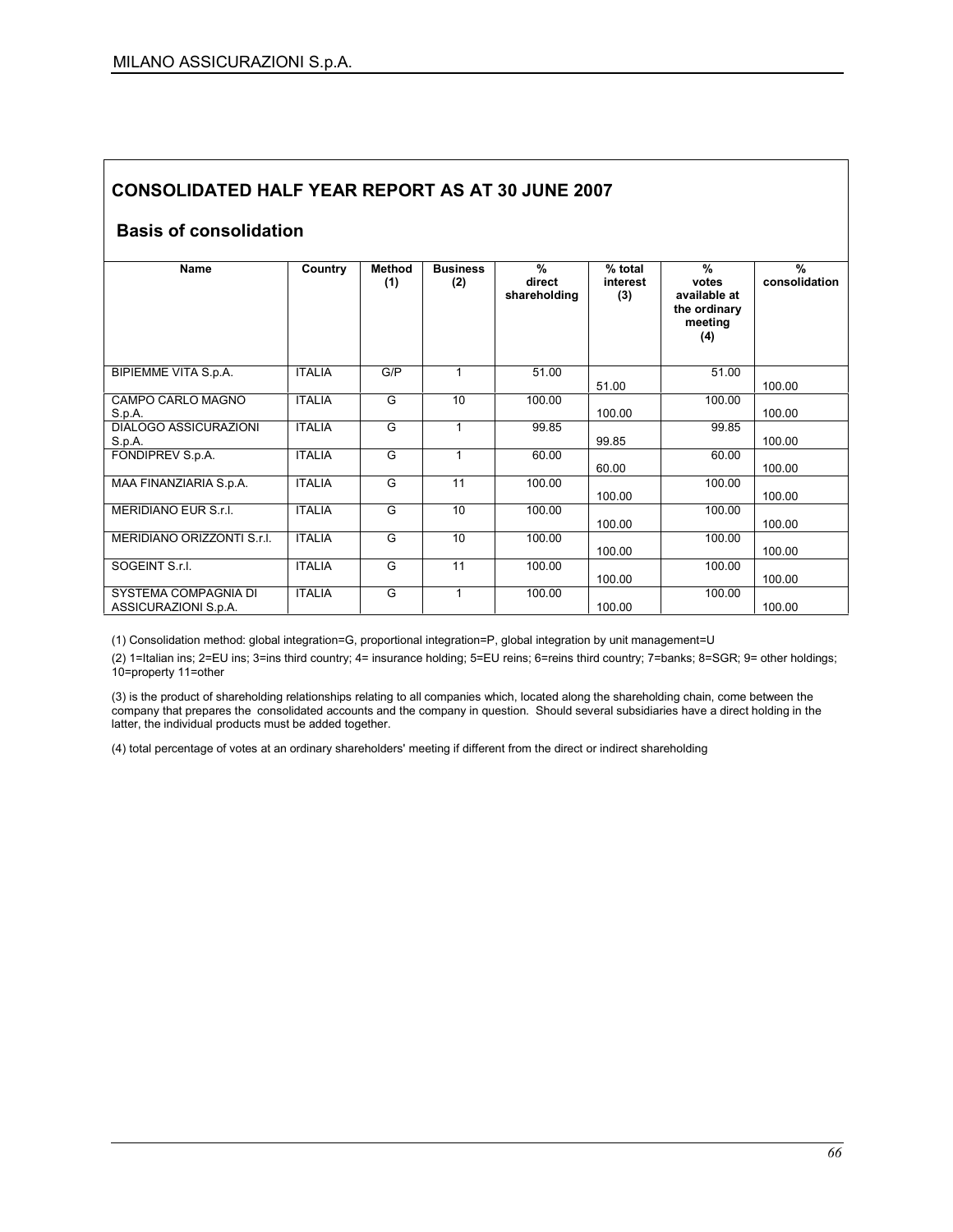Amounts in €K

### Non-consolidated holdings

| Name                                          | Country           | <b>Business</b><br>(1) | Type<br>(2)  | %<br>direct<br>shareholding | % total<br>interest<br>(3) | %<br>votes<br>available at<br>the ordinary<br>meeting<br>(4) | <b>Book value</b> |
|-----------------------------------------------|-------------------|------------------------|--------------|-----------------------------|----------------------------|--------------------------------------------------------------|-------------------|
| <b>GARIBALDI S.C.S.</b>                       | <b>LUXEMBOURG</b> | 10                     | <sub>B</sub> | 47.95                       | 47.95                      | 47.95                                                        | $-322$            |
| NOVARA ASSICURA S.p.A.                        | <b>ITALY</b>      |                        | $(*)$        | 100.00                      | 100.00                     | 100.00                                                       | 13,806            |
| SAI INVESTIMENTI S.G.R.<br>S.p.A.             | <b>ITALY</b>      | 8                      | <sub>B</sub> | 29.00                       | 29.00                      | 29.00                                                        | 1,495             |
| <b>SERVICE GRUPPO</b><br>FONDIARIA-SAI S.r.I. | <b>ITALY</b>      | 11                     | B            | 30.00                       | 30.00                      | 30.00                                                        | 220               |
| SISTEMI SANITARI S.p.A.                       | <b>ITALY</b>      | 11                     | B            | 25.71                       | 25.71                      | 25.71                                                        | 539               |
| UNISERVIZI S.c.r.l.                           | <b>ITALY</b>      | 11                     | B            | 28.00                       | 28.39                      | 28.40                                                        | 10.731            |
|                                               |                   |                        |              |                             |                            |                                                              |                   |

(1) 1=Italian ins; 2=EU ins; 3=ins third country; 4= insurance holding; 5=EU reins; 6=reins third country; 7=banks; 8=SGR; 9= other holdings; 10=property 11=other

(2) a=subsidiaries (IAS27) ; b=affiliated companies (IAS28); c=joint ventures (IAS 31); (\*) company classified as owned for sale in accordance with IFRS 5.

(3) is the product of shareholding relationships relating to all companies which, located along the shareholding chain, come between the company that prepares the consolidated accounts and the company in question. Should several subsidiaries have a direct holding in the latter, the individual products must be added together.

(4) total percentage of votes at an ordinary shareholders' meeting if different from the direct or indirect shareholding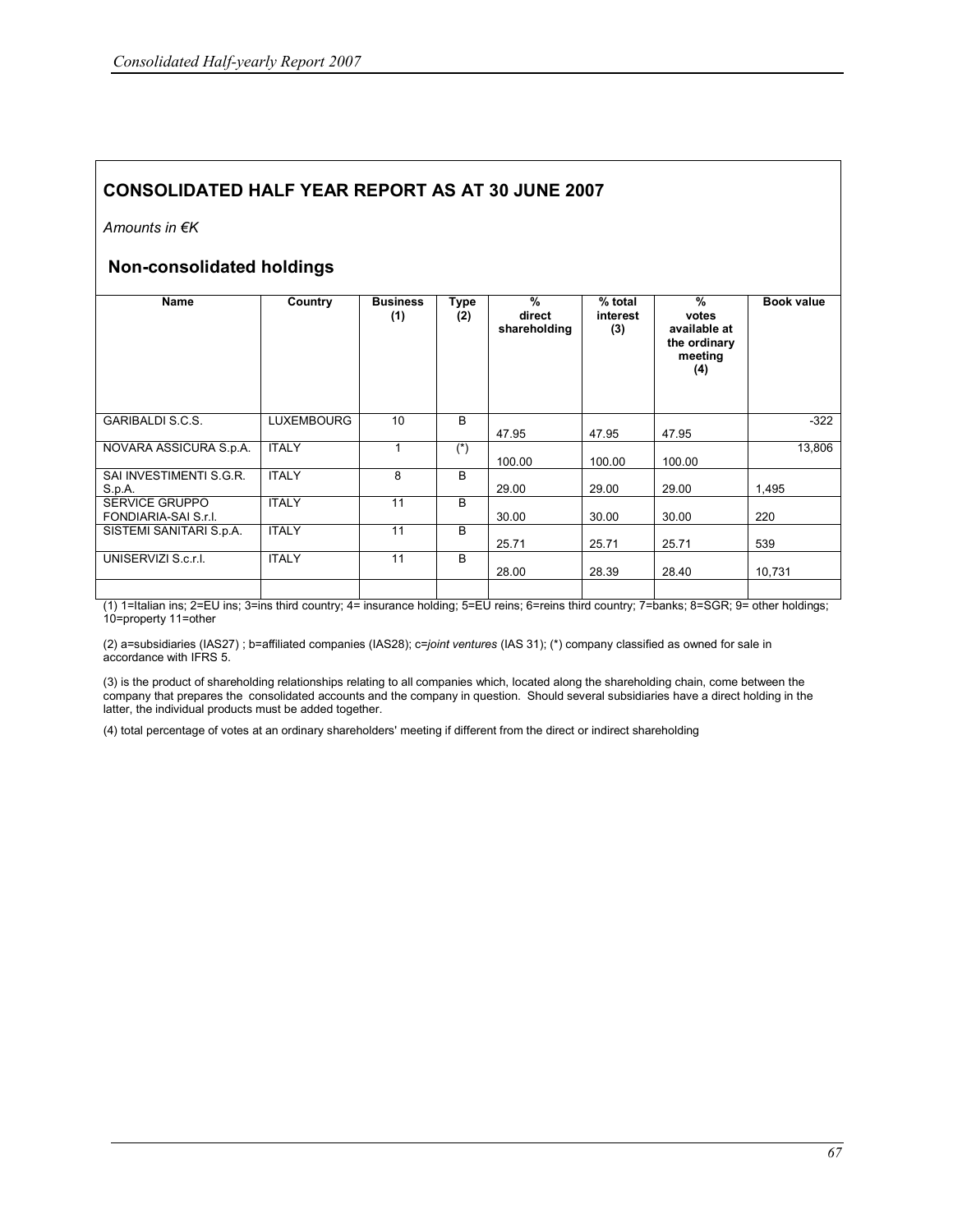#### Basis of consolidation

As at 30.06.07 the Milano group comprised, including the Parent company, 10 Companies, all of which were fully consolidated. 5 of these were insurance companies, 3 were property companies and the remaining 2 operate in diversified sectors.

Compared with the position as at 31 December 2006, the basis of consolidation has undergone the following changes:

- Campo Carlo Magno Sport s.r.l. was excluded from the basis of consolidation following incorporation into the subsidiary Campo Carlo Magno S.p.A.
- Novara Assicura was deconsolidated and classified as an asset held for sale further to the stipulation of the preliminary contract providing for the sale of the entire holding before the end of the year.
- Change in the method used to consolidate Bipiemme Vita, from proportional to full for equity data, further to exclusive control being taken with the acquisition of an additional 1% shareholding which rose from the 50% held at the previous year-end, to 51% on 30 June 2007.

In particular, Bipiemme Vita data were treated as follows:

in the 2006 accounts:

- 50% proportional consolidation of equity data as at 31 December 2006;
- valuation of the net equity share on the basis of the share of the result achieved in the 3rd quarter and 50% proportional consolidation of economic data relating to the 4th quarter of the year.

in this half-yearly report:

- full consolidation of equity data as at 30 June 2007;
- 50% proportional consolidation of economic data relating to the 1st half of 2007.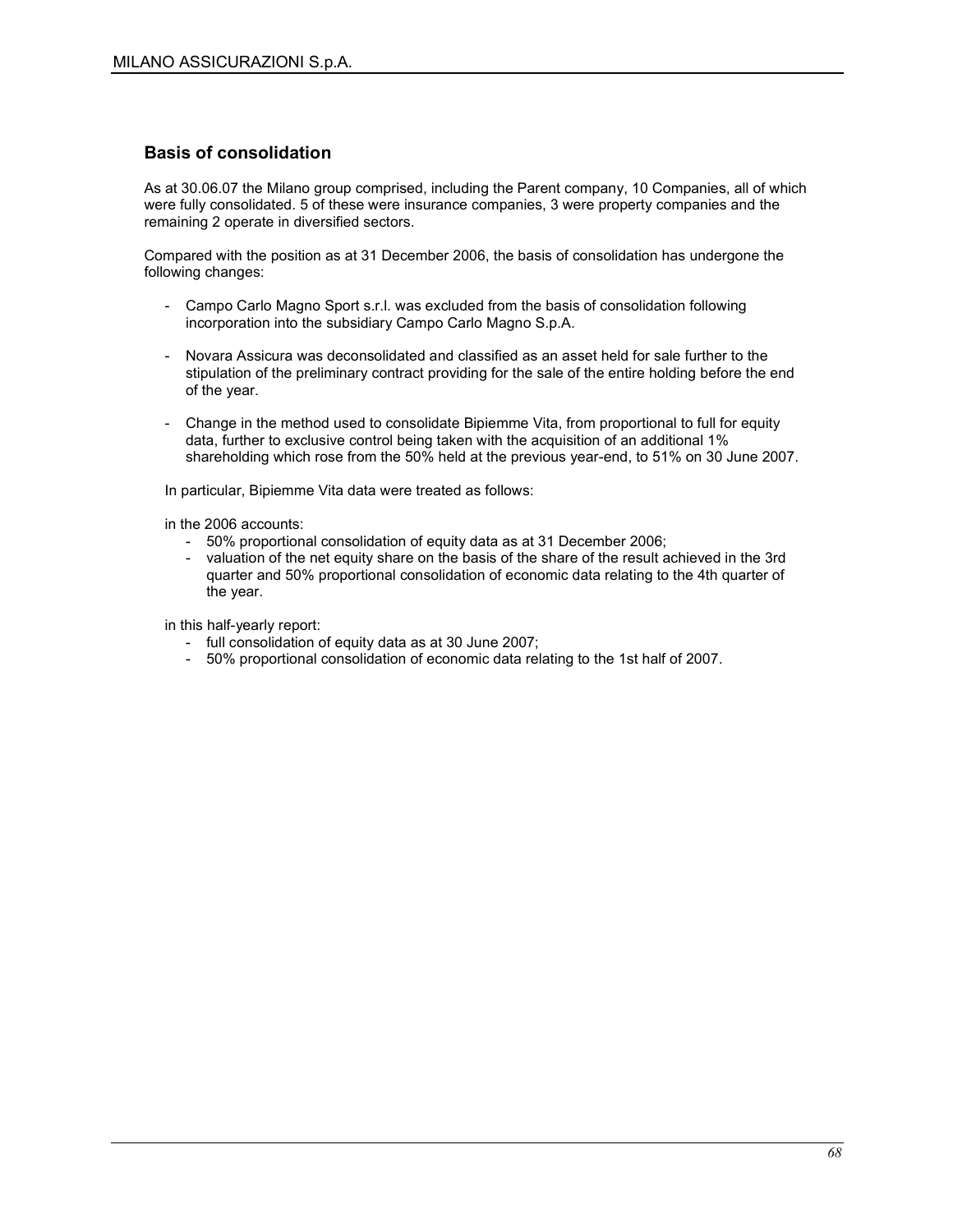Part B - Notes to the consolidated balance sheet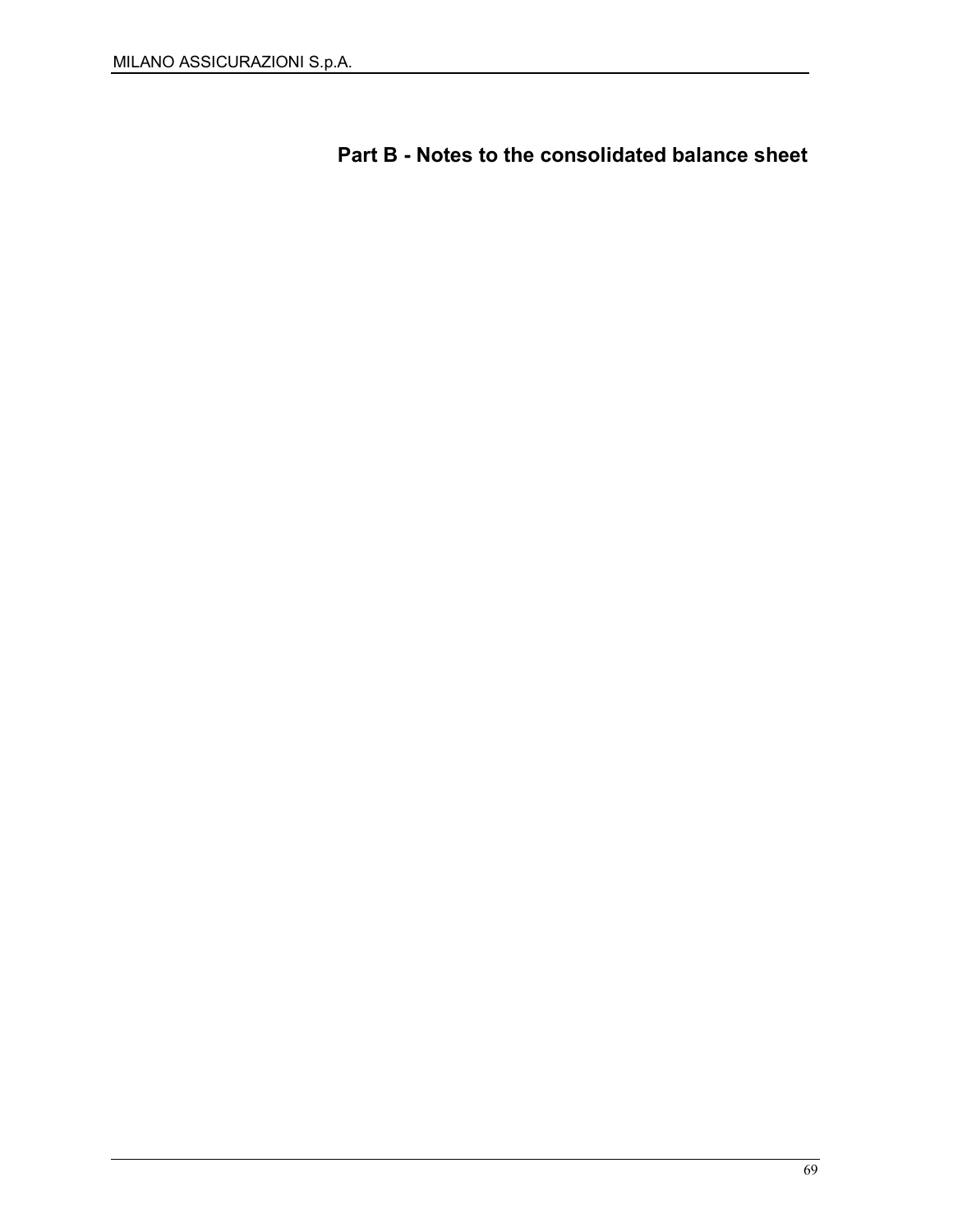# Balance Sheet Assets

## 1. INTANGIBLE ASSETS

Comprising:

| (EK)                                                                                                       | 30/06/2007 | 31/12/2006 | Variation |
|------------------------------------------------------------------------------------------------------------|------------|------------|-----------|
| Goodwill                                                                                                   | 196,184    | 195,926    | 258       |
| Other intangible assets                                                                                    | 139,959    | 45,970     | 93,989    |
|                                                                                                            |            |            |           |
| <b>TOTAL</b>                                                                                               | 336,143    | 241,896    | 94,247    |
|                                                                                                            |            |            |           |
| The table below gives details of the <i>goodwill</i> item:                                                 |            |            |           |
| $($ <del>€</del> K $)$                                                                                     | 30/06/2007 | 31/12/2006 | Variation |
|                                                                                                            |            |            |           |
| Goodwill posted following the merger by incorporation into the                                             |            |            |           |
| parent company of Lloyd Intenazionale S.p.A. in 1991                                                       | 17,002     | 17,002     |           |
| Goodwill posted in 1992 following the acquisition by the parent<br>company of the portfolio of Card S.p.A. | 33,053     | 33,053     |           |
| Goodwill deriving from the acquisition by the parent company                                               |            |            |           |
| of the portfolio of Latina Assicurazioni S.p.A., in 1992                                                   | 34,522     | 34,522     |           |
| Goodwill relating to the life portfolio of La Previdente                                                   |            |            |           |
| Assicurazioni S.p.A. originally acquired from Previdente Vita                                              |            |            |           |
| (formerly Latina Vita) in 1993                                                                             | 16,463     | 16,463     |           |
| Goodwill deriving from the acquisition, in 1995, of the portfolio                                          |            |            |           |
| of Maa Assicurazioni by Nuova Maa, incorporated in the                                                     |            |            |           |
| parent company in 2003                                                                                     | 65,134     | 65,134     |           |
| Goodwill deriving from the acquisition, in 2001, of the Profilo                                            |            |            |           |
| Life portfolio by Maa Vita, incorporated in the parent company                                             |            |            |           |
| in 2003                                                                                                    | 1,052      | 1,052      |           |
| Goodwill posted following the merger by incorporation into the                                             |            |            |           |
| parent company of Maa Vita, in 2003<br>Goodwill relating to the acquisition by SIS of the Ticino           | 4,636      | 4,636      |           |
| portfolio, in 1995                                                                                         | 152        | 152        |           |
| The consolidation difference deriving from the acquisition, in                                             |            |            |           |
| 1996, of La Previdente Vita (then incorporated into Milano                                                 |            |            |           |
| Ass.) by La Previdente Assicurazioni (then incorporated into                                               |            |            |           |
| Milano Ass.)                                                                                               | 3,275      | 3,275      |           |
| The consolidation difference deriving from the acquisition of                                              |            |            |           |
| Dialogo Ass. by La Previdente Ass. in 1997                                                                 | 49         | 49         |           |
| The consolidation difference deriving from the acquisition of a                                            |            |            |           |
| 51% interest in BPM Vita in 2006 and 2007.                                                                 | 20,846     | 20,588     | 258       |
| <b>TOTAL</b>                                                                                               | 196,184    | 195,926    | 258       |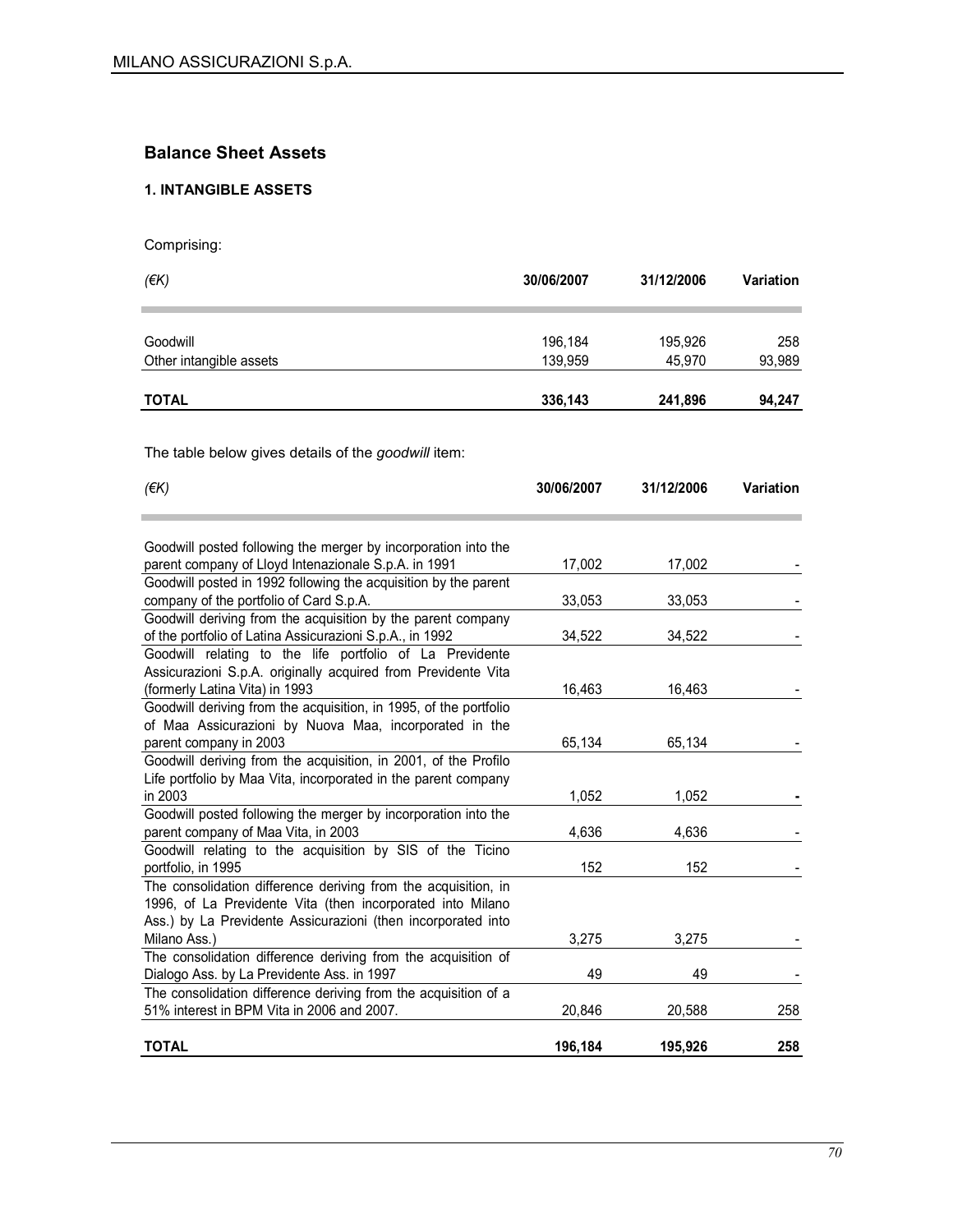Based on what is laid down by IAS 38 (Intangible assets), goodwill, in so far as it is an asset with an undefined useful life, is not amortised systematically but is subject to an impairment test to be performed annually and every time there is an indication that the latter may have been the subject of a write-down, for the purposes of identifying the existence of any loss in value.

In the half-year in question, there were no indications that the goodwill posted had been the subject of write-downs in respect of the book value as at 31 December 2006, having already undergone an impairment test, in accordance with the procedures required by IAS 36 (Impairment of assets). The increase of € 258K was due to the consolidation difference arising in relation to the acquisition of an additional 1% shareholding in Bipiemme Vita in June 2007.

Other intangible assets, which on 30.06.07 amounted to  $\epsilon$  139,959K are made up, by type, of the following:

| $(\epsilon K)$                       | <b>Gross</b><br>book value | <b>Accumulated</b><br>amortisation<br>and impairment | <b>Nominal</b><br>value |
|--------------------------------------|----------------------------|------------------------------------------------------|-------------------------|
| Research and development expenditure | -                          | ۰                                                    |                         |
| User rights                          | $\overline{\phantom{0}}$   | ۰                                                    |                         |
| Other intangible assets              | 155,278                    | 15.319                                               | 139,959                 |
| <b>TOTAL</b>                         | 155,278                    | 15,319                                               | 139,959                 |

Other intangible assets are depreciated in equal instalments on the basis of their useful life. None of the intangible assets proved to have been generated internally.

The item's net amount of € 139,098K, relates to the value of Bipiemme Vita's existing insurance portfolio at the time of the acquisition by Milano Assicurazioni, which is depreciated in line with the related average maturity.

The increase compared with 31/12/2006 was due, in the main, to the change in the method of consolidating the Bipiemme Vita balance sheet from proportional to full, following exclusive takeover of control of the company.

#### 2. TANGIBLE ASSETS

These amount in total to  $\in$  169,898K ( $\in$  154,077K as at 31.12.06) and can be broken down as follows:

| $($ $\notin$ K $)$                 | <b>Buildings</b>                             |                   | Land  |       | Other tangible<br>assets |           | Total     |           |
|------------------------------------|----------------------------------------------|-------------------|-------|-------|--------------------------|-----------|-----------|-----------|
|                                    | 30/06/07 31/12/06 30/06/07 31/12/06 30/06/07 |                   |       |       |                          | 31/12/06  | 30/06/07  | 31/12/06  |
| Gross book value                   |                                              | 33,636 33,010     | 7.748 | 7.748 | 184.392                  | 164.044   | 225,776   | 204.822   |
| Accumulated<br>amortisation<br>and |                                              |                   |       |       |                          |           |           |           |
| impairment                         |                                              | $-11,562 -11,052$ |       | -     | -44.316                  | $-39.693$ | $-55.878$ | $-50,745$ |
| <b>NET VALUE</b>                   |                                              | 22,074 21,958     | 7.748 | 7,748 | 140,076                  | 124.371   | 169,898   | 154,077   |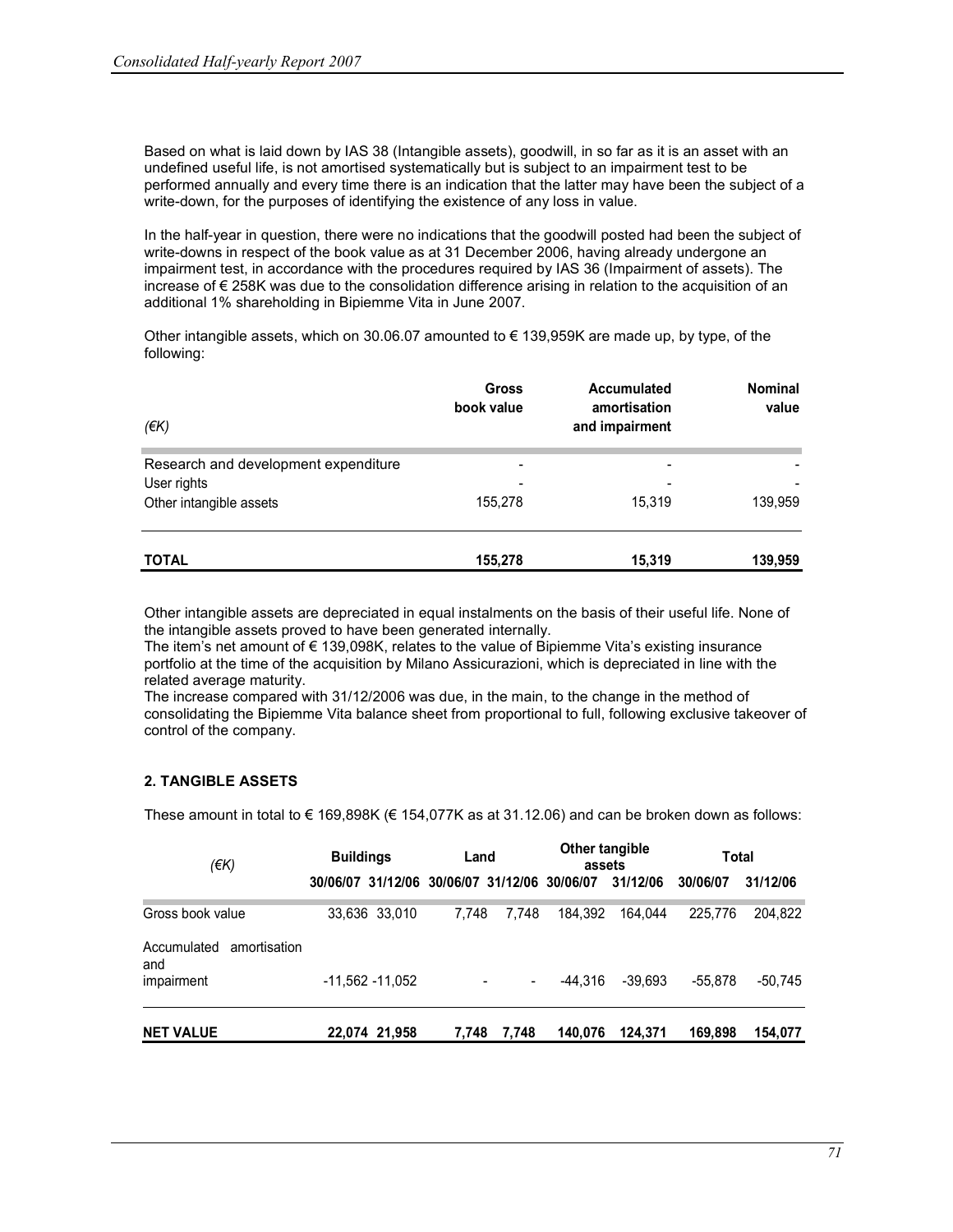Land and buildings appearing as tangible assets are those intended for company use (self-used). Said land and buildings are recorded at cost and are systematically amortised on the basis of their useful life solely for components subject to wear and tear.

No Group property appearing under this macroitem is subject to restrictions of title or ownership rights, nor has redress obtained for a drop in value, losses or damages been posted to the profit and loss account.

With reference to self used land and buildings, please note that the book value, at year end, was  $\epsilon$ 16,616K less than the valuation determined on the basis of market values at the end of the previous year.

Other tangible assets relate to  $\epsilon$  134,454K for advance payments for property transactions relating to the following areas - Milan, via Lancetti; Milan, via Confalonieri-via de Castillia (Lunetta dell'Isola) and Rome, via Fiorentini. Please remember that these transactions, implemented in previous financial years, resulted in the sale to third parties, by Milano Assicurazioni, of the aforementioned areas zoned for building and the purchase of the premises that are in the process of being built on these areas by the purchasers of said land. The increase in value as at 31 December 2006 mainly relates to advance payments made over the year in relation to the aforementioned property transactions.

#### 3. REINSURERS' SHARE OF TECHNICAL RESERVES

These amount, in total, to  $\in$  358,980K ( $\in$  344,656K as at 31/12/06) with a positive variation of  $\in$ 14,324K. They are made up as follows:

| $(\epsilon K)$                             | 30/06/2007 | 31/12/2006 | <b>Variation</b> |
|--------------------------------------------|------------|------------|------------------|
|                                            |            |            |                  |
| Reinsurers' share of non-life premiums     | 24,298     | 22.614     | 1,684            |
| Reinsurers' share of non-life claims       | 197,148    | 181.749    | 15,399           |
| Reinsurers' share of other non-life claims |            |            |                  |
| Reinsurers' share of mathematical reserves | 136.687    | 139.542    | $-2,855$         |
| Reserve for amounts payable by reinsurers  | 846        | 750        | 96               |
| Reinsurers' share of Class D provisions    |            |            |                  |
| Reinsurers' share of other reserves        |            |            |                  |
| <b>TOTAL</b>                               | 358,980    | 344.656    | 14.324           |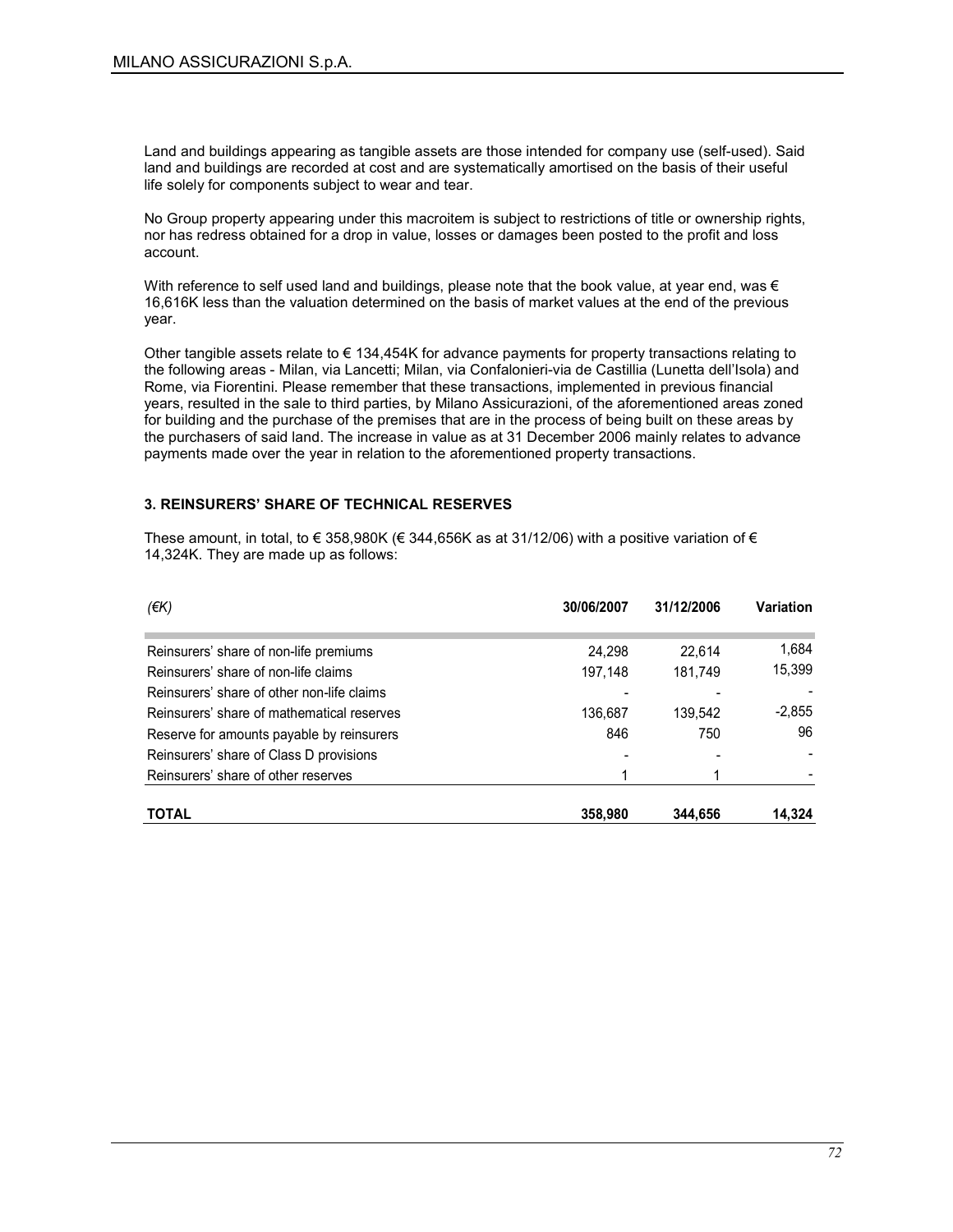## 4. INVESTMENTS

Comprising:

| $(\epsilon K)$                                                                          | 30/06/2007 | 31/12/2006 | Variation |
|-----------------------------------------------------------------------------------------|------------|------------|-----------|
| Investment property                                                                     | 376.279    | 375,294    | 985       |
| Holdings in subsidiaries, associates and joint ventures<br>Investments held to maturity | 12.663     | 13.469     | -806      |
| Loans and receivables                                                                   | 147,263    | 148,619    | $-1.356$  |
| Available for sale financial assets                                                     | 9,497,347  | 8,836,179  | 661,168   |
| Financial assets at fair value recognised through profit or loss                        | 2,983,551  | 1,918,099  | 1,065,452 |
| <b>TOTAL</b>                                                                            | 13,017,103 | 11.291.660 | 1,725,443 |

Increases in Available for sale financial assets and Financial assets at fair value recognised through profit or loss mainly relate to the change in the method of consolidating the Bipiemme Vita balance sheet from proportional to full, following exclusive takeover of control of the company in June 2007.

### Investment property

This item includes all Group-owned property intended for rental to third parties or held as an investment with the aim of increasing the value of said property over time.

Investment properties are shown at purchase cost in accordance with what is laid down by IAS 16 to which IAS 40 refers in the event of adoption of the cost model. It follows that, for accounting purposes, the Group has made provision to unbundle the value of the land from the value of the property owned outright, since this component, having an indefinite useful life, has been deemed not to be subject to amortisation.

The land component was unbundled from the building component on the basis of an expert evaluation updated on the date of transition to international accounting standards (and, therefore, on 1/1/2004). The part of the property relating to the building is systematically amortised in line with the useful life of the components characterising said building. In particular, please note that the amortisation rate used is, on average, 2%.

In total, the book value as at 30/06/07 was € 189.9m less than the expert evaluation determined at the end of the previous financial year.

As at 30 June 2007, capital gains of  $\epsilon$  21.3m deriving from the purchase, during 2005, of a 100% holding in Campo Carlo Magno S.p.A. were allocated to investment property.

A breakdown of investment property is given below:

|                                         | 30/06/2007 | 31/12/2006 |
|-----------------------------------------|------------|------------|
| Gross book value                        | 425.447    | 421.722    |
| Accumulated amortisation and impairment | -49.168    | -46,428    |
| <b>Net Value</b>                        | 376,279    | 375,294    |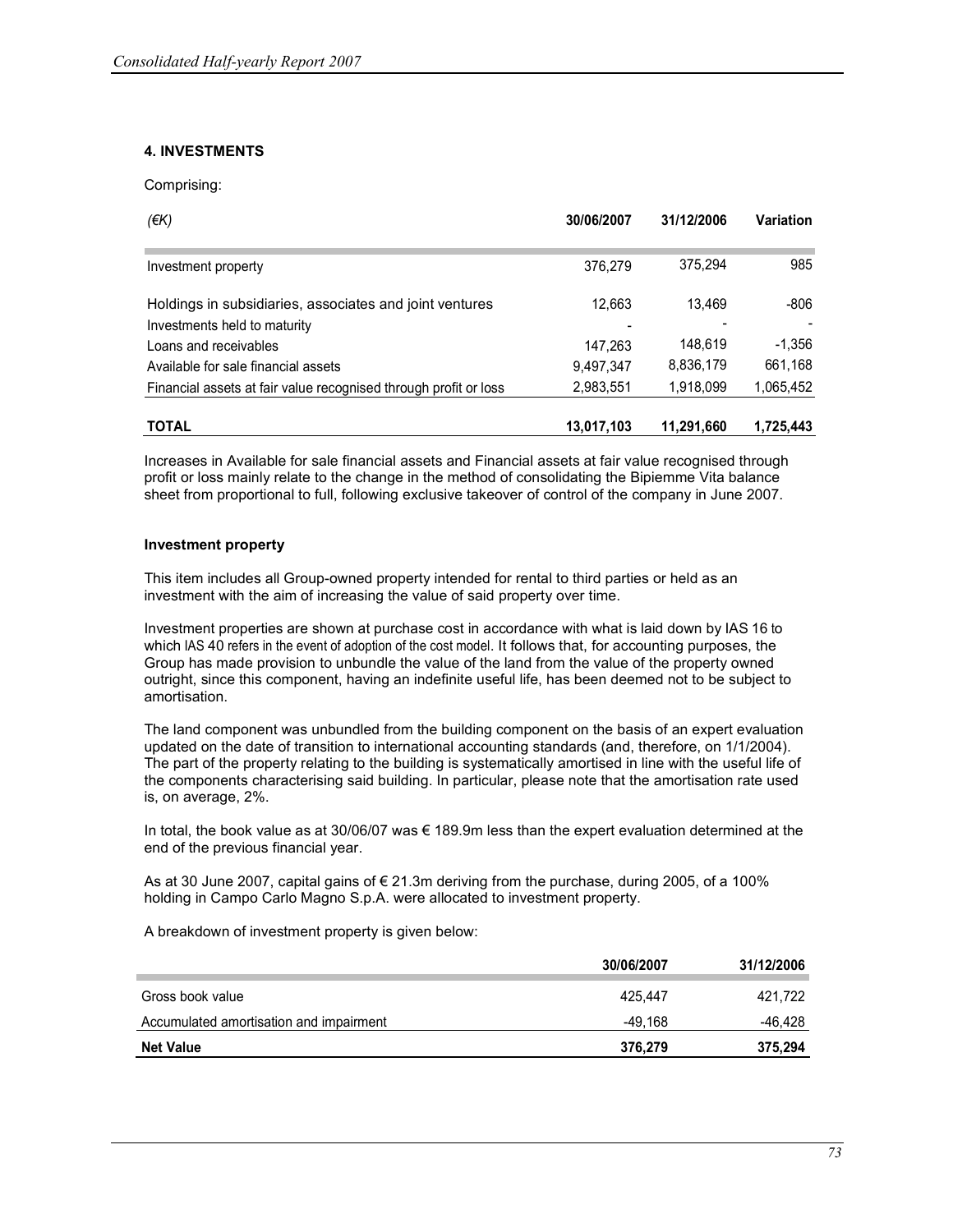In the first half of the year income from rentals amounted to  $\epsilon$  7.9m.

There are no significant limits on the realisability of investment property due to legal or contractual restrictions or obligations of any other nature.

#### Holdings in subsidiaries, associates and joint ventures

In line with what is required by IAS 27.20 (consolidated and separate financial statements) all the Group's companies are fully consolidated, including those that perform dissimilar activities. The amount posted relates, therefore, solely to holdings in associate companies, valued using the net equity method or maintained at cost.

| (€K)                        | 30/06/2007 | 31/12/2006 |
|-----------------------------|------------|------------|
|                             |            |            |
| Sai Investimenti SGR S.p.A. | 1.495      | 2,242      |
| Uniservizi S.c.r.l.         | 10.731     | 10,731     |
| Other associated companies  | 437        | 496        |
| <b>TOTAL</b>                | 12.663     | 13.469     |

#### Loans and receivables

These amount to  $\epsilon$  147,263K ( $\epsilon$  148,619K as at 31/12/2006) and are made up as follows:

| (€K)                                                                                                     | 30/06/2007 | 31/12/2006 | <b>Variation</b> |
|----------------------------------------------------------------------------------------------------------|------------|------------|------------------|
| Unlisted debt securities                                                                                 | 31.695     | 32.278     | -583             |
| Loans on life policies                                                                                   | 25,711     | 25,631     | 80               |
| Deposits with reinsurers<br>Receivables from successor agents for<br>recoupment of claims paid to agents | 3.260      | 3.336      | -76              |
| who have ceased trading                                                                                  | 57.317     | 56,470     | 847              |
| Other loans and receivables                                                                              | 29,280     | 30.904     | $-1,624$         |
| <b>TOTAL</b>                                                                                             | 147,263    | 148,619    | $-1.356$         |

The debt securities item includes the book value of some issues (in particular, securities from Ania special issues) for which a valuation at amortised cost rather than at fair value was deemed appropriate, in the absence of an active reference market. This is the only financial asset appearing in the consolidated accounts for which it is believed that the related fair value cannot be accurately calculated.

Receivables from successor agents for recoupment of claims paid to agents who have ceased trading appear under this item both in consideration of their interest-bearing nature and further to the express instructions supplied by ISVAP with Directive No. 2404/05.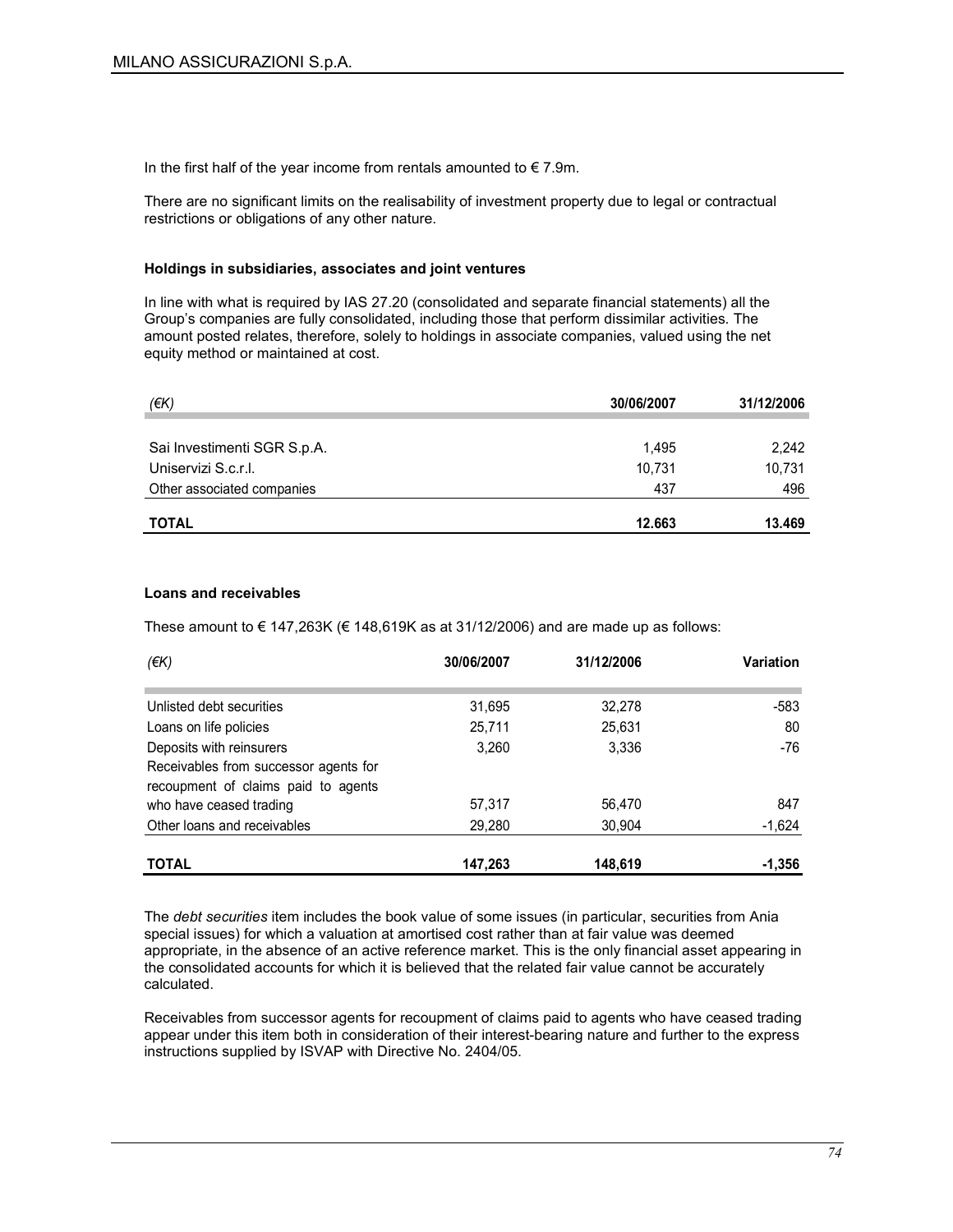The other loans and receivables item includes  $\epsilon$  26,685K for the loans granted to the associate company Garibaldi S.c.s., relating to the property development project for the area located at the northern boundary of the historic centre of Milan, known as "Garibaldi Repubblica". These interestbearing loans are for 5 years and can be renewed for a further 5 years but must not run beyond the project's completion date. There is, however, provision for the debtor to make early repayment.

#### Available for sale financial assets

Available for sale financial assets comprise bonds and shares, as well as unit trusts, not classified separately. This is the category with the most financial instruments, in line with the characteristics and aims of the insurance business.

Comprising:

| (EK)                                      | 30/06/2007 | 31/12/2006 | <b>Variation</b> |
|-------------------------------------------|------------|------------|------------------|
| Listed capital securities at fair value   | 1,530,691  | 1,393,615  | 137,076          |
| Unlisted capital securities at fair value | 11.279     | 11,047     | 232              |
| Listed debt securities                    | 7,333,415  | 6.957.401  | 376.014          |
| Unlisted debt securities                  | 126.224    | 21.886     | 104,338          |
| Unit trusts                               | 495.738    | 452,230    | 43,508           |
| <b>TOTAL</b>                              | 9,497,347  | 8,836,179  | 661,168          |

Please note that the change in the method of consolidating Bipiemme Vita, from proportional to full, resulted, as at 30 June 2007, in an increase in Listed capital securities at fair value of € 67,152K and Listed debt securities of  $\epsilon$  632,416K.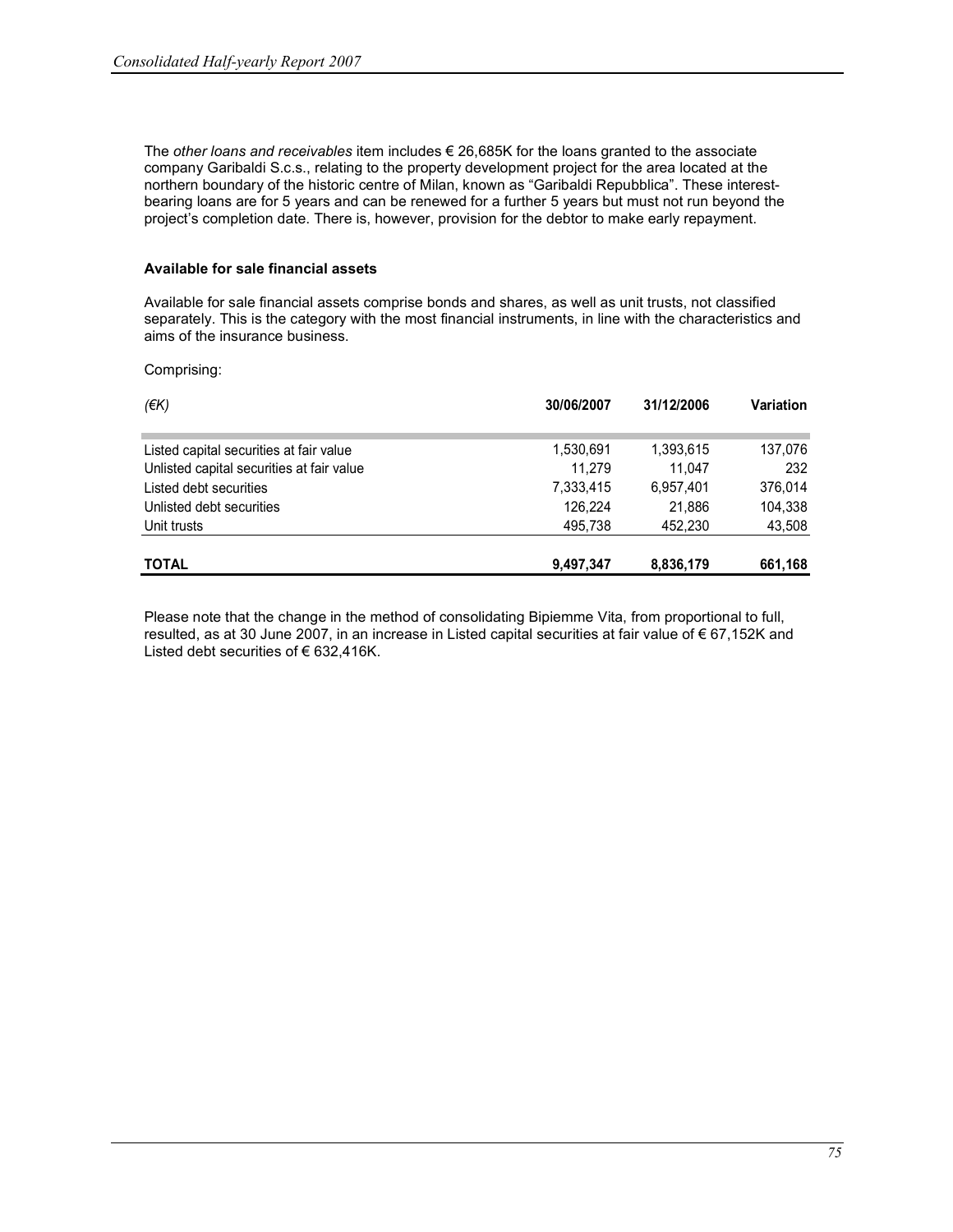#### Financial assets at fair value recognised through profit or loss

The table below gives a breakdown by type, of book values on 30 June 2007 and on 31 December 2006 as well as fair values at the close of the half year in question, determined with reference to stock market listings on 30 June:

| $(\epsilon K)$              | 30/06/2007 | 31/12/2006 | <b>Variation</b> |
|-----------------------------|------------|------------|------------------|
| Listed capital securities   | 118.118    | 101.600    | 16,518           |
| Unlisted capital securities |            |            |                  |
| Listed debt securities      | 1,888,862  | 910,707    | 978,155          |
| Unlisted debt securities    | 56.771     | 375,659    | $-318,888$       |
| Unit trusts                 | 917.620    | 527,784    | 389,836          |
| Other financial instruments | 2,180      | 2,349      | -169             |
| <b>TOTAL</b>                | 2,983,551  | 1.918.099  | 1.065.452        |

Please note that the change in the method of consolidating Bipiemme Vita, from proportional to full, resulted, as at 30 June 2007, in an increase in Listed debt securities of € 659,939K and Unit trusts of € 429,119K.

### 5. OTHER RECEIVABLES

These are made up as follows:

| $(\epsilon K)$                               | 30/06/2007 | 31/12/2006 | <b>Variation</b> |
|----------------------------------------------|------------|------------|------------------|
| Receivables from direct insurance operations | 540,154    | 632,261    | $-92.107$        |
| Receivables from reinsurance operations      | 33.420     | 41.893     | $-8.473$         |
| Other receivables                            | 151.260    | 195.481    | $-44,221$        |
| <b>TOTAL</b>                                 | 724.834    | 869,635    | -144,801         |

It is believed that the book value of trade receivables and other receivables approximate their fair value. Trade receivables do not bear interest and generally have a due date of less than 90 days. Receivables deriving from insurance operations include receivables from policyholders of € 277,478K, including € 228,758K relating to premiums for the financial year and € 48,720K for premiums for previous financial years. In addition, € 191,841K of receivables from insurance brokers; € 24,638K of receivables from insurance companies and  $\epsilon$  46,197K of receivables from policyholders and third parties for sums to be recovered, are included.

With reference to receivables from policyholders for premiums, from agents and other intermediaries as well as receivables from insurance and reinsurance companies, the Group does not present significant concentrations of credit risk, its credit exposure being divided between a large number of counterparties and clients.

Other receivables can be broken down as follows: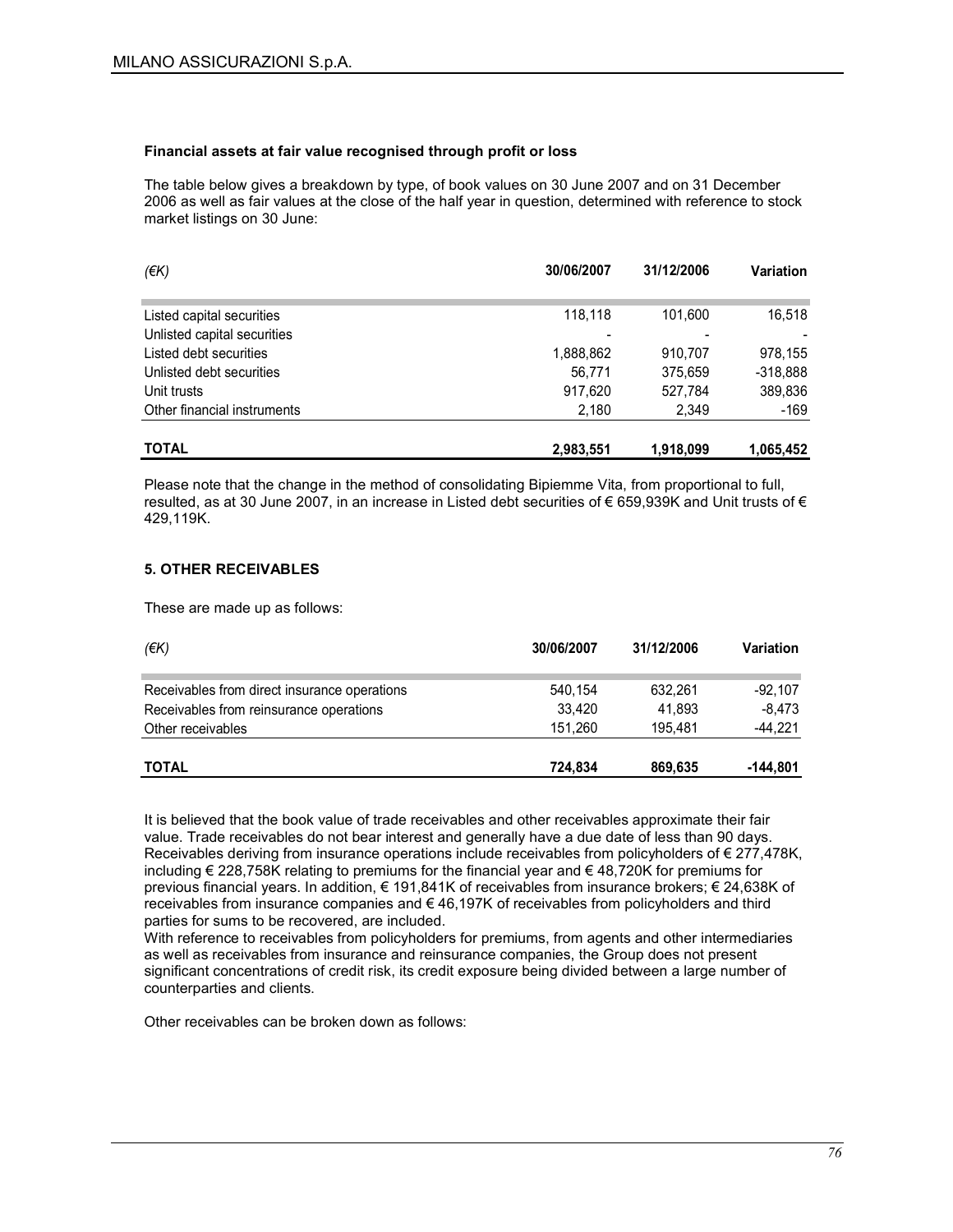| $(\epsilon K)$                                                                                         | 30/06/2007       |                   | Variation           |  |
|--------------------------------------------------------------------------------------------------------|------------------|-------------------|---------------------|--|
| Receivables from Fondiaria-Sai for advance tax<br>payments and for tax receivables and withholding tax |                  |                   |                     |  |
| transferred following participation in fiscal consolidation<br>Trade receivables                       | 33.961<br>46.380 | 108.229<br>54.927 | -74.268<br>$-8.547$ |  |
| Other receivables                                                                                      | 70.919           | 32.325            | 38,594              |  |
| <b>TOTAL</b>                                                                                           | 151.260          | 195.481           | -44.221             |  |

## 6. SUNDRY RECEIVABLES

In total, these amounted to € 332,528K (€ 281,295K in 2006) with a rise of € 51,233K compared with 31 December 2006.

They comprise:

| $(\epsilon K)$                      | 30/06/2007 | 31/12/2006 | <b>Variation</b> |
|-------------------------------------|------------|------------|------------------|
| Non-current assets or those held in |            |            |                  |
| a disposal group for sale           | 16,668     | 772        | 15,896           |
| Deferred acquisition costs          | 82.725     | 79,088     | 3,637            |
| Deferred tax assets                 | 25.508     | 26.841     | $-1,333$         |
| Current tax assets                  | 123,026    | 117,929    | 5,097            |
| Other assets                        | 84,601     | 56,665     | 27,936           |
| <b>TOTAL</b>                        | 332,528    | 281,295    | 51,233           |

#### Non-current assets or assets held in a disposal group for sale

These include the value of the assets held by the subsidiary Novara Assicura, for which a preliminary contract was stipulated in June for the sale of the 100% holding to a Banco Popolare di Verona e Novara Group company. The transaction should be complete by 30 November 2007.

### Deferred acquisition costs

Deferred acquisition costs of € 82,725K (€ 79,088K as at 31/12/06) relate to purchase commissions on multi-year contracts which, in accordance with principles responding to matching concepts, are amortised in seven years for Non-life business and on the basis of the life of each contract or, in any event, over no more than10 years, for Life business.

### Current tax assets

Current tax assets, amounting to € 123,026K (€ 117,929K as at 31/12/2006) relate to receivables from the Treasury for advance taxes, withholdings and income tax receivables. Also posted to this item are amounts paid for tax referred to in art. 1 paragraph 2 of Legislative Decree No. 209/02 as converted by art. 1 of law 265/2002 and subsequent amendments, posted to this item in accordance with what is laid down by ISVAP Directive No. 2404/05. Where permitted by IAS 12, provision has been made to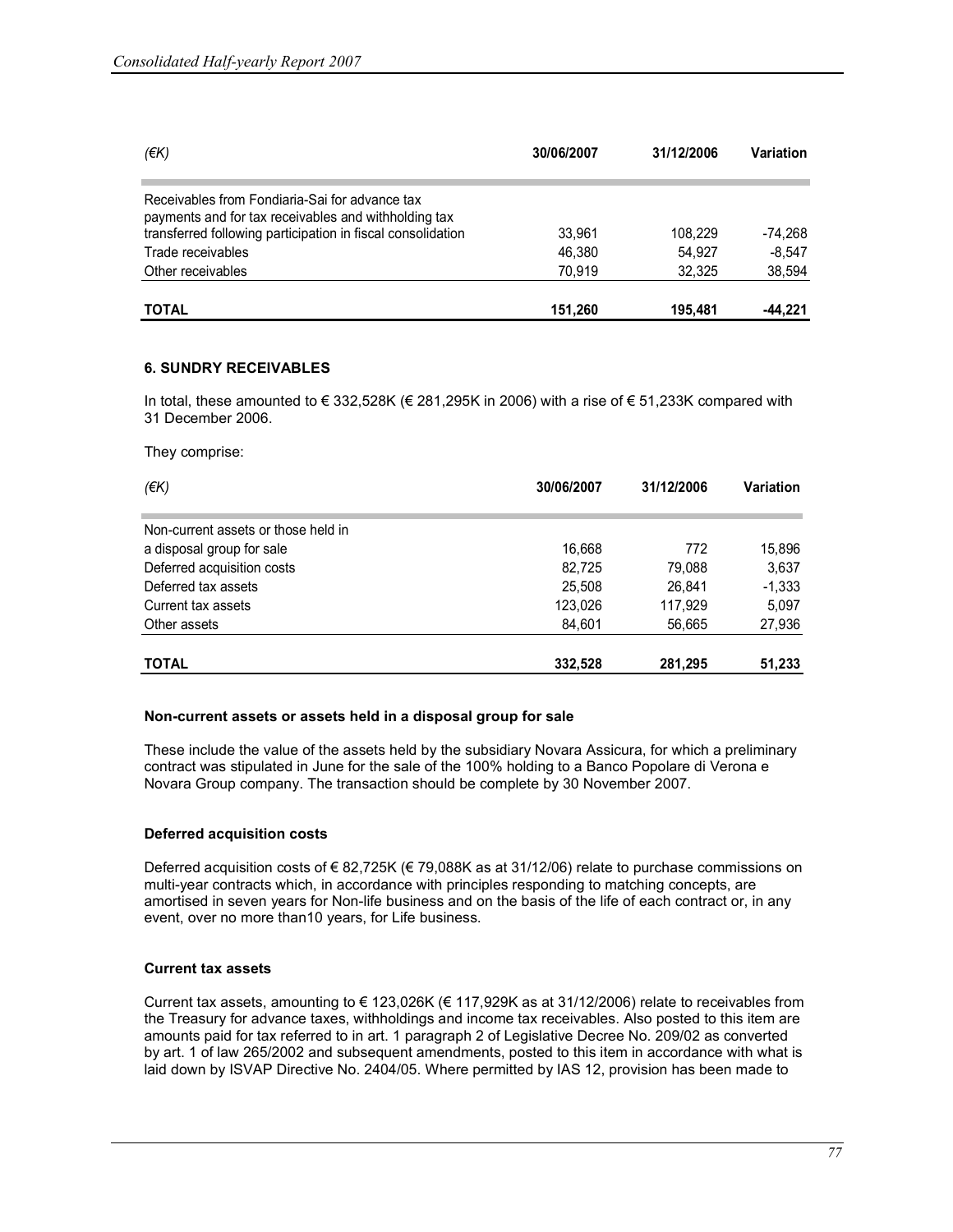offset current tax assets and liabilities.

#### Deferred tax assets

These amount to  $\epsilon$  25,508K ( $\epsilon$  26,841K in 2006) and are calculated on the total amount of temporary differences between the book value of assets and liabilities and the respective taxable value, determined in relation to the likelihood of their recovery. Where permitted by IAS 12, provision was made to offset deferred tax assets and liabilities.

### Other assets

These amount to € 84,601K (€ 56,665K as at 31/12/06) and include, amongst other things, claims paid to agents in anticipation of recoupments ( $\in$  4,045K), retirement pension policies ( $\in$  4,672K), transitory reinsurance accounts (€ 15K) and deferred commission expenses on contracts not falling within the scope of IFRS 4 (€ 31,494K).

## 7. CASH AND CASH EQUIVALENTS

These include deposit and current bank accounts with a due date of less than 15 days and totalled  $\epsilon$ 190,448K (€ 136,906K as at 31/12/2006).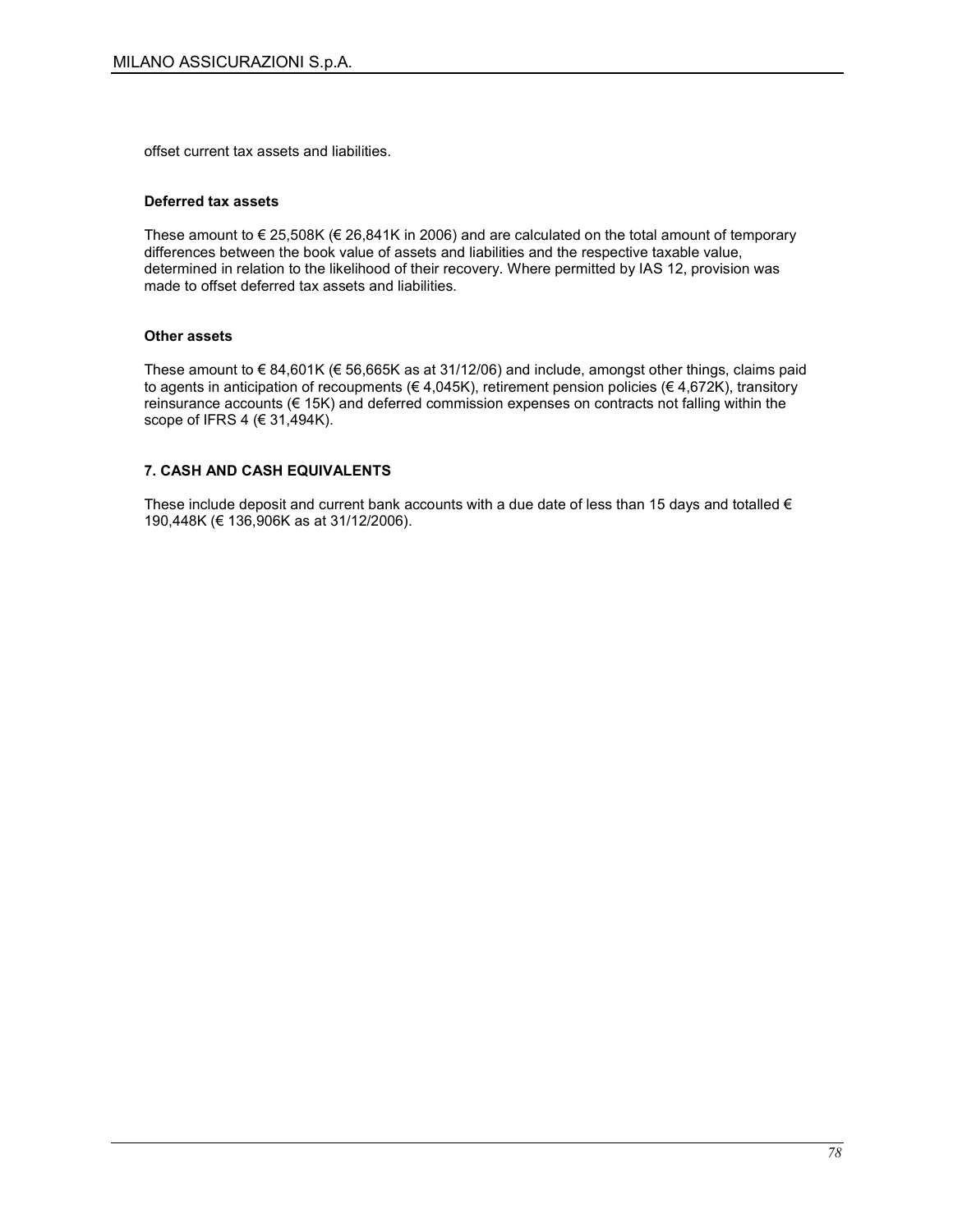# Balance sheet - Liabilities

# NET EQUITY AND LIABILITIES

## 1. NET EQUITY

The consolidated net equity, amounting to  $\epsilon$  2,101,625K, inclusive of the result for the year and minority interests, rose by € 112,474K compared with 2006.

A breakdown of equity reserves is given below:

| $(\epsilon K)$                                                | 30/06/2007 | 31/12/2006 | <b>Variation</b> |
|---------------------------------------------------------------|------------|------------|------------------|
| Group net equity                                              | 2,008,190  | 1,985,504  | 22,686           |
| Capital                                                       | 245,548    | 242,981    | 2,567            |
| Other equity instruments                                      |            |            |                  |
| Capital reserves                                              | 425,373    | 360,041    | 65,332           |
| Profit and other equity reserves                              | 949,763    | 838,567    | 111,196          |
| Own Shares                                                    | -12,010    | $-8,271$   | -3,739           |
| Reserve for net exchange differences                          |            |            |                  |
| Reserve for unrealised gains and losses on available for sale |            |            |                  |
| financial assets                                              | 247,249    | 306,681    | $-59,432$        |
| Reserve for other unrealised gains and losses through equity  | $-582$     | $-2,349$   | 1,767            |
| Group profit (loss) for the financial year                    | 152,849    | 247,854    | $-95,005$        |
| Minorities' capital and reserves                              | 93,435     | 3,647      | 89,788           |
| Minorities' share of capital and reserves                     | 94,966     | 3,572      | 91,394           |
| Reserve for unrealised gains and losses through equity        | $-1,563$   | -6         | $-1,557$         |
| Minorities' profit (loss) for the financial year              | 32         | 81         | -49              |
| <b>TOTAL</b>                                                  | 2,101,625  | 1,989,151  | 112,474          |

For variations in consolidated net equity please refer to the relevant table.

The information required by IAS 1.76A is given below:

|                         | Ordinary<br>30/06/2007 | Savings Ordinary<br>30/06/2007 31/12/2006 31/12/2006 | Savings |
|-------------------------|------------------------|------------------------------------------------------|---------|
| Number of shares issued |                        | 441,465,127 30,739,882 436,529,445 30,739,882        |         |

As at 30 June 2007, a further 10,905,498 ordinary shares were subscribed following the conversion, by related holders, of 27,263,745 Milano Assicurazioni 1998-2007 warrants. The new share capital, inclusive of the new shares subscribed, was deposited with the Register of Companies on 26 July 2007.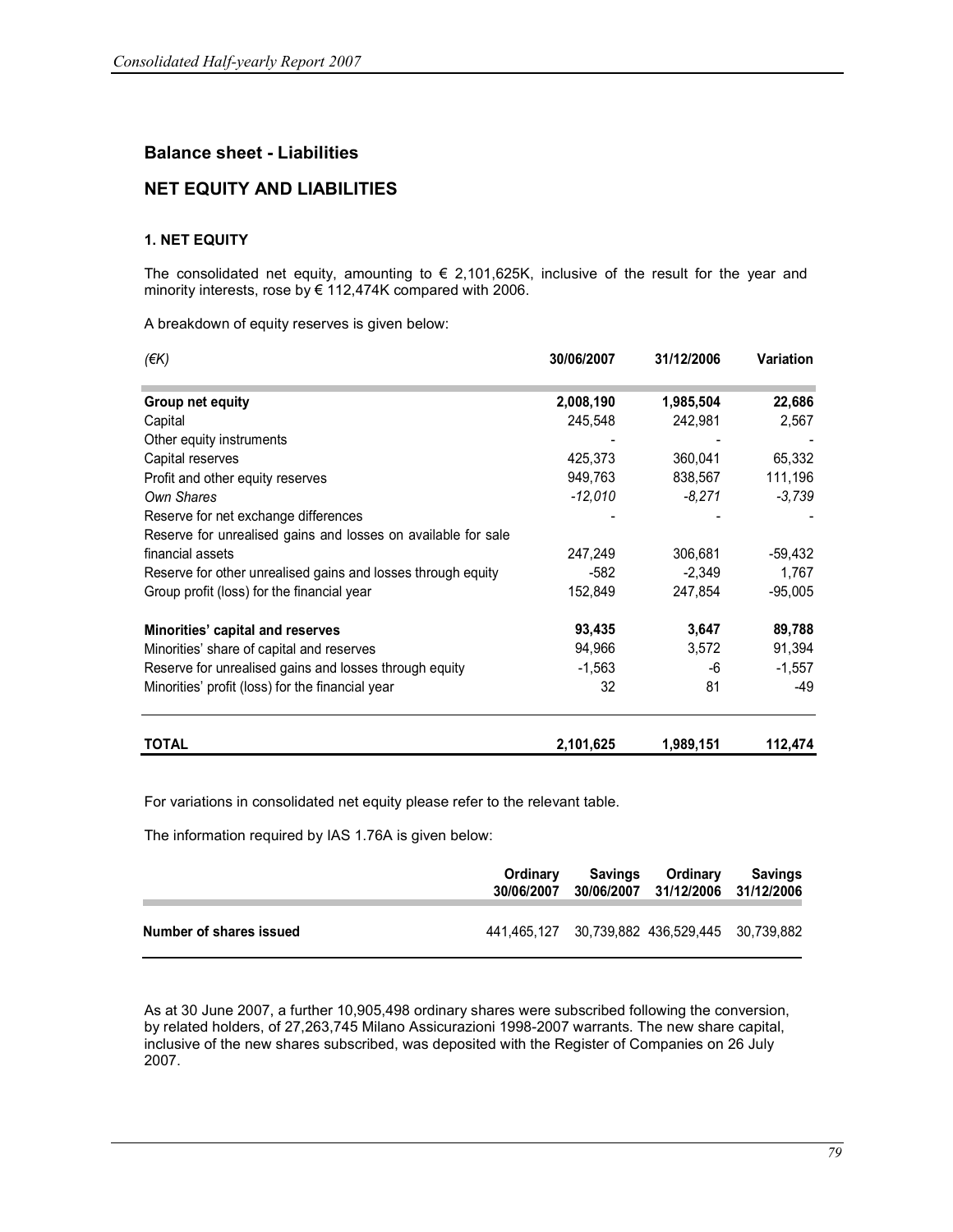The table below summarises the movement of shares comprising the parent company Milano Assicurazioni's share capital, during the course of the half year:

|                                                | Ordinary     | <b>Savings</b> | Total       |
|------------------------------------------------|--------------|----------------|-------------|
| Shares existing as at 01/01/07                 | 436.529.445  | 30,739,882     | 467,269,327 |
| Own shares (-)                                 | $-1.475.460$ |                | -1.475.460  |
| Shares in circulation: existing as at 01/01/07 | 435.053.985  | 30.739.882     | 465.793.867 |
| Increases:                                     |              |                |             |
| Sale of own shares                             |              |                |             |
| <b>Exercise of warrants</b>                    | 4,935,682    |                | 4,935,682   |
| Decreases:                                     |              |                |             |
| Purchase own shares                            | $-605.000$   |                | $-605.000$  |
|                                                |              |                |             |
| Shares in circulation: existing as at 30/06/07 | 439.384.667  | 30,739,882     | 470,124,549 |

Capital reserves amounting to  $\epsilon$  425,373K, relate to the share issue premium reserve recorded in the Parent company's accounts.

#### Profit and other equity reserves

The comprise the other net equity reserves appearing in the Parent company's accounts and so please refer to the notes to the Parent company's separate accounts for further information.

Profit and equity reserves also comprise:

- a consolidation reserve amounting to  $\epsilon$  36,845K;
- the reserve for profits and losses deriving from first-time application of international accounting standards, which is €40,880K in the red.

#### Own Shares

These amount to 2,080,460 ordinary Parent company shares with a value of  $\epsilon$  12,010K ( $\epsilon$  8,271K as at 31/12/2006). This item is deduced from the net equity in accordance with what is laid down by IAS 32.

#### Reserve for unrealised gains and losses on available for sale financial assets

This item, amounting to  $\epsilon$  247,249K, includes profits or losses deriving from the valuation of available for sale financial assets. It is expressed net of the part attributable to policyholders and allocated to insurance liabilities.

#### Reserve for other unrealised gains and losses through equity

This item, negative to the tune of  $\epsilon$  582K, includes the effect of charging profits and losses of an actuarial nature, direct to equity, further to the application of IAS 19 (Employee benefits).

Reconciliation tables for Parent company accounts and consolidated accounts relating to the net equity and the profit for the half year, are given below.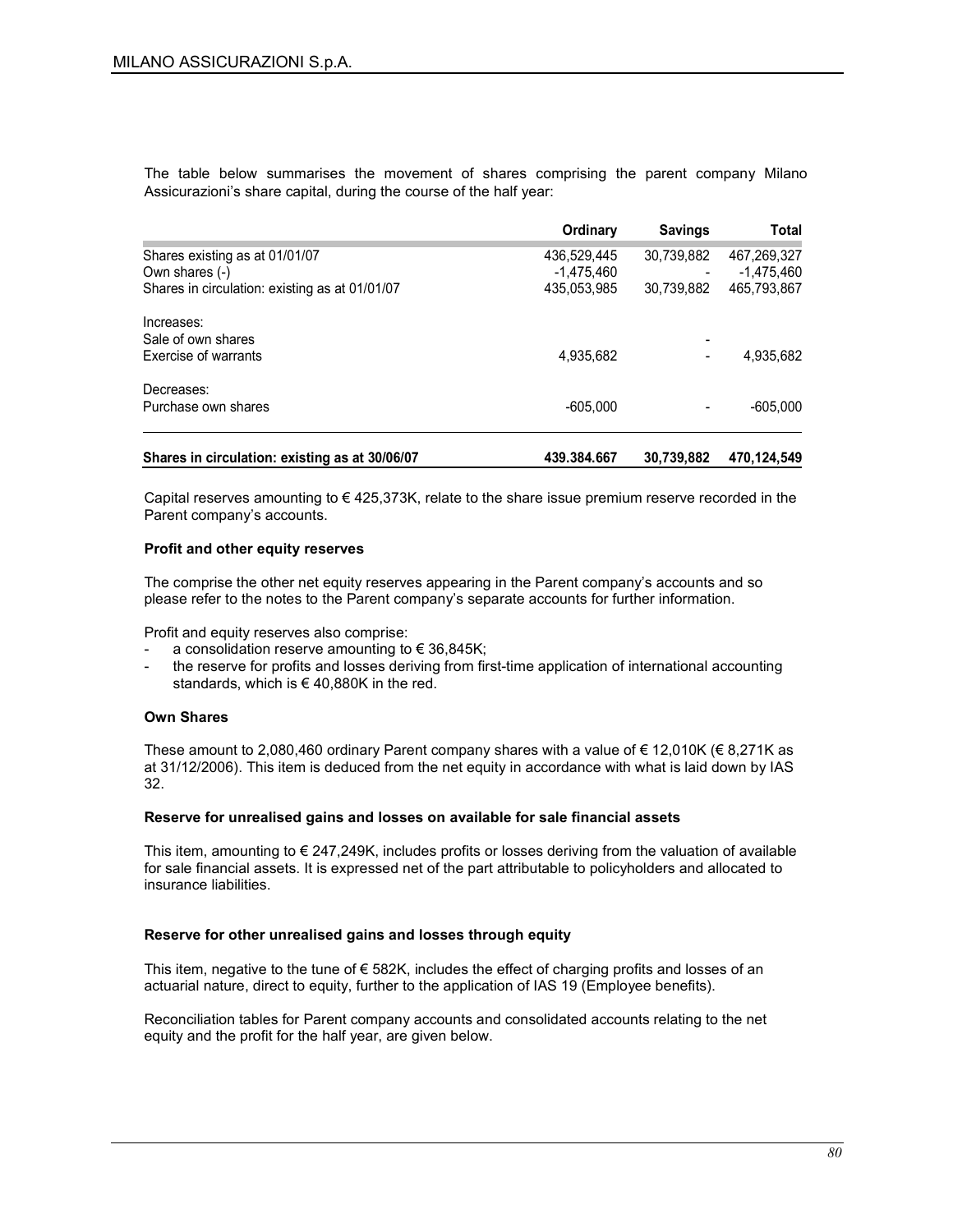| PARENT COMPANY AND CONSOLIDATED NET EQUITY RECONCILIATION                   |                          |                                 |                            |                            |  |  |  |
|-----------------------------------------------------------------------------|--------------------------|---------------------------------|----------------------------|----------------------------|--|--|--|
|                                                                             |                          | 31/12/2006                      |                            |                            |  |  |  |
| Amounts in €K                                                               | Net equity<br>pre-result | <b>Result for the</b><br>period | <b>Total net</b><br>equity | <b>Total net</b><br>equity |  |  |  |
| The parent company's balances according to Italian accounting<br>principles | 1,537,456                | 140,973                         | 1,678,429                  | 1,605,665                  |  |  |  |
|                                                                             |                          |                                 |                            |                            |  |  |  |
| <b>Effects of theapplication of</b>                                         |                          |                                 |                            |                            |  |  |  |
| IAS/IFRS principlies on the parent company:                                 |                          |                                 |                            |                            |  |  |  |
| IAS 38 "Intangible assets"                                                  |                          |                                 |                            |                            |  |  |  |
| - Goodwill                                                                  | 72,128                   | 11,996                          | 84,124                     | 72,128                     |  |  |  |
| - Other intangible assets                                                   | $-666$                   | 233                             | $-433$                     | $-666$                     |  |  |  |
| IAS 16-40 "Property and investments in property"                            |                          |                                 |                            |                            |  |  |  |
| - Property                                                                  | $-36,945$                | $-1,872$                        | $-38,817$                  | $-36,945$                  |  |  |  |
| IAS 1 "Presentation of financial statements"                                |                          |                                 |                            |                            |  |  |  |
| - Own shares                                                                | $-12,010$                |                                 | $-12,010$                  | $-8,271$                   |  |  |  |
| IAS 19 "Employee benefits"                                                  |                          |                                 |                            |                            |  |  |  |
| - TFR and other employee benefits                                           | $-10,364$                | 12,389                          | 2,025                      | $-9,457$                   |  |  |  |
| IAS 39 "Financial instruments"                                              |                          |                                 |                            |                            |  |  |  |
| Financial assets:                                                           |                          |                                 |                            |                            |  |  |  |
| - Available for sale                                                        | 274,178                  | 8,731                           | 282,909                    | 417,078                    |  |  |  |
| - Fair value through profit or loss                                         | 9,077                    | 2,976                           | 12,053                     | 9,077                      |  |  |  |
| Other financial assets                                                      | $-258$                   | 86                              | $-172$                     | $-258$                     |  |  |  |
| - Financial liabilities                                                     | $-675$                   | $-315$                          | $-990$                     | $-675$                     |  |  |  |
| <b>IFRS 4 "Insurance Contracts"</b>                                         |                          |                                 |                            |                            |  |  |  |
| - Provision for outstanding premiums and equalisation provisions            | 32,755                   | 1,386                           | 34,141                     | 32,755                     |  |  |  |
| Actuarial provisions                                                        | 5,337                    | $-902$                          | 4,435                      | $-57,234$                  |  |  |  |
| Service component of linked policies (IAS 18)                               | $-87$                    | 41                              | $-46$                      | $-87$                      |  |  |  |
| IFRS 2 "Payments based on shares"                                           |                          |                                 |                            |                            |  |  |  |
| - Other reserves for profits and equity                                     | 2,019                    | $-2,019$                        |                            |                            |  |  |  |
| Fiscal effect of IAS/IFRSadjustments                                        | $-61,134$                | $-21,067$                       | $-82,201$                  | $-84,234$                  |  |  |  |
| <b>Consolidation adjustments:</b>                                           |                          |                                 |                            |                            |  |  |  |
| - Difference between write-down and pro-quota result of the<br>companies:   |                          |                                 |                            |                            |  |  |  |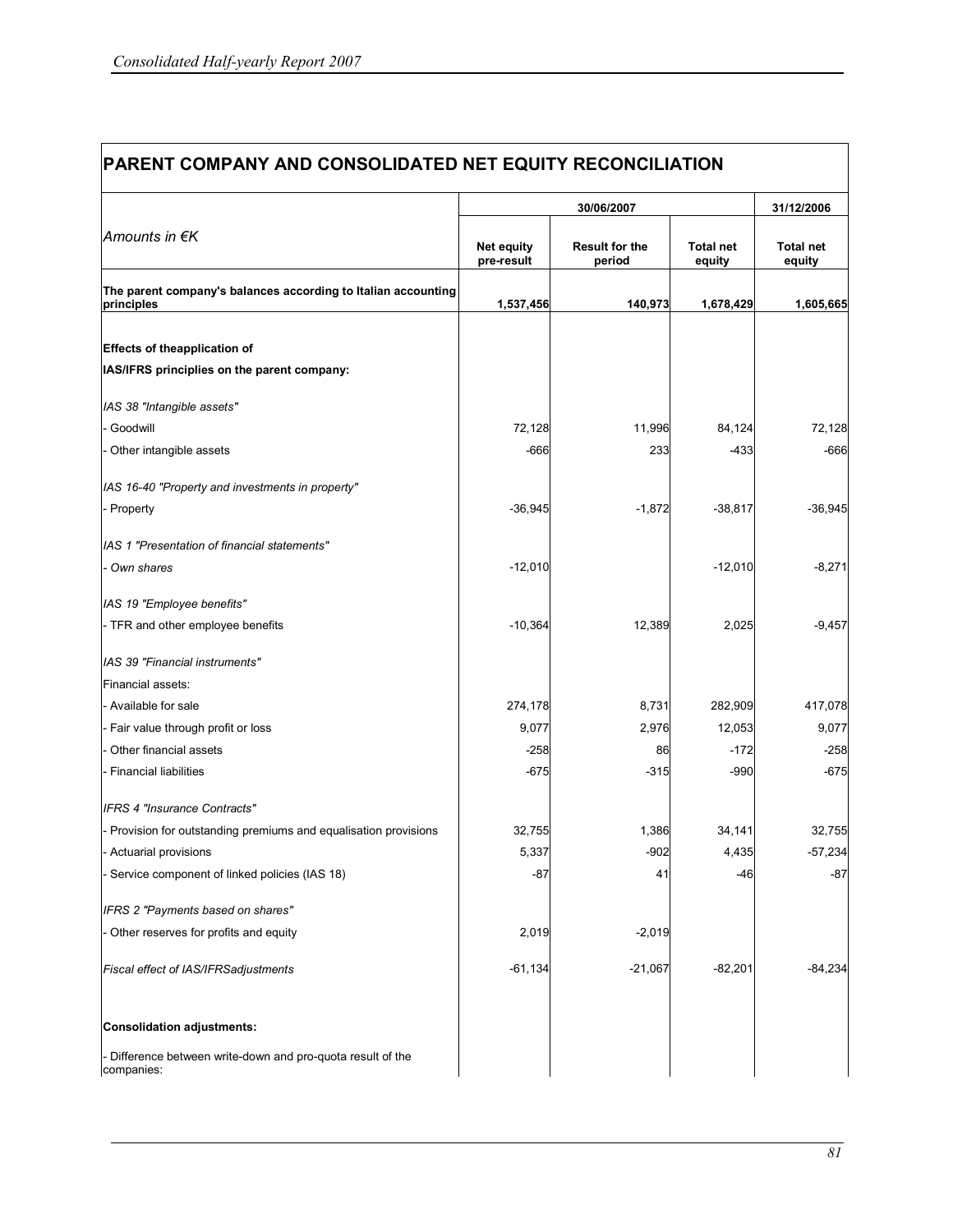| Consolidated fully                                                                                  | $-62,127$ | 5,259    | $-56,868$ | $-51,833$ |
|-----------------------------------------------------------------------------------------------------|-----------|----------|-----------|-----------|
| Valued using the net equity method                                                                  | $-273$    | 268      | -5        | 339       |
| Differences allocated to the assets                                                                 | 64,335    | $-2,510$ | 61,825    | 63,384    |
| - Consolidation difference                                                                          | 24,169    |          | 24,169    | 23,911    |
| - Application of different accounting principles                                                    | 69,918    | 7,771    | 77,689    | 69,918    |
| Differences on assets ceded                                                                         | 162       | $-162$   |           |           |
| Elimination effects of inter-group transactions:                                                    |           |          |           |           |
| <b>Dividends</b>                                                                                    | 7,441     | $-7,441$ |           |           |
| Write-off of goodwill arising from merger deficit                                                   | $-25,451$ |          | $-25,451$ | $-25,451$ |
| Other inter-group transacitons                                                                      | $-10,807$ |          | $-10,807$ | $-10,807$ |
| - Fiscal effects of consolidation adjustments                                                       | $-22,837$ | $-2,972$ | $-25,809$ | $-22,833$ |
| Balances consolidated according to the IAS/IFRSinternational<br>accounting principles (group share) | 1,855,341 | 152,849  | 2,008,190 | 1,985,504 |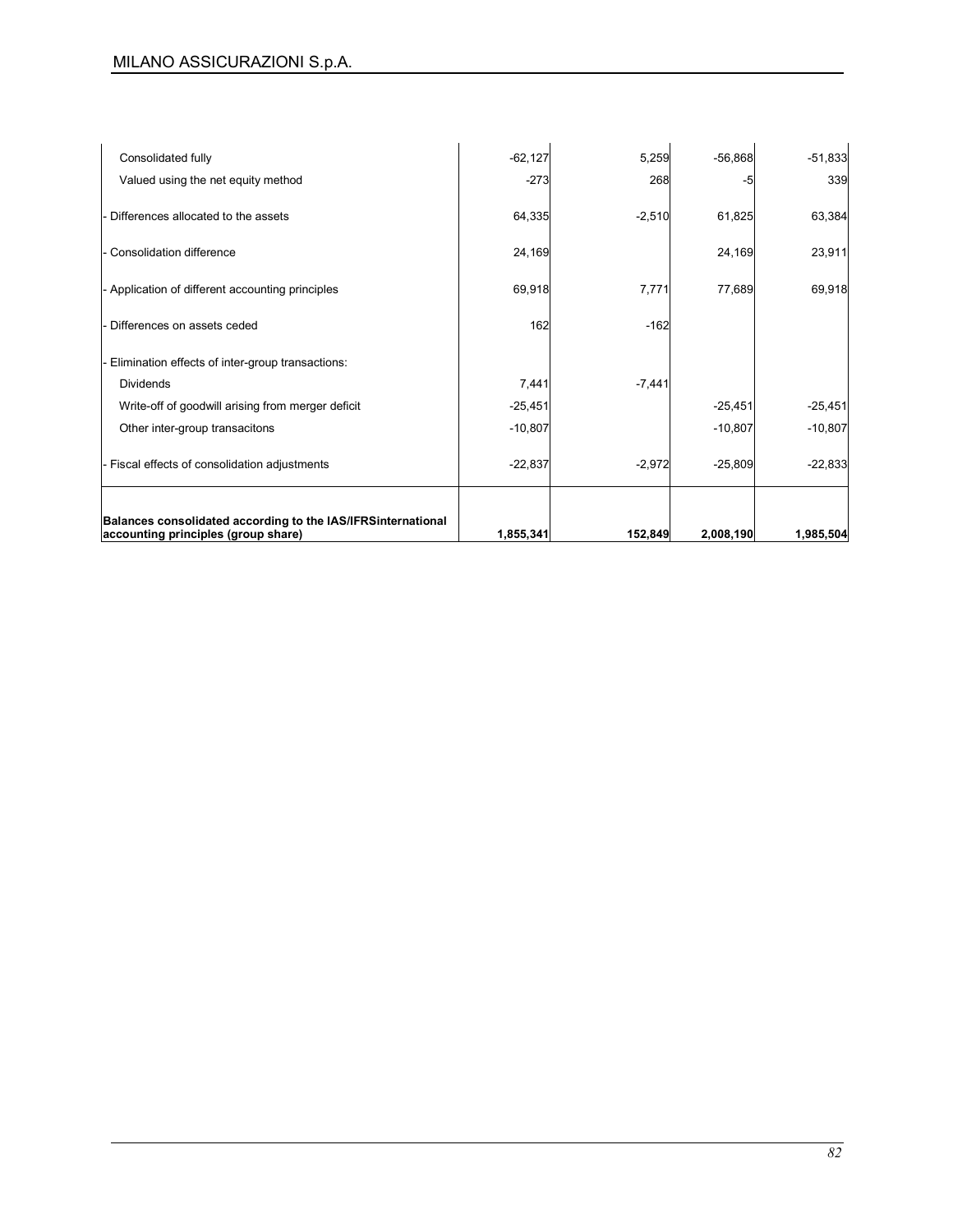## 2. PROVISIONS

| (EK)                              | 30/06/2007 | 31/12/2006 | Variation |
|-----------------------------------|------------|------------|-----------|
| Provisions relating to tax issues | 77         | 77         |           |
| Other provisions                  | 76.527     | 79.194     | $-2,667$  |
| <b>TOTAL</b>                      | 76.604     | 79.271     | $-2.667$  |

The itemother provisions includes a reasonable valuation of future risks and charges existing at year end, also deriving from current disputes. In particular:

- $\epsilon$  53,739K for amounts allocated to the risks fund mainly relating to disputes with agency networks and current disputes.
- $\epsilon$  22,788K relates to allocations to the future charges fund.

## 3. TECHNICAL RESERVES

These amounted to € 9,764,021K and recorded an increase of € 682,911K over the amount recorded at the previous year end, € 674,325K of which relates to reserves contributed by Bipiemme Vita, due the change in the method of consolidating the balance sheet from proportional to full, following exclusive takeover of control of the company in June 2007.

Details appear below:

| $(\epsilon K)$                                        | 30/06/2007 | 31/12/2006 | <b>Variation</b> |
|-------------------------------------------------------|------------|------------|------------------|
| <b>NON-LIFE BUSINESS</b>                              |            |            |                  |
| Unearned premium reserve                              | 968.265    | 958.933    | 9.332            |
| Claims reserve                                        | 3,383,056  | 3,402,204  | $-19,148$        |
| Other reserves                                        | 3,066      | 2,750      | 316              |
| <b>Total Non-life business</b>                        | 4,354,387  | 4,363,887  | $-9,500$         |
| <b>LIFE BUSINESS</b>                                  |            |            |                  |
| Mathematical reserves                                 | 5,098,184  | 4,337,552  | 760,632          |
| Reserve for sums payable                              | 37,494     | 35,687     | 1,807            |
| Technical reserves where the investment risk is borne |            |            |                  |
| by policyholders and deriving from pension fund       |            |            |                  |
| management                                            | 253,307    | 255,730    | $-2,423$         |
| Other reserves                                        | 20,649     | 88,254     | $-67,605$        |
| <b>Total Life business</b>                            | 5,409,634  | 4,717,223  | 692,411          |
| <b>TOTAL TECHNICAL RESERVES</b>                       | 9,764,021  | 9,081,110  | 682,911          |

The unearned premium reserve includes the reserve for direct business premium portions amounting to € 964,164K and the reserve for premiums relating to indirect business amounting to € 4,101K. Further to the favourable trend recorded over the half year and assumptions regarding forecasts for the current year, the conditions required in order to set aside a reserve for current risks did not exist.

Other non-Life technical reserves relate entirely to the ageing reserve referred to in art. 25 of Legislative Decree 175/95.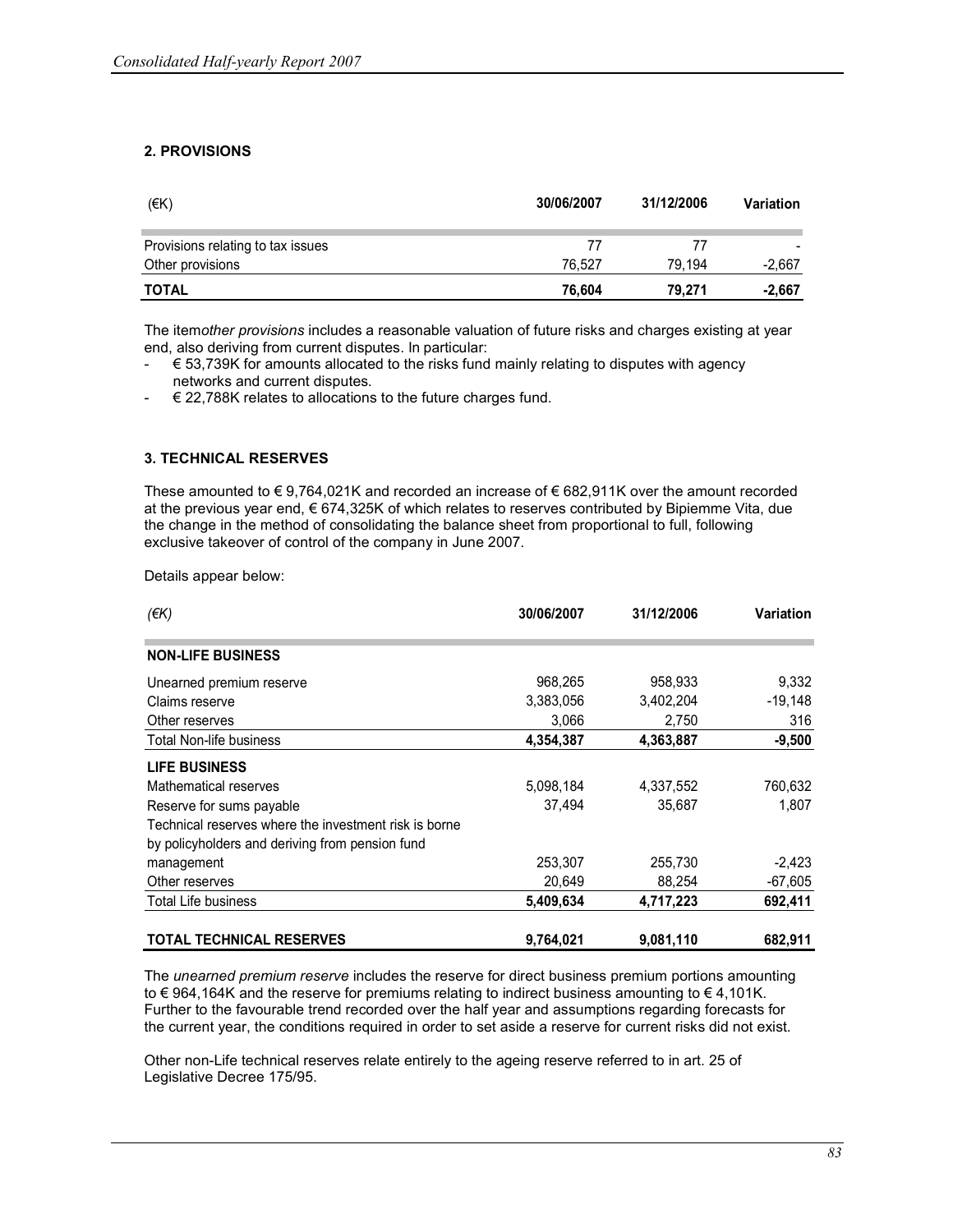Other Life business technical reserves mainly comprise the reserve for future expenses as well as the reserve for deferred liabilities to policyholders, negative to the tune of € 10,280K, calculated by applying the accounting practice known as shadow accounting, referred to in paragraph 30 of IFRS 4.

#### 4. FINANCIAL LIABILITIES

| $($ <del>€</del> K)                                    | 30/06/2007 | 31/12/2006 | Variation |
|--------------------------------------------------------|------------|------------|-----------|
| Financial liabilities at fair value recognised through |            |            |           |
| profit or loss                                         | 2,274,281  | 1,233,285  | 1,040,996 |
| Other financial liabilities                            | 321.424    | 314,511    | 6,913     |
| <b>TOTAL</b>                                           | 2,595,705  | 1,547,796  | 1,047,909 |

#### Financial liabilities at fair value recognised through profit or loss

These include  $\epsilon$  26,375K for derivative hedge contracts relating to shareholdings and  $\epsilon$  2,247,906K relating to life policies which, although insurance contracts in legal terms, do not present a significant insurance risk and, therefore, do not fall within the scope of application of IFRS 4. The increase is entirely due to the change in the method of consolidating Bipiemme Vita, from proportional to full, following exclusive takeover of control of the company in June 2007.

#### Other financial liabilities

This item includes the financial liabilities defined and governed by IAS 39 that are not included in the Financial liabilities at fair value recognised through profit or loss category. Also iIncluded are deposits set up to guarantee risks ceded in reinsurance of € 148,676K and subordinated liabilities amounting to € 171,023K. The latter mainly relate to a loan granted during the 2006 financial year by Mediobanca to Milano Assicurazioni, amounting to € 155,012K

### 5. PAYABLES

These amount to  $\epsilon$  316,173K and are made up as follows:

| (EK)                                               | 30/06/2007 | 31/12/2006 | <b>Variation</b> |
|----------------------------------------------------|------------|------------|------------------|
| Payables deriving from direct insurance operations | 42.820     | 73.429     | $-30.609$        |
| Payables deriving from reinsurance operations      | 11.785     | 14.278     | $-2.493$         |
| Other payables                                     | 261.568    | 304.090    | $-42,522$        |
| <b>TOTAL</b>                                       | 316,173    | 391,797    | -75,624          |

Payables deriving from direct insurance operations comprise:

- $\in$  36.668K in respect of insurance intermediaries;
- $\epsilon$  5.119K of current account payables in respect of insurance companies;
- $\epsilon$  148K for policyholders' deposits and premiums;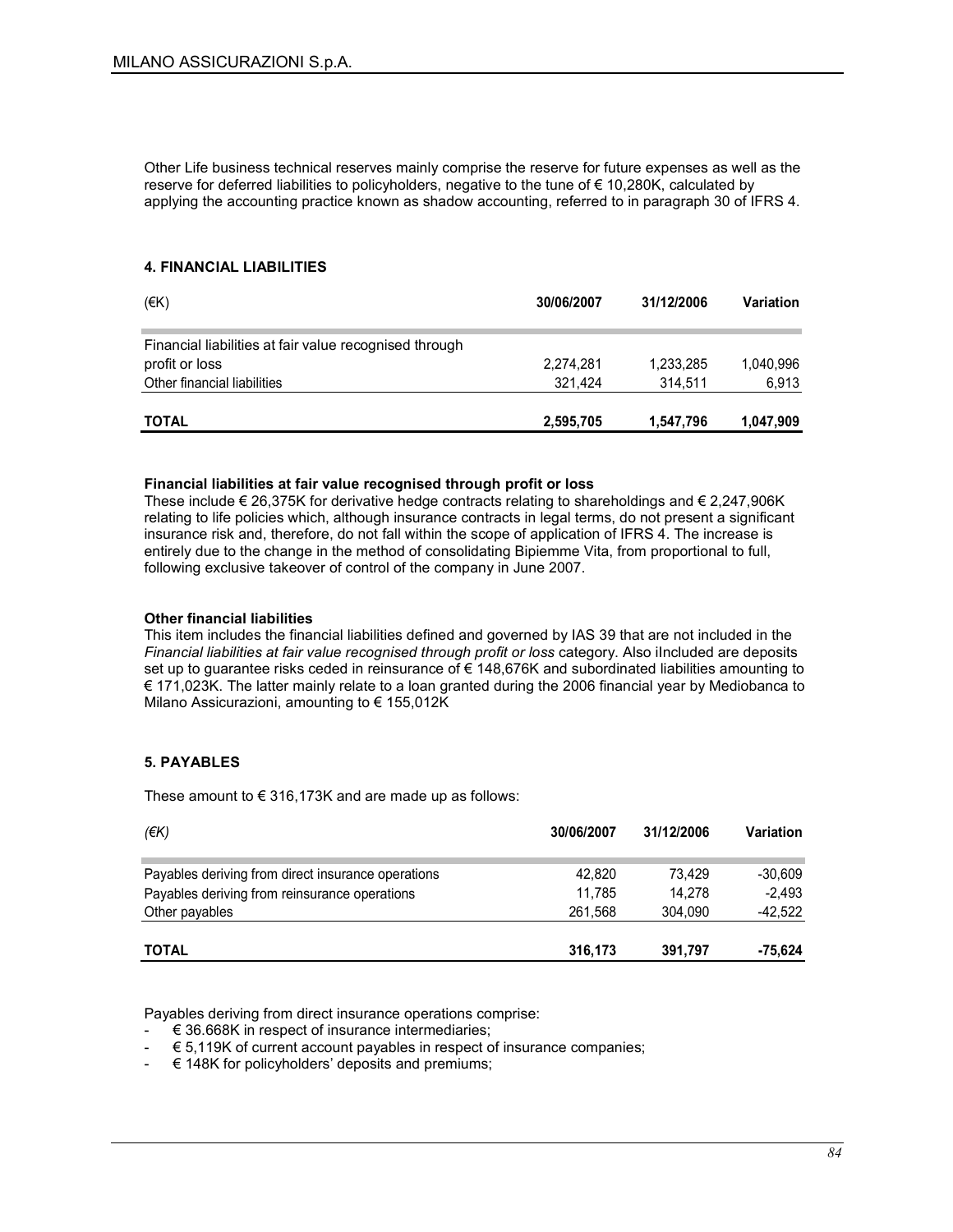$\div$   $\in$  885K in guarantee funds for policyholders.

Details of other payables are given below:

| (EK)                                                                        | 30/06/2007 |
|-----------------------------------------------------------------------------|------------|
|                                                                             |            |
| For policyholders' share of taxes                                           | 43,355     |
| For sundry tax liabilities                                                  | 9.426      |
| To social security and welfare institutions                                 | 10,861     |
| Trade payables                                                              | 55,354     |
| Staff-leaving indemnity                                                     | 27,166     |
| Ires payable to Fondiaria–Sai further to participation in tax consolidation | 54,238     |
| Other                                                                       | 61,168     |
| <b>TOTAL</b>                                                                | 261,568    |

#### 6. OTHER LIABILITIES

Comprising:

| (EK)                                           | 30/06/2007 | 31/12/2006 | Variation |
|------------------------------------------------|------------|------------|-----------|
| Liabilities for a group spin-off held for sale | 2,862      | 762        | 2,100     |
| Deferred tax liabilities                       | 99,534     | 53.597     | 45.937    |
| Current tax liabilities                        | 1.449      | 1.474      | $-25$     |
| Other liabilities                              | 171.961    | 175.167    | $-3,206$  |
| <b>TOTAL</b>                                   | 275,806    | 231,000    | 44,806    |

### Liabilities for a group spin-off held for sale

These include the value of the liabilities held by the subsidiary Novara Assicura, for which a preliminary contract was stipulated in June for the sale of Milano Assicurazioni's 100% holding to a Banco Popolare di Verona e Novara Group company. The transaction should be complete by 30 November 2007.

#### Other liabilities

These amount to  $\epsilon$  171,961K ( $\epsilon$  175,167K as at 31/12/06) and comprise:

- commissions for premiums in the process of being collected of € 52,973K;
- deferred inward commissions on insurance policies not covered by IFRS 4 of  $\epsilon$  43,363K;
- liabilities for cheques cashed by beneficiaries after 30 June 2007, of € 57,416m
- other sundry liabilities of  $\epsilon$  18,209K.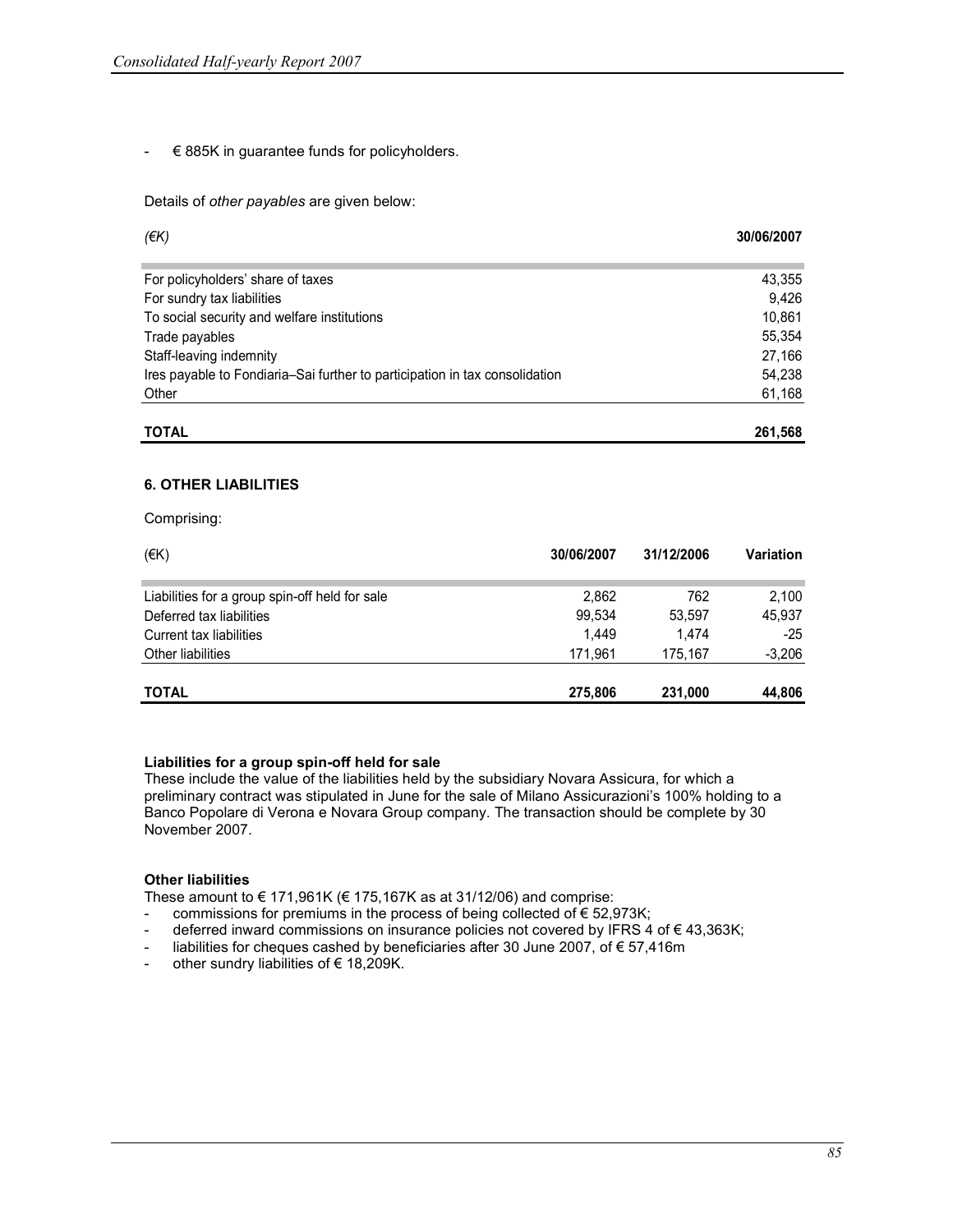Part C - Notes to the consolidated profit and loss account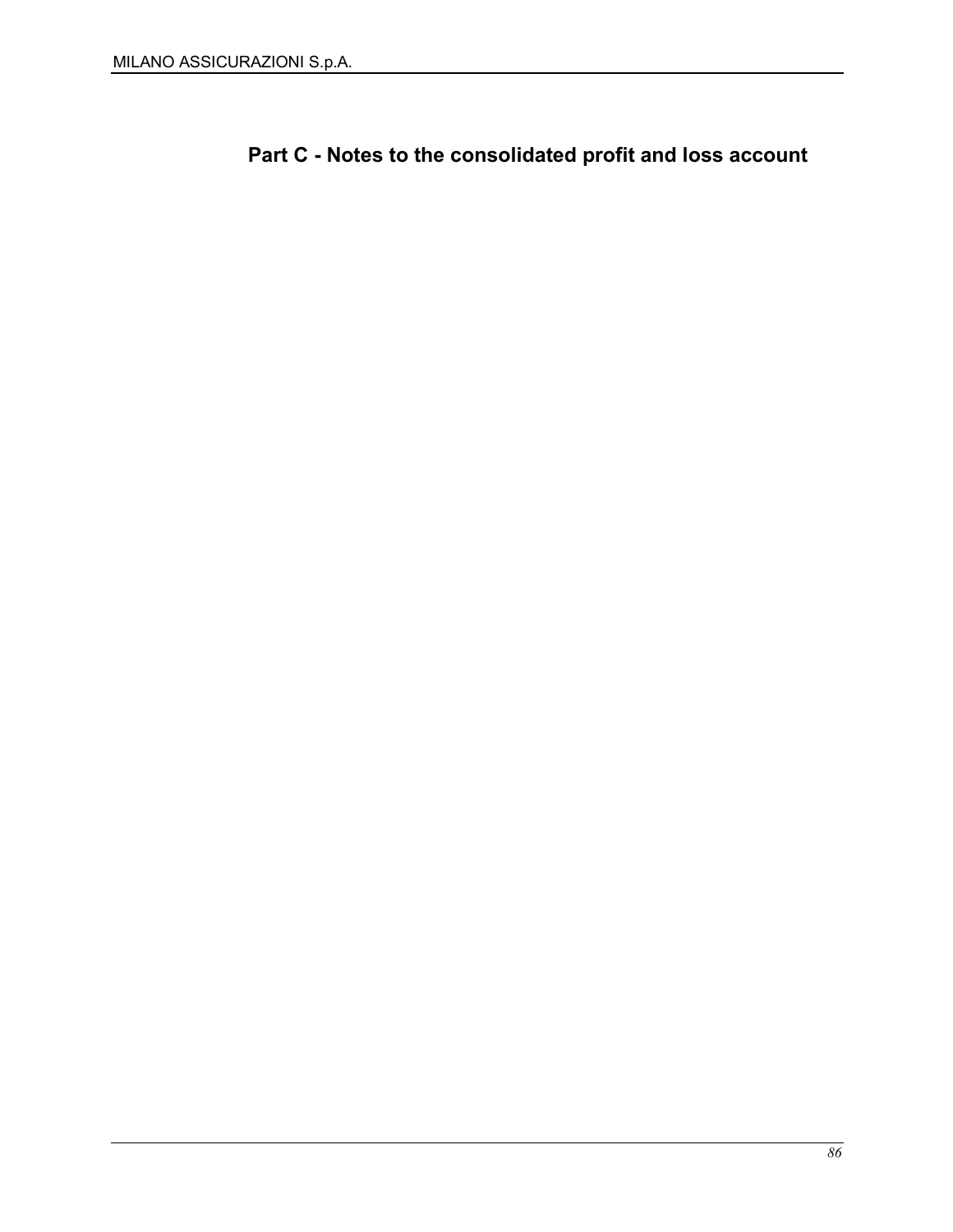### NET PREMIUMS

Consolidated net premiums amount to  $\in 1,755,000$ K ( $\in 1,677,517$ K in the first half of 2006).

The Group's gross premium income amounts to  $\epsilon$  1,806,811 and can be broken down as follows:

| (EK)                                                             | 30/06/2007 | 30/06/2006 | Variation |
|------------------------------------------------------------------|------------|------------|-----------|
| Life-business gross premiums                                     | 428,131    | 289,698    | 138,433   |
| Non-Life business gross premiums<br>Variation in gross amount of | 1,388,284  | 1,439,808  | $-51,524$ |
| unearned premium reserve                                         | $-9,604$   | $-2,847$   | $-6,757$  |
| Total non-Life business                                          | 1,378,680  | 1,436,961  | $-58,281$ |
| Gross earned premiums                                            | 1,806,811  | 1,726,659  | 80,152    |
| (EK)                                                             | 30/06/2007 | 30/06/2006 | Variation |
| Life business premiums ceded                                     | 6,186      | 5,557      | 629       |
| Non-Life business premiums ceded                                 | 46,874     | 44,753     | 2,121     |
| Variation in reinsurers' share of the                            |            |            |           |
|                                                                  |            |            |           |
| premium reserve                                                  | $-1,249$   | $-1,168$   | -81       |
| Total non-Life business                                          | 45,625     | 43,585     | 2,040     |
| <b>Earned reinsurance premiums</b>                               |            |            |           |

The increase in life premiums is mainly due to the 50% proportional consolidation of the Bipiemme Vita profit and loss account from the 4th quarter of 2006 onwards. Net of this contribution, amounting to  $\epsilon$  143,184K, life premiums amount to  $\epsilon$  284,947K.

The gross premiums recorded item does not include the cancellation of securities issued in previous years, which have been posted to Other costs.

For a breakdown of gross premiums recorded in the various classes of business in the accounts and the split between direct and indirect business, please refer to the tables contained in the first part of this report.

### COMMISSION INCOME

| (EK)              | 30/06/2007 | 30/06/2006 | Variation |
|-------------------|------------|------------|-----------|
| Commission income | 9.380      | 467        | 8.913     |

These relate to explicit and implicit loadings for investment contracts and to internal fund management commissions. The increase over the first half of the year was entirely due to the contribution made by Bipiemme Vita, following 50% proportional consolidation from the 4th quarter of 2006 onwards.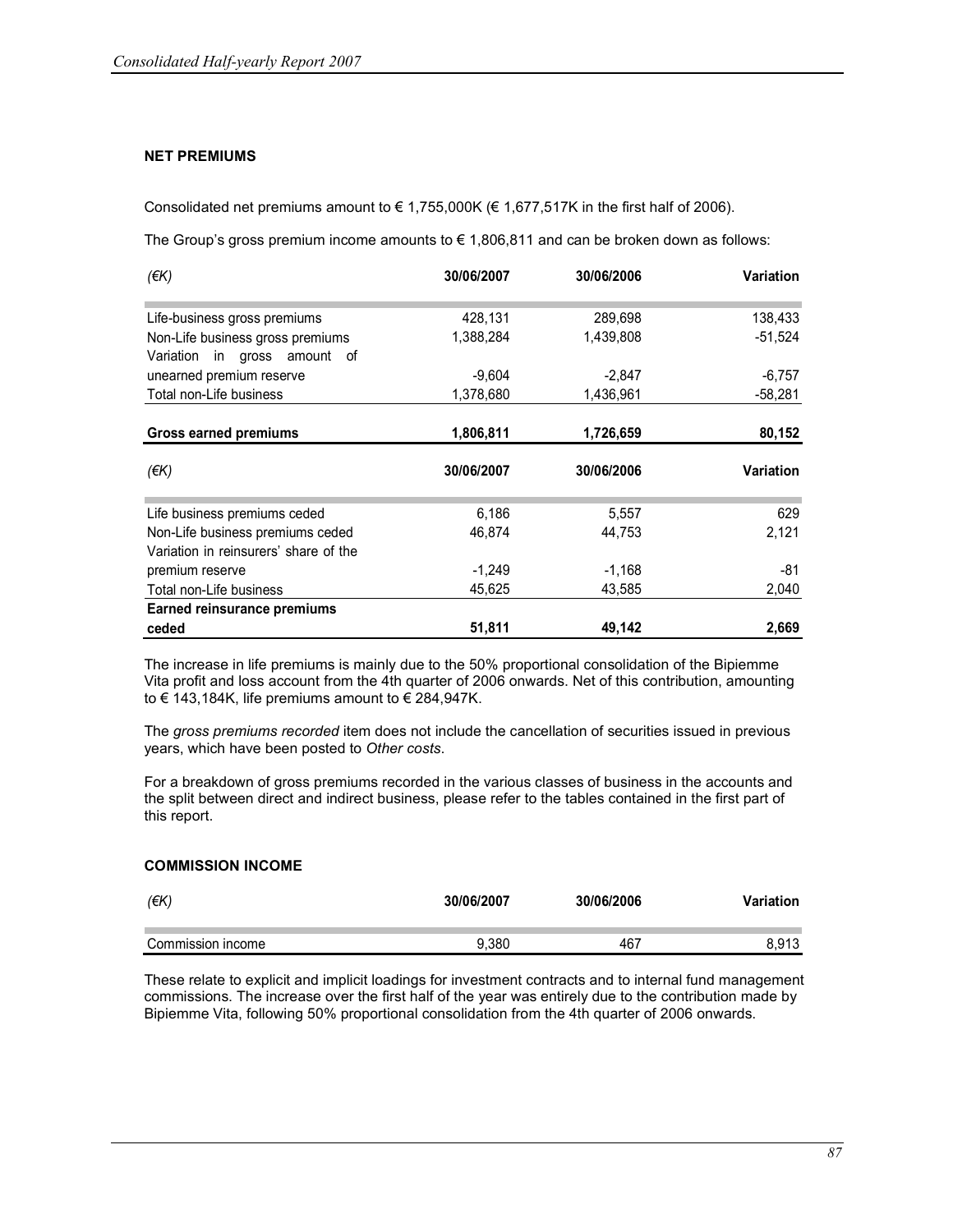### NET INCOME DERIVING FROM FINANCIAL INSTRUMENTS AT FAIR VALUE RECOGNISED THROUGH PROFIT OR LOSS

These amount to € 15,364K of net expenditure compared with net income, recorded at the end of the corresponding period the previous year, of  $\in$  8,966K. The table below shows the individual components:

| $($ <del>€</del> K $)$                                                 | <b>Net</b><br>interest | <b>Other</b><br>net<br>income | <b>Profits</b><br>realised | Losses                   | Capital<br>gains<br>on<br>valua-<br>tions<br>and<br>write-<br>ups | Capital<br>losses<br>on<br>valua-<br>tions<br>and<br>write-<br>downs | <b>Total as</b><br>at 30<br><b>June 2007</b> | <b>Total as</b><br>at 30<br>June<br>2006 | <b>Variation</b> |
|------------------------------------------------------------------------|------------------------|-------------------------------|----------------------------|--------------------------|-------------------------------------------------------------------|----------------------------------------------------------------------|----------------------------------------------|------------------------------------------|------------------|
| Result of investments<br>deriving from                                 |                        |                               |                            |                          |                                                                   |                                                                      |                                              |                                          |                  |
| Financial assets held<br>for trading                                   | 6,673                  | 30,102                        |                            | 6,674 -27,291            | 9,124                                                             | $-12,260$                                                            | 13,022                                       | $-20,672$                                | 33,694           |
| Financial assets at<br>fair value recognised<br>through profit or loss | 4,773                  | $-165$                        | 1,598                      | $-2,813$                 | 5,365                                                             | $-7,167$                                                             | 1,591                                        | 11,706                                   | $-10, 115$       |
| <b>Financial liabilities</b><br>held for trading                       |                        |                               |                            | $\overline{\phantom{a}}$ | 751                                                               |                                                                      | 751                                          | $\overline{\phantom{a}}$                 | 751              |
| <b>TOTAL</b>                                                           | 11,446                 | 29,937                        | 8,272                      | -30,104                  | 15,240                                                            | $-19,427$                                                            | 15,364                                       | $-8,966$                                 | 24,330           |

### INCOME AND EXPENDITURE FROM OTHER FINANCIAL INSTRUMENTS, INVESTMENT PROPERTY AND SHAREHOLDINGS

These are summarised by the table below:

| (EK)                         | <b>Net</b><br>interest | <b>Other</b><br>net<br>income | <b>Profits</b><br>realised | <b>Losses</b> | Losses on<br>valua-<br>tions and<br>write-<br>downs | Total as<br>at 30<br>June<br>2007 | Total<br>as at<br>30<br>June<br>2006 | <b>Variation</b> |
|------------------------------|------------------------|-------------------------------|----------------------------|---------------|-----------------------------------------------------|-----------------------------------|--------------------------------------|------------------|
| Result deriving from:        |                        |                               |                            |               |                                                     |                                   |                                      |                  |
| Investment property          | -                      | 4.800                         |                            |               | $-2.744$                                            |                                   | 2,056 13,235                         | -11.179          |
| Holdings in<br>subsidiaries. |                        |                               |                            |               |                                                     |                                   |                                      |                  |
| associates and joint         |                        | 261                           | 483                        |               |                                                     | 744                               | 254                                  | 490              |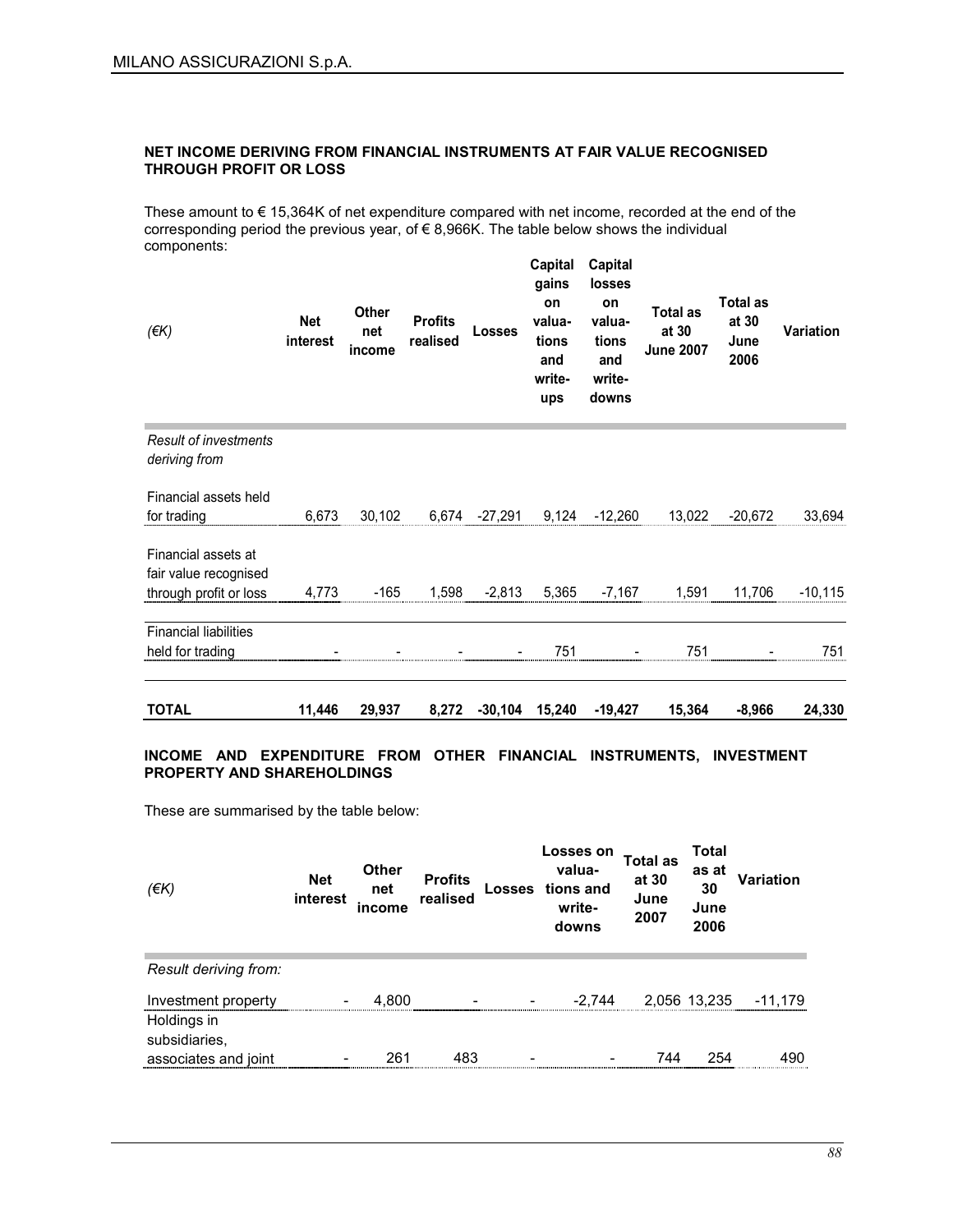| ventures           |          |        |                |  |                |                   |        |
|--------------------|----------|--------|----------------|--|----------------|-------------------|--------|
| Loans and          |          |        |                |  |                |                   |        |
| receivables        | 2.204    |        |                |  | 2.204          | 6,758             | -4,554 |
| Available for sale |          |        |                |  |                | 175.68            |        |
| financial assets   | 128,331  | 41,969 | 56,558 -13,154 |  | $-213.704$     |                   | 38,023 |
| Other receivables  | 1.866    |        |                |  |                | 1,866 1,704       | 162    |
| Cash and cash      |          |        |                |  |                |                   |        |
| equivalents        | 3.812    |        |                |  |                | 3.812 2.097       | 1.715  |
| Other financial    |          |        |                |  |                |                   |        |
| liabilities        | $-7.762$ |        |                |  |                | $-7,762$ $-3,056$ | -4,706 |
| Payables           | $-277$   |        |                |  | -277           | $-300$            | 23     |
|                    |          |        |                |  |                | 196.37            |        |
| TOTAL              | 128.174  | 47,030 | 57.041 -13.154 |  | -2,744 216,347 | 3                 | 19.974 |

The increase in net income from other financial instruments and investment property of € 19,974K, compared with the corresponding period the previous year, was due, in the amount of  $\epsilon$  18,246K, to the contribution made by Bipiemme Vita, following 50% consolidation of the profit and loss account from the 4th quarter of 2006 onwards.

## OTHER INCOME

| Other income amounted to $\epsilon$ 57,951K ( $\epsilon$ 43,991K as at 30/06/06) and comprised: |            |            |
|-------------------------------------------------------------------------------------------------|------------|------------|
| (EK)                                                                                            | 30/06/2007 | 30/06/2006 |
| Other technical income                                                                          | 7.764      | 10.904     |
| Fund withdrawals                                                                                | 10.749     | 9.365      |
| Exchange differences                                                                            | 2.041      |            |
| Contingent assets                                                                               | 799        | 2.026      |
| Gains realised on tangible assets                                                               |            | 49         |
| Recovery of administrative expenses and charges                                                 | 19.956     | 19.443     |
| Other income                                                                                    | 16.640     | 2.204      |
| <b>TOTAL</b>                                                                                    | 57.951     | 43.991     |

Recovery of administrative expenses and charges, offset against other charges, mainly relates to charges to Fondiaria-Sai Group companies for their share, based on objective criteria, of costs relating to amalgamated functions and are, in the main, staff costs.

The residual Other income item, amounting to  $\in$  16,640K, includes  $\in$  12,472K recorded in the light of the recalculation of staff-leaving indemnity following the supplementary pension reform.

## NET CHARGES RELATING TO CLAIMS

Claims paid, including Life business amounts and related expenses reached, net of units ceded to reinsurers, the sum of  $\epsilon$  1,333,921K, up by 3.8% on the first six months of the previous year.

| (EK)                     | 30/06/2007 | 30/06/2006 | Variation |
|--------------------------|------------|------------|-----------|
| <b>Non-life business</b> |            |            |           |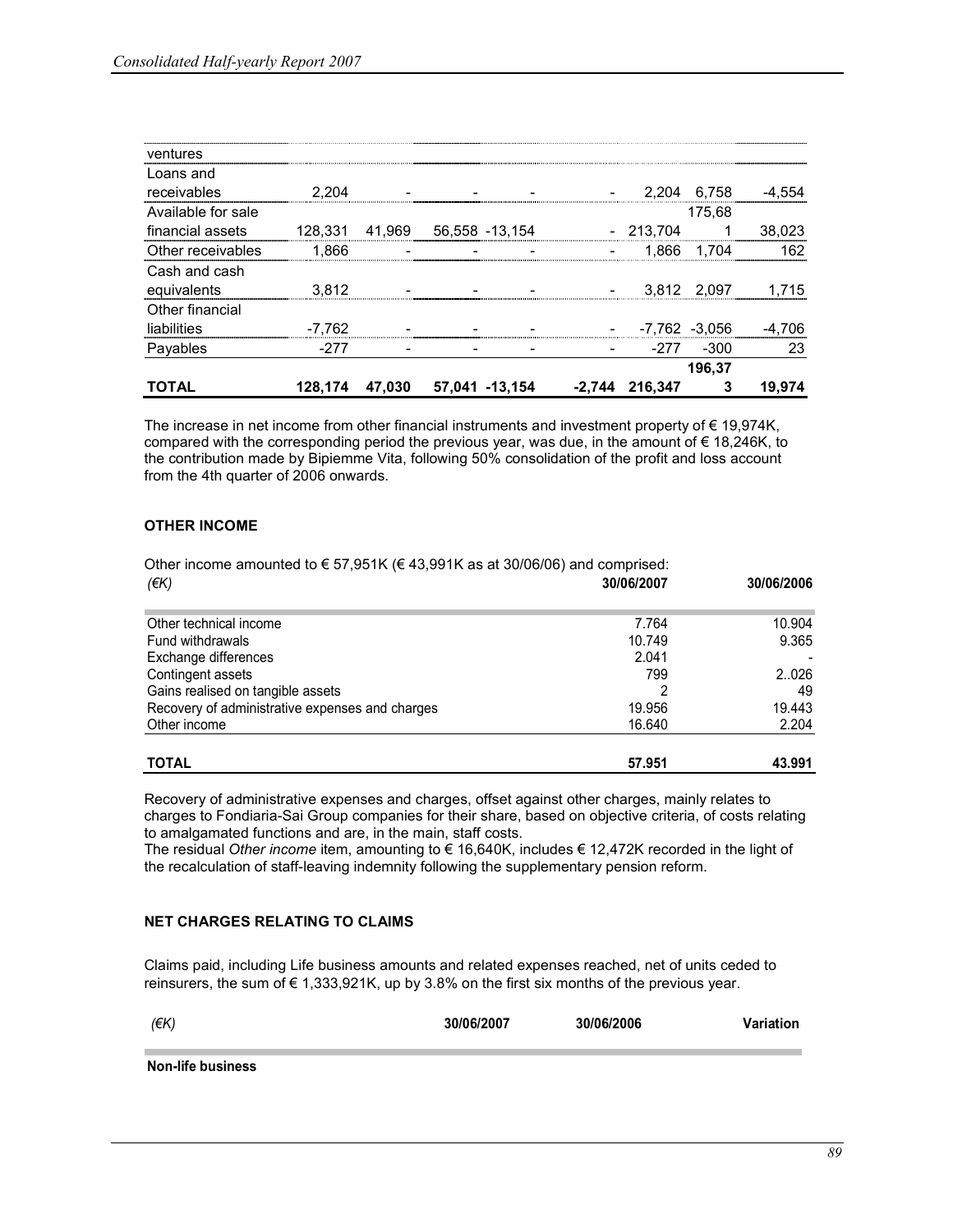| Amounts paid                              | 1,013,557 | 1,018,074 | $-4.517$  |
|-------------------------------------------|-----------|-----------|-----------|
| Variation in claims reserve               | $-36,267$ | 22,606    | $-58,873$ |
| Variation in recoveries                   | $-21,299$ | $-34,584$ | 13,285    |
| Variation in other technical reserves     | 316       | 214       | 102       |
| <b>Total Non-Life business</b>            | 956,307   | 1,006,310 | $-50,003$ |
|                                           |           |           |           |
| <b>Life Business</b>                      |           |           |           |
| Sums paid                                 | 320,364   | 267,111   | 53,253    |
| Variation in the reserve for payables     | $-1,110$  | 18,523    | $-19,633$ |
| Variation in mathematical reserves        | 133,771   | 68,062    | 65,709    |
| Variation in technical reserves where the |           |           |           |
| investment risk is borne by policyholders |           |           |           |
| and arises from pension fund              |           |           |           |
| management                                | $-1,207$  | $-34,326$ | 33,119    |
| Variation in other technical reserves     | 280       | $-13,578$ | 13,858    |
| <b>Total Life</b>                         | 452,098   | 305,792   | 146,306   |
| Total Non-life + Life                     | 1,408,405 | 1,312,102 | 96,303    |
| Amounts paid                              | 1,333,921 | 1,285,185 | 48,736    |
| Variation in reserves                     | 74,484    | 26,917    | 47,567    |

The increase in Life sums paid and the Variation in mathematical reserves compared with the corresponding period the previous year was due, in the amount of € 30,897K and € 119,598K respectively, to the contribution made by Bipiemme Vita, following 50% consolidation of the profit and loss account from the 4th quarter of 2006 onwards.

### COMMISSIONS PAYABLE

Commissions payable amount to  $\epsilon$  6,851K with an increase over the first half of 2006 of  $\epsilon$  6,764K, entirely due to the inclusion of Bipiemme Vita in the basis of consolidation. These are accounted for by commissions paid for the period in question on financial contracts not covered by IFRS 4.

## OPERATING EXPENSES

The table below gives details by type of business:

| $(\epsilon K)$                     | 30/06/2007 | 30/06/2006 | <b>Variation</b> |
|------------------------------------|------------|------------|------------------|
|                                    |            |            |                  |
| <b>Non-life business</b>           |            |            |                  |
| Purchase commissions and           |            |            |                  |
| variations in deferred acquisition |            |            |                  |
| costs                              | 178,132    | 175,213    | 2,919            |
| Other acquisition costs            | 31.031     | 31.261     | $-230$           |
| Collecting commissions             | 19.431     | 19.565     | $-134$           |
| Commissions and profit shares      |            |            |                  |
| received by reinsurers             | $-9.165$   | $-9,674$   | 509              |
| <b>Total Non-Life business</b>     | 219,429    | 216,365    | 3,064            |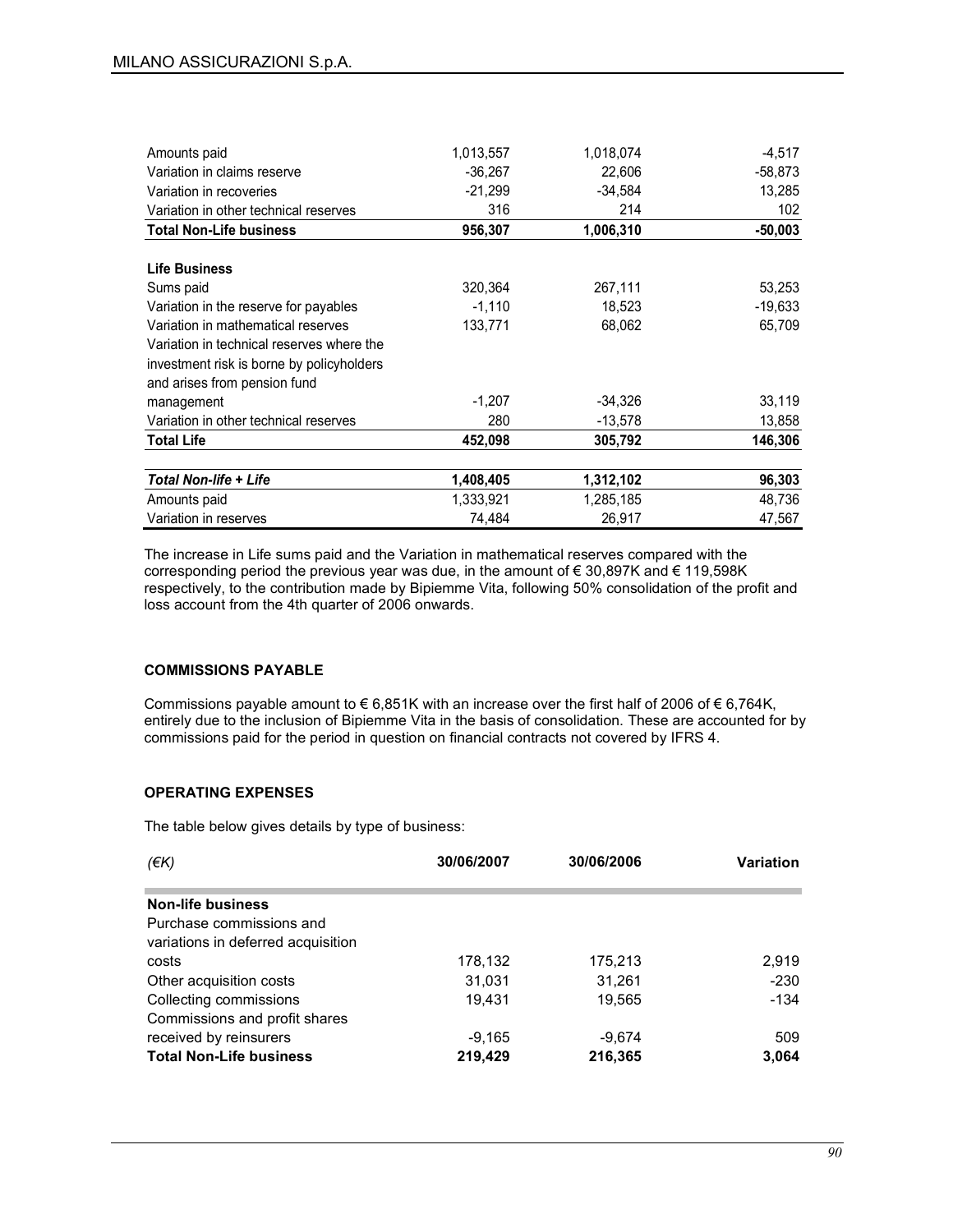| <b>TOTAL</b>                       | 276.351 | 261.837  | 14.514 |
|------------------------------------|---------|----------|--------|
| Other administration costs         | 42,303  | 34.782   | 7,521  |
| Investment management costs        | 3,226   | 2,968    | 258    |
| <b>Total Life</b>                  | 11,393  | 7,722    | 3,671  |
| received by reinsurers             | $-977$  | $-1,443$ | 466    |
| Commissions and profit shares      |         |          |        |
| Collecting commissions             | 2,889   | 2,960    | $-71$  |
| Other acquisition costs            | 4,252   | 2,713    | 1,539  |
| costs                              | 5,229   | 3,492    | 1,737  |
| variations in deferred acquisition |         |          |        |
| Purchase commissions and           |         |          |        |
| <b>Life Business</b>               |         |          |        |

The increase in operating expenses compared with the corresponding period the previous year was due, in the amount of € 3,334K to the contribution made by Bipiemme Vita, following 50% consolidation of the profit and loss account from the 4th quarter of 2006 onwards.

## OTHER COSTS

Other costs amounted to  $\epsilon$  129,849K ( $\epsilon$  127,817K as at 30/06/06) and comprise:

| (EK)                                            | 30/06/2007 | 30/06/2006 |
|-------------------------------------------------|------------|------------|
|                                                 |            |            |
| Other technical charges                         | 81.464     | 88,532     |
| Provisions                                      | 8,032      | 5,180      |
| Losses on receivables                           | 2,500      | 4,016      |
| Contingent liabilities                          | 2,972      | 1,104      |
| Amortisation tangible assets                    | 1.114      | 1,131      |
| Amortisation intangible assets                  | 3,864      |            |
| Exchange differences                            | 3,886      | 4,324      |
| Minorities' administrative charges and expenses | 19,956     | 19,443     |
| Other costs                                     | 6.061      | 4,087      |
| <b>TOTAL</b>                                    | 129,849    | 127,817    |

The residual item Other costs includes  $\epsilon$  2,019K, set aside for the relevant share of the cost of options to purchase Fondiaria-Sai savings shares assigned to Milano Assicurazioni executive directors and managers, determined on the basis of factors already stated in the chapter dedicated to Stock Option Plans, inserted into the first part of this report and to which we, therefore, refer back.

## INCOME TAXES

(€K) 30/06/2007

Current income taxes 64,825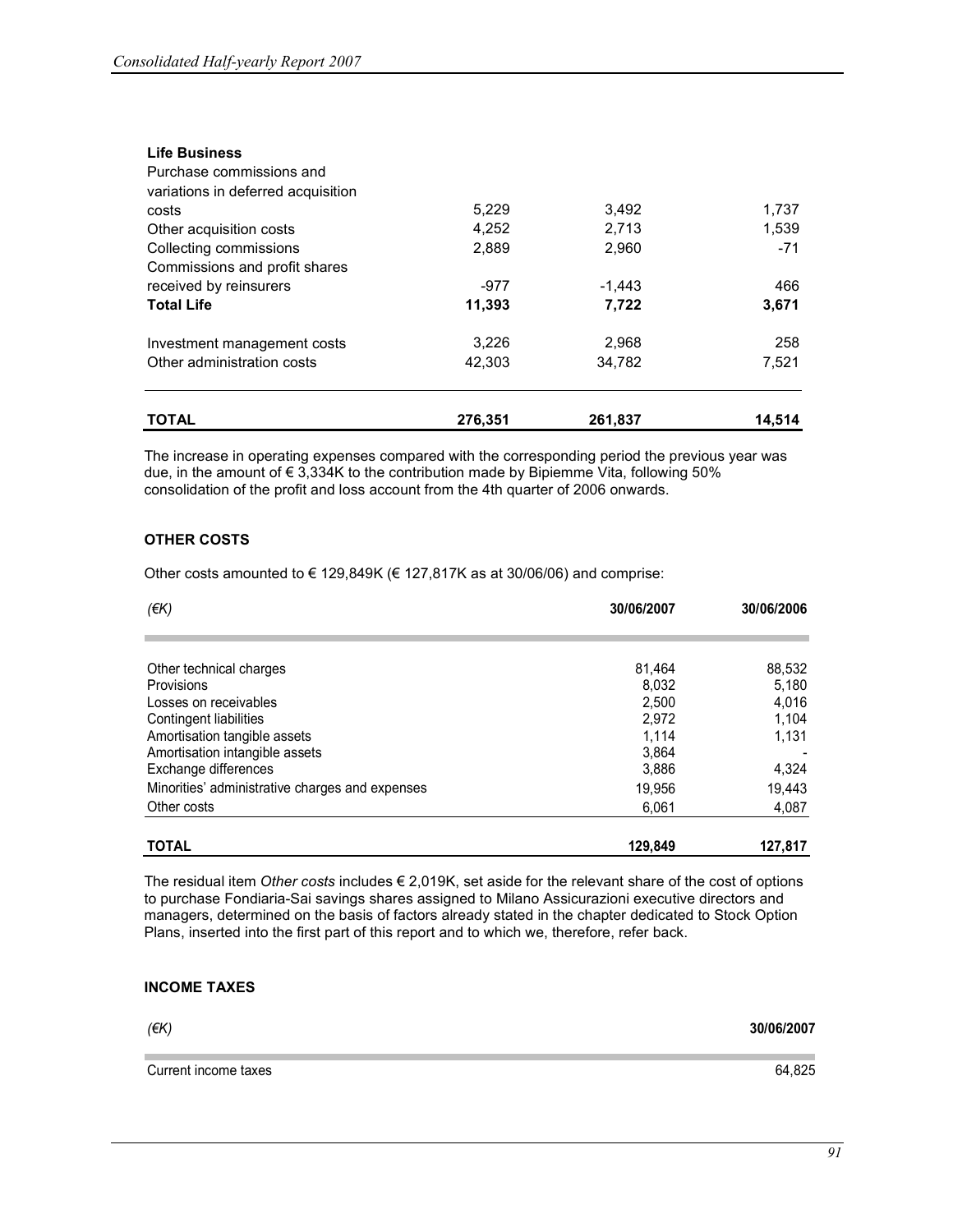| Deferred income taxes arising over the year | 27.485    |
|---------------------------------------------|-----------|
| Deferred income taxes used over the year    | $-13.160$ |
| Advance income taxes arising over the year  | -25.326   |
| Advance income taxes used over the year     | 25,684    |
|                                             |           |

| <b>TOTAL</b> | 79.508 |
|--------------|--------|
|              |        |

Income taxes amounted to € 79,508K (€ 69,296K as at 30/06/06) being the combined effect of current income taxes of € 64,825K and deferred taxes of € 14,683K.

Current income taxes (Ires and Irap) are calculated by applying current nominal rates of 33% for Ires and 5.25% for Irap to the basic taxable amounts.

The tax rate for the half year in question is lower than the nominal rate mainly because of dividends cashed which are nearly all tax exempt and because of capital gains realised on holdings falling within the "participation exemption" scheme.

### FURTHER INFORMATION

### Earnings per share

The basic earnings per share is calculated by dividing the group net profit attributable to the Parent company's ordinary shareholders by the weighted average number of shares in circulation during the half year. Please note that the weighted average number of shares in circulation is decreased by the weighted average number of own shares held and that the savings shareholders' relevant share of the profit is deducted from the group net profit.

On 30 June the Milano Assicurazioni 1998 –2007 warrant conversion period ended and so there is no longer such a great requirement for calculation of diluted earnings per share.

Share results and information for the purposes of calculating earnings per share are given below:

|                                                                                                                                                    | 30/06/2007  | 30/06/2006  |
|----------------------------------------------------------------------------------------------------------------------------------------------------|-------------|-------------|
| Net profit attributable to the Parent company's ordinary shareholders $(\epsilon K)$<br>Weighted average number of ordinary shares for calculation | 142.576     | 128,815     |
| of basic earnings per share                                                                                                                        | 437,250,899 | 432.144.900 |
| Basic earnings per share (in Euro)<br>Dilution effect:                                                                                             | 0.33        | 0.30        |
| Adjusted weighted average number of ordinary shares                                                                                                |             |             |
| for the purposes of calculating diluted earnings per share                                                                                         |             | 452,366,746 |
| Diluted earnings per share (in Euro)                                                                                                               |             | 0.28        |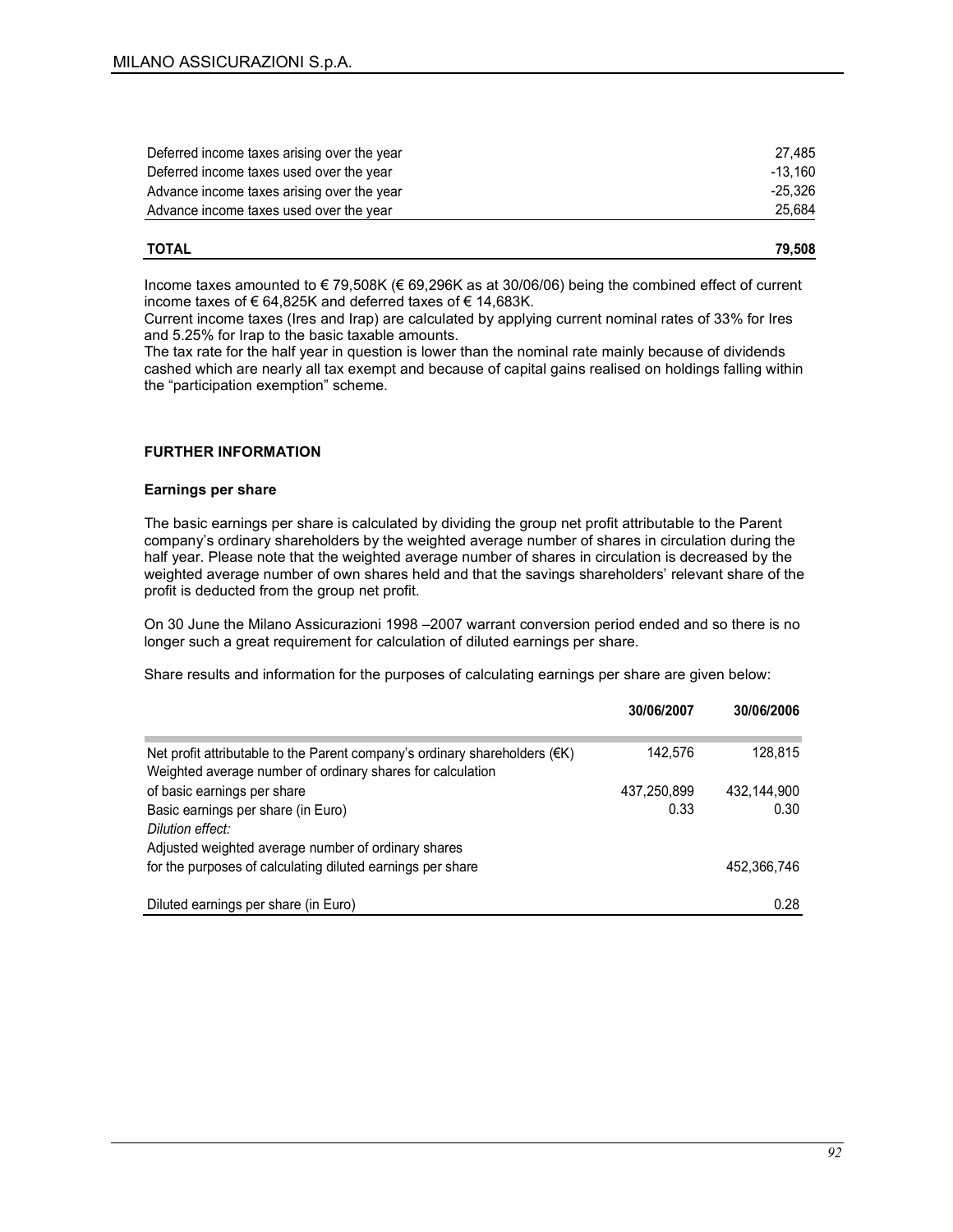Part D - Sector report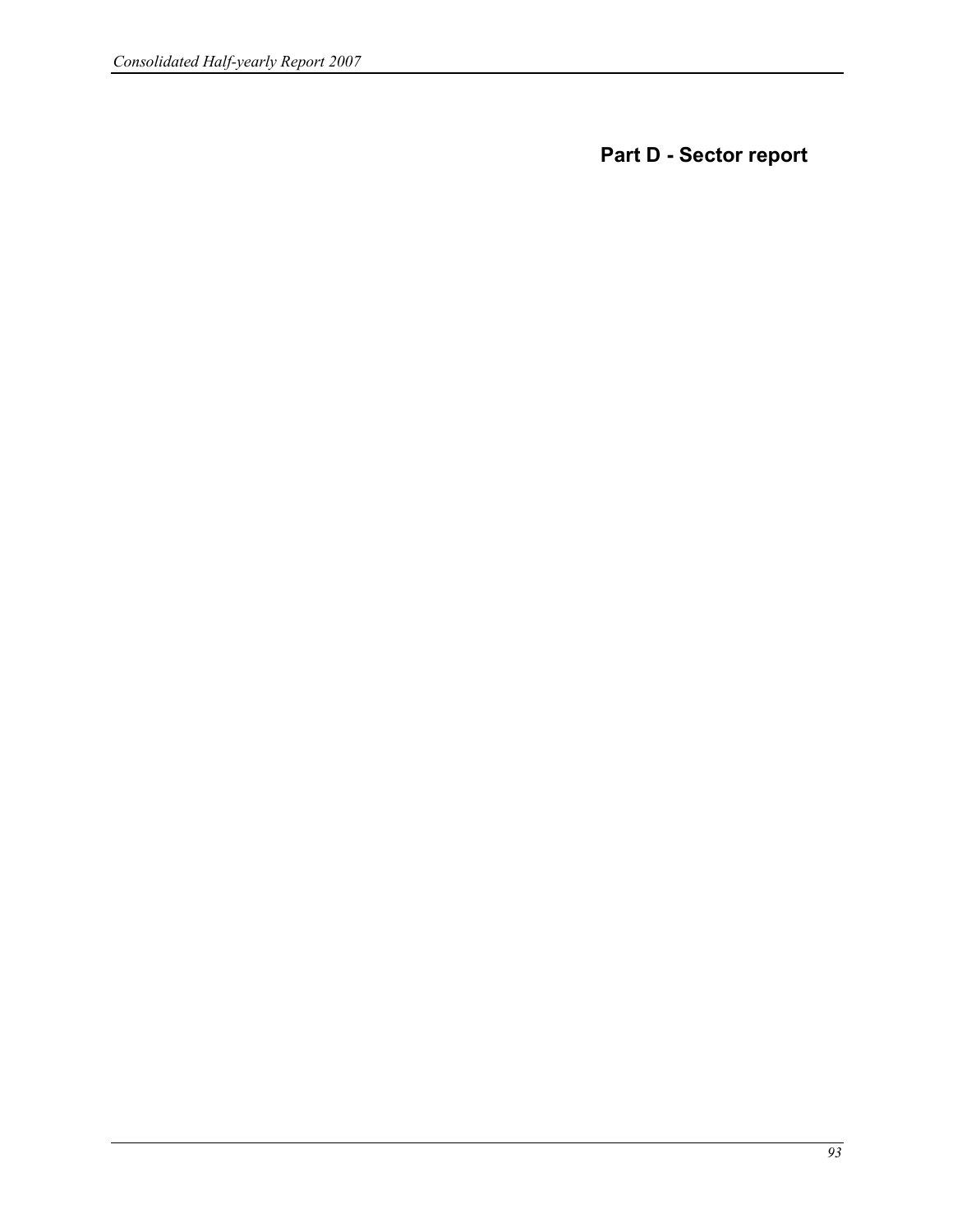According to what is laid down by IAS 14, business segment disclosures provide an additional tool to aid understanding of the Group's economic/financial performance.

The logic underlying the application of the standard is that by indicating how and where the Group's results are formed, it is then possible to obtain information on both the Group's overall operability and, more especially, areas where risks and returns are concentrated.

The Group's primary reporting is by business segment. Group companies are organised and managed separately on the basis of the nature of the products and services supplied, for each business segment representing a strategic business unit and offering different products and services. In order to identify primary segments, the Group conducted an analysis of the risk/return profile of these segments and took into consideration the internal disclosure structure. Identification of the remaining segment is the result of a discretional valuation aimed at showing the primary source of risks and benefits to which the Group is exposed.

The Non-life segment provides insurance cover for the events shown in art. 2 paragraph 3 of Legislative Decree 209/2005.

The Life segment consists of the insurances and operations indicated in art. 2, paragraph 1 of Legislative Decree 209/2005.

The Land and buildings segment includes the activities of subsidiary property companies actively operating in the investment property management and development market.

The Other Business segment, being of a residual nature, includes the business of subsidiaries operating in the financial and commercial assistance for agencies segment.

Transactions between segments are generally concluded under the same terms applied to third parties.

This section reports on the balance sheet and profit and loss account broken down by segment, prepared in accordance with models approved by ISVAP with Directive No. 2460 of 10 August 2006. Notes and further data on individual segments are given in the Management Report. Please refer to this report for further information.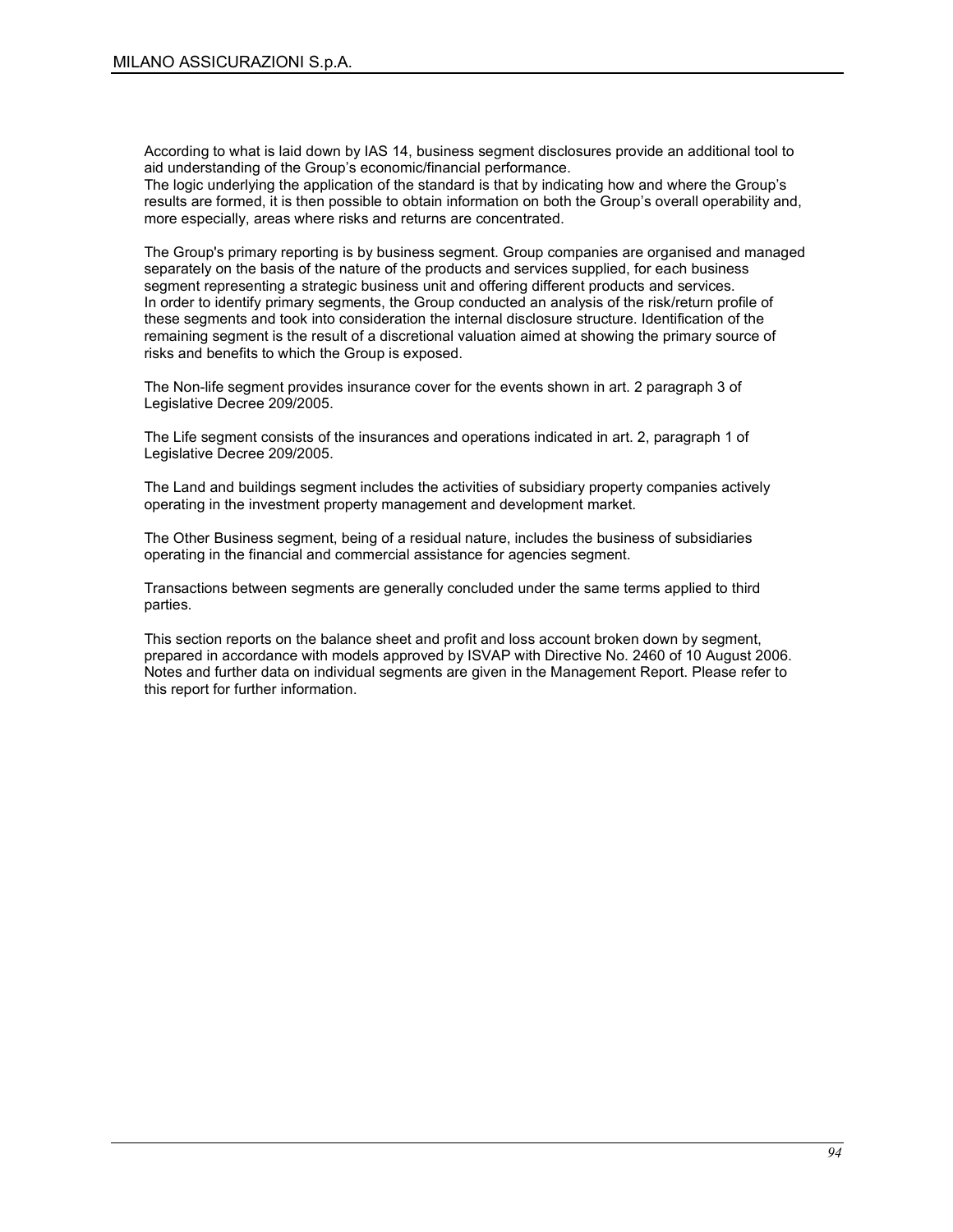Balance sheet and Profit and Loss account by business sector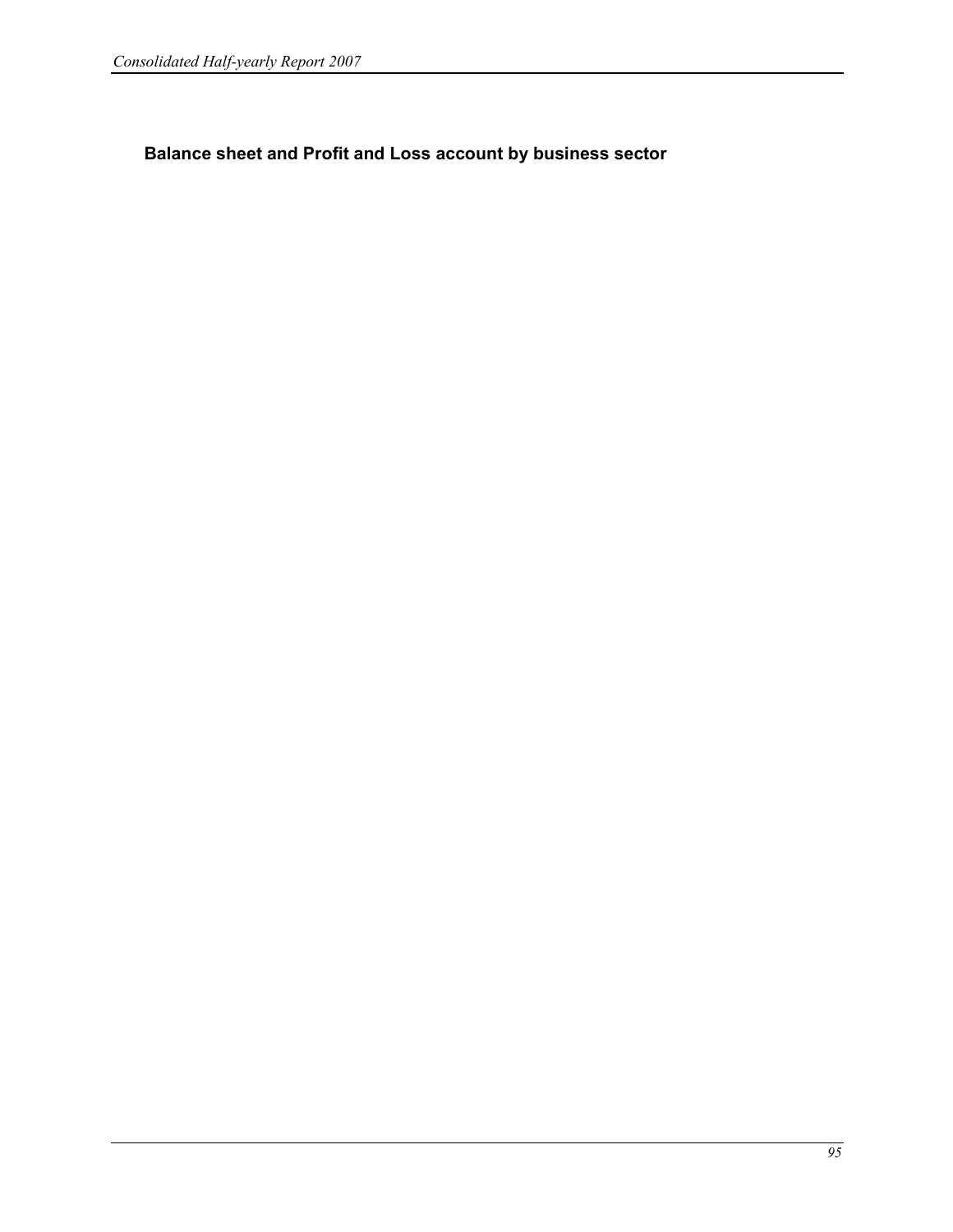**T** 

| PARENT COMPANY AND CONSOLIDATED NET EQUITY RECONCILIATION                |                                 |                                 |                     |                            |
|--------------------------------------------------------------------------|---------------------------------|---------------------------------|---------------------|----------------------------|
|                                                                          |                                 | 30/06/2007                      |                     | 31/12/2006                 |
| Amounts in €K                                                            | <b>Net equity</b><br>pre-result | <b>Result for the</b><br>period | Total net<br>equity | <b>Total net</b><br>equity |
| The parent company's balances according to Italian accounting principles | 1,537,456                       | 140,973                         | 1,678,429           | 1,605,665                  |
| <b>Effects of theapplication of</b>                                      |                                 |                                 |                     |                            |
| IAS/IFRS principlies on the parent company:                              |                                 |                                 |                     |                            |
| IAS 38 "Intangible assets"                                               |                                 |                                 |                     |                            |
| Goodwill                                                                 | 72,128                          | 11,996                          | 84,124              | 72,128                     |
| Other intangible assets                                                  | $-666$                          | 233                             | $-433$              | $-666$                     |
| IAS 16-40 "Property and investments in property"                         |                                 |                                 |                     |                            |
| - Property                                                               | $-36,945$                       | $-1,872$                        | $-38,817$           | $-36,945$                  |
| IAS 1 "Presentation of financial statements"                             |                                 |                                 |                     |                            |
| Own shares                                                               | $-12,010$                       |                                 | $-12,010$           | $-8,271$                   |
| IAS 19 "Employee benefits"                                               |                                 |                                 |                     |                            |
| - TFR and other employee benefits                                        | $-10,364$                       | 12,389                          | 2,025               | $-9,457$                   |
| IAS 39 "Financial instruments"                                           |                                 |                                 |                     |                            |
| Financial assets:                                                        |                                 |                                 |                     |                            |
| - Available for sale                                                     | 274,178                         | 8,731                           | 282,909             | 417,078                    |
| - Fair value through profit or loss                                      | 9,077                           | 2,976                           | 12,053              | 9,077                      |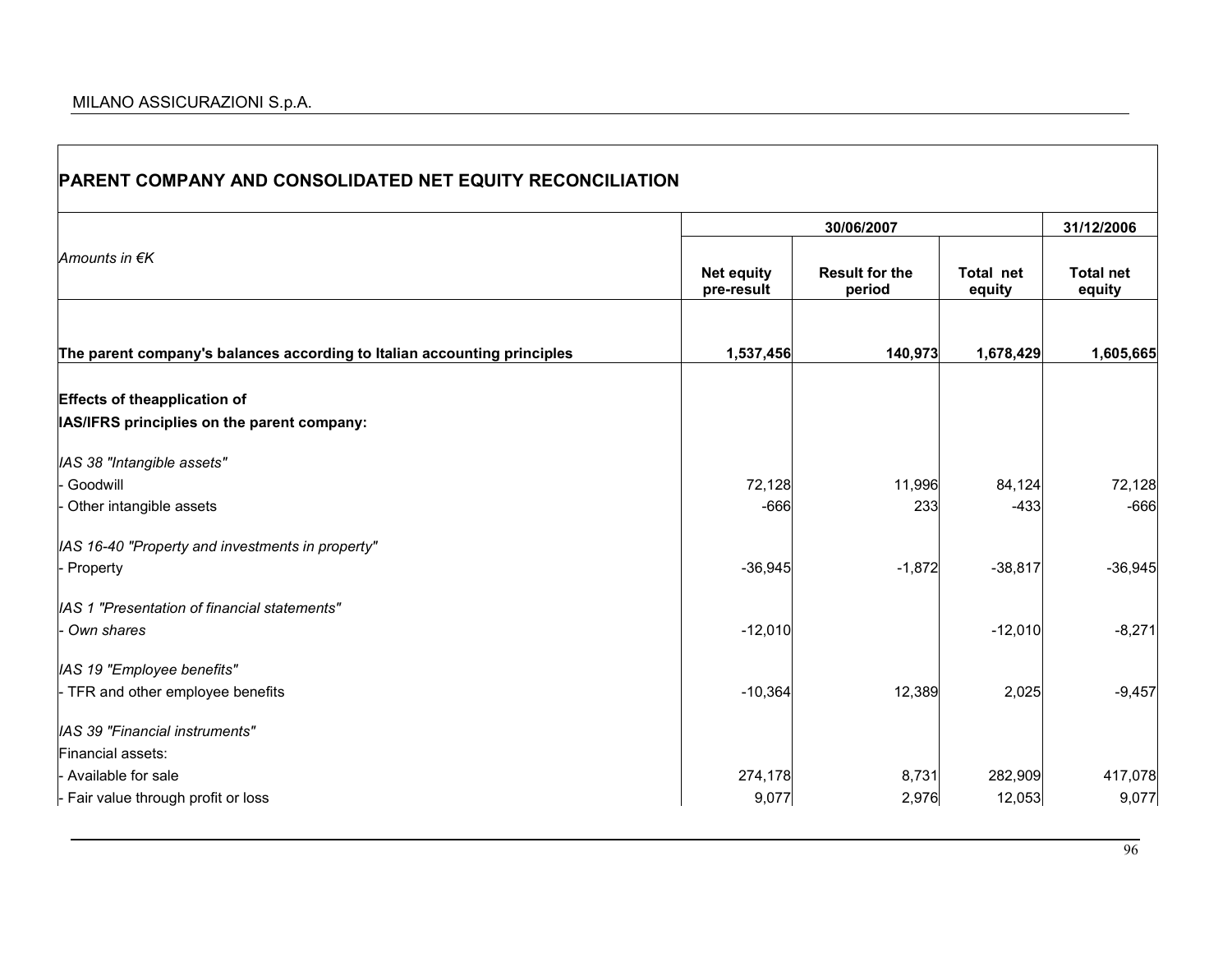Consolidated Half-yearly Report 2007

| Other financial assets                                                 | $-258$    | 86        | $-172$    | $-258$    |
|------------------------------------------------------------------------|-----------|-----------|-----------|-----------|
| <b>Financial liabilities</b>                                           | $-675$    | $-315$    | $-990$    | $-675$    |
| <b>IFRS 4 "Insurance Contracts"</b>                                    |           |           |           |           |
| - Provision for outstanding premiums and equalisation provisions       | 32,755    | 1,386     | 34,141    | 32,755    |
| - Actuarial provisions                                                 | 5,337     | $-902$    | 4,435     | $-57,234$ |
| Service component of linked policies (IAS 18)                          | $-87$     | 41        | -46       | $-87$     |
| IFRS 2 "Payments based on shares"                                      |           |           |           |           |
| - Other reserves for profits and equity                                | 2,019     | $-2,019$  |           |           |
| Fiscal effect of IAS/IFRSadjustments                                   | $-61,134$ | $-21,067$ | $-82,201$ | $-84,234$ |
| <b>Consolidation adjustments:</b>                                      |           |           |           |           |
| - Difference between write-down and pro-quota result of the companies: |           |           |           |           |
| Consolidated fully                                                     | $-62,127$ | 5,259     | $-56,868$ | $-51,833$ |
| Valued using the net equity method                                     | $-273$    | 268       | -5        | 339       |
| Differences allocated to the assets                                    | 64,335    | $-2,510$  | 61,825    | 63,384    |
| <b>Consolidation difference</b>                                        | 24,169    |           | 24,169    | 23,911    |
| - Application of different accounting principles                       | 69,918    | 7,771     | 77,689    | 69,918    |
| Differences on assets ceded                                            | 162       | $-162$    |           |           |
| Elimination effects of inter-group transactions:                       |           |           |           |           |
| <b>Dividends</b>                                                       | 7,441     | $-7,441$  |           |           |
| Write-off of goodwill arising from merger deficit                      | $-25,451$ |           | $-25,451$ | $-25,451$ |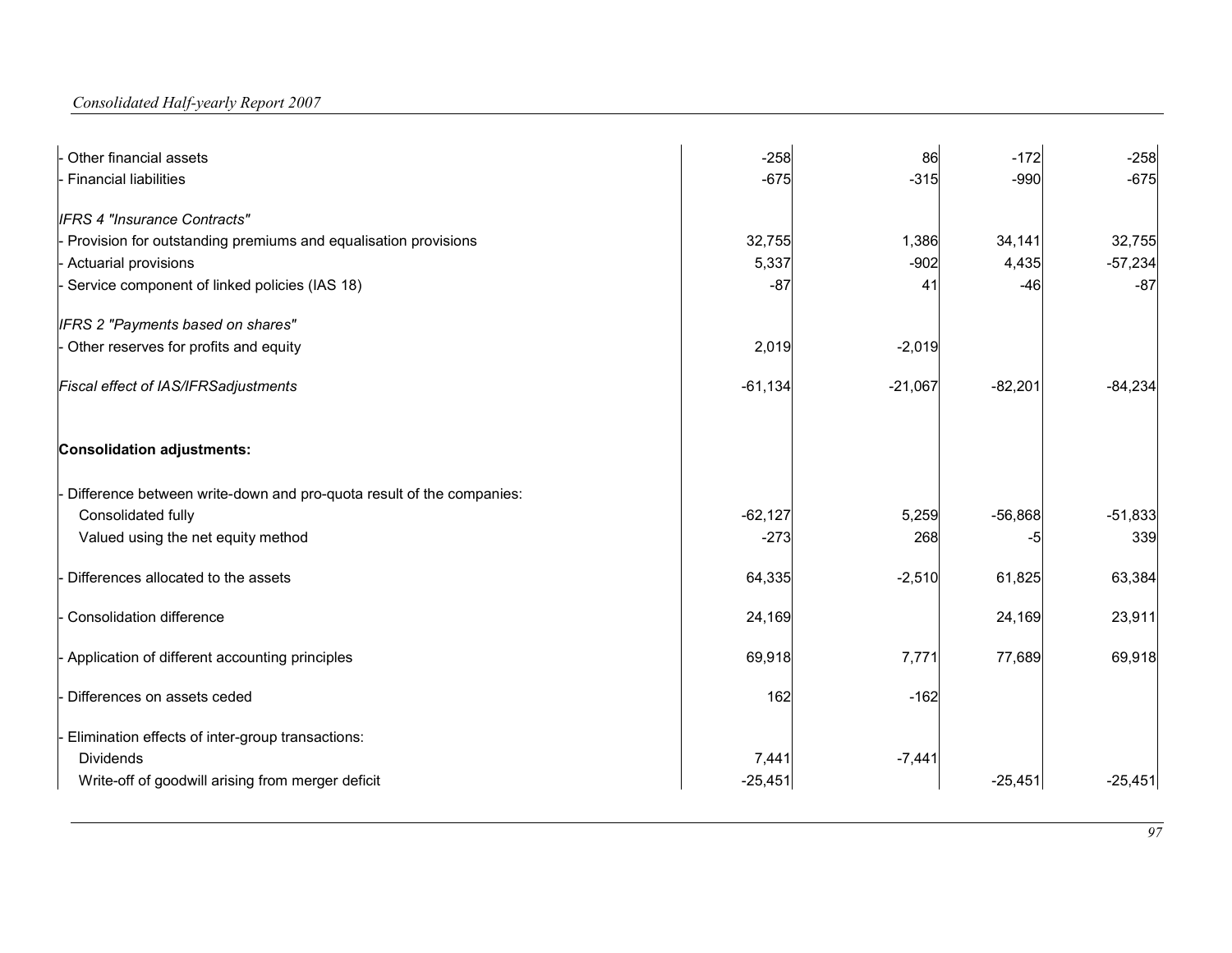# MILANO ASSICURAZIONI S.p.A.

| Other inter-group transacitons                                                                      | $-10.807$ |          | $-10.807$ | $-10,807$ |
|-----------------------------------------------------------------------------------------------------|-----------|----------|-----------|-----------|
| - Fiscal effects of consolidation adjustments                                                       | $-22.837$ | $-2.972$ | $-25.809$ | $-22,833$ |
| Balances consolidated according to the IAS/IFRSinternational accounting principles<br>(group share) | 1,855,341 | 152,849  | 2.008.190 | ,985,504  |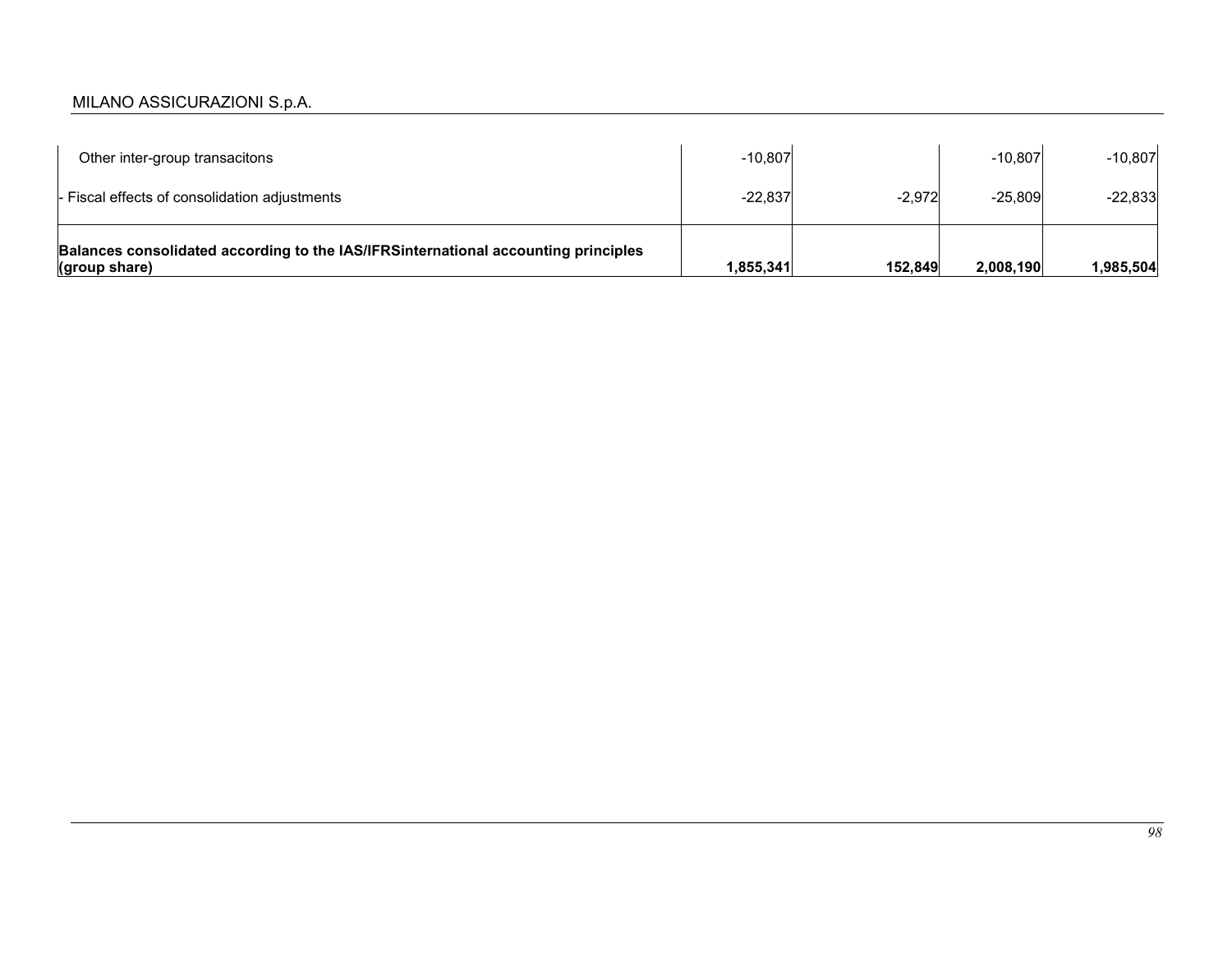# CONSOLIDATED HALF YEAR REPORT AS AT 30 JUNE 2007

Amounts in €K

# Balance sheet by business sector

|                                                                                        | Non-life business<br>Life business |            |            | <b>Property Sector</b>   |            | Other      |            | Intersegment overlaps |                          | <b>Total</b> |            |            |
|----------------------------------------------------------------------------------------|------------------------------------|------------|------------|--------------------------|------------|------------|------------|-----------------------|--------------------------|--------------|------------|------------|
|                                                                                        | 30/06/2007                         | 31/12/2006 | 30/06/2007 | 31/12/2006               | 30/06/2007 | 31/12/2006 | 30/06/2007 | 31/12/2006            | 30/06/2007               | 31/12/2006   | 30/06/2007 | 31/12/2006 |
| <b>INTANGIBLE</b><br><b>ASSETS</b>                                                     | 153,185                            | 153,185    | 182,275    | 88,006                   | 683        |            |            | 705                   |                          |              | 336,143    | 241,896    |
| <b>TANGIBLE ASSETS</b>                                                                 | 165,963                            | 150,162    | 346        | 118                      | 3,526      | 2,193      | 63         | 1,604                 |                          |              | 169,898    | 154,077    |
| <b>REINSURERS'</b><br><b>SHARE OF</b><br><b>TECHNICAL</b><br><b>RESERVES</b>           | 221,446                            | 204,363    | 137,534    | 140,293                  |            |            |            |                       |                          |              | 358,980    | 344,656    |
| <b>INVESTMENTS</b>                                                                     | 4,816,770                          | 4,858,938  | 7,998,344  | 6,216,484                | 201,312    | 201.785    | 677        | 14,453                |                          |              | 13,017,103 | 11,291,660 |
| Investments in<br>property                                                             | 273,665                            | 271,952    |            |                          | 102,614    | 103,342    |            |                       |                          |              | 376,279    | 375,294    |
| Shareholdings in<br>subsidiaries.<br>associates and joint<br>ventures                  | 12,663                             |            |            | $\overline{\phantom{a}}$ |            | $-256$     |            | 13,725                | $\overline{\phantom{a}}$ |              | 12,663     | 13,469     |
| Investments held to<br>maturity                                                        |                                    |            |            |                          |            |            |            |                       |                          |              |            |            |
| Loans and<br>receivables                                                               | 92,559                             | 93,400     | 54.704     | 55,219                   |            |            |            |                       |                          |              | 147,263    | 148,619    |
| <b>Financial assets</b><br>available for sale                                          | 4,292,431                          | 4,341,518  | 5,105,541  | 4,395,234                | 98,698     | 98,699     | 677        | 728                   |                          |              | 9,497,347  | 8,836,179  |
| <b>Financial assets</b><br>recorded at fair value<br>in the profit and loss<br>account | 145.452                            | 152,068    | 2,838,099  | 1.766.031                |            |            |            |                       |                          |              | 2,983,551  | 1,918,099  |
| <b>SUNDRY</b><br><b>RECEIVABLES</b>                                                    | 624,173                            | 756,145    | 90,946     | 103,933                  | 9,042      | 8,711      | 673        | 860                   |                          | $-14$        | 724,834    | 869,635    |
| OTHER ASSETS                                                                           | 252,003                            | 213,046    | 111,055    | 147,150                  | 414        | 1,252      | 79         | 140                   | $-31,023$                | $-80,293$    | 332,528    | 281,295    |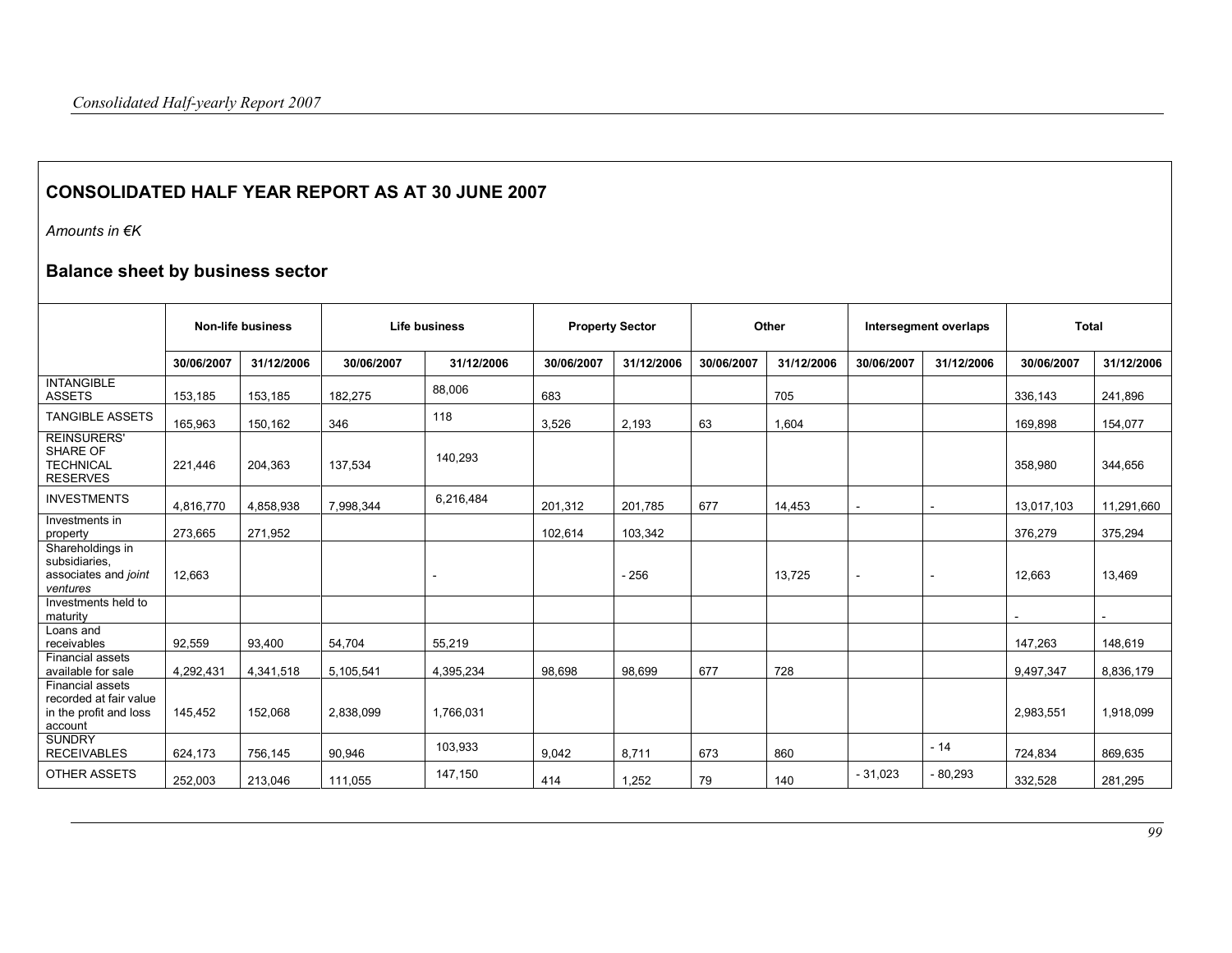# MILANO ASSICURAZIONI S.p.A.

| Deferred acquisition<br>costs                                                               | 75,964    | 72,277    | 6,761     | 6,811     |         |         |       |        |           |           | 82,725     | 79,088     |
|---------------------------------------------------------------------------------------------|-----------|-----------|-----------|-----------|---------|---------|-------|--------|-----------|-----------|------------|------------|
| Other assets                                                                                | 176,039   | 140,769   | 104,294   | 140,339   | 414     | 1,252   | 79    | 140    | $-31,023$ | 80,293    | 249,803    | 202,207    |
| <b>CASH AT BANK</b><br>AND IN HAND AND<br><b>EQUIVALENTS</b>                                | 86,374    | 90,951    | 98,877    | 42,593    | 2,664   | 934     | 2,533 | 2,428  |           |           | 190,448    | 136,906    |
| <b>TOTAL ASSETS</b>                                                                         | 6,319,914 | 6,426,790 | 8,619,377 | 6,738,577 | 217.641 | 214,875 | 4,025 | 20,190 | $-31,023$ | $-80,307$ | 15,129,934 | 13,320,125 |
| <b>NET EQUITY</b>                                                                           |           |           |           |           |         |         |       |        |           |           | 2,101,625  | 1,989,151  |
| <b>PROVISIONS</b>                                                                           | 70,358    | 73,787    | 6,041     | 5,329     | 128     | 77      | 77    | 78     |           |           | 76,604     | 79,271     |
| <b>TECHNICAL</b><br><b>RESERVES</b>                                                         | 4,354,387 | 4,363,887 | 5,409,634 | 4,717,223 |         |         |       |        |           |           | 9,764,021  | 9,081,110  |
| <b>FINANCIAL</b><br><b>LIABILITIES</b>                                                      | 158,569   | 157,514   | 2,435,484 | 1,386,111 | 1,652   | 3,653   |       | 518    |           |           | 2,595,705  | 1,547,796  |
| <b>Financial liabilities</b><br>recorded at fair value<br>in the profit and loss<br>account | 26,375    | 25,540    | 2,247,906 | 1,207,745 |         |         |       |        |           |           | 2,274,281  | 1,233,285  |
| Other financial<br>liabilities                                                              | 132,194   | 131,974   | 187,578   | 178,366   | 1,652   | 3,653   |       | 518    |           |           | 321,424    | 314,511    |
| <b>PAYABLES</b>                                                                             | 238,992   | 303,623   | 71.171    | 82,844    | 3,084   | 2,140   | 2,926 | 3,204  |           | $-14$     | 316,173    | 391,797    |
| <b>OTHER LIABILITIES</b>                                                                    | 164,837   | 241,244   | 131,696   | 59,943    | 10,209  | 9,747   | 87    | 359    | $-31,023$ | - 80,293  | 275,806    | 231,000    |
| <b>TOTAL NET EQUITY</b><br>AND LIABILITIES                                                  |           |           |           |           |         |         |       |        |           |           | 15,129,934 | 13,320,125 |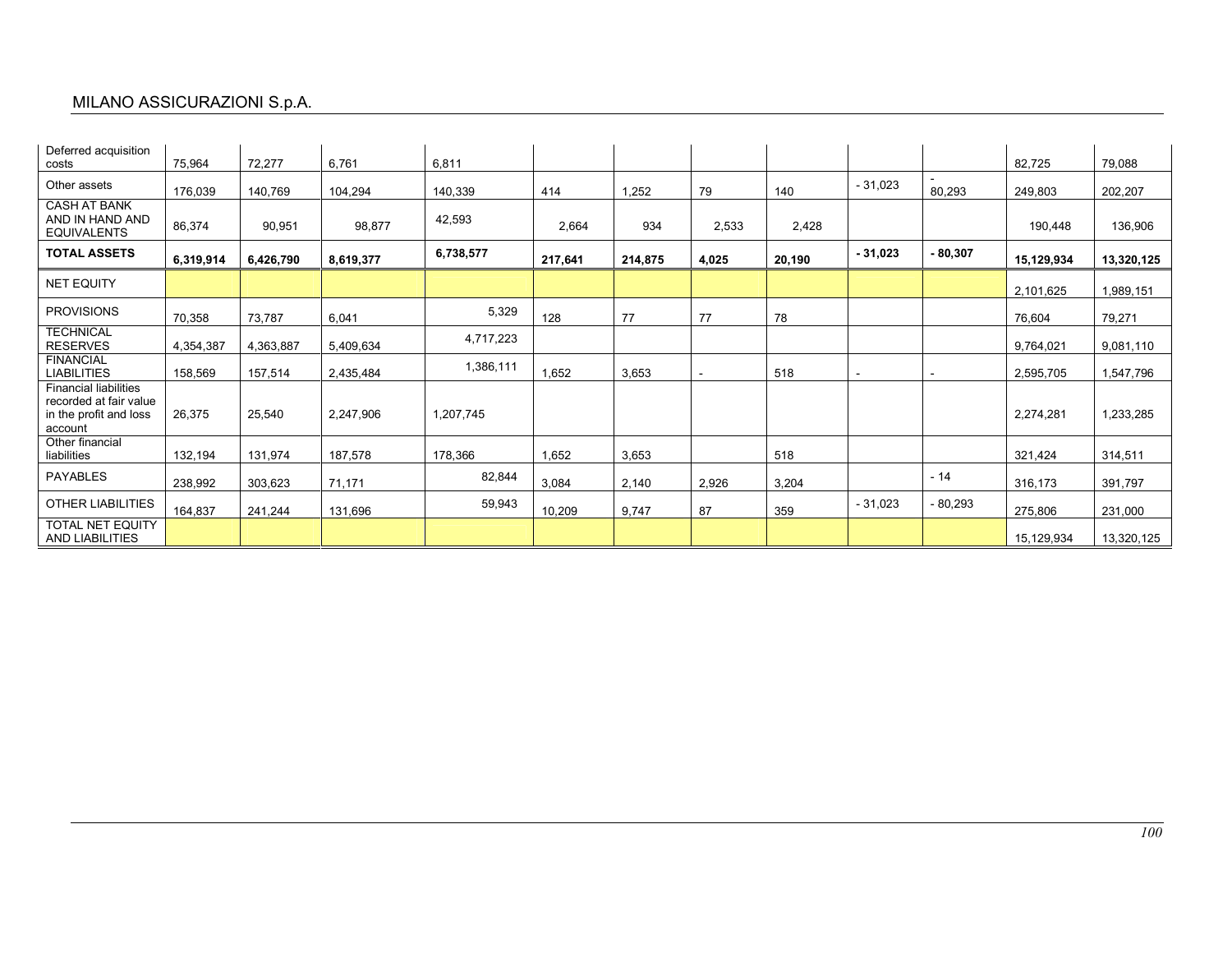# CONSOLIDATED HALF YEAR REPORT AS AT 30 JUNE 2007

Amounts in €K

# Profit and loss account by business sector

|                                                                                                                     | <b>Non-life business</b> |            | Life business |            | <b>Property Sector</b> |            | Other      |            | Intersegmental<br>elisions |            | <b>Total</b> |            |
|---------------------------------------------------------------------------------------------------------------------|--------------------------|------------|---------------|------------|------------------------|------------|------------|------------|----------------------------|------------|--------------|------------|
|                                                                                                                     | 30/06/2007               | 30/06/2006 | 30/06/2007    | 30/06/2006 | 30/06/2007             | 30/06/2006 | 30/06/2007 | 30/06/2006 | 30/06/2007                 | 30/06/2006 | 30/06/2007   | 30/06/2006 |
| Net premiums                                                                                                        | 1,333,055                | 1,393,376  | 421,945       | 284,141    |                        |            |            |            |                            |            | 1,755,000    | 1,677,517  |
| Gross premiums for the period                                                                                       | 1,378,680                | 1,436,961  | 428,131       | 289,698    |                        |            |            |            |                            |            | 1,806,811    | 1,726,659  |
| Premiums ceded to reinsurers for the<br>period                                                                      | $-45,625$                | $-43,585$  | $-6,186$      | $-5,557$   |                        |            |            |            |                            |            | $-51,811$    | $-49,142$  |
| Commission receivable                                                                                               |                          |            | 9,380         | 467        |                        |            |            |            |                            |            | 9,380        | 467        |
| Income and charges resulting from<br>financial instruments recorded at fair<br>value in the profit and loss account | 14,732                   | $-2,129$   | 632           | $-6,837$   |                        |            |            |            |                            |            | 15,364       | $-8,966$   |
| Income from shareholdings in<br>subsidiaries, associates and joint ventures                                         | 810                      |            |               |            |                        |            |            | 254        |                            |            | 810          | 254        |
| Income from other financial instruments<br>and property investments                                                 | 103,863                  | 99,592     | 134,832       | 108,348    | 5,167                  | 3,350      | 13         | 9          |                            |            | 243,875      | 211,299    |
| Other income                                                                                                        | 53,294                   | 38,906     | 2,991         | 3,381      | 28                     | 22         | 1,638      | 1,682      |                            |            | 57,951       | 43,991     |
| <b>TOTAL INCOME AND REVENUE</b>                                                                                     | 1,505,754                | 1,529,745  | 569,780       | 389,500    | 5,195                  | 3,372      | 1,651      | 1,945      |                            |            | 2,082,380    | 1,924,562  |
| Net charges relating to claims                                                                                      | 956,307                  | 1,006,311  | 452,098       | 305,791    |                        |            |            |            |                            |            | 1,408,405    | 1,312,102  |
| Amounts paid and variation in technical<br>reserves                                                                 | 989,202                  | 1,026,323  | 458.237       | 312,136    |                        |            |            |            |                            |            | 1,447,439    | 1,338,459  |
| Reinsurers' share                                                                                                   | 32.895                   | $-20,012$  | $-6.139$      | $-6,345$   |                        |            |            |            |                            |            | $-39.034$    | $-26,357$  |
| Commission payable                                                                                                  |                          |            | 6,851         | 87         |                        |            |            |            |                            |            | 6,851        | 87         |
| Charges resulting from shareholdings in<br>subsidiaries, associates and joint ventures                              | 66                       |            |               |            |                        |            |            |            |                            |            | 66           |            |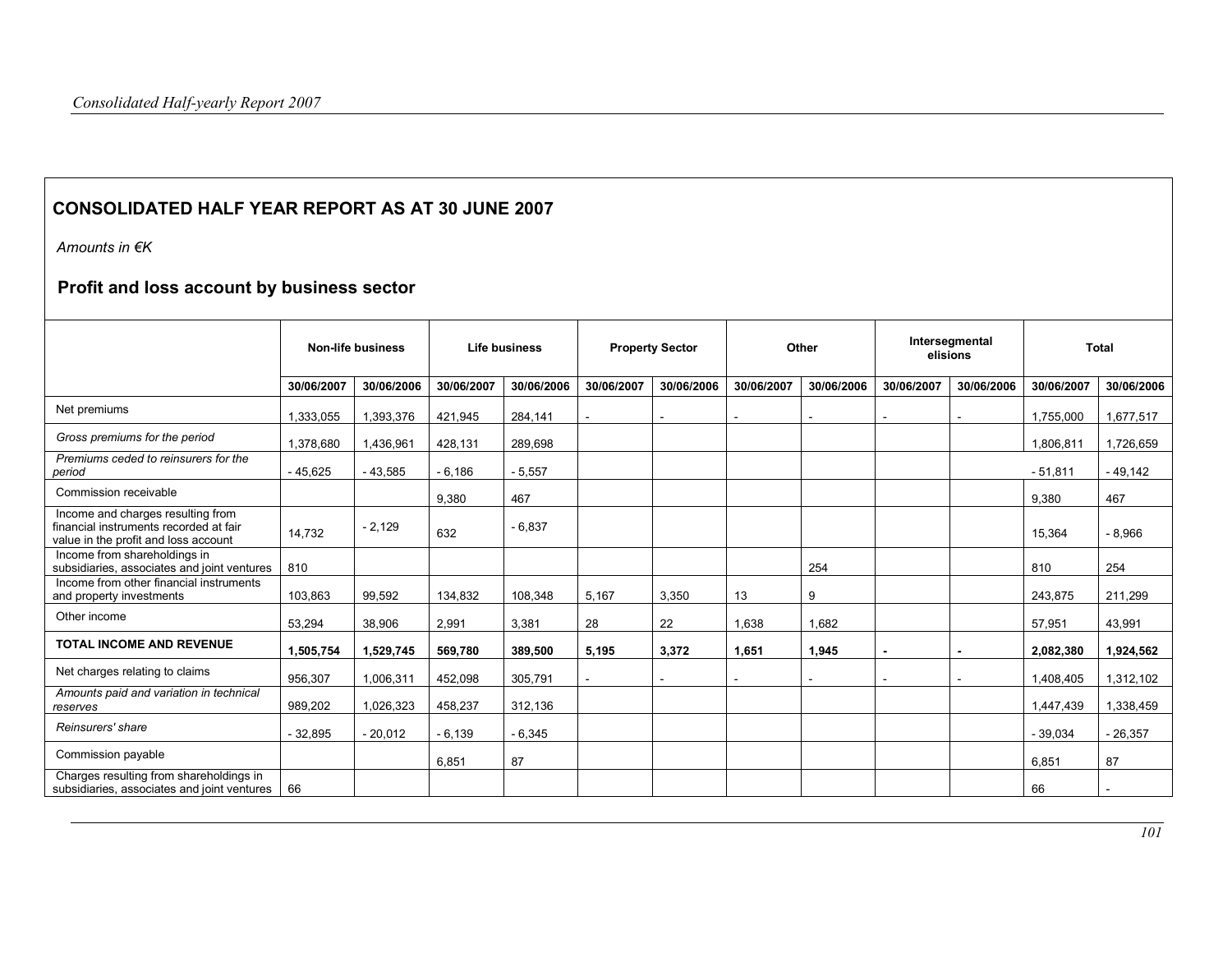# MILANO ASSICURAZIONI S.p.A.

| Charges resulting from other financial<br>instruments and property investments | 11,390    | 7,805     | 15.474  | 5.899   | 1,397 | 1.462 |       | 14    | 28.272    | 15,180    |
|--------------------------------------------------------------------------------|-----------|-----------|---------|---------|-------|-------|-------|-------|-----------|-----------|
| Management costs                                                               | 256.483   | 247.058   | 19.839  | 14.423  | 15    | 14    | 14    | 342   | 276.351   | 261,837   |
| Other costs                                                                    | 99,412    | 111.281   | 28.487  | 14.994  | 239   | 283   | 1,711 | 1.259 | 129.849   | 127,817   |
| <b>TOTAL COSTS AND CHARGES</b>                                                 | 1,323,658 | 1.372.455 | 522.749 | 341.194 | 1,651 | 1,759 | 1,736 | 1,615 | 1,849,794 | 1,717,023 |
| <b>PRE-TAX PROFIT (LOSS) FOR THE</b><br><b>FINANCIAL YEAR</b>                  | 182.096   | 157.290   | 47.031  | 48.306  | 3,544 | 1.613 | - 85  | 330   | 232.586   | 207,539   |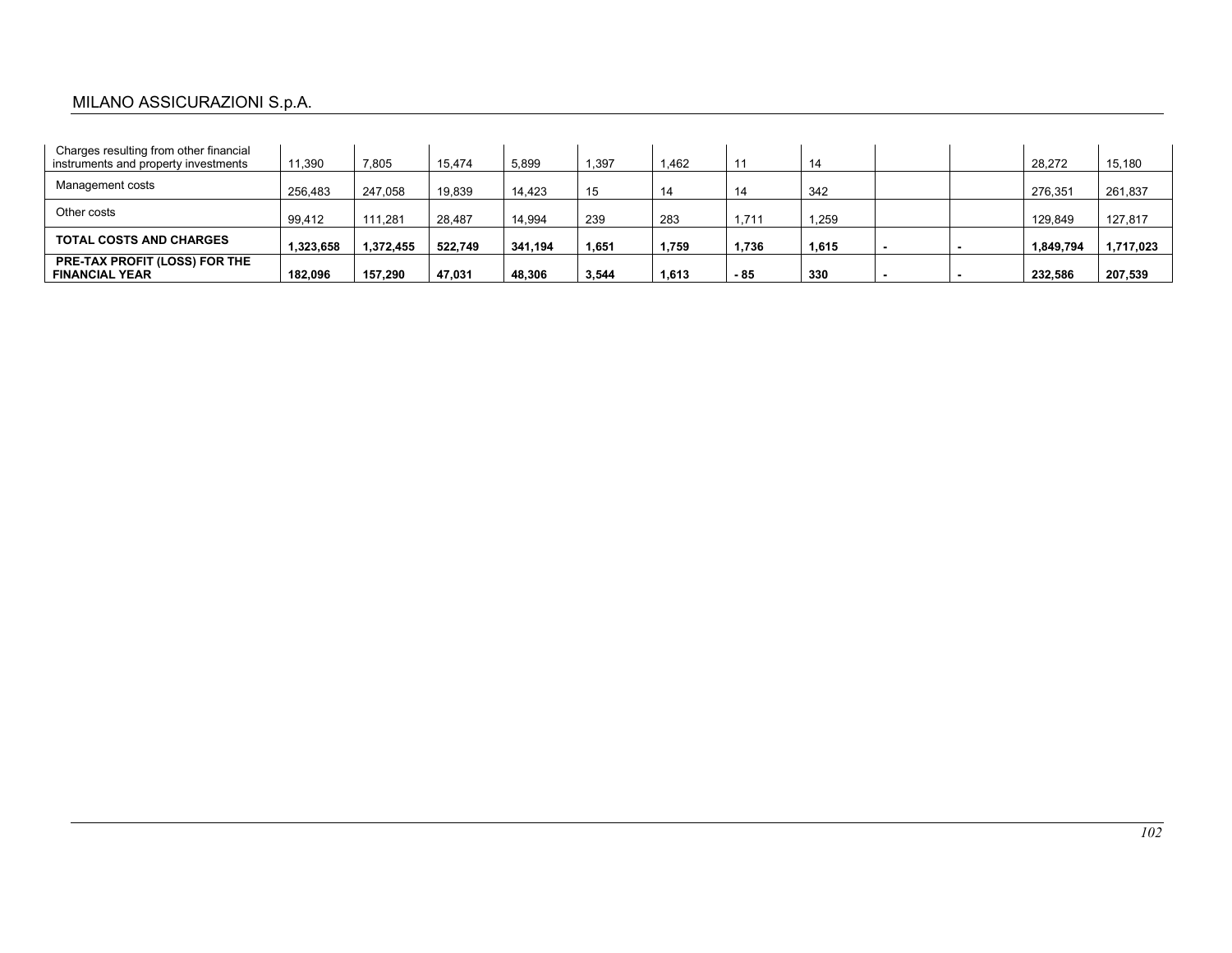Part E - Information on company merger operations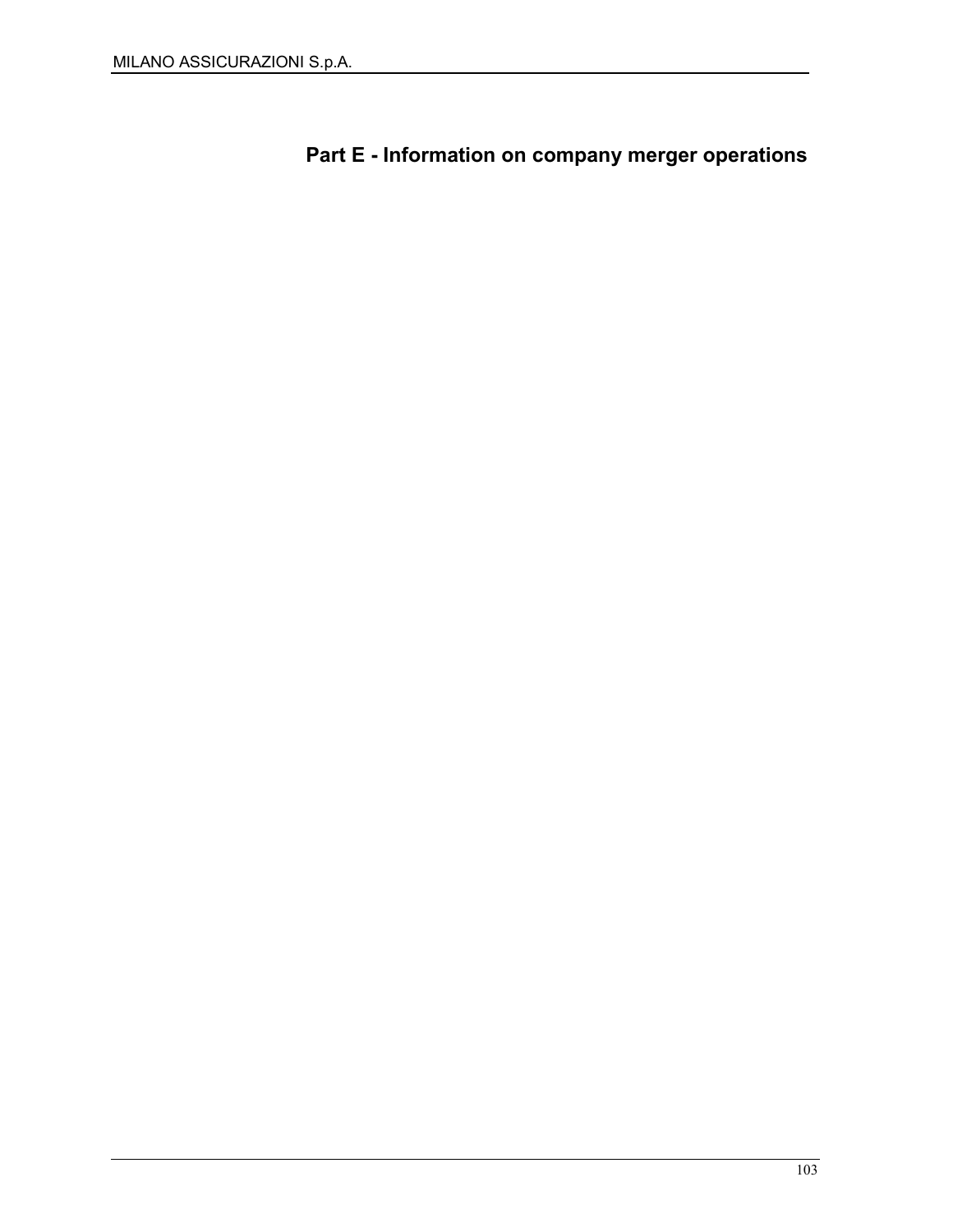#### Acquisition of exclusive control of Bipiemme Vita S.p.A.

On 14 June 2006, Banca Popolare di Milano and Milano Assicurazioni had completed an agreement to grow, jointly and exclusively, the BPM Group's bancassurance business in the Life business segment, signed on 21 December 2005.

In accordance with this agreement, Milano had initially purchased from BPM and from the subsidiary Banca di Legnano, a 46% capital interest in Bipiemme Vita S.p.A. at a price of € 90.5m (fully paid up on the date of the purchase contract) with the option of transferring exclusive control of the latter from the BPM Group to Milano itself, by means of the sale of a further two shareholdings, of 4% and 1% respectively, on two later dates, by 31 December 2006 and 30 June 2007 respectively, by exercising put and call options, in two tranches, which the parties had mutually agreed under specific terms.

On 18 October 2006, Milano Assicurazioni had exercised the first tranche of the aforementioned call option, purchasing 4% of Bipiemme Vita, thereby increasing its holding to 50%. The purchase price, in accordance with contractual estimates, was fixed at € 7.9m and settled on the same date.

Exercising of said option resulted in joint governance of Bipiemme Vita which, in accordance with what is laid down by IAS 31, in the accounts as at 31 December 2006, had been consolidated using the proportional method.

On 29 June 2007, Milano Assicurazioni, exercising the second and final tranche of the call option, acquired 1% of the company at a price of  $\epsilon$  2.2m, increasing its overall shareholding to 51%. Bipiemme Vita's balance sheet as at 30 June 2007, was fully consolidated, whilst the profit and loss account continued to be consolidated on a proportional basis since exclusive control had only been taken at the end of the half year.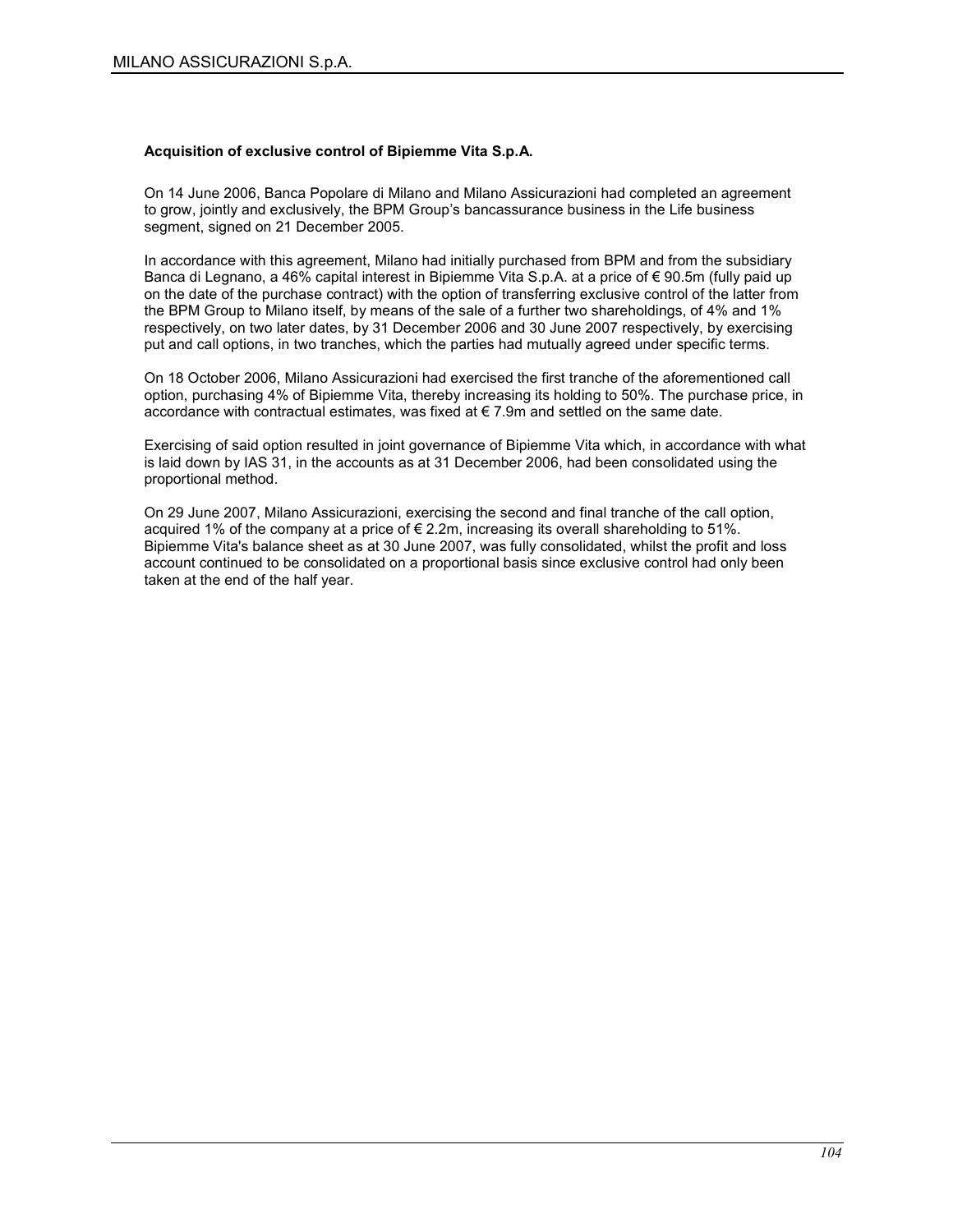Below is a summary of net assets acquired from Bipiemme Vita, shown separately for 2006 and 2007.

Net assets acquired in 2006, already incorporated into the consolidated accounts as at 31 December 2006 following 50% proportional consolidation:

| $($ $\notin$ K $)$                      | <b>Book value</b> | <b>Fair value</b><br>adjustments | <b>Total</b><br><b>Fair Value</b> |
|-----------------------------------------|-------------------|----------------------------------|-----------------------------------|
| <b>Assets</b>                           |                   |                                  |                                   |
| Intangible assets                       | 103               | 76,428                           | 76,531                            |
| Tangible assets:                        | 11                |                                  | 11                                |
| Reinsurers' share of technical reserves | 1,227             |                                  | 1,227                             |
| Investments                             | 1,684,102         |                                  | 1,684,102                         |
| Other receivables                       | 10,096            |                                  | 10,096                            |
| Deferred tax assets                     |                   |                                  |                                   |
| Other assets                            | 22,946            |                                  | 22,946                            |
| Cash and cash equivalents               | 14,419            |                                  | 14,419                            |
| <b>Total</b>                            | 1,732,904         | 76,428                           | 1,809,332                         |
| <b>Liabilities</b>                      |                   |                                  |                                   |
| <b>Technical reserves</b>               | 497,540           |                                  | 497,540                           |
| <b>Financial liabilities</b>            | 1,186,626         |                                  | 1,186,626                         |
| Other payables                          | 146               |                                  | 146                               |
| Deferred tax liabilities                | 1,299             | 28,855                           | 30,154                            |
| Other liabilities                       | 16,831            |                                  | 16,831                            |
| <b>Total</b>                            | 1,702,442         | 28,855                           | 1,731,297                         |
| Net assets acquired                     | 30,462            | 47,573                           | 78,035                            |
| Minorities' share                       |                   |                                  |                                   |
| <b>Purchase price</b>                   |                   |                                  | 98,622                            |
| Goodwill                                |                   |                                  | 20,587                            |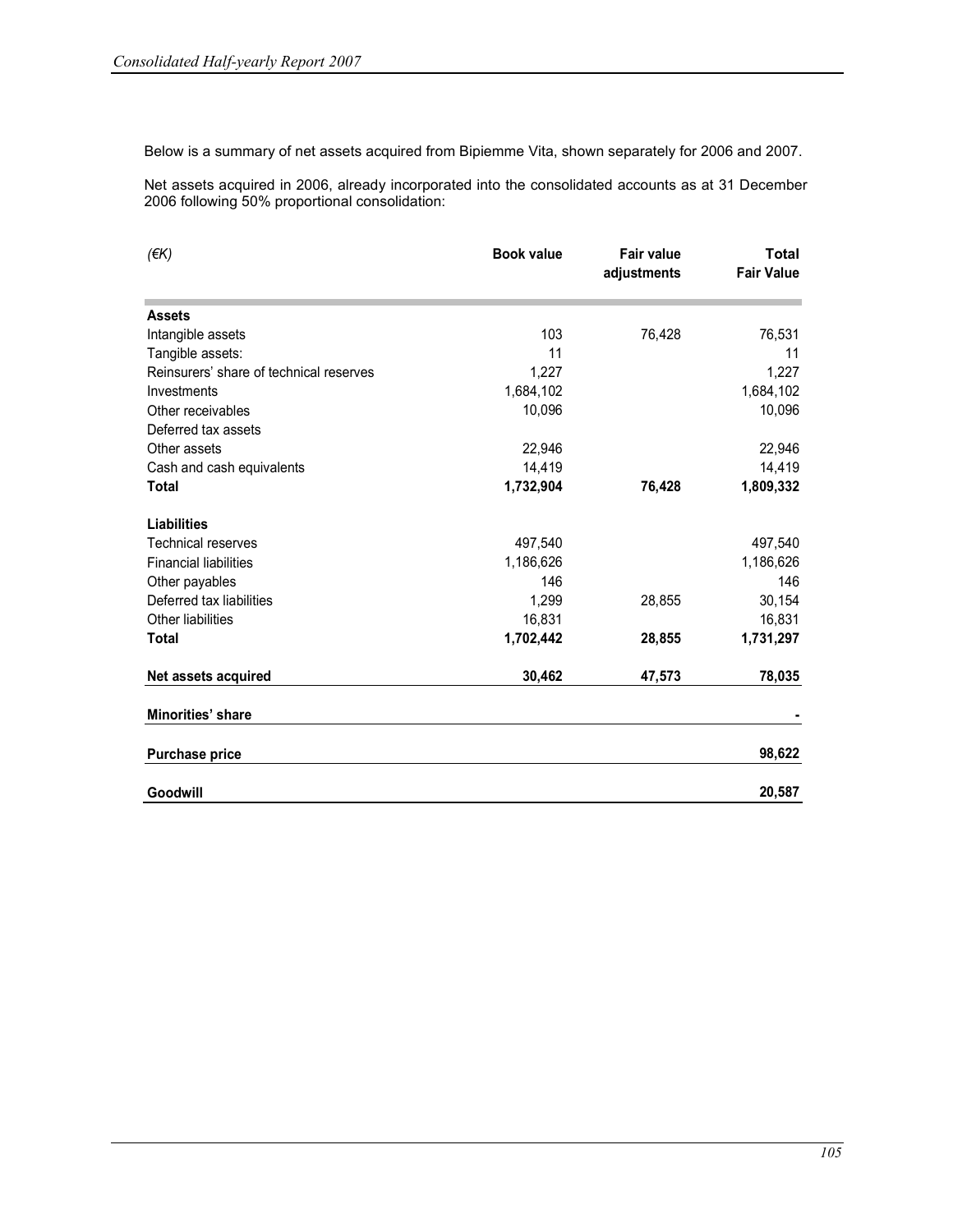Net assets acquired in 2007 following a change in the method of consolidating Bipiemme Vita, from proportional to full, made upon taking of exclusive control with the acquisition of a 1% shareholding:

| $($ <del>€</del> K)                     | <b>Book value</b> | <b>Fair value</b><br>adjustments | <b>Total</b><br><b>Fair Value</b> |
|-----------------------------------------|-------------------|----------------------------------|-----------------------------------|
| <b>Assets</b>                           |                   |                                  |                                   |
| Intangible assets                       | 90                | 76,428                           | 76,518                            |
| Tangible assets:                        | 126               |                                  | 126                               |
| Reinsurers' share of technical reserves | 1,710             |                                  | 1,710                             |
| Investments                             | 1,796,648         |                                  | 1,796,648                         |
| Other receivables                       | 20,850            |                                  | 20,850                            |
| Deferred tax assets                     | 59                |                                  | 59                                |
| Other assets                            | 17,902            |                                  | 17,902                            |
| Cash and cash equivalents               | 32.944            |                                  | 32,944                            |
| <b>Total</b>                            | 1,870,329         | 76,428                           | 1,946,757                         |
| <b>Liabilities</b>                      |                   |                                  |                                   |
| <b>Technical reserves</b>               | 674,325           |                                  | 674,325                           |
| <b>Financial liabilities</b>            | 1,095,180         |                                  | 1,095,180                         |
| Other payables                          | 20,959            |                                  | 20,959                            |
| Deferred tax liabilities                | 2,538             | 28,855                           | 31,393                            |
| <b>Other liabilities</b>                | 29,416            |                                  | 29,416                            |
| <b>Total</b>                            | 1,822,418         | 28,855                           | 1,851,273                         |
| Net assets acquired                     | 47,911            | 47,573                           | 95,484                            |
| <b>Minorities' share</b>                |                   |                                  | 93,575                            |
| <b>Purchase price</b>                   |                   |                                  | 2,167                             |
| Goodwill                                |                   |                                  | 258                               |

Fair value adjustments relate to the value of Bipiemme Vita's existing insurance portfolio at the time of acquisition, which is amortised in line with the related average maturity.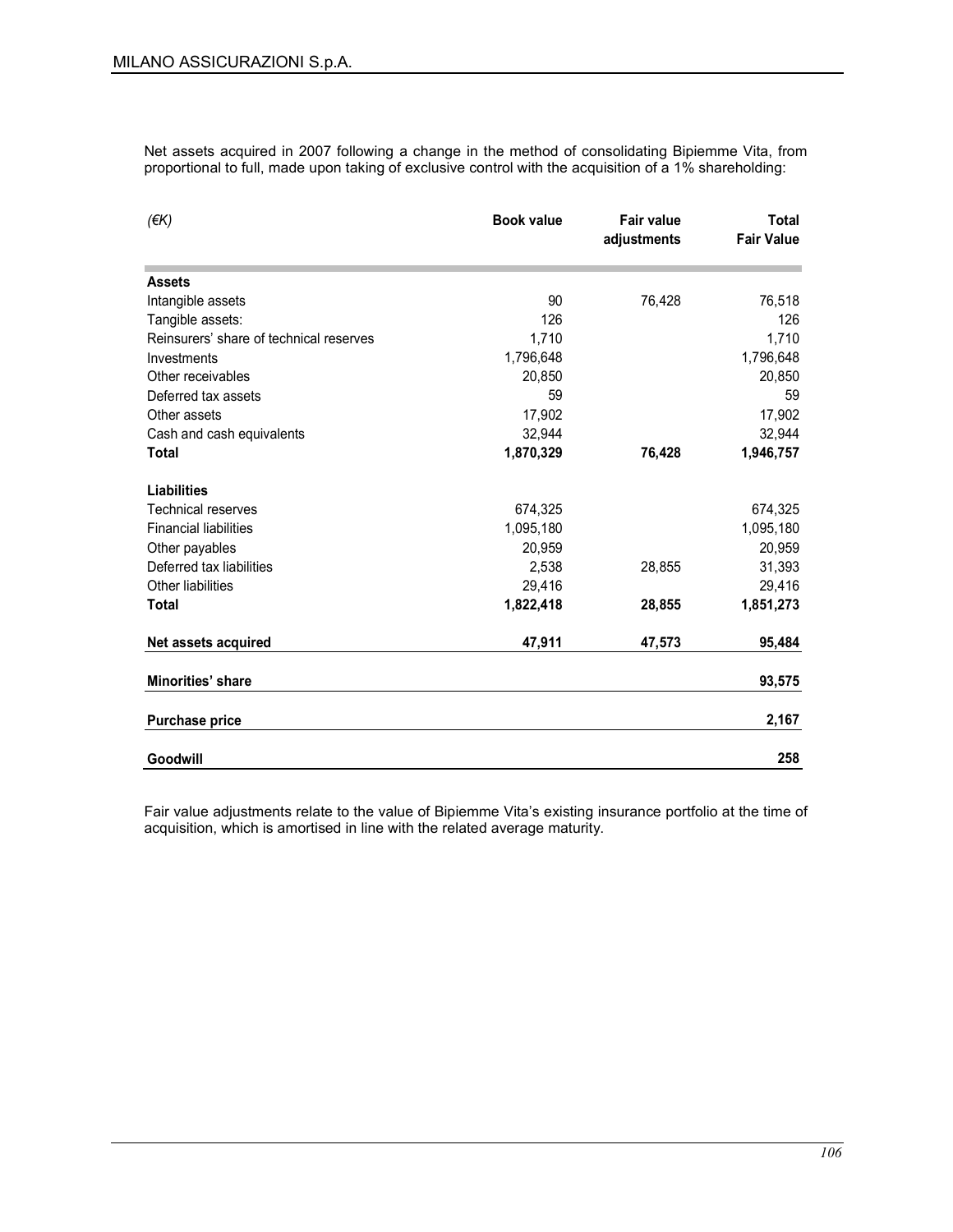### Assets and liabilities being sold

In June, the preliminary contract for the sale of the 100% shareholding in Novara Assicura to a Banco Popolare di Verona e Novara Group company was stipulated. The transaction should be complete by 30 November 2007.

Novara Assicura's assets and liabilities as at 30 June 2007 are shown below:

 $($ €K $)$ 

| Assets (Non-life segment)          |        |
|------------------------------------|--------|
| Investments                        | 15,327 |
| Other receivables                  | 240    |
| Other assets                       | 319    |
| Cash and cash equivalents          | 782    |
| <b>Total</b>                       | 16,668 |
| Liabilities (Non-life segment)     |        |
| <b>Technical reserves</b>          | 1,885  |
| Other payables                     | 166    |
| <b>Other liabilities</b>           | 811    |
| <b>Total</b>                       | 2,862  |
| Net equity for accounting purposes | 13,806 |
| Sale price                         | 15,600 |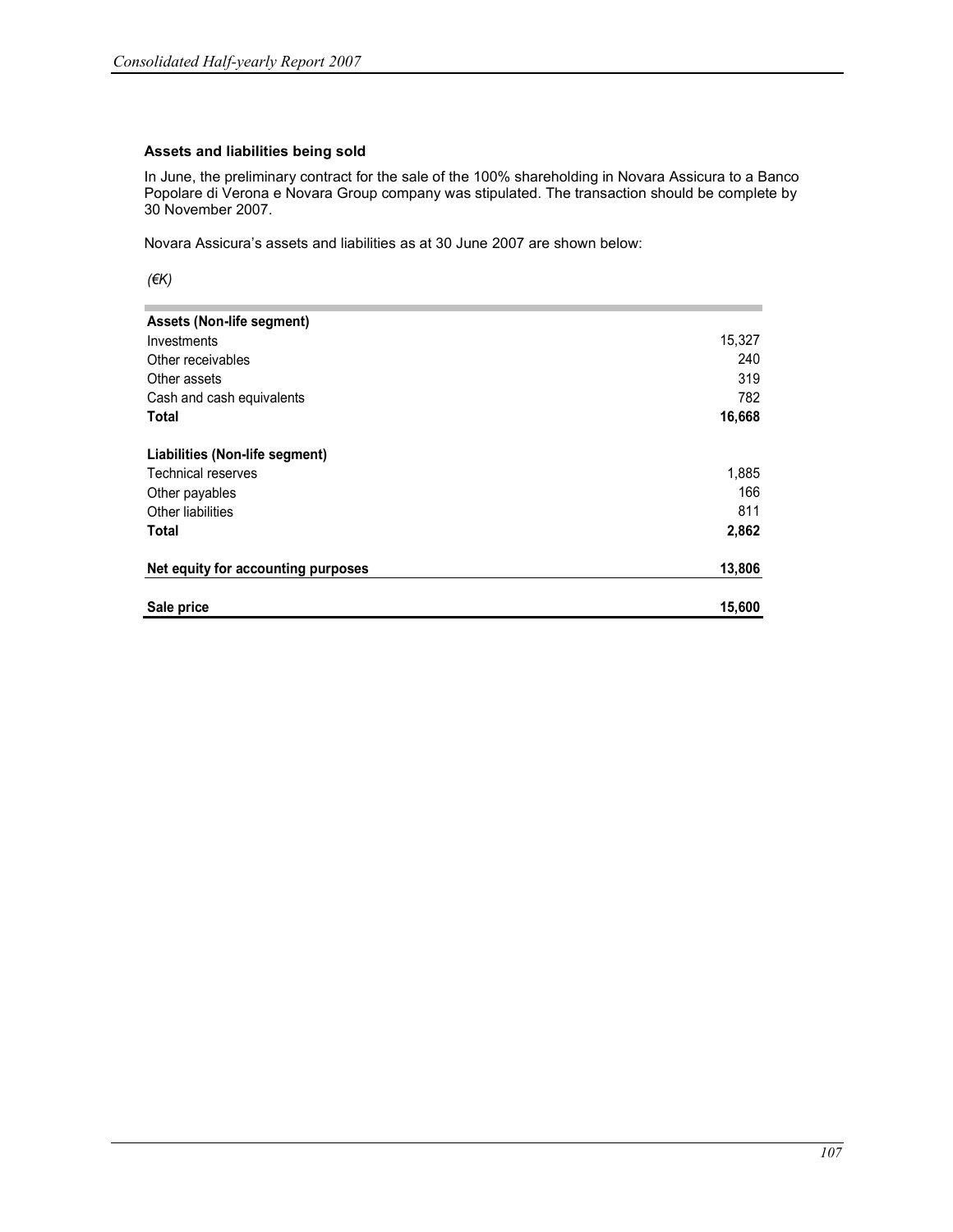Part F - Information regarding transactions with related parties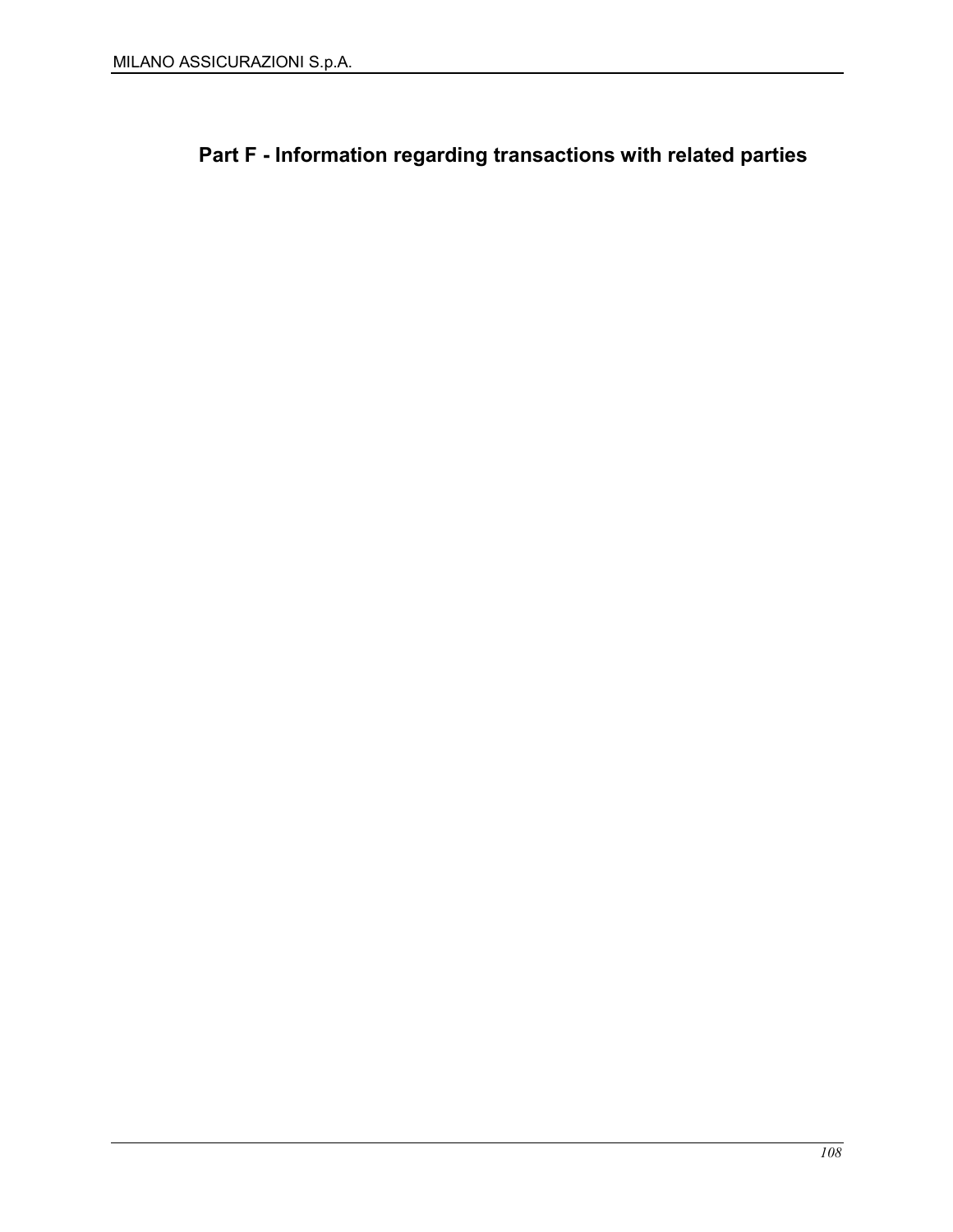Transactions between the Parent company and its subsidiaries, which are entities related to said Parent company, were eliminated in the consolidated accounts and are not, therefore, shown in these notes.

Details of transactions between the Group and other related entities are shown below.

#### Transactions of a commercial and financial nature

| $($ <del>€</del> K)                                    | <b>Assets</b> | <b>Liabilities</b> |
|--------------------------------------------------------|---------------|--------------------|
|                                                        |               |                    |
| Parent company                                         | 146,394       | 44,489             |
| Associated companies<br>joint<br>and                   |               |                    |
| ventures                                               | 27,765        |                    |
| Affiliated companies                                   | 151,263       | 44,097             |
| Other participating interests                          | 698           |                    |
| Other related parties                                  | 134,455       |                    |
|                                                        |               |                    |
| $($ <del>€</del> K)                                    | <b>Income</b> | <b>Expenditure</b> |
|                                                        | 9,348         | 2,283              |
| Parent company<br>Associated companies<br>joint<br>and |               |                    |
| ventures                                               | 587           |                    |
| Affiliated companies                                   | 44,880        | 47,971             |
| Other participating interests                          | 86            |                    |

Please note that the transactions shown above mainly relate to:

- transactions linked to reinsurance business, all conducted at market prices;
- income, expenditure and credit/debit accounts resulting from Fondiaria-Sai Group companies' share of the cost of standardised services at group level;
- credit/debit accounts deriving from Milano Assicurazioni Group companies' participation in the fiscal consolidation of the Fondiaria-Sai Group.

These were all concluded under normal market conditions. Credit amounts posted to the assets are not guaranteed and will be paid in cash. No amounts have been set aside over the year for any losses on receivables from related companies.

Below is a summary of significant operations with related parties, as defined by International Accounting Standard 24 (Disclosure of related party transactions) to which art. 2 point h) of Consob Decision 11971 of 14 May 1999, introduced by Consob Decision No. 14990 of 14 April 2005, relates.

The Other tangible assets item includes:

advance payments of €74,452K to the Company "Avvenimenti e Sviluppo Alberghiero S.r.l." in relation to the performance of property contracts relating to the area zoned for building in Rome at Via Fiorentini. Please remember that this transaction, which took place in 2003, had provided for the sale to "Avvenimenti e Sviluppo Alberghiero S.r.l." of the area zoned for building and the purchase by said purchaser of the building complex in the process of being built on the area in question at a price of €96,200K.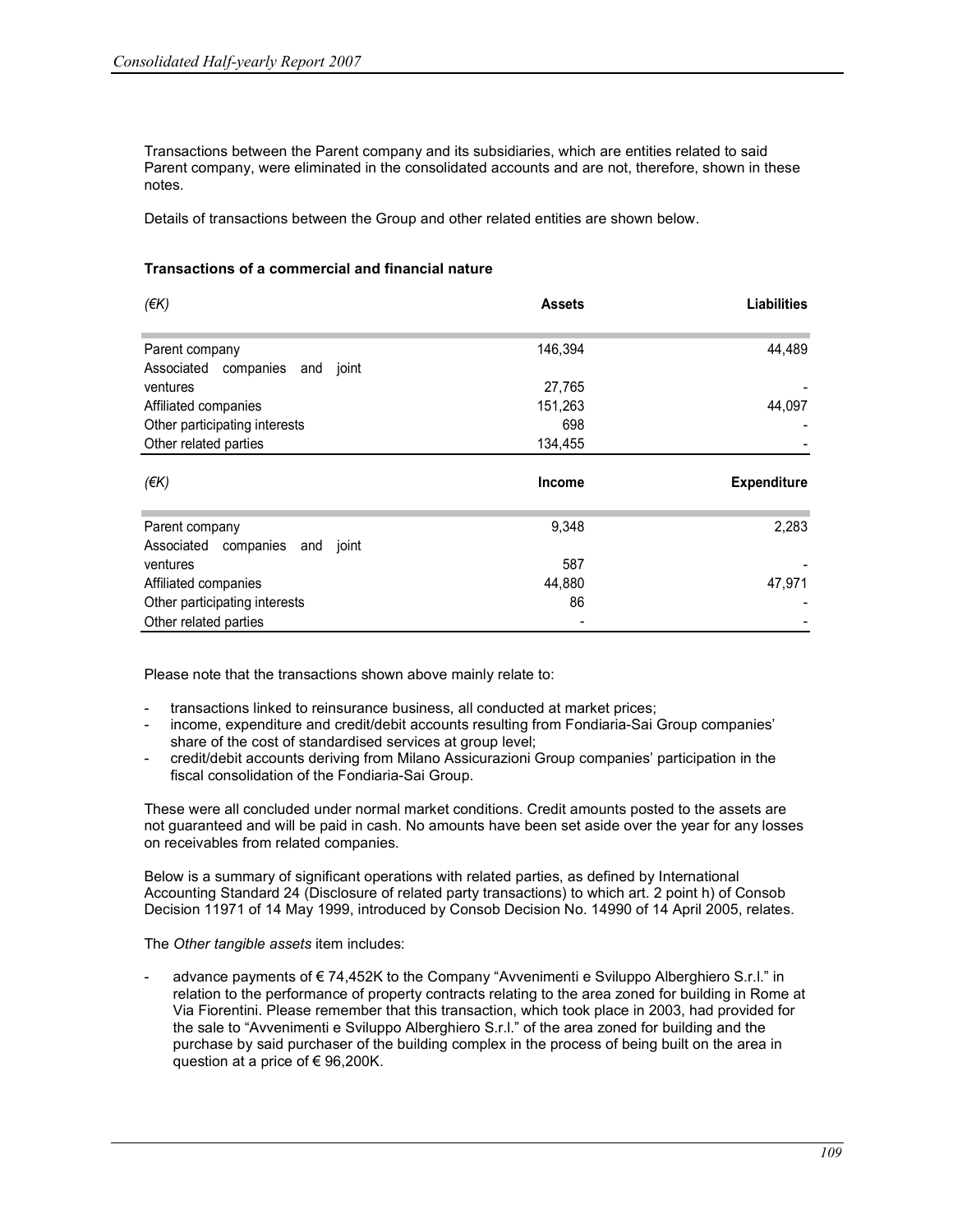- advance payments of  $\epsilon$  30,097K to "IM.CO. S.p.A." in relation to the property project relating to the area zoned for building in Milan, at Via Lancetti. This transaction, which also took place in 2003, provided for the sale to "IM.CO. S.p.A." of the area zoned for building and the purchase by said "IM.CO. S.p.A." of the building complex in the process of being built on the area in question at a price of  $\in$  36,400K.
- advance payments of € 29,906K to "IM.CO. S.p.A." in relation to the property transaction relating to the land situated in Milan at Via Confalonieri- Via de Castillia (Lunetta dell'Isola). The project involved the sale, in 2005, to "IM.CO. S.p.A." of the aforementioned land and provided for the acquisition by said "IM.CO. S.p.A.", at a price of € 93,700K, of a property fit for service industry use which will be built on the land that was sold.

Financial flows occurring in the first half of 2006 in relation to the aforementioned operations amounted to € 15,970K of outgoings for advance payments made by Milano Assicurazioni.

Considering that the shareholder composition of the counterparty companies in the aforementioned transactions makes these companies related parties of Milano Assicurazioni, as well as of the parent company Fondiaria-SAI, appropriate fairness and legal opinions were obtained from independent experts. The fairness opinions confirmed the adequacy both of the sale prices of the areas of land and the purchase prices of the properties.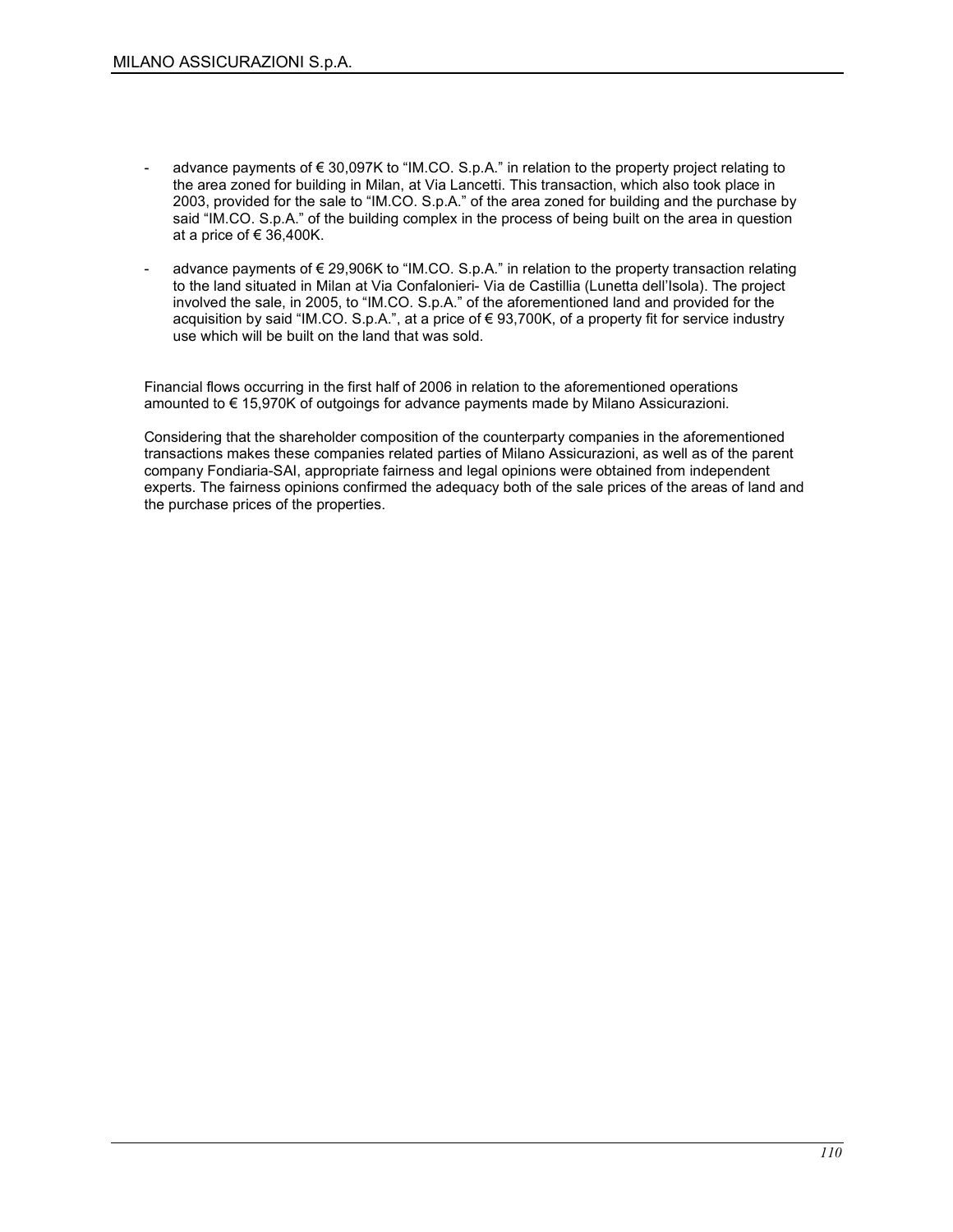Part G - Other information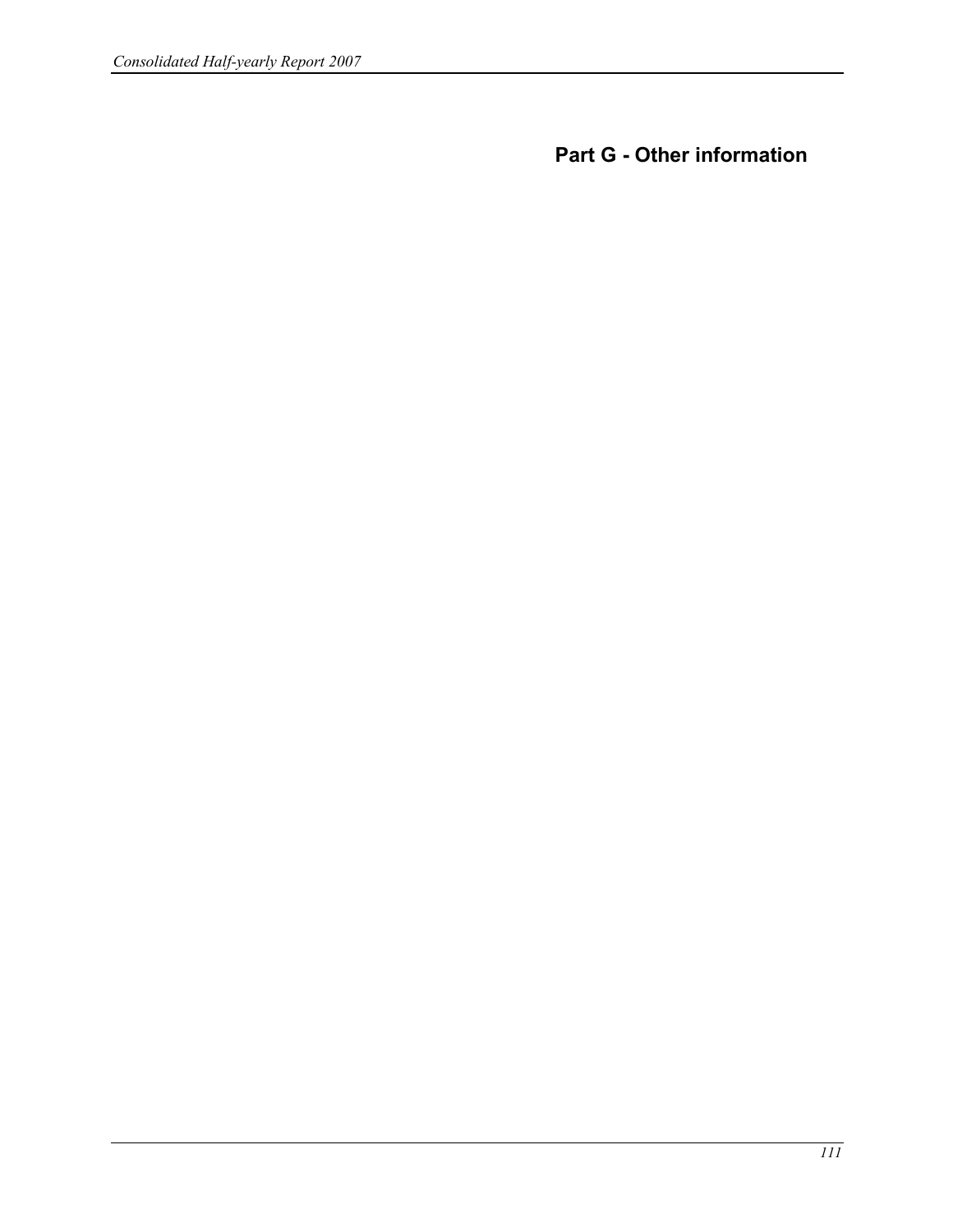#### Staffing levels

On 30 June 2007, the Parent company and consolidated companies had 1,670 employees (1,658 on 31/12/06) broken down by category as follows:

|                                        | 30/06/2007 | 31/12/2006 |
|----------------------------------------|------------|------------|
| Executives                             | 30         | 28         |
| White collar workers and professionals | 1,635      | 1,625      |
| Concierges                             | 5          | -5         |
|                                        | 1.670      | 1,658      |

#### Exchange

The exchange rates for the main currencies used to convert balance sheet items are shown below:

|                         | 30/06/2007 | 31/12/2006 |
|-------------------------|------------|------------|
| United States Dollar    | 1.3505     | 1.317      |
| <b>British Sterling</b> | 0.6740     | 0.6715     |
| Japanese Yen            | 166.63     | 156.93     |
| Swiss Franc             | 1.6553     | 1.6069     |

Milan, 10 September 2007

MILANO ASSICURAZIONI S.p.A. Board of Directors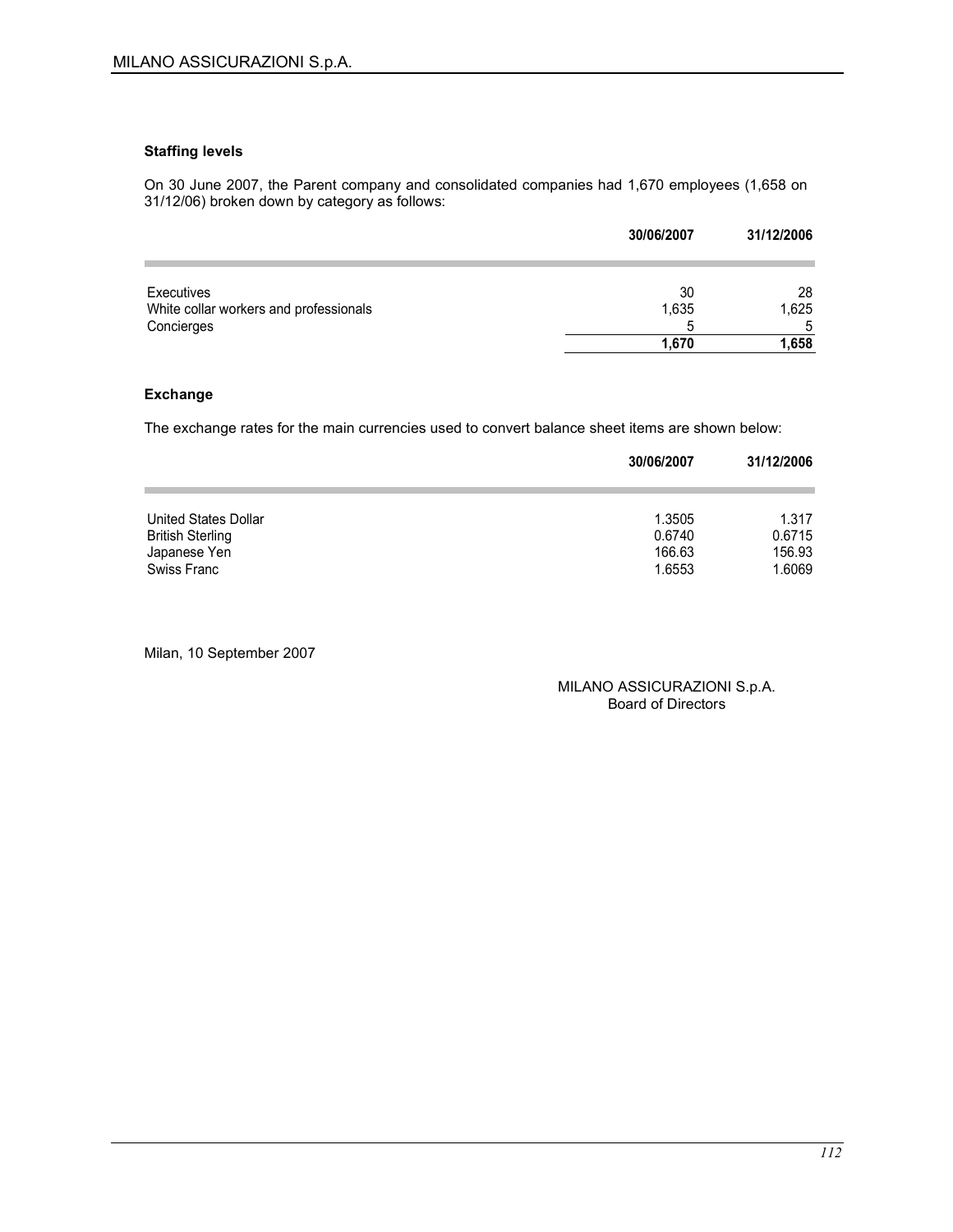# Annexes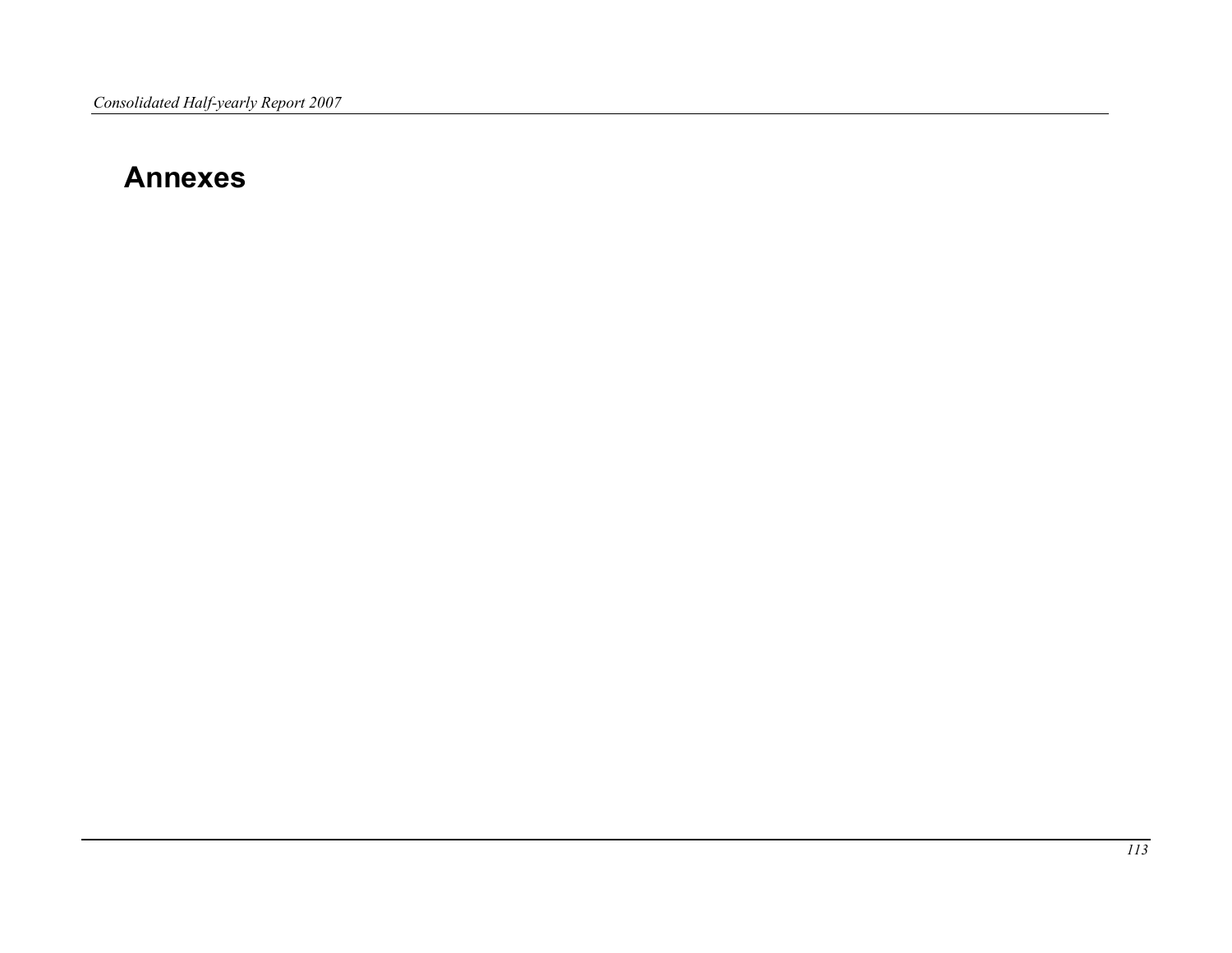Amounts in €K

# Details of tangible and intangible assets

|                         | At cost | At restated or<br>fair value | <b>Total book</b><br>value |
|-------------------------|---------|------------------------------|----------------------------|
| Property investments    | 376,279 |                              | 376,279                    |
| Other property          | 29,822  |                              | 29,822                     |
| Other tangible assets   | 140,076 |                              | 140,076                    |
| Other intangible assets | 139,959 |                              | 139,959                    |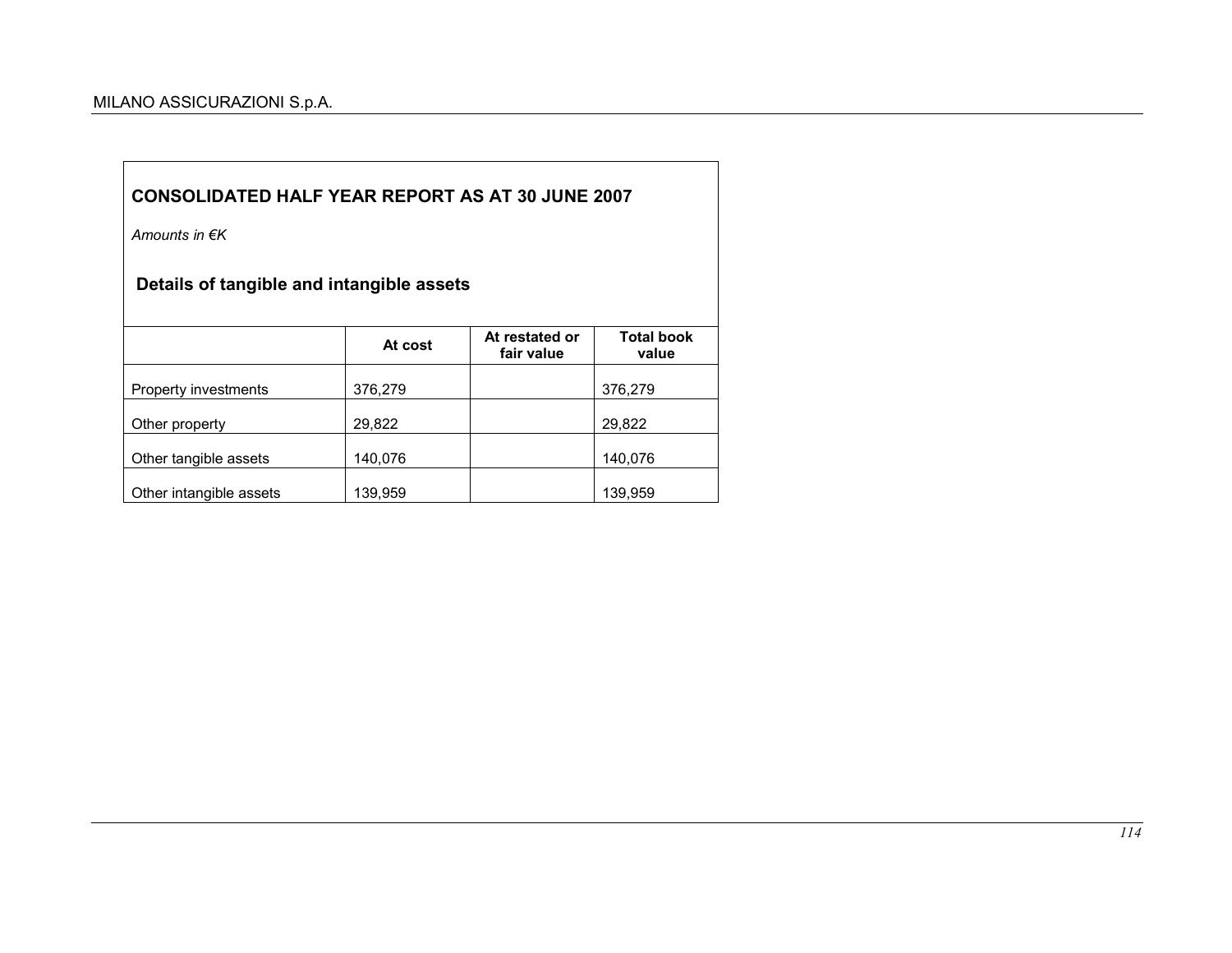| <b>CONSOLIDATED HALF YEAR REPORT AS AT 30 JUNE 2007</b>                                                              |                         |            |  |  |  |  |  |  |
|----------------------------------------------------------------------------------------------------------------------|-------------------------|------------|--|--|--|--|--|--|
| Amounts in $\notin K$                                                                                                |                         |            |  |  |  |  |  |  |
| Details of reinsurers' share of technical reserves                                                                   |                         |            |  |  |  |  |  |  |
|                                                                                                                      | <b>Total book value</b> |            |  |  |  |  |  |  |
|                                                                                                                      | 30/06/2007              | 31/12/2006 |  |  |  |  |  |  |
| <b>Non-life reserves</b>                                                                                             | 221,446                 | 204,363    |  |  |  |  |  |  |
| Life reserves                                                                                                        | 137,534                 | 140,293    |  |  |  |  |  |  |
| Technical reserves where the investment risk is borne by<br>policyholders and arising out of pension fund management |                         |            |  |  |  |  |  |  |
| Mathematical and other reserves                                                                                      | 137,534                 | 140,293    |  |  |  |  |  |  |
| Reinsurers' total share of technical reserves                                                                        | 358,980                 | 344,656    |  |  |  |  |  |  |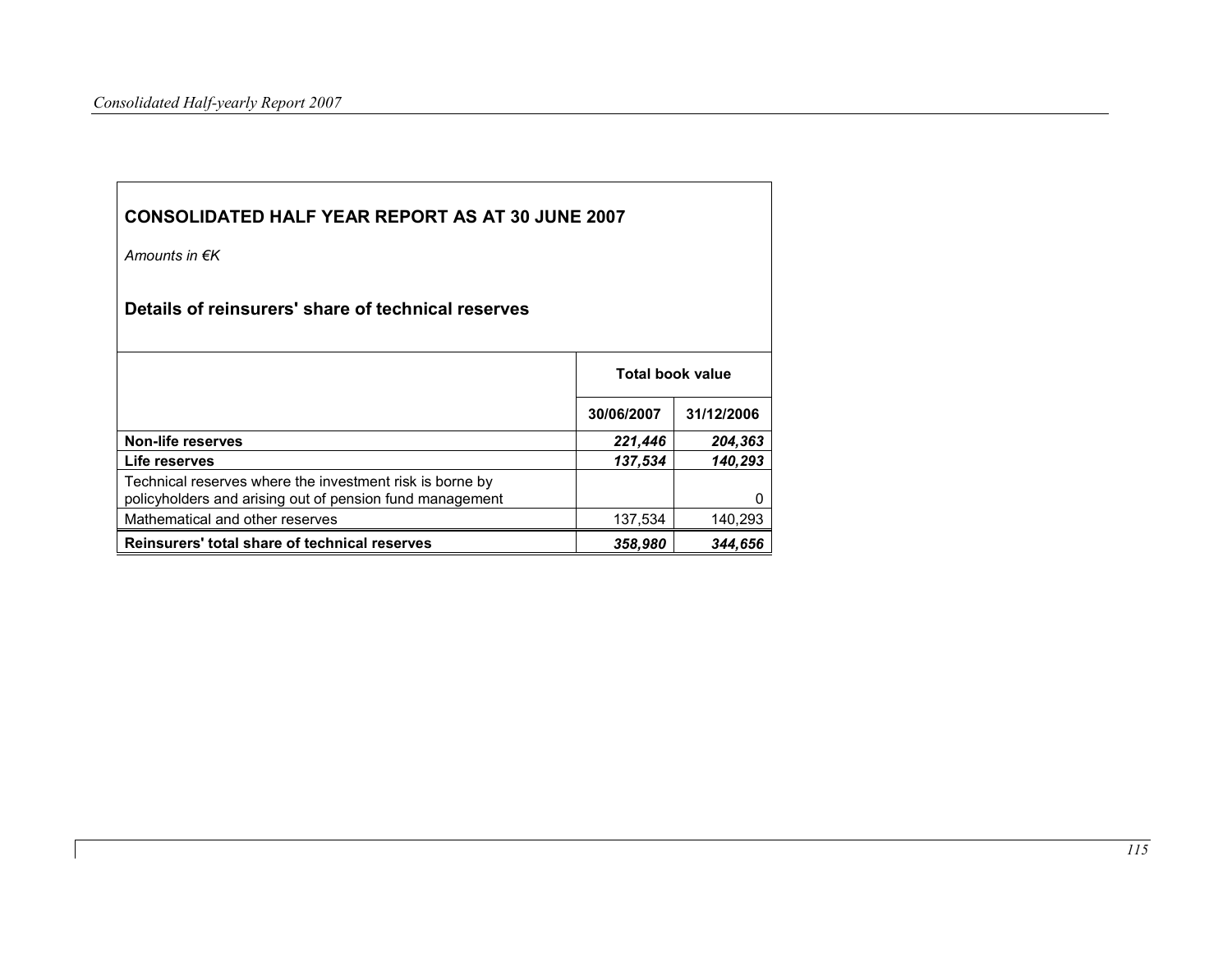Amounts in €K

## Details of financial assets

|                                                      |                                 |            |            |                       |            |                                                                                              |            | Financial assets recorded at fair value in the profit<br>and loss account              |            |                            |            |            |
|------------------------------------------------------|---------------------------------|------------|------------|-----------------------|------------|----------------------------------------------------------------------------------------------|------------|----------------------------------------------------------------------------------------|------------|----------------------------|------------|------------|
|                                                      | Investments held to<br>maturity |            |            | Loans and receivables |            | <b>Financial assets</b><br>available for sale<br><b>Financial assets held</b><br>for trading |            | <b>Financial assets</b><br>recorded at fair value in<br>the profit and loss<br>account |            | <b>Total book</b><br>value |            |            |
|                                                      | 30/06/2007                      | 31/12/2006 | 30/06/2007 | 31/12/2006            | 30/06/2007 | 31/12/2006                                                                                   | 30/06/2007 | 31/12/2006                                                                             | 30/06/2007 | 31/12/2006                 | 30/06/2007 | 31/12/2006 |
| Capital securities and<br>derivatives valued at cost |                                 |            |            |                       |            |                                                                                              |            |                                                                                        |            |                            | $\Omega$   | 0          |
| Capital securities at fair<br>value                  |                                 |            |            |                       | 1,541,970  | 1,404,662                                                                                    | 118,118    | 101.485                                                                                |            | 115                        | 1,660,088  | 1,506,262  |
| including listed<br>securities                       |                                 |            |            |                       | 1,530,691  | 1.393.615                                                                                    | 118,118    | 101,485                                                                                |            | 115                        | 1.648.809  | 1,495,215  |
| Debt securities                                      |                                 |            | 31.695     | 32.278                | 7,459,639  | 6,979,287                                                                                    | 331,819    | 329,573                                                                                | 1,613,814  | 956,793                    | 9,436,967  | 8,297,931  |
| including listed<br>securities                       |                                 |            |            |                       | 7,333,415  | 6,957,401                                                                                    | 320,750    | 328,165                                                                                | 1,568,112  | 582,542                    | 9,222,277  | 7,868,108  |
| Unit trusts                                          |                                 |            |            |                       | 495,738    | 452,230                                                                                      |            |                                                                                        | 917,620    | 527,784                    | 1,413,358  | 980,014    |
| Loans and receivables from<br>client banks           |                                 |            |            |                       |            |                                                                                              |            |                                                                                        |            |                            | $\Omega$   | 0          |
| Inter-bank loans and<br>receivables                  |                                 |            |            |                       |            |                                                                                              |            |                                                                                        |            |                            | $\Omega$   | 0          |
| Deposits with ceding<br>companies                    |                                 |            | 3.260      | 3,336                 |            |                                                                                              |            |                                                                                        |            |                            | 3.260      | 3.336      |
| Financial asset components<br>of insurance contracts |                                 |            |            |                       |            |                                                                                              |            |                                                                                        |            |                            | $\Omega$   | 0          |
| Other loans and receivables                          |                                 |            | 112,308    | 113,005               |            |                                                                                              |            |                                                                                        |            |                            | 112,308    | 113,005    |
| Non-hedge derivatives                                |                                 |            |            |                       |            |                                                                                              |            |                                                                                        | 263        | 69                         | 263        | 69         |
| Hedge derivatives                                    |                                 |            |            |                       |            |                                                                                              |            |                                                                                        |            | 513                        | 0          | 513        |
| Other financial investments                          |                                 |            |            |                       |            |                                                                                              |            |                                                                                        | 1,917      | 1,767                      | 1,917      | 1,767      |
| <b>Total</b>                                         | 0                               | 0          | 147,263    | 148,619               | 9,497,347  | 8.836.179                                                                                    | 449.937    | 431,058                                                                                | 2,533,614  | 1,487,041                  | 12,628,161 | 10,902,897 |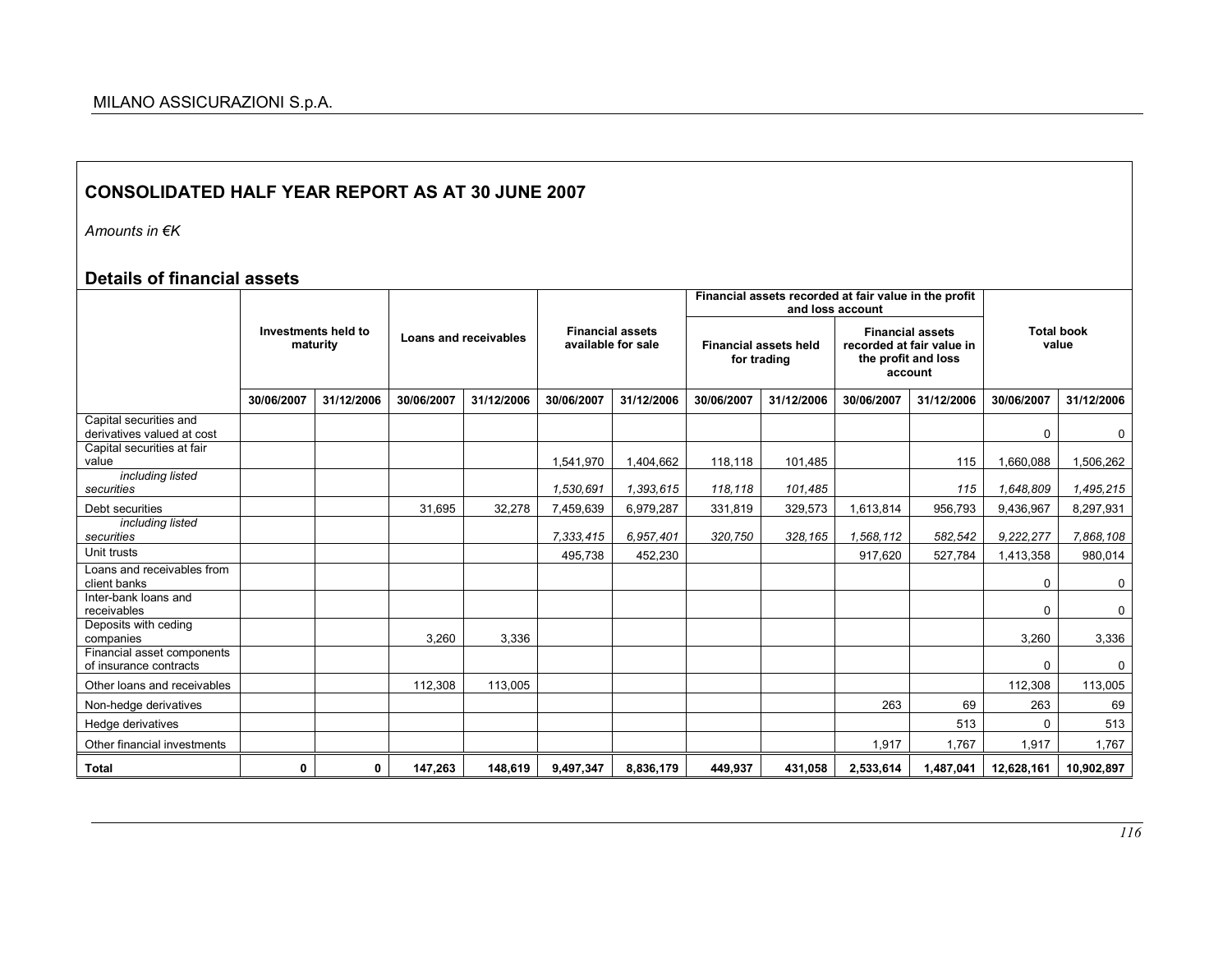Amounts in €K

Detail of assets and liabilities relating to contracts issued by insurance companies where the investment risk is borne by the client and arising out of pension fund management

|                                         | <b>Payments related to</b><br>investment funds and<br>market indices |            | Payments related to pension<br>fund management |            | <b>Total</b> |            |  |
|-----------------------------------------|----------------------------------------------------------------------|------------|------------------------------------------------|------------|--------------|------------|--|
|                                         | 30/06/2007                                                           | 31/12/2006 | 30/06/2007                                     | 31/12/2006 | 30/06/2007   | 31/12/2006 |  |
| Assets in the accounts                  | 2,501,161                                                            | 1.463.129  |                                                |            | 2,501,161    | 1,463,129  |  |
| Inter-group assets *                    |                                                                      |            |                                                |            |              | 0          |  |
| <b>Total Assets</b>                     | 2,501,161                                                            | 1,463,129  |                                                |            | 2,501,161    | 1,463,129  |  |
| Financial liabilites in the accounts    | 2,247,567                                                            | 1,207,176  |                                                |            | 2,247,567    | 1,207,176  |  |
| Technical provisions in the<br>accounts | 253.307                                                              | 255,730    |                                                |            | 253,307      | 255,730    |  |
| Inter-group liabilities *               |                                                                      |            |                                                |            |              | 0          |  |
| <b>Total Liabilities</b>                | 2,500,874                                                            | 1,462,906  |                                                |            | 2,500,874    | 1,462,906  |  |

\* Assets and liabilities elided in the consolidation process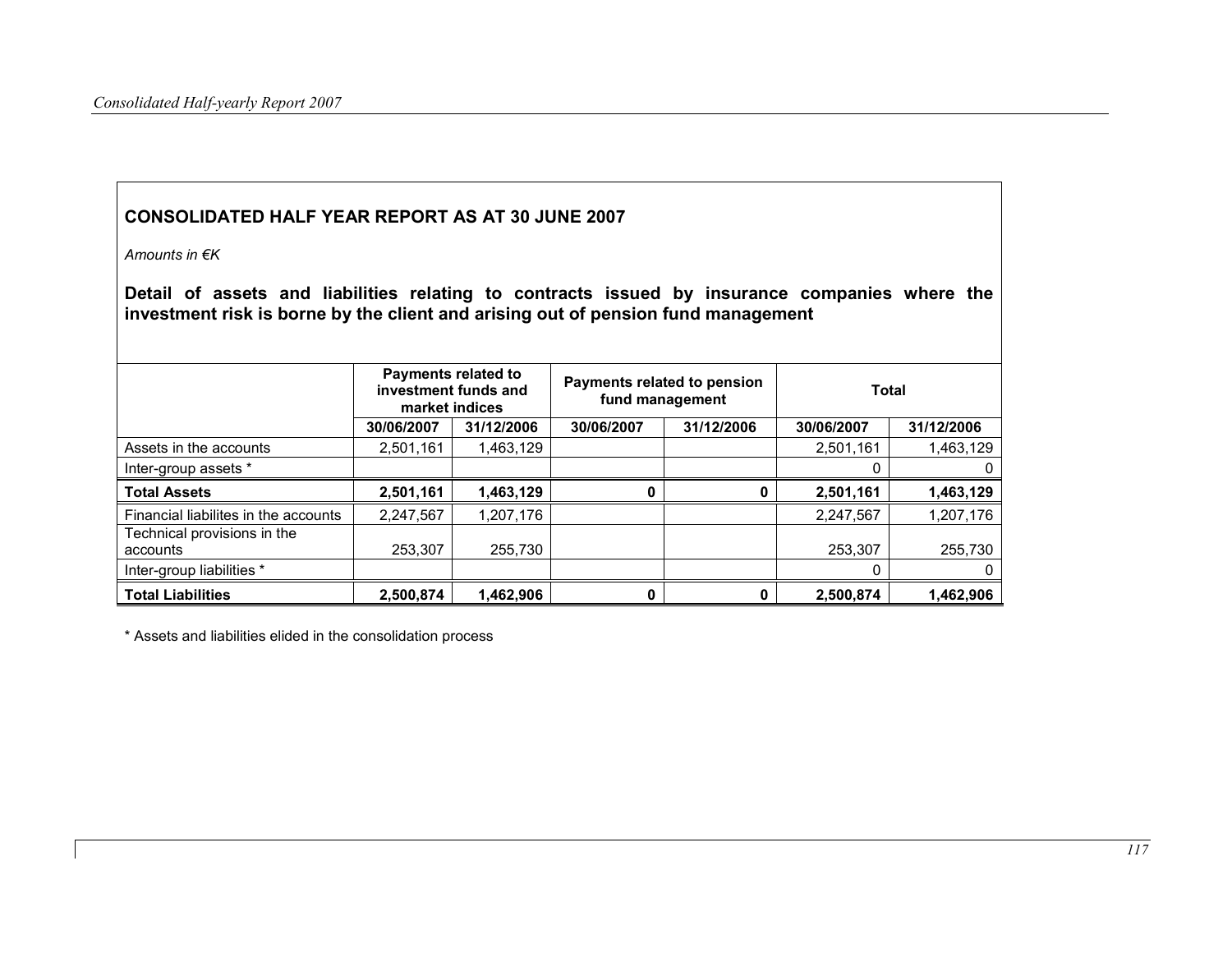Amounts in €K

Details of technical reserves

|                                                                                                                      | <b>Total book value</b> |            |
|----------------------------------------------------------------------------------------------------------------------|-------------------------|------------|
|                                                                                                                      | 30/06/2007              | 31/12/2006 |
| Non-life reserves                                                                                                    | 4,354,387               | 4,363,887  |
| Reserve for outstanding premiums                                                                                     | 968,265                 | 958,933    |
| Reserve for claims                                                                                                   | 3,383,056               | 3,402,204  |
| Other reserves                                                                                                       | 3,066                   | 2,750      |
| including reserves posted following liability adequacy tests                                                         |                         | 0          |
| Life reserves                                                                                                        | 5,409,634               | 4,717,223  |
| Reserve for amounts payable                                                                                          | 37,494                  | 35,687     |
| <b>Mathematical reserves</b>                                                                                         | 5,098,184               | 4,337,552  |
| Technical reserves where the investment risk is borne by policyholders and<br>arising out of pension fund management | 253,307                 | 255,730    |
| Other reserves                                                                                                       | 20,649                  | 88,254     |
| including reserves posted following liability adequacy tests                                                         |                         | 0          |
| including deferred liabilities to policyholders                                                                      | $-10,280$               | 61,122     |
| <b>Total Technical Reserves</b>                                                                                      | 9,764,021               | 9,081,110  |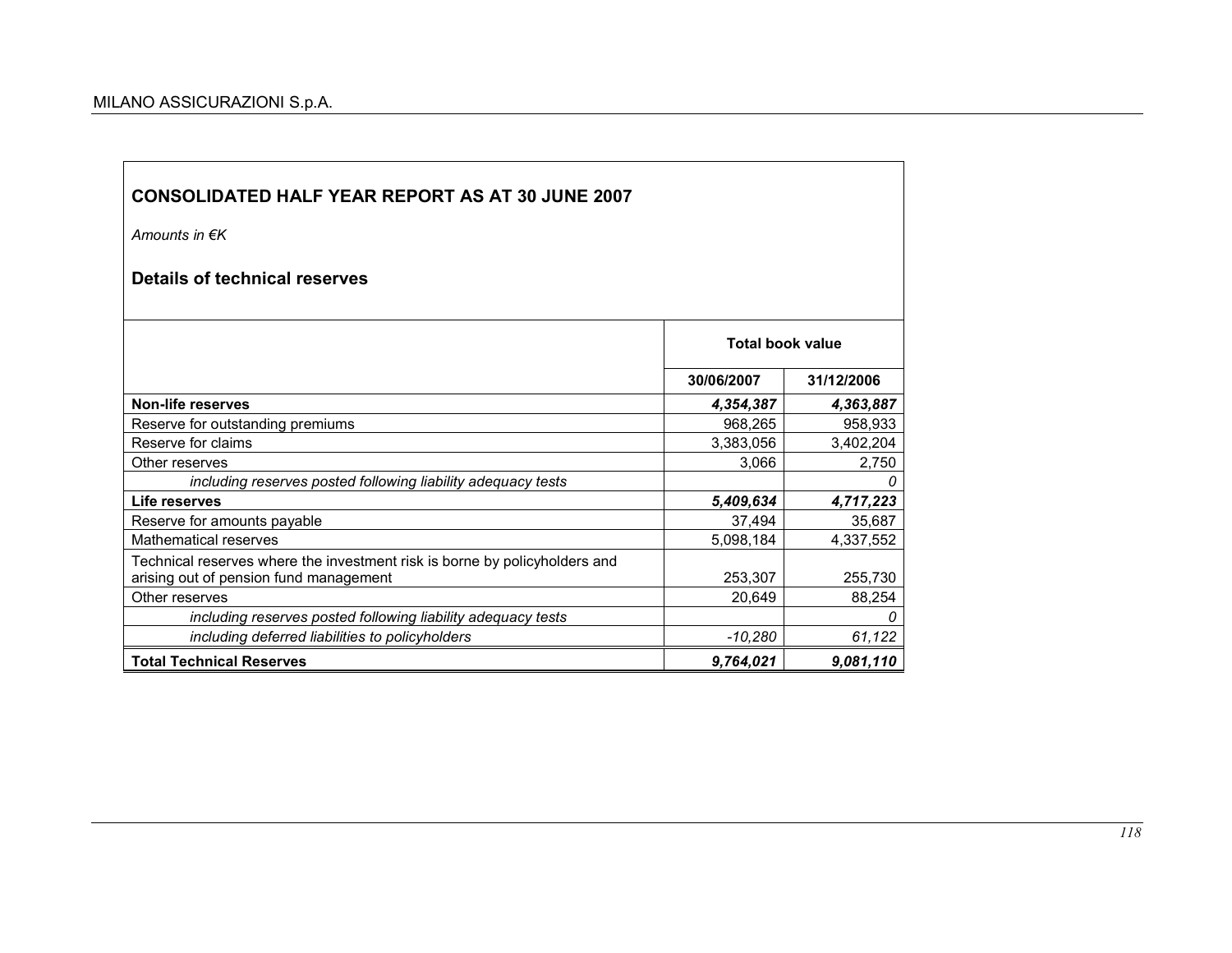Amounts in €K

### Details of financial liabilities

|                                                                                   |            |                                                  | Financial liabilities recorded at fair value in the profit<br>and loss account           |            |            |                                       | <b>Total book</b><br>value |              |  |
|-----------------------------------------------------------------------------------|------------|--------------------------------------------------|------------------------------------------------------------------------------------------|------------|------------|---------------------------------------|----------------------------|--------------|--|
|                                                                                   |            | <b>Financial liabilities</b><br>held for trading | <b>Financial liabilities</b><br>recorded at fair value in the<br>profit and loss account |            |            | <b>Other financial</b><br>liabilities |                            |              |  |
|                                                                                   | 30/06/2007 | 31/12/2006                                       | 30/06/2007                                                                               | 31/12/2006 | 30/06/2007 | 31/12/2006                            | 30/06/2007                 | 31/12/2006   |  |
| Equity financial instruments                                                      |            |                                                  |                                                                                          |            |            |                                       | 0                          |              |  |
| Subordinated liabilities                                                          |            |                                                  |                                                                                          |            | 171,023    | 162,505                               | 171,023                    | 162,505      |  |
| Liabilities from financial contracts<br>issued by insurance companies<br>deriving | 0          | 0                                                | 2,247,567                                                                                | 1,207,176  | 73         | 72                                    | 2,247,640                  | 1,207,248    |  |
| From contracts for which the<br>investment risk is borne by<br>policyholders      |            |                                                  | 2,247,567                                                                                | 1,207,176  |            |                                       | 2,247,567                  | 1,207,176    |  |
| From pension fund management                                                      |            |                                                  |                                                                                          |            |            |                                       | 0                          | 0            |  |
| From other contracts                                                              |            |                                                  |                                                                                          |            | 73         | 72                                    | 73                         | 72           |  |
| Deposits received from reinsurers                                                 |            |                                                  |                                                                                          |            | 148,676    | 147,763                               | 148,676                    | 147,763      |  |
| Financial liability components of<br>insurance contracts                          |            |                                                  |                                                                                          |            |            |                                       | 0                          | 0            |  |
| Debt securities issued                                                            |            |                                                  |                                                                                          |            |            |                                       | 0                          | 0            |  |
| Loans from client banks                                                           |            |                                                  |                                                                                          |            |            |                                       | 0                          | $\Omega$     |  |
| Inter-bank loans                                                                  |            |                                                  |                                                                                          |            |            |                                       | 0                          | $\mathbf{0}$ |  |
| Other loans obtained                                                              |            |                                                  |                                                                                          |            |            |                                       | 0                          | 0            |  |
| Non-hedge derivatives                                                             |            |                                                  |                                                                                          |            |            |                                       | 0                          | $\Omega$     |  |
| Hedge derivatives                                                                 | 26,375     | 25,540                                           |                                                                                          |            |            |                                       | 26,375                     | 25,540       |  |
| Sundry financial liabilities                                                      |            |                                                  | 339                                                                                      | 569        | 1,652      | 4,171                                 | 1,991                      | 4,740        |  |
| <b>Total</b>                                                                      | 26,375     | 25,540                                           | 2,247,906                                                                                | 1,207,745  | 321,424    | 314,511                               | 2,595,705                  | 1,547,796    |  |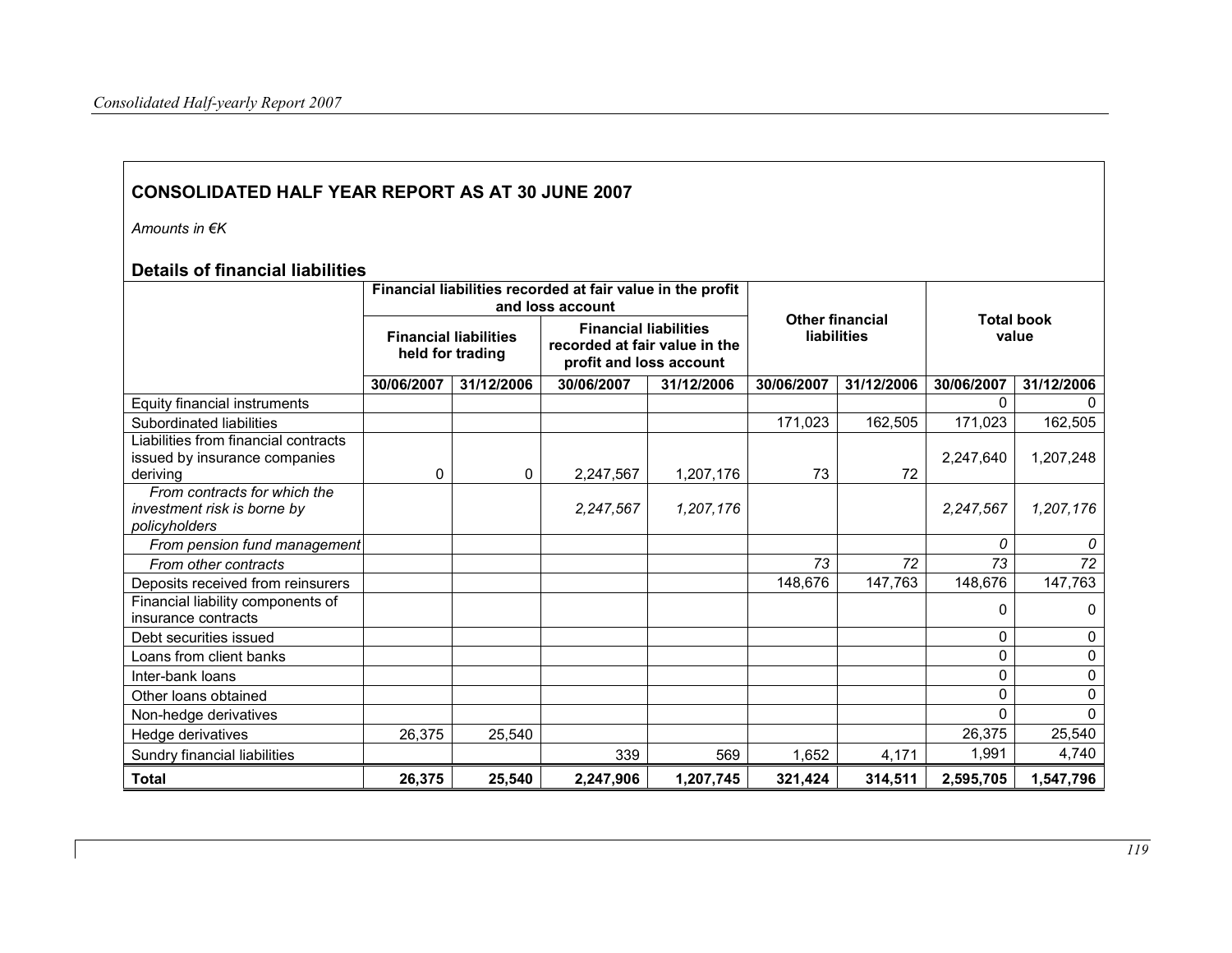Amounts in €K

# Details of insurance technical items

|                          |                                                                                                                                      | 30/06/2007 | 30/06/2006 |  |  |  |  |  |
|--------------------------|--------------------------------------------------------------------------------------------------------------------------------------|------------|------------|--|--|--|--|--|
| <b>Non-life business</b> |                                                                                                                                      |            |            |  |  |  |  |  |
|                          | <b>NET PREMIUMS</b>                                                                                                                  | 1,333,055  | 1,393,376  |  |  |  |  |  |
| a                        | Premiums recorded in the accounts                                                                                                    | 1,341,410  | 1,395,055  |  |  |  |  |  |
| b                        | Change in the provision for outstanding premiums                                                                                     | $-8,355$   | $-1.679$   |  |  |  |  |  |
|                          | NET CHARGES RELATING TO CLAIMS                                                                                                       | 956,307    | 1,006,310  |  |  |  |  |  |
| a                        | Amounts paid                                                                                                                         | 1,013,557  | 1,018,074  |  |  |  |  |  |
| b                        | Change in the provision for outstanding claims                                                                                       | $-36,267$  | 22,606     |  |  |  |  |  |
| c                        | Change in recoveries                                                                                                                 | $-21,299$  | $-34,584$  |  |  |  |  |  |
| d                        | Change in other technical provisions                                                                                                 | 316        | 214        |  |  |  |  |  |
|                          | Life business                                                                                                                        |            |            |  |  |  |  |  |
|                          | <b>NET PREMIUMS</b>                                                                                                                  | 421,945    | 284,141    |  |  |  |  |  |
|                          | NET CHARGES RELATING TO CLAIMS                                                                                                       | 452,098    | 305,792    |  |  |  |  |  |
| a                        | Sums paid                                                                                                                            | 320,364    | 267,111    |  |  |  |  |  |
| b                        | Change in the provision for sums payable                                                                                             | $-1,110$   | 18,523     |  |  |  |  |  |
| c                        | Change in mathematical reserves                                                                                                      | 133,771    | 68,062     |  |  |  |  |  |
| d                        | Change in technical provisions where the investment risk is borne by the<br>policyholders and arising out of pension fund management | $-1,207$   | $-34,326$  |  |  |  |  |  |
| e                        | Change in other technical provisions                                                                                                 | 280        | $-13,578$  |  |  |  |  |  |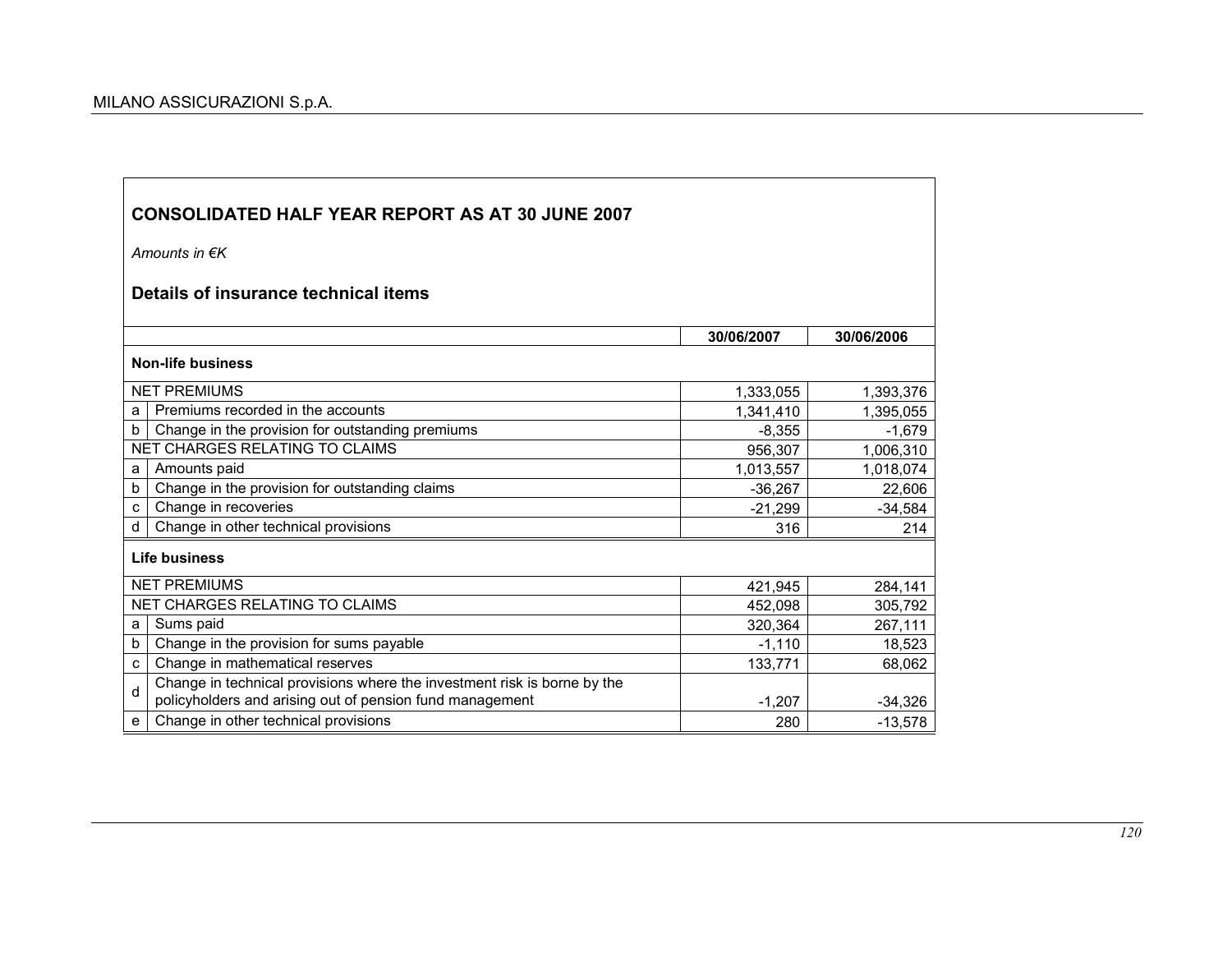Amounts in €K

# Financial and investment income and expenditure

|                                                                                          | <b>Interest</b> | Other        | Other        | <b>Profits</b> | Losses       | Total<br>income and | <b>Valuation profits</b>  |              | <b>Valuation losses</b> |                | Total<br>unrealised       | Total<br>income and       | Total<br>income<br>and         |
|------------------------------------------------------------------------------------------|-----------------|--------------|--------------|----------------|--------------|---------------------|---------------------------|--------------|-------------------------|----------------|---------------------------|---------------------------|--------------------------------|
|                                                                                          |                 | income       | charges      | realised       | realised     | expenditure         | <b>Valuation</b><br>gains | Write-<br>up | Valuation<br>losses     | Write-<br>down | income and<br>expenditure | expenditure<br>30/06/2007 | expend-<br>iture<br>30/06/2006 |
| <b>Investment results</b>                                                                | 141.981         | 82.055       | $-5,088$     | 65.313         | $-43.258$    | 241.003             | 14.489                    | $\mathbf{0}$ | $-22,171$               | $\mathbf{0}$   | $-7.682$                  | 233,321                   | 186,962                        |
| From property investments<br>a                                                           |                 | 8,922        | $-4,122$     |                |              | 4.800               |                           |              | $-2,744$                |                | $-2.744$                  | 2,056                     | 13,235                         |
| From shareholdings in subsidiaries,<br>associates and joint ventures<br>b                |                 | 327          | $-66$        | 483            |              | 744                 |                           |              |                         |                | 0                         | 744                       | 254                            |
| From investments held to maturity<br>c                                                   |                 |              |              |                |              | 0                   |                           |              |                         |                | 0                         | 0                         | 0                              |
| From loans and receivables<br>d                                                          | 2,204           |              |              |                |              | 2,204               |                           |              |                         |                | 0                         | 2,204                     | 6,758                          |
| From financial assets available for<br>sale<br>e                                         | 128,331         | 42,182       | $-213$       | 56,558         | $-13,154$    | 213,704             |                           |              |                         |                | 0                         | 213,704                   | 175,681                        |
| From financial assets held for trading                                                   | 6,673           | 30,568       | $-466$       | 6.674          | $-27.291$    | 16,158              | 9,124                     |              | $-12,260$               |                | $-3,136$                  | 13,022                    | $-20,672$                      |
| From financial assets recorded at fair<br>value in the profit and loss account<br>g I    | 4.773           | 56           | $-221$       | 1.598          | $-2.813$     | 3,393               | 5.365                     |              | $-7.167$                |                | $-1,802$                  | 1,591                     | 11,706                         |
| <b>Result for sundry receivables</b>                                                     | 1.866           |              |              |                |              | 1,866               |                           |              |                         |                | 0                         | 1,866                     | 1,704                          |
| Result for cash at bank and in hand and<br>equivalens                                    | 3,812           |              |              |                |              | 3,812               |                           |              |                         |                | 0                         | 3,812                     | 2,097                          |
| <b>Result for financial liabilities</b>                                                  | $-7,762$        | $\mathbf{0}$ | $\mathbf{0}$ | $\mathbf{0}$   | $\mathbf{0}$ | $-7,762$            | 751                       | $\mathbf{0}$ | $\mathbf{0}$            | $\mathbf{0}$   | 751                       | $-7,011$                  | $-3,056$                       |
| From financial liabilities held for<br>trading<br>a                                      |                 |              |              |                |              | 0                   | 751                       |              |                         |                | 751                       | 751                       | 0                              |
| From financial liabilities recorded at<br>fair value in the profit and loss account<br>b |                 |              |              |                |              | $\Omega$            |                           |              |                         |                | 0                         | 0                         | 0                              |
| From other financial liabilities<br>C                                                    | $-7,762$        |              |              |                |              | $-7,762$            |                           |              |                         |                | 0                         | $-7,762$                  | $-3,056$                       |
| <b>Result for payables</b>                                                               | $-277$          |              |              |                |              | $-277$              |                           |              |                         |                | 0                         | $-277$                    | $-300$                         |
| Total                                                                                    | 139,620         | 82,055       | $-5.088$     | 65,313         | $-43,258$    | 238,642             | 15,240                    | $\mathbf{0}$ | $-22,171$               | 0              | $-6.931$                  | 231,711                   | 187,407                        |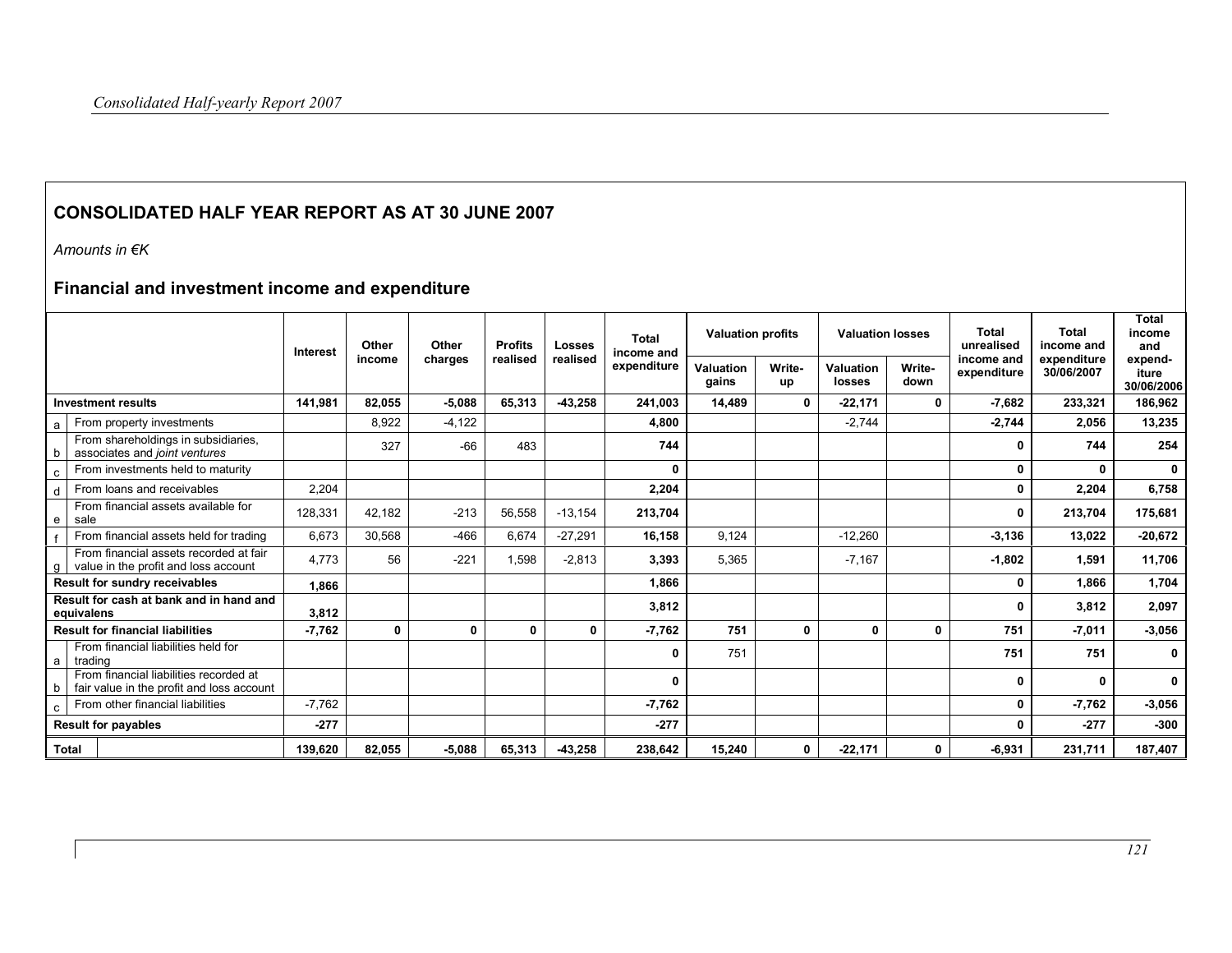$\mathsf{r}$ 

| <b>CONSOLIDATED HALF YEAR REPORT AT AT 30 JUNE 2007</b>                                                      |            |                          |               |            |  |
|--------------------------------------------------------------------------------------------------------------|------------|--------------------------|---------------|------------|--|
| Amounts in $\notin K$                                                                                        |            |                          |               |            |  |
| Details of insurance management costs                                                                        |            |                          |               |            |  |
|                                                                                                              |            |                          |               |            |  |
|                                                                                                              |            | <b>Non-life business</b> | Life business |            |  |
|                                                                                                              | 30/06/2007 | 30/06/2006               | 30/06/2007    | 30/06/2006 |  |
| Gross commission and other acquisition costs net of<br>commission and profit shares received from reinsurers | 219,430    | 216,364                  | 11,393        | 7,722      |  |
| Investment management costs                                                                                  | 1,416      | 1,793                    | 1,810         | 1,175      |  |
| Other administration costs                                                                                   | 35,637     | 28,901                   | 6,636         | 5,526      |  |
| Total                                                                                                        | 256,483    | 247,058                  | 19,839        | 14,423     |  |